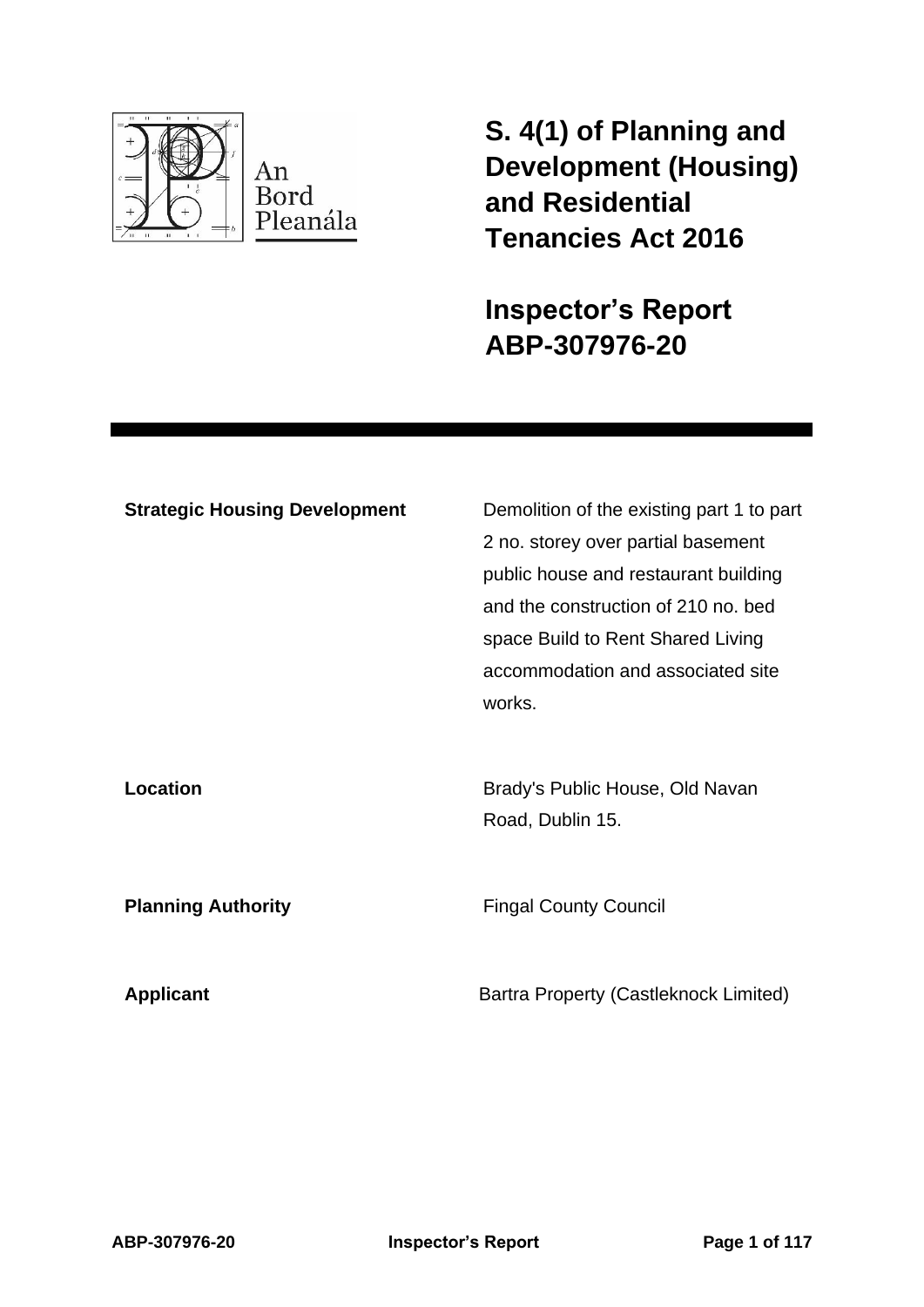| <b>Prescribed Bodies</b> | <b>Irish Water</b>                    |
|--------------------------|---------------------------------------|
|                          | Transport Infrastructure Ireland      |
|                          |                                       |
| <b>Observers</b>         | Alan Gray                             |
|                          | <b>Andrew and Lisa Penrose</b>        |
|                          | Anne and Aodh O Murchu                |
|                          | Anne and Sean Henneberry              |
|                          | Barry and Karen Warde                 |
|                          | Barry O Lone                          |
|                          | Bernadet5te Weir and Eamonn Murphy    |
|                          | <b>Billy Linehan and Mary Carroll</b> |
|                          | Brendan and Ann Garrigan              |
|                          | <b>Brian Flanagan</b>                 |
|                          | Carmel O Donoghue                     |
|                          | <b>Carol Cassidy</b>                  |
|                          | <b>Catherine Comerford</b>            |
|                          | Charles and Anne O Connor             |
|                          | <b>Charlotte O Toole</b>              |
|                          | <b>Chris and Claire Monke</b>         |
|                          | Ciaran Martin                         |
|                          | Claudio and Jackie Manzoni            |
|                          | Colin O Toole                         |
|                          | <b>Cora Maher</b>                     |
|                          | Darren Kane                           |
|                          | Denis Maria and Cara Spillane         |
|                          | <b>Derise Comerford</b>               |
|                          | Dermot and Marie Mullen               |
|                          | Dominic and Carol Kane                |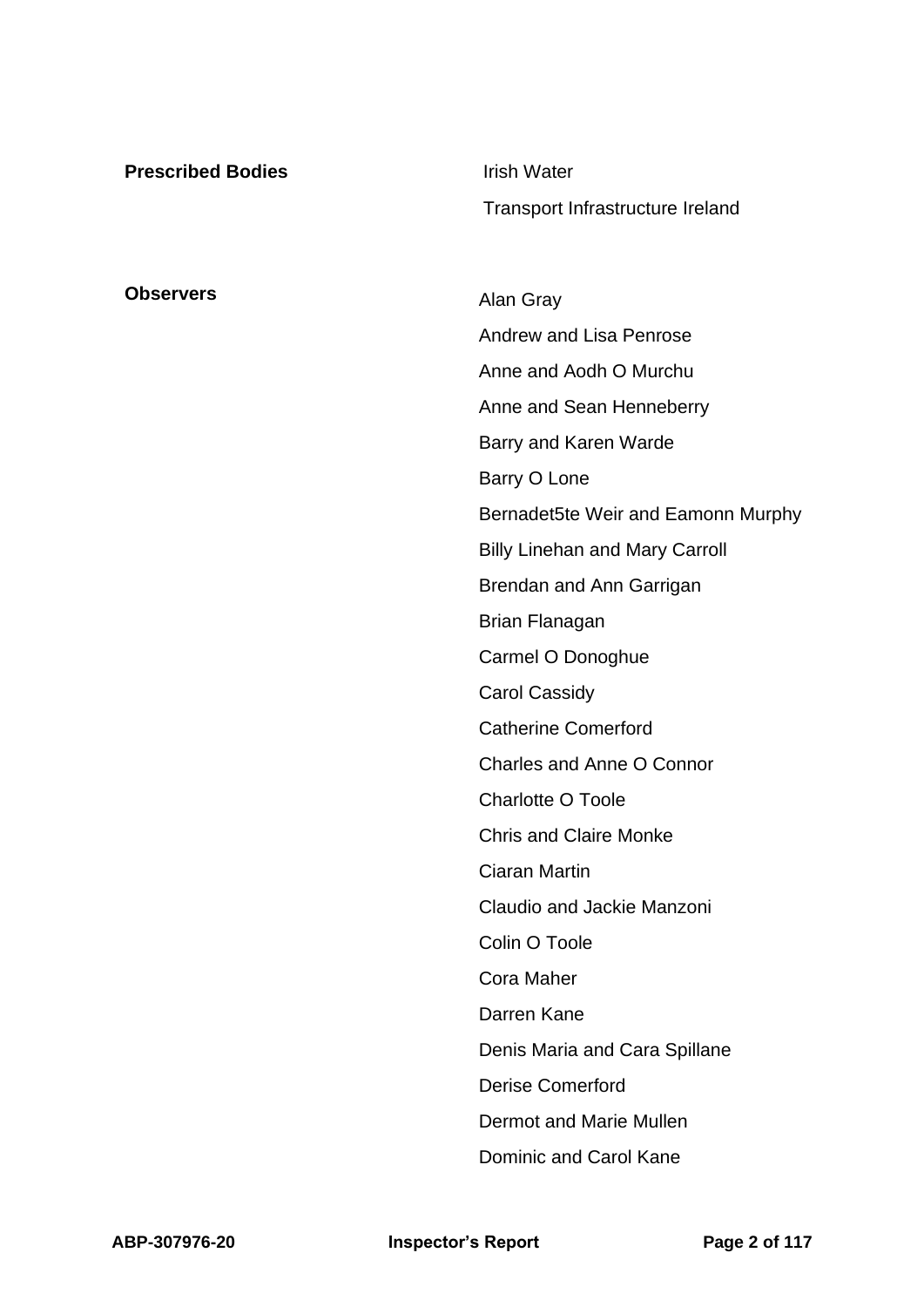Eadaoin and Neil Relihan

Eamon O Donohoe

Eamonn and Aileen Connelly

Eamonn Byrne

Eamonn Doyle

Eamonn Henry

Edmond Delany

Edward MacManus

Eileen O Loughlan

Eilish McLoughlin

Emer Currie

Emily Manzoni

Emma Carroll

Emma Comerford

Gerard Tobin

Graham Liddy

Harry Freeman

Irene Shelley and Myles Meagher

Jean and Ray Mac Donnell

Jerry Reilly

Joan Hussey

John and Anne Reid

John and Rosemary Brophy

John Burtchaell and Ruth Coppinger

John Michael McLoughlin

John Walsh and Mary McCamley

Joseph and Sheelagh Gartlan

Karen Cumiskey

Karl Craven and Sandra Zauers

Kate McCarthy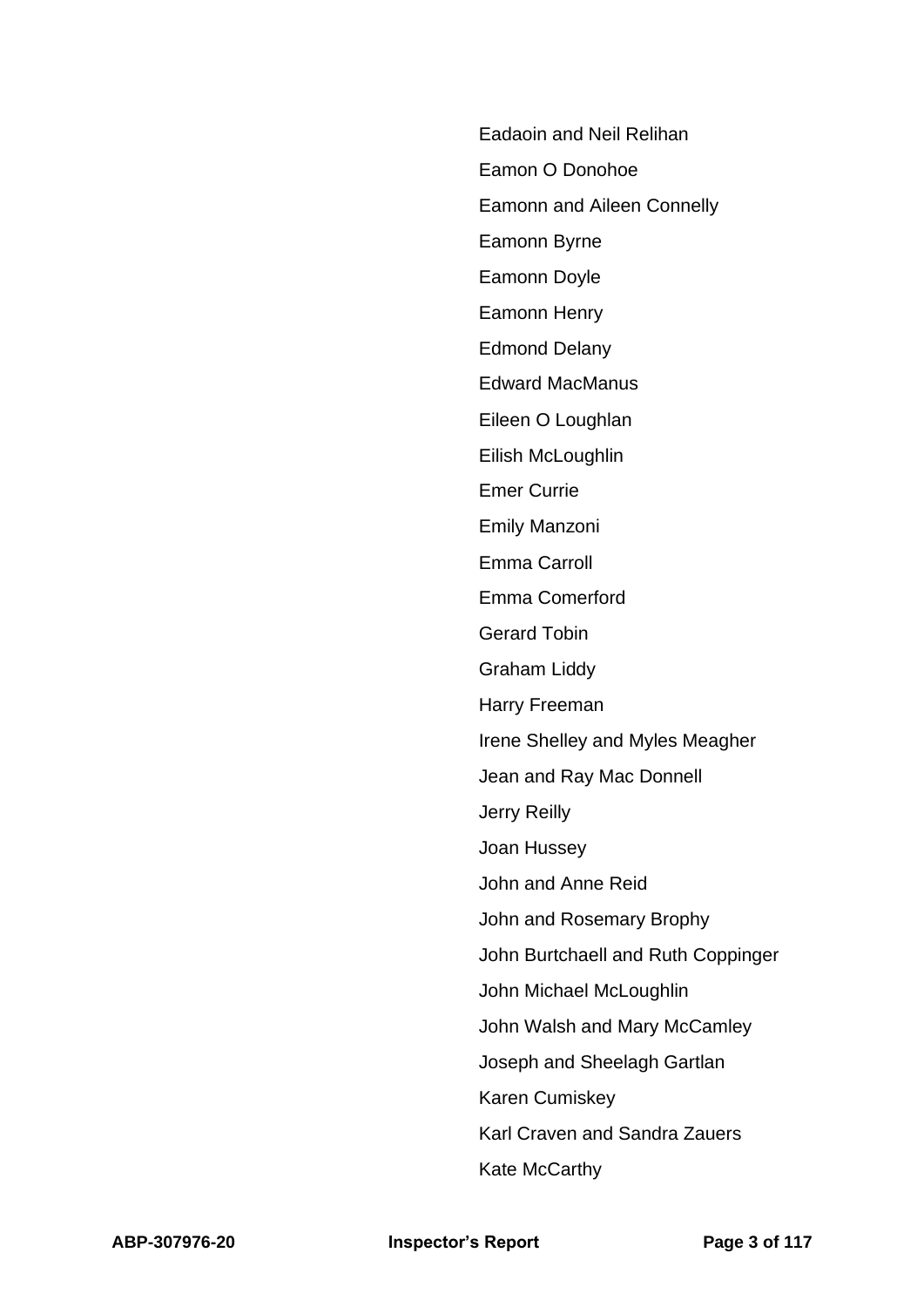Kathleen and Eduardo Athayde Kevin Smith Lana Hussey Larry Pollard and Schira Reddy Leo and Imelda Tracey Louis O Reilly Luca Manzoni Maeve Farrelly Marian and Paul Donohue Martina Murphy and Patricia Ryan Mary and Frank Barrett Maura and Sean Kinnane Michael Farrelly Niamh Griffin Oisin Farrelly Pamela Conroy and Roderic O Gorman Patricia Magee Patricia O Toole Paul Donnelly Paul Hussey Penelope Wilson Rachel Manzoni Residents of Talbot Court and others Ronan and Michelle Lynch Rory O Donohoe Sandra and James Brennan Sean McGarrell Shane Mulcahy Sharon Daly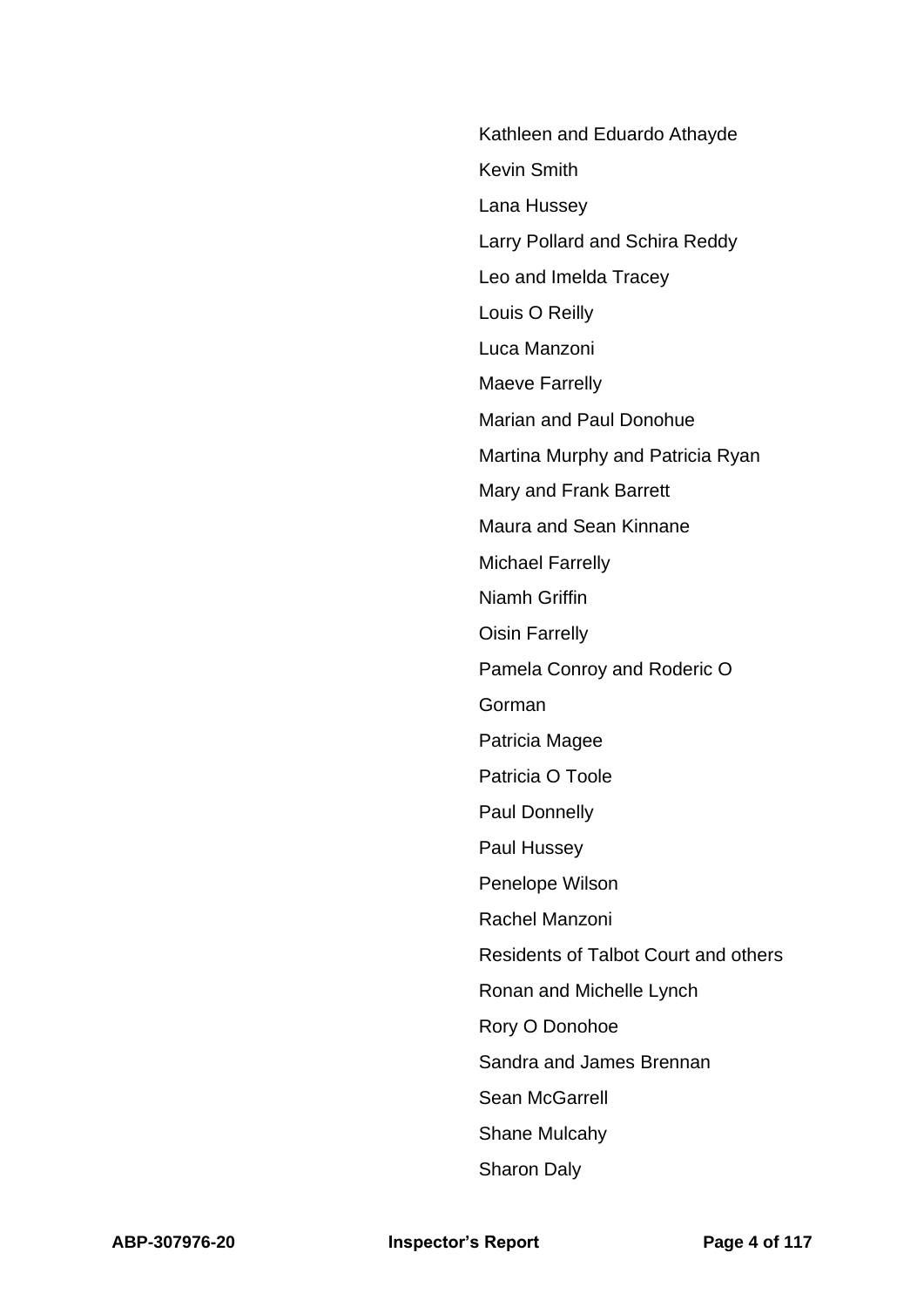Siobhan and Lawrence Spencer Stephen and Nikki Carroll Stephen Brennan Sylvester and Veronica Martin Thomas and Carole Dempsey Thomas and Margaret McCarthy Tim and Ann Ryan Tom and Anne O'Lone Tomas and Mary Roche Woodpark and Old Navan Road Residents Association

**Date of Site Inspection** 11<sup>th</sup> November 2020

**Inspector Connor** Rónán O'Connor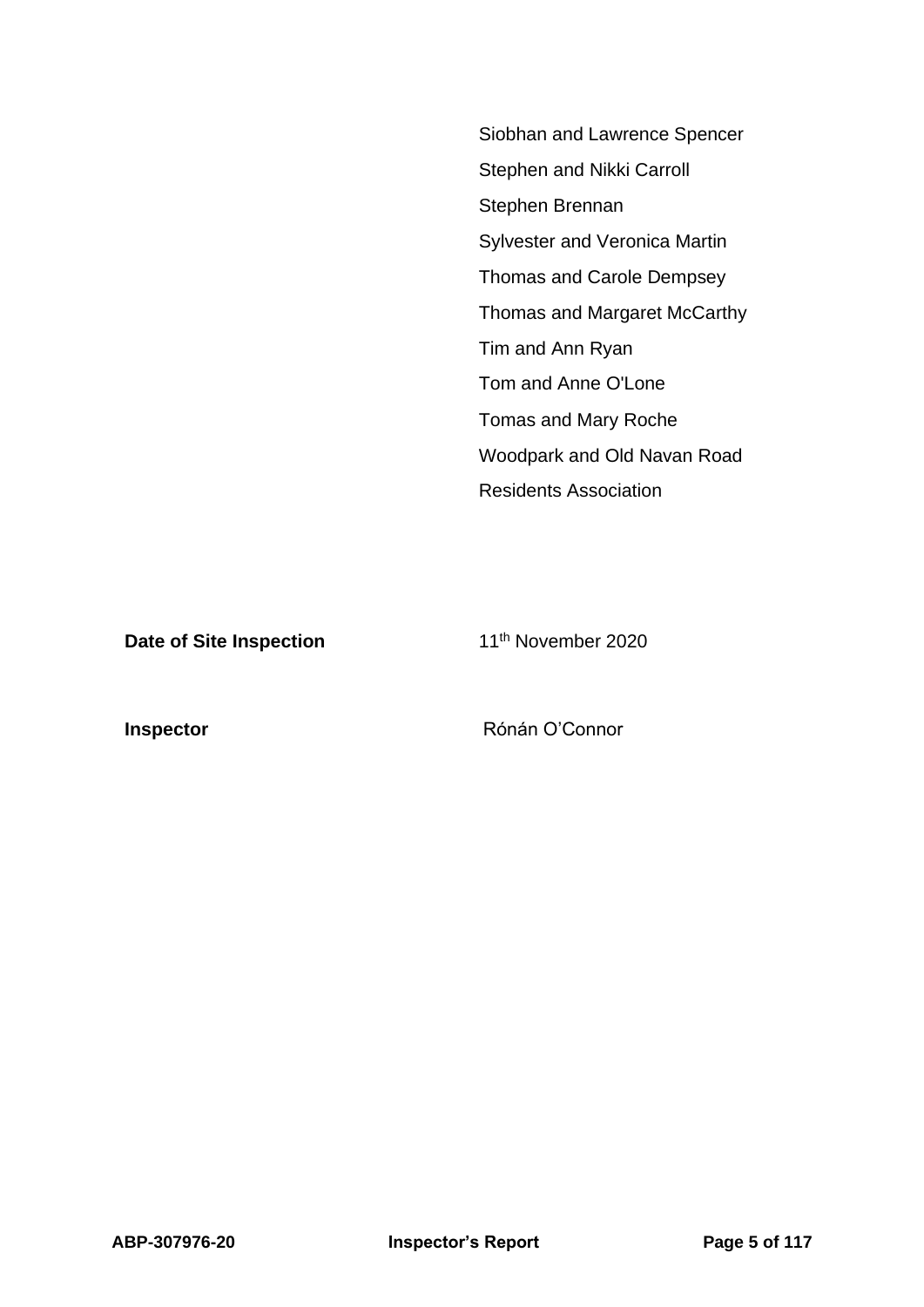# **Contents**

| 10.0 |  |
|------|--|
| 11.0 |  |
| 12.0 |  |
| 13.0 |  |
| 14.0 |  |
| 15.0 |  |
| 16.0 |  |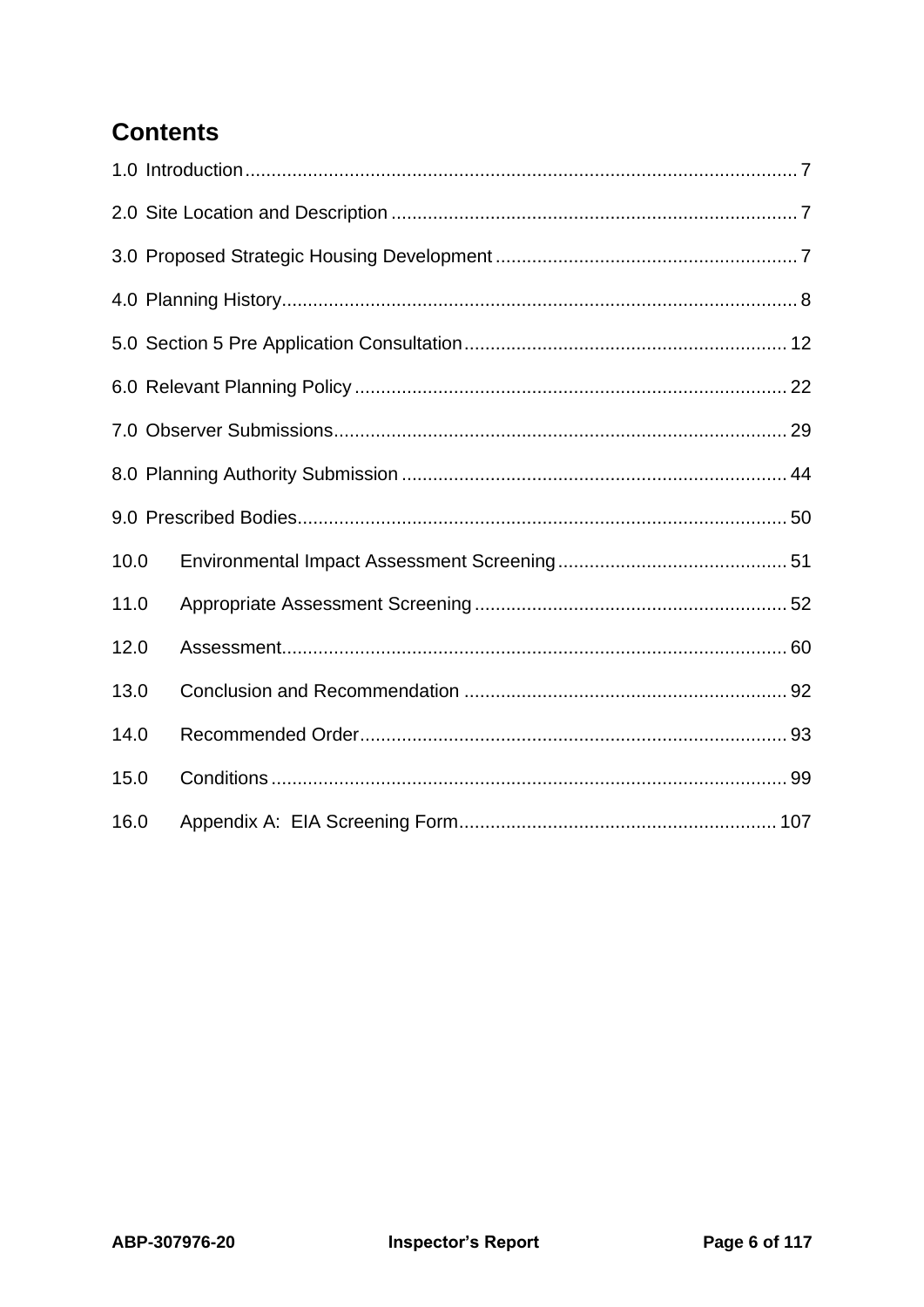# <span id="page-6-0"></span>1.0 **Introduction**

 $1.1.$ This is an assessment of a proposed strategic housing development submitted to the Board under section 4(1) of the Planning and Development (Housing) and Residential Tenancies Act 2016.

# <span id="page-6-1"></span>2.0 **Site Location and Description**

- 2.1.1. The application site is located approximately 400m from the eastern extent of Blanchardstown Village. The site is bounded to the west and north-west by Talbot Downs, a residential housing estate comprised of two-storey dwellings. To the immediate north and north-east there is an area of open space, beyond which is the N3 (Navan Road). To the east and south-east are residential dwellings on Talbot Court. Also to the south-east is a two-storey residential dwelling and a single storey structure accessed from the Old Navan Road (Ashgrove). On the opposite side of the road to the site are two-storey residential dwellings. The interchange of the M50 and the N3 (Navan Road) is located approximately 190m to the east of the site.
- 2.1.2. The site has a stated area of 0.317 ha and is currently occupied by a 2 storey public house located at the northwest corner of the site known as Brady's, which is no longer is use and is boarded up. The pub building occupies part of the northwest and northeast boundaries of the site and the area to the southwest and southeast of the existing building is laid out as surface car parking. There is vehicular access to the site from the Old Navan Road which was fenced off at the time of my site visit. There are a number of mature trees on the boundaries of the site.
- 2.1.3. The site is located approximately 1km walking distance from Connolly Hospital, Blanchardstown and is approximately 600m walking distance from Castleknock railway station.

# <span id="page-6-2"></span>3.0 **Proposed Strategic Housing Development**

- 3.1.1. The proposed development will consist of:
	- Demolition of the existing part 1 to part 2 No. storey over partial basement public house and restaurant building (1,243 sq m);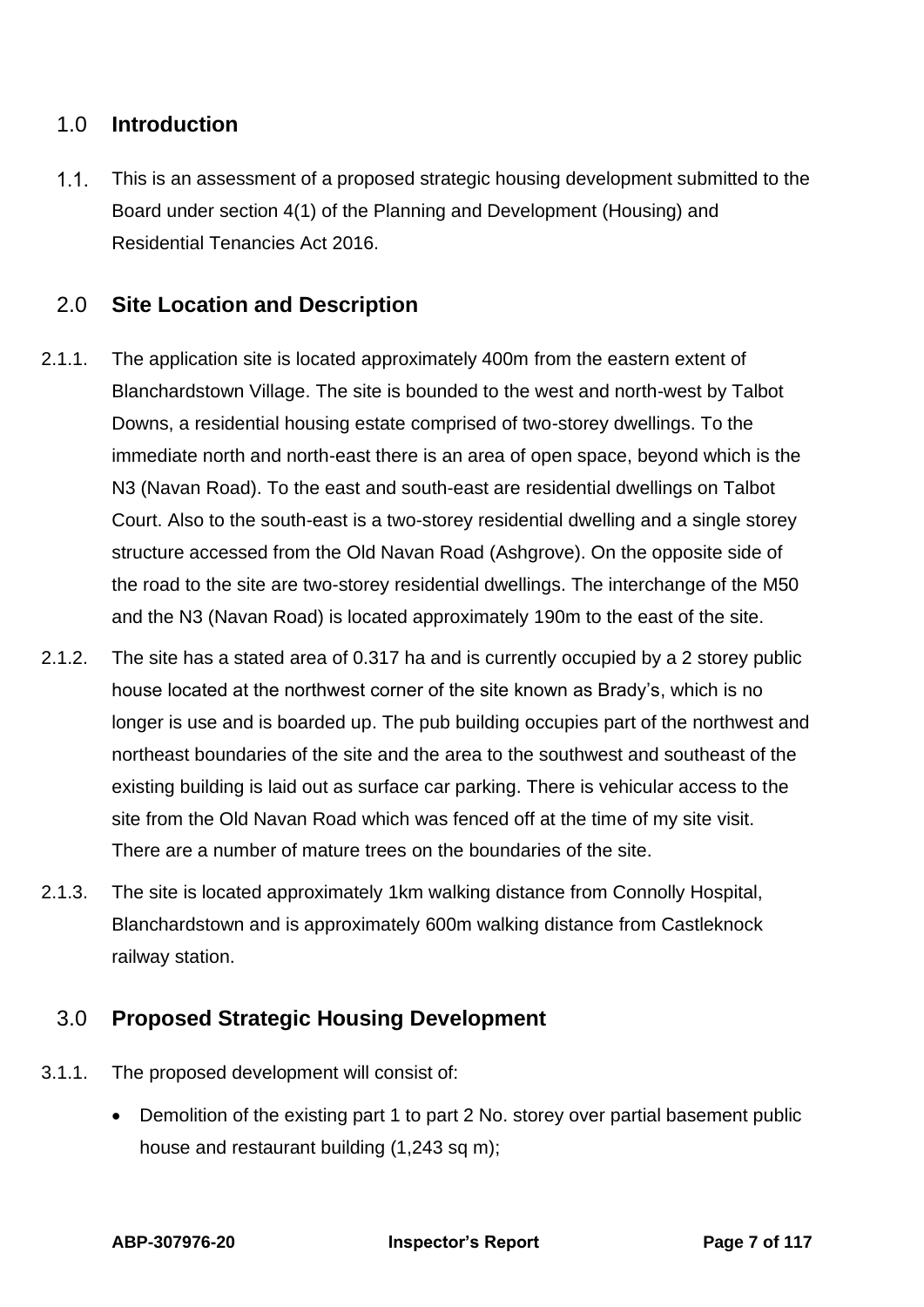- Construction of a part 1 to part 5 No. storey over basement Build-to-Rent Shared Living Residential Development (6,549 sq m) comprising 210 No. bedspaces (182 No. single occupancy rooms, 4 No. accessible rooms and 12 No. double occupancy rooms);
- Provision of communal living/kitchen/dining rooms at each floor level to serve the residents of each floor; communal resident amenity spaces for all residents including tv/cinema room at basement level, gymnasium and lounge/reception area at ground floor level, a library/study at third floor level and a private dining room at fourth floor level; external roof terrace at third floor level (78 sq m) facing north-east, north-west and southwest; external communal amenity courtyards at basement (170 sq m) and ground floor level (336 sq m); external amenity space at basement level accessed from the communal living/kitchen/dining room (30 sq m); balconies at third floor level facing north-east/north-west (14.35 sq m); resident facilities including launderette, linen store, accessible WC and bin store;
- 2 No. accesses to the public park along the north-eastern boundary; 2 No. carshare parking spaces; a lay-by and delivery bay; emergency gate access to the courtyard (north-west boundary); bicycle parking; boundary treatments; hard and soft landscaping; plant; PV panels; substation; switch room; generator; lighting; and all other associated site works above and below ground.

# <span id="page-7-0"></span>4.0 **Planning History**

# Subject Site

# ABP-305459-19

Address: Brady's Public House, Old Navan Road, Dublin 15

Proposal: Demolition of the existing part 1 to part 2 no. storey over partial basement public house and restaurant and construction of 198 no. Build to Rent shared living suites (210 bedspaces) and associated site works.

Decision: This application was granted permission by the Board on 6th January 2020. **The decision of the Board was subsequently quashed** by the High Court.

# ABP Ref PL06F.248037 (PA Ref FW16A/0079)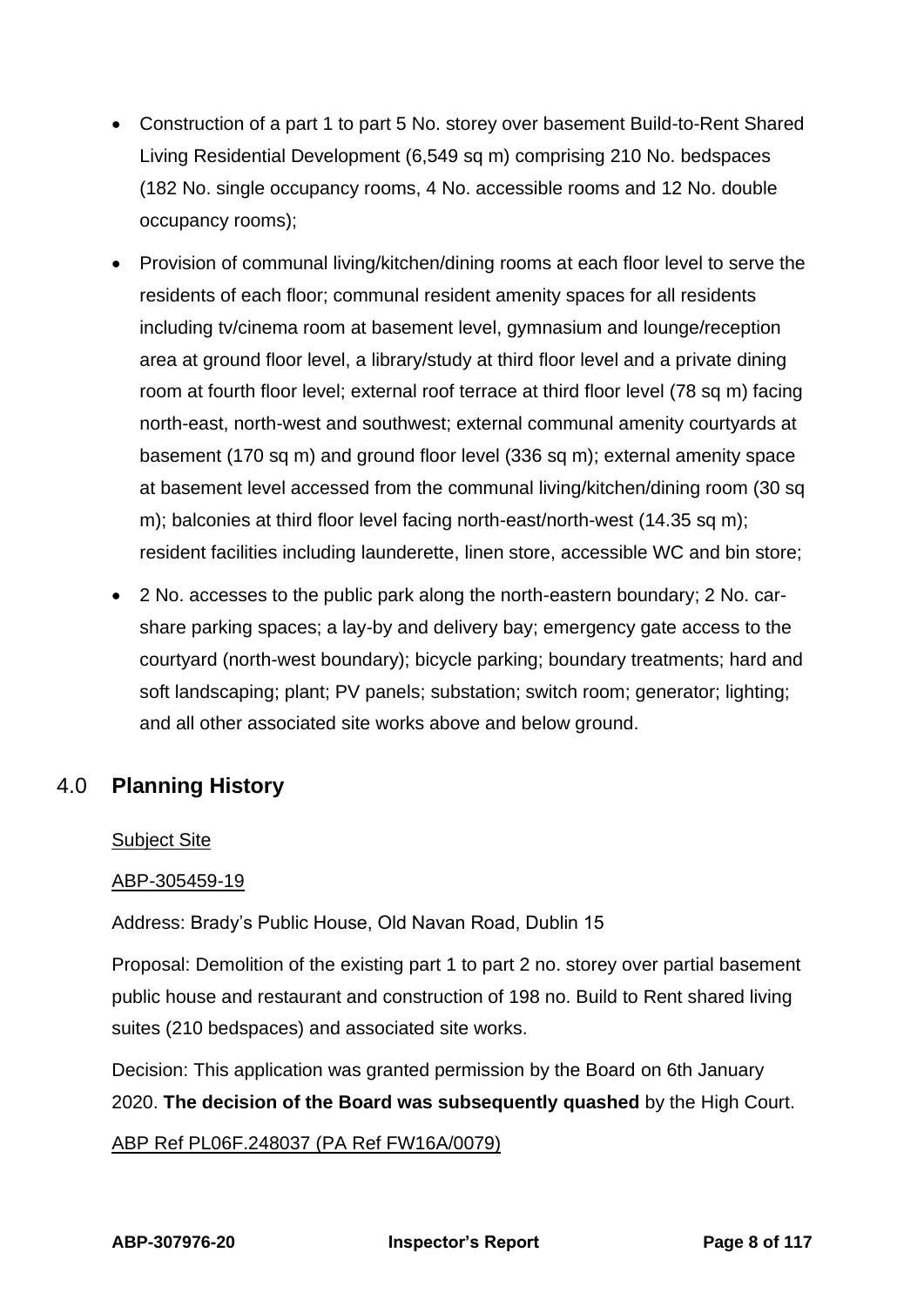# Address: Brady's Public House, Old Navan Road, Dublin 15

Proposal: Permission sought for demolition of public house and construction of 41 no. apartments in 4 no. 4 storey blocks and all site development works.

Decision: Fingal County Council granted permission subject to 22 conditions including the omission of the second floor of Blocks A and C, reducing the total no. of residential units to 38. The Board granted permission subject to a condition omitting the second floors of Blocks A and C and the second floor of Block D, a total reduction of 5 no. apartment units leaving 36 no. units in total, for the stated reason of 'protecting the residential amenities of adjoining property from undue overshadowing, overlooking and visual intrusion'.

# **Other Relevant Shared Accommodation Proposals**

### ABP Reference ABP 307608-20

Address: 348 Harold's Cross Road, Dublin 6W.

Proposal: 201 no. bedspace Build to Rent Shared Living Units and associated site works.

Decision: Refuse permission (02<sup>nd</sup> November 2020) for 2 no. reasons as follows:

1. Having regard to the location of the site, the Board is not satisfied that, given the lack of any major employer within the area, limited public transport provisions and its location away from the city centre, that sufficient justification has been provided to permit the proposed development and considers that city centre and town or major employment centre locations as outlined in the Sustainable Urban Housing: Design Standards for New Apartments, Guidelines for Planning Authorities issued by the Department of the Environment, Community and Local Government in March 2018, are the most appropriate locations for shared accommodation developments. These locations offer residents of such schemes a wide range of social and physical infrastructure, amenities, a range of public transport opportunities as well as concentrations of employment. The proposed development would not be consistent with the transport strategy of the Dublin Transport Authority. The proposed development would, therefore, be contrary to the proper planning and sustainable development of the area.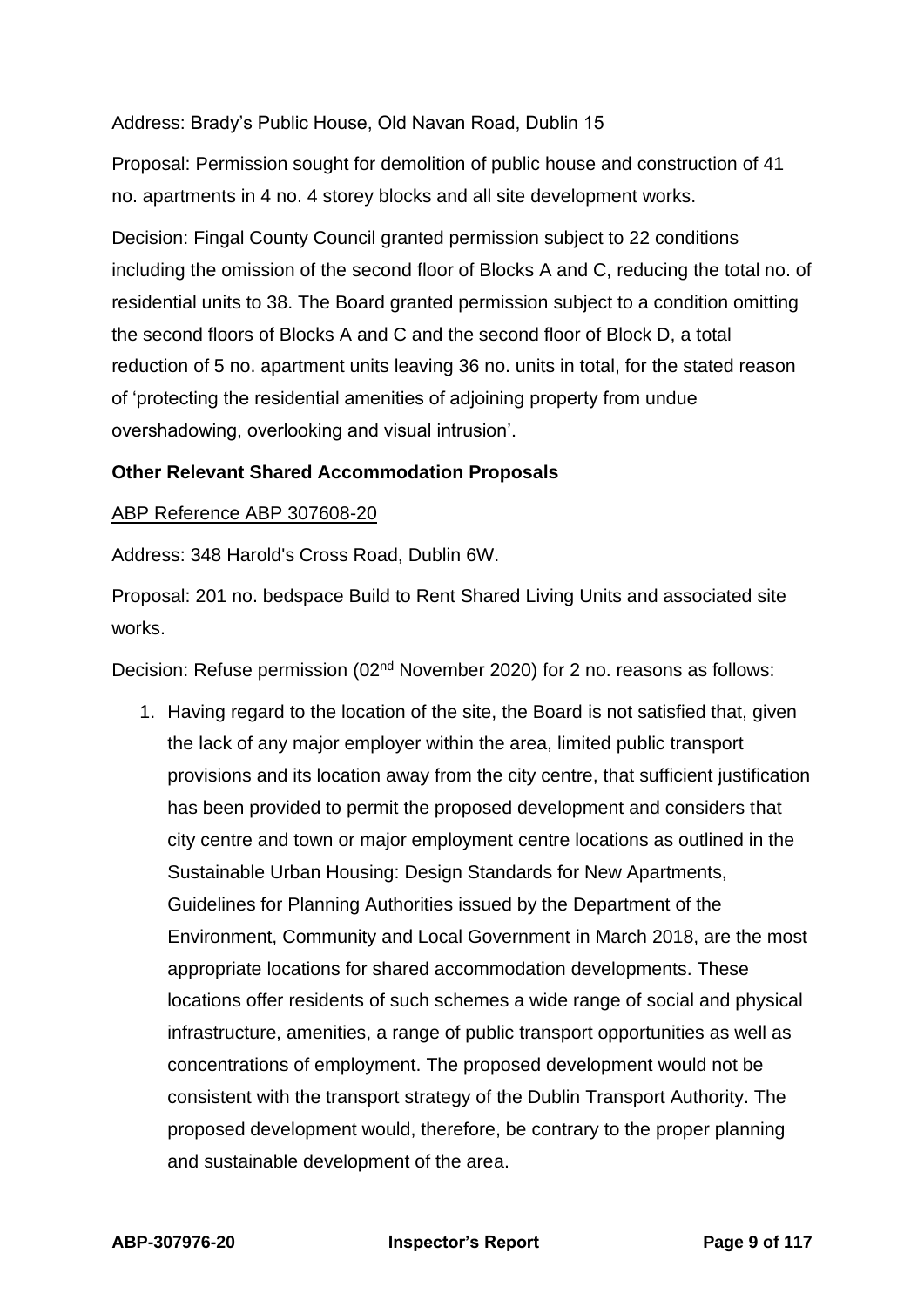2. Having regard to the need for high standards of urban design and architecture and to successfully integrate with the character of the surrounding area. The proposed development, by reason of its mass and scale and its positioning o on the site significantly forward of the adjacent buildings, would constitute an obtrusive feature in views along Harold's Cross Road and would fail to integrate with the surrounding streetscape. The proposed development would, therefore, be contrary to the proper planning and sustainable development of the area.

# ABP Reference ABP 304249-19

Address: Old School House, Eblana Avenue, Dun Laoghaire, Co. Dublin Proposal: shared living scheme at the comprising 204 no. shared living spaces. Decision: Permission granted by An Bord Pleanála on the 26th of July 2019 A condition of note included Condition No. 2 which stated:

2. The proposed development shall be amended as follows:

(a) The living room / library area on the 1st, 2nd, 3rd and 4th floors shall be enlarged to also incorporate the immediately adjacent 'shared living suite'.

(b) All bedrooms shall be provided with functional kitchens to include cooking hobs.

Revised drawings showing compliance with these requirements shall be submitted to, and agreed in writing with, the planning authority prior to commencement of development.

Reason: In the interests of providing a satisfactory standard of residential amenity for occupants of the development.

# ABP PL29S.306742 (PA Ref 4568/19)

Address: Rathmines House, 143-149, Rathmines Road Lower, Rathmines, Dublin 6 Proposal: Change of use from office use to Co-Living Shared Accommodation use and to construct an additional 3 setback floors to be part of the overall shared accommodation development so as to create a 7 storey building with roof top plant and all associated works.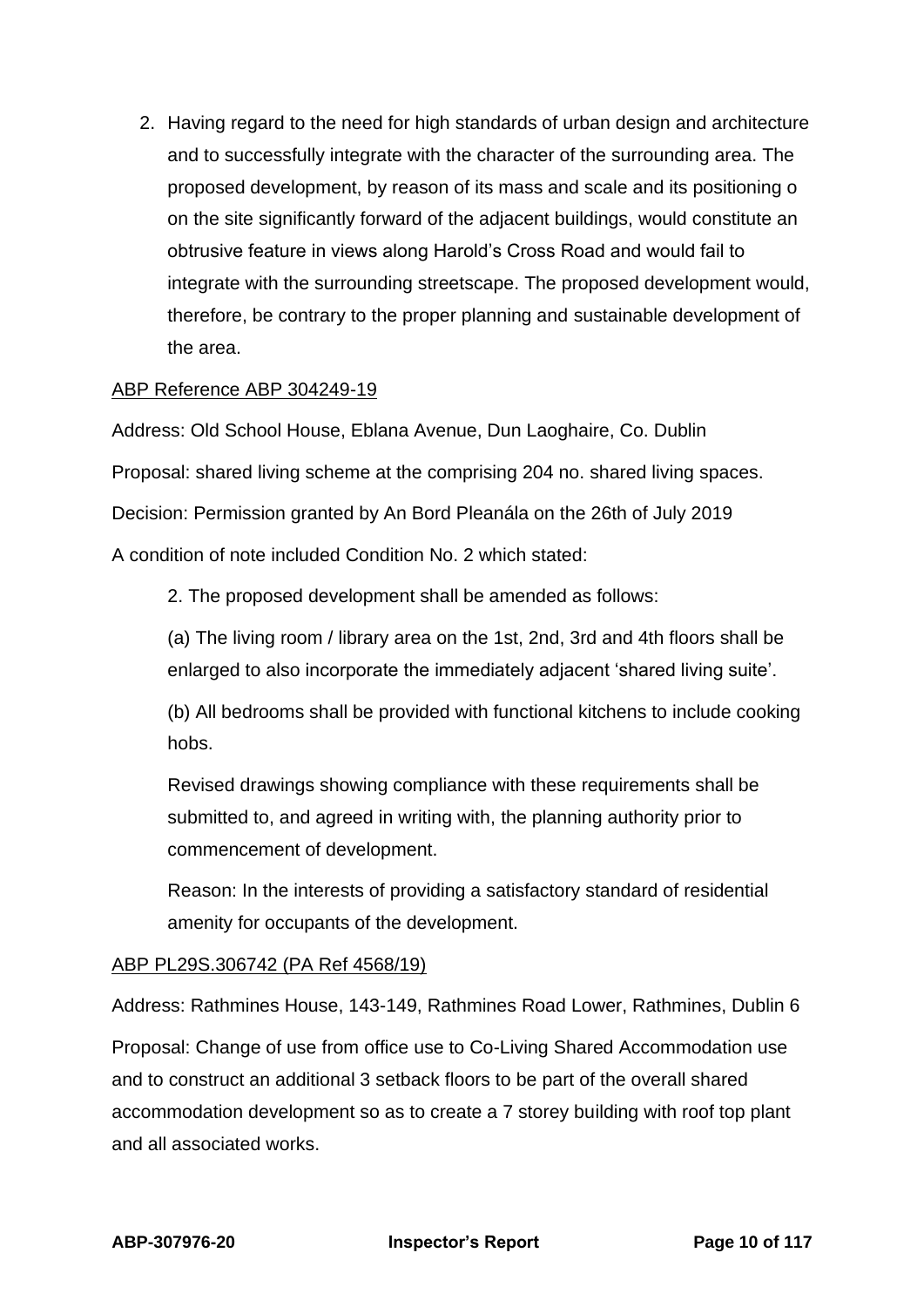Decision: Permission granted by An Bord Pleanála on the 26<sup>th</sup> August 2020, following a grant by Dublin City Council on 30<sup>th</sup> January 2020.

### ABP Ref: ABP-303911-19

Address: Cookstown Industrial Estate, Tallaght, Co. Dublin

Proposal: 150 no. build to rent units and 222 no. shared bedspaces and associated site works.

Decision: Refuse permission for 2 no. reasons as follows:

- 1. Having regard to the location of the subject site within the existing Cookstown Industrial Estate, to the established build form, uses and character of the industrial estate surrounding the site, particularly along First Avenue and Cookstown Way, and having regard to the location of the subject site at a remove from the town centre of Tallaght, it is considered that the development of a residential use at this location, in the absence of an overall strategy for the re-development of the industrial estate, and in the absence of the realisation of planned direct vehicular, and convenient cyclist and pedestrian links, to the town centre and to public transportation, would represent an uncoordinated and haphazard form of development which would give rise to an isolated piecemeal pocket of residential development that is disconnected from shops, amenities and/or residential services, contrary to section 11.2.4 of the current South Dublin County Development Plan 2016 – 2022, and would not be in accordance with an appropriate sequential development of these Regeneration (REGEN) zoned lands as a whole. The proposal would, therefore, not represent a "plan-led" residential development, would be contrary to the provisions of the statutory Development Plan, and would be contrary to the proper planning and sustainable development of the area.
- 2. It is considered that the format proposed for the shared accommodation development, with significant numbers of individual units sharing a single common living/kitchen area on each floor, and with a notable shortfall in the quantitative and qualitative provision of sufficient communal facilities, would fail to provide an acceptable living environment for future residents of the development, contrary to the Sustainable Urban Housing: Design Standards for New Apartments – Guidelines for Planning Authorities, issued by the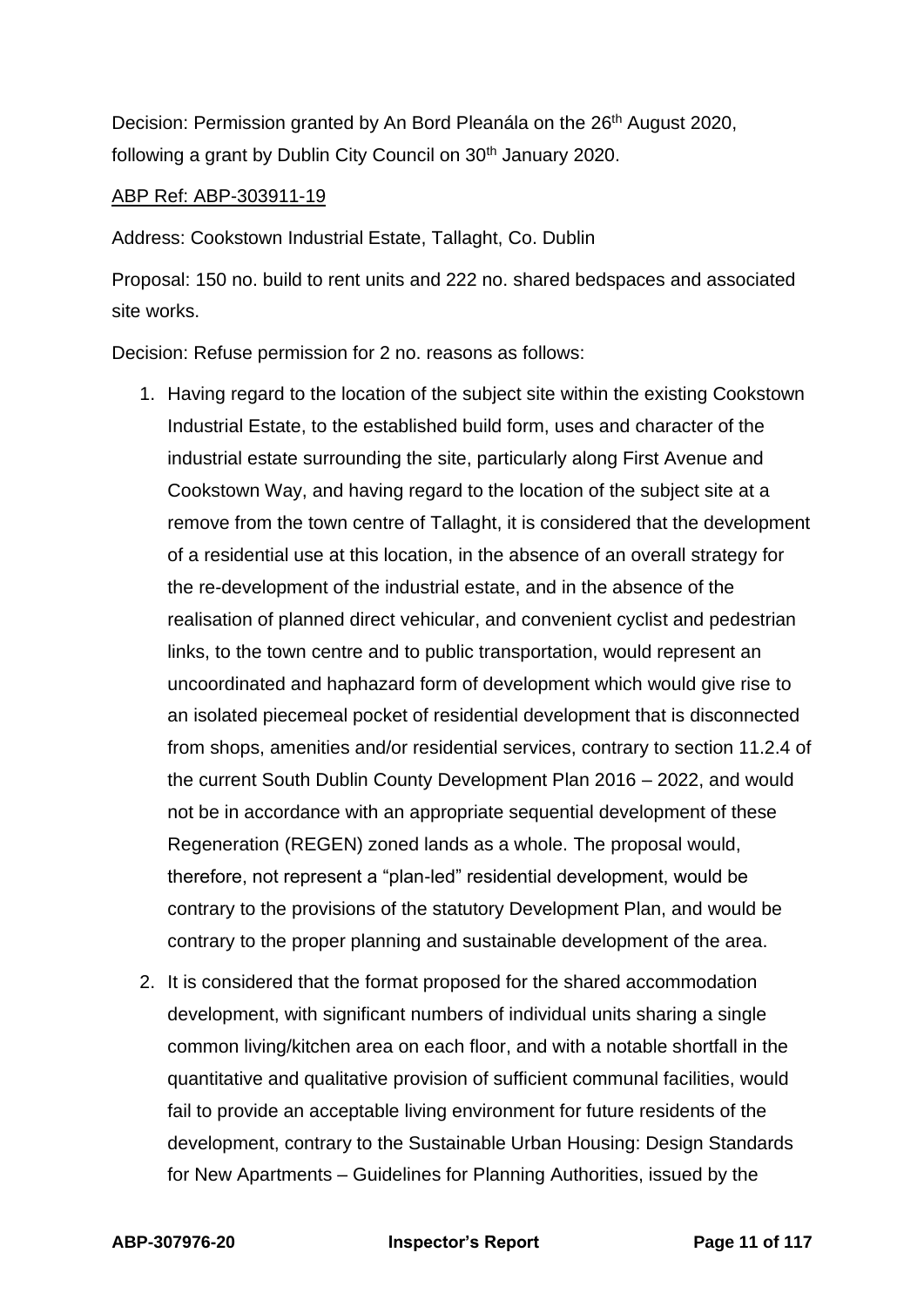Department of Housing, Planning and Local Government in March 2018, and particularly paragraphs 5.15, 5.22 and 5.23 of these Guidelines. The proposed shared accommodation development would, therefore, be contrary to these Ministerial Guidelines and would seriously injure the residential amenities of future occupants/residents, and accordingly would be contrary to the proper planning and sustainable development of the area.

# <span id="page-11-0"></span>5.0 **Section 5 Pre Application Consultation**

5.1.1. The pre-application consultation related to the following proposal at the development site:

The demolition of the existing building on the site and the construction of a 1-5 storey over basement shared living residential development with 223 no. bedspaces (6,914 sq. m.). It also included the following:

• Provision of communal kitchen / dining rooms at each floor level to serve residents of each floor.

• Communal resident's amenity spaces including laundrette, cinema room, gym, café / lounge / reception room, library / study and private dining room.

• Vehicular access from Old Navan Road. 2 no. car share spaces, delivery bay, bicycle parking, bin storage.

• Boundary treatments and landscaping. Pedestrian access to the park adjoining the site.

5.1.2. A section 5 consultation meeting took place at the offices of An Bord Pleanála on the 4th December 2018. Representatives of the prospective applicant, the planning authority and ABP were in attendance. Following consideration of the issues raised during the consultation process and having regard to the opinion of the Planning Authority, ABP was of the opinion that the documentation submitted required further consideration and amendment in order to constitute a reasonable basis for an application under section 4 of the Planning and Development (Housing) and Residential Tenancies Act 2016. The applicant was advised that the following issues need to be addressed in the documents submitted to which section 5(5) of the Act of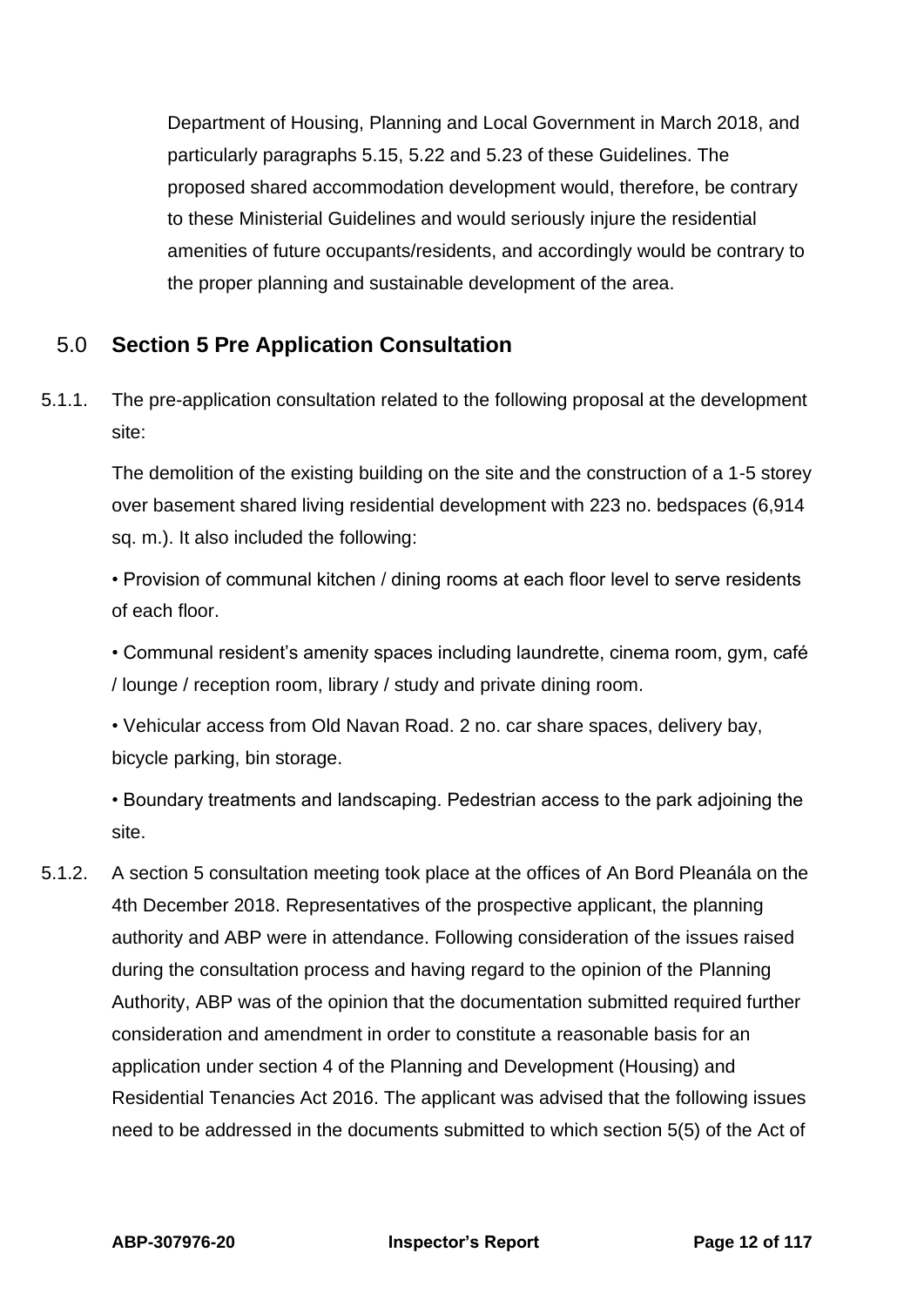2016 relates that could result in them constituting a reasonable basis for an application for strategic housing development:

# 1. Principle of Shared Accommodation provision at this location

Further consideration of the documents as they relate to the principle of Shared Accommodation at this location. This consideration and justification should have regard to, inter alia, (i) the vision for the development of Blanchardstown and the relevant housing and settlement policies set out in the Fingal County Development Plan 2017-2023; (ii) the Sustainable Urban Housing: Design Standards for New Apartments, specifically the guidance on Shared Accommodation Developments and in particular sections 5.18, 5.19 and 5.22 and SPPR 9 of same and (iii) the suitability of this location for Shared Accommodation with regard to accessibility and connections to employment centres and community facilities. Comprehensive information regarding the nature of the proposed use should be submitted to facilitate assessment of this issue including details of the occupation, operation and management of the scheme. The further consideration of this issue may require an amendment to the documents and/or design proposals submitted relating to density and layout of the proposed development.

# 2. Residential amenity of proposed Shared Accommodation units

Further consideration and / or justification of the documents as they relate to the residential amenity of the proposed development particularly in relation to the access, design and layout of the scheme and the provision of resident support facilities and amenities and their location within the overall development, having regard to the provisions of the Sustainable Urban Housing: Design Standards for New Apartments including SPPRs 7 and 9 of same. The further consideration of this issue may require an amendment to the documents and/or design proposals submitted relating to density and layout of the proposed development.

3. Impacts on the visual and residential amenities of the area

Further consideration of the documents as they relate to the design and height of the development and to potential impacts on visual and residential amenities. In this regard, the prospective applicant should satisfy themselves that the design strategy for the site provides the optimal architectural solution for this location and that it is of sufficient quality to ensure that the proposed development makes a positive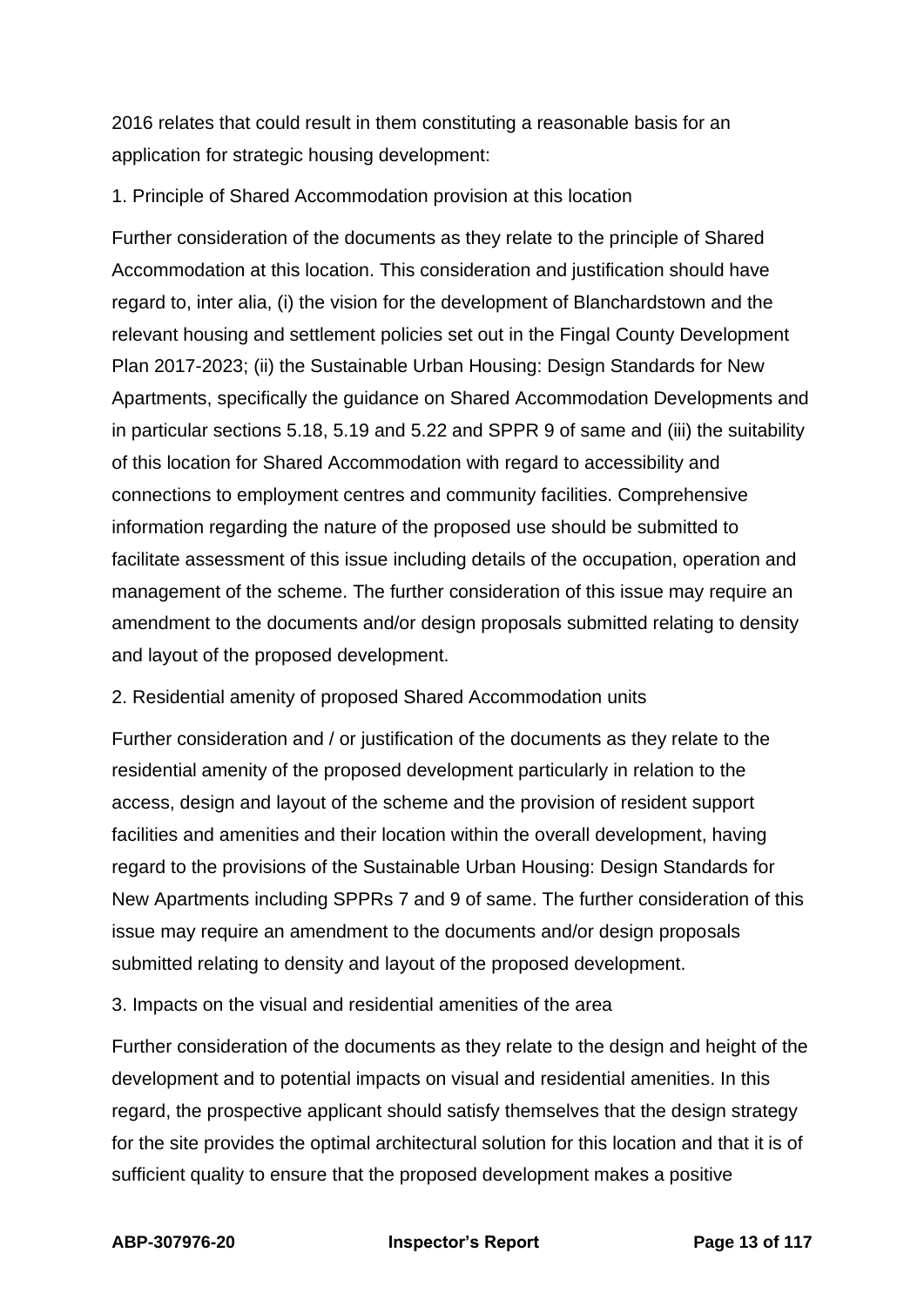contribution to the character of the area over the long term. The submitted documents should allow for further consideration of the overall height, elevational treatments and the proposed materials with regard to impacts on visual and residential amenities. The proposed development shall have regard to inter alia, national policy including the National Planning Framework, the Sustainable Urban Housing: Design Standards for New Apartments, the Urban Development and Building Heights Guidelines for Planning Authorities, the Fingal County Development Plan 2017-2023 and the site's context and locational attributes, in particular adjacent residential properties and the adjoining public open space. The further consideration of these issues may require an amendment to the documents and/or design proposals submitted relating to density and layout of the proposed development.

### 4. Parking, traffic and transport

Further consideration of the documents as they relate to parking, traffic and transport, having regard to the proximity of the site to Castleknock Train Station and to the availability of other public transport services in the area. Further consideration of vehicular, cycle and pedestrian connections to the Old Navan Road and the pedestrian connection to the adjoining public open space. The further consideration of this issue may require an amendment to the documents and/or design proposals submitted relating to density and layout of the proposed development.

The opinion notification pursuant to article 285(5)(b) also referred to specific information that should be submitted with any application as follows:

1. A proposed covenant or legal agreement further to which appropriate planning conditions may be attached to any grant of permission to ensure that the development remains in use as Build to Rent accommodation. There shall be a requirement that the development remains owned and operated by an institutional entity and that this status will continue to apply for a minimum period of not less than 15 years and that similarly no individual residents units are sold or rented separately for that period (Your attention is drawn to the provisions of Specific Planning Policy Requirement 7 of the Sustainable Urban Housing: Design Standards for New Apartments, Guidelines for Planning Authorities 2018).

2. Design rationale for the scheme to demonstrate a high quality of residential amenity for residents, to address the requirements of sections 5.15, 5.16, 5.17, 5.23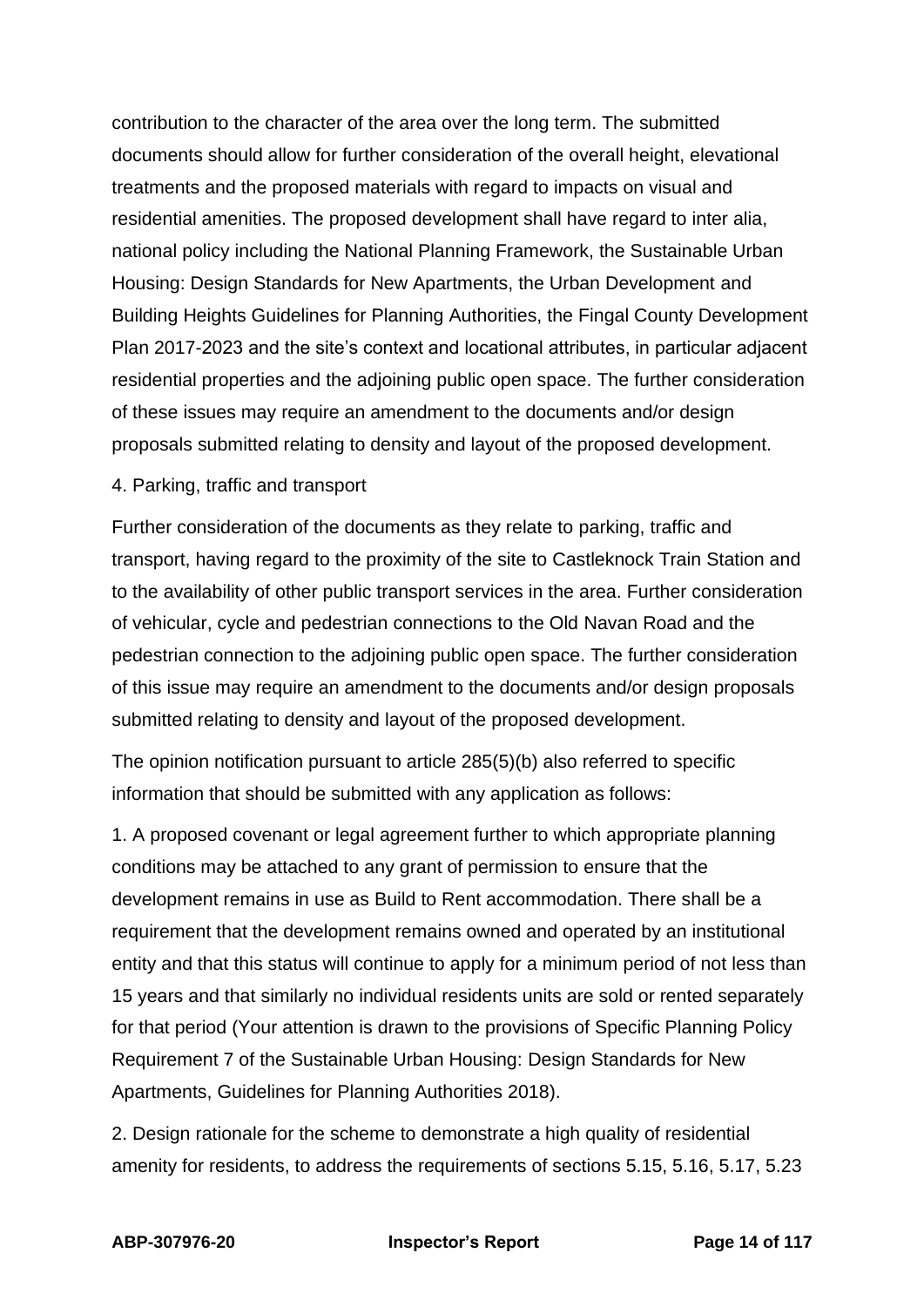and SPPR 9 of the Sustainable Urban Housing: Design Standards for New Apartments, Guidelines for Planning Authorities 2018.

3. Photomontages, cross sections, visual impact analysis, shadow analysis and landscaping details to indicate potential impacts on the visual and residential amenities of Talbot Downs, Talbot Court and Old Navan Road and on the wider area, to include 3D visualisation of the scheme.

4. Tree Survey, Arboricultural Assessment and landscaping proposals to address (i) impacts on existing trees at the site and in its vicinity; (ii) the quantity, type and location of all proposed hard and soft landscaping; (iii) boundary treatments; (iv) the provision of a high quality public realm for residents of the scheme and as a contribution to the amenities of the area and (v) the interaction with the adjoining public open space including clarification of any pedestrian connection to same. The proposed landscaping scheme shall be integrated with parking, roads and access proposals and detailed SUDS measures.

5. Daylight/Sunlight analysis, showing an acceptable level of residential amenity for future occupiers of the proposed development, which includes details on the standards achieved within the proposed residential units, in private and shared open space, and in public areas within the development.

6. Rationale for the proposed car and cycle parking provision with regard to the standards set out in Chapter 12 of the Fingal County Development Plan 2017-2023 and the Sustainable Urban Housing: Design Standards for New Apartments, Guidelines for Planning Authorities, to include (i) evidence based data from comparable developments in similar geographical locations to justify the proposed car and cycle parking provision; (ii) details of car and cycle parking management measures and the provision of visitor parking and (iii) a Mobility Management Plan.

7. A Site Specific Flood Risk Assessment to clarify the extent of the development located in any Flood Zone.

#### $5.2$ **Applicant's Statement**

5.2.1. The application includes a statement of response to the pre-application consultation (Response to the Opinion), as provided for under section 8(1)(iv) of the Act of 2016, which may be summarised as follows: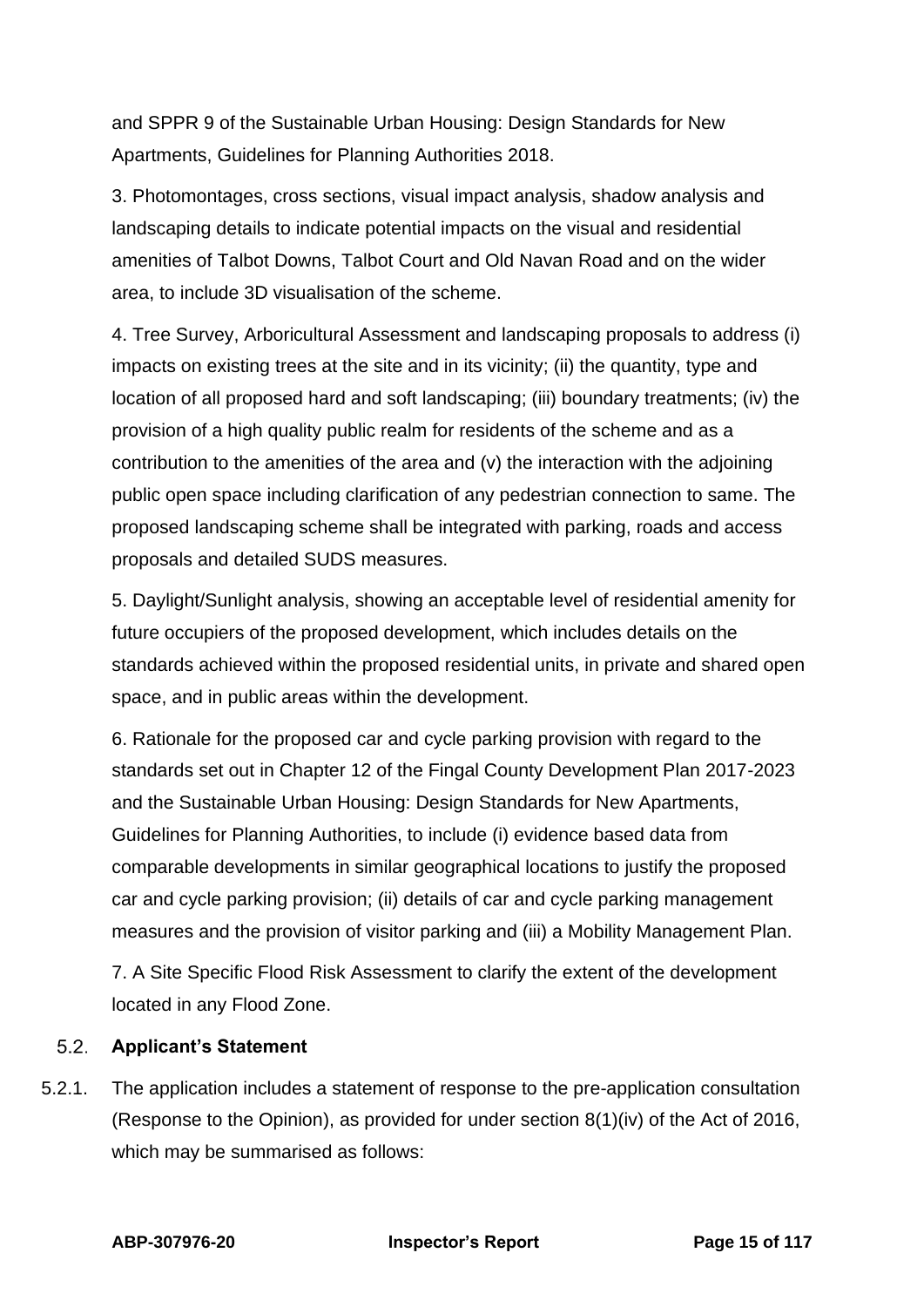# Item 1: Principle of Shared Accommodation provision at this location

- Proposed development is in accordance with the vision for the development of Blanchardstown as set out in the Fingal County Development Plan 2017 – 2023.
- Currently no timeframe in place for the preparation of the Blanchardstown Village Urban Framework Plan as confirmed by Fingal County Council on 23rd July 2020.
- Generally complies with the relevant housing and settlement policies set out in the Development Plan.
- Site is located within 15 No. minutes or 1,500 metres walking distance of Connolly Hospital, in addition to other significant employment locations.
- The proposed scheme which involves the redevelopment of an existing underutilised, brownfield, infill site.
- Development Plan refers to providing higher density development along higher capacity public transport corridors.
- The subject site is a highly accessible location which is well serviced by existing public transport routes
- Capacity figures of DART, Commuter Rail and InterCity services were published by the NTA in the National Heavy Rail Census Report 2018 (released July 2019) which indicates that capacity exists to cater for residents from the proposed development to utilise this service.
- Regional Planning Guidelines for the Greater Dublin Area 2010-2022 which clearly defines Blanchardstown as a Metropolitan Consolidated Town. These areas are described as 'strong active urban places within metropolitan areas with strong transport links'.
- Site is located c. 800 m from Blanchardstown Main Street.
- Large scale employment locations are also located in close proximity to the site (Connolly Hospital, Dublin Enterprise Zone and Blanchardstown Town Centre etc.).
- Subject site is considered to be located within a core urban area of the Greater Dublin Area.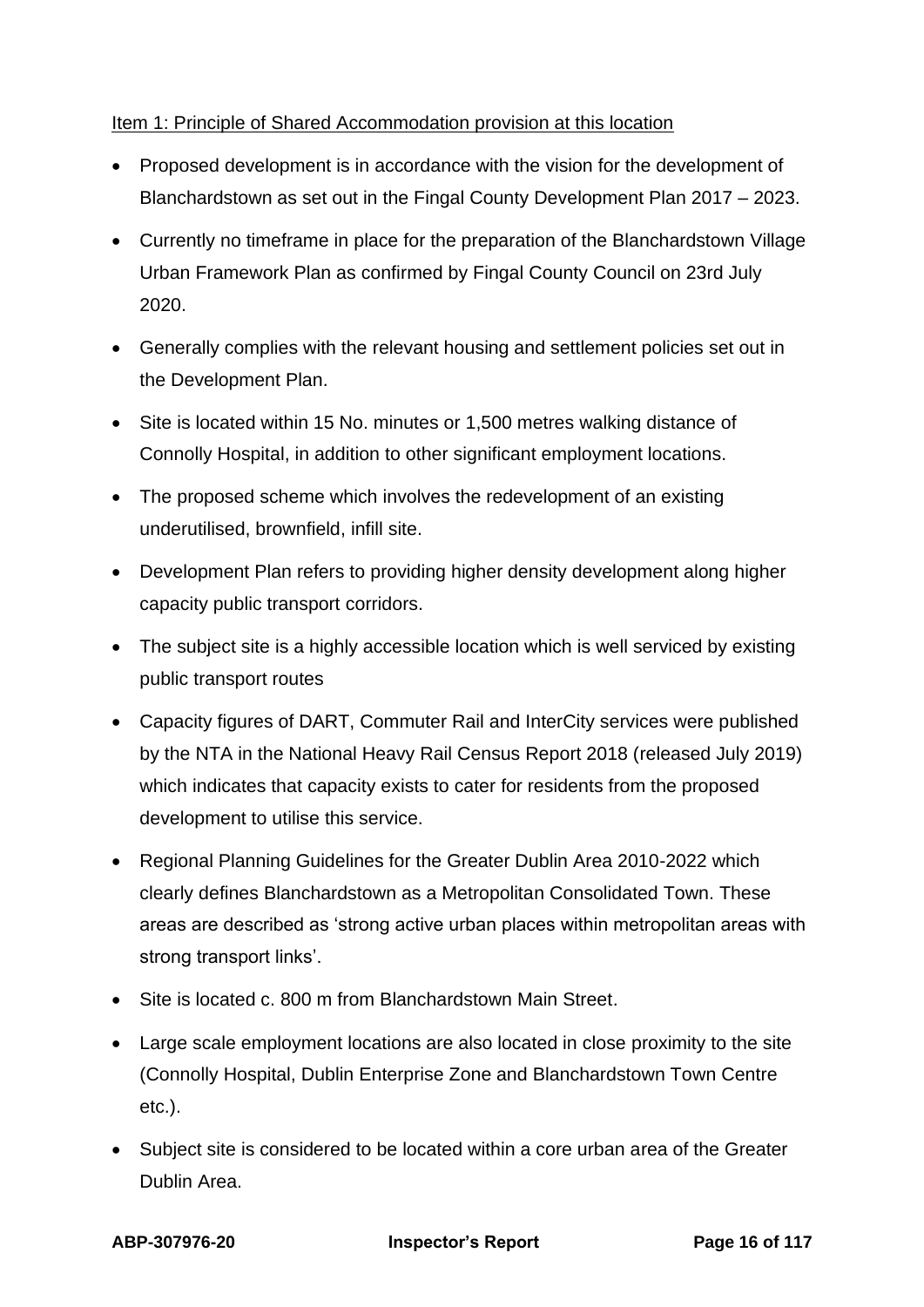- 4 No. storeys has previously been granted at the subject site/addition of a partial extra floor towards the centre of the site represents the proper planning and sustainable development of the area having regard to the newly introduced Building Height Guidelines and the ability of the subject site to absorb this additional height fronting onto a large area of open space.
- Will increase the residential population within Blanchardstown and thus support the existing commercial, social and leisure facilities throughout the town.
- A recent decision by An Bord Pleanála to grant permission for a Shared Living Scheme at the Old School House, Eblana Avenue, Dún Laoghaire, Co. Dublin [ABP Ref. ABP-304249-19] has informed the layout of the proposed Shared Living scheme at the subject site, particularly in relation to the provision of communal living/kitchen/dining spaces.
- Connolly Hospital, the Dublin Enterprise Zone and Blanchardstown Town Centre to the site comprise a significant employment base,
- Subject site is located within a central and accessible urban location as defined in the Apartment Guidelines, 2018 as the site is located within 15 No. minutes or 1,500 metres walking distance of Connolly Hospital, in addition to other significant employment locations.
- Single occupancy suites are 16 sq m, 4 sq m (or 33%) above the standard set out in Table 5a for single occupants.
- The applicants note that 12 No. double occupancy bedrooms are being provided at 18 sq m which is in line with prescribed standards.
- The minimum floorspace extent of the common shared area for common living and kitchen facilities has been calculated on a per bedspace basis in line with the recent An Bord Pleanála decision in relation to a Shared Living scheme at Old School House, Eblana Avenue, Dún Laoghaire, Co. Dublin [ABP Ref. ABP-304249-19].
- The size of the rooms containing a common kitchen facility were considered acceptable by An Bord Pleanála as no condition was attached regarding the increase of these room sizes.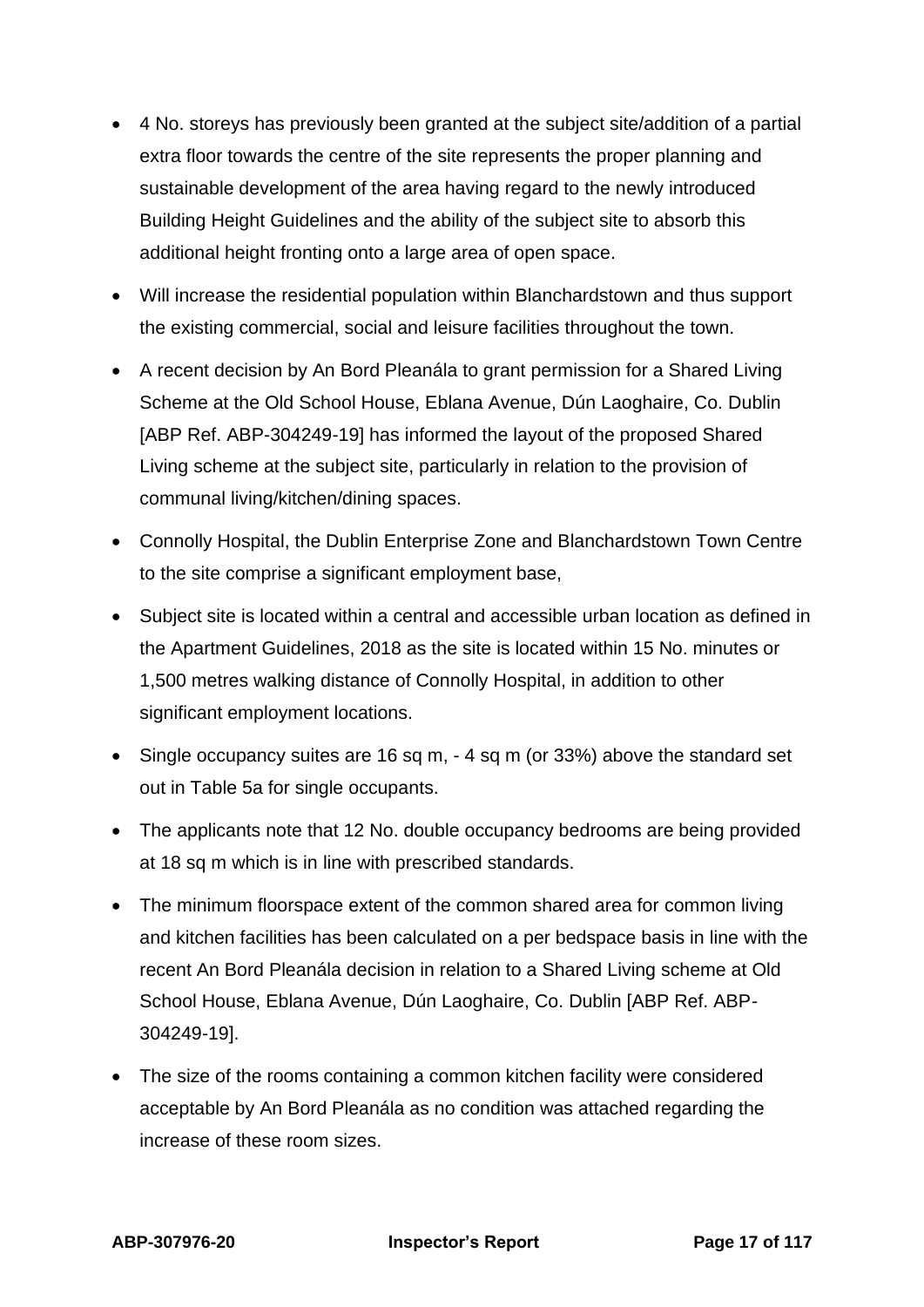- The average communal living/kitchen/dining space provided in the proposed development is 3.73 sq m per person whereas the granted scheme at Eblana Avenue provides an average of 2.8 sq m per bedspace.
- Proposed development provides 3 No. living/kitchen/dining rooms at first and second floor levels which will provide additional choice of space for residents on those individual floors.
- Provides additional communal amenity spaces at ground, basement, third and fourth floor levels to encourage social integration between residents in line with Section 5.17 of the Guidelines.
- Proposed development will provide 922.6 sq m of high quality amenity space which equates to 4.4 sq m per person (internal and external amenities) in addition to the living/kitchen/dining rooms provided at each level/provision of 4.4 sq m of amenity space per resident in addition to the communal living/kitchen/dining spaces will provide a high quality living environment for the Shared Living residents.
- In addition to communal living/kitchen/dining spaces and internal and external amenity spaces proposed, the scheme provides resident facilities listed below:
	- Launderette (33.7 sq m)
	- Linen Room (25.5 sq m)
	- Bin Store (40.7 sq m)
	- Bicycle Storage (254 No.)
	- Common WC/Stores (13.8 sq m)
- Regular cleaning and maintenance of the private suites and wider communal area is provided.
- Multitude of employment opportunities in close proximity of the application site, many of which would have employees that would greatly benefit from the option of Shared Living accommodation.
- The short–medium term accommodation is predominately targeted, *inter alia*, at graduates and young workers and employees on short-medium term contracts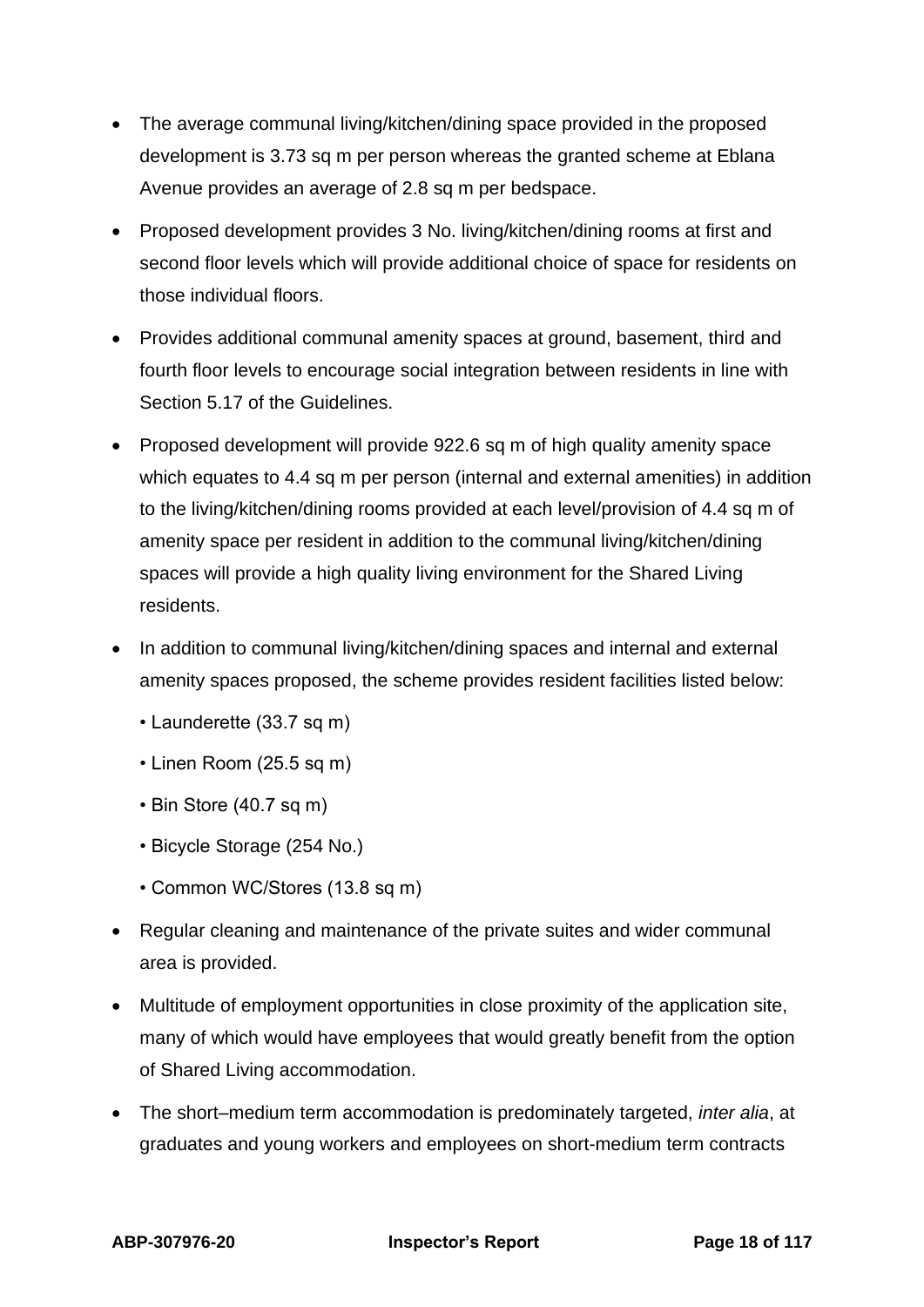- Demographical Analysis –Demonstrates Younger Age Profile in Local Area [38% of the population under the age of 24 in comparison to the national average of 35%].
- Site is located within easy cycling and walking distance of a wide range of employment locations, community facilities and services in the general area which will serve the needs of the future residents.
- Subject site is located within a central and accessible urban location as defined in the Apartment Guidelines, 2018 as the site is located within 15 No. minutes or 1,500 metres walking distance of Connolly Hospital, in addition to other significant employment locations.
- Note that Blanchardstown Town Centre and Blanchardstown Main Street are located c. 1.5-1.7 km and c. 800 m respectively from the subject site
- Close proximity to Castleknock Train Station (c. 550 metres/7 No. minutes walking distance to the south-west of the site)/adjacent to multiple bus routes that pass close to the subject site providing access to Blanchardstown Town Centre, Dublin Enterprise Zone and Dublin City Centre.

# Item 2: Residential Amenity of Shared Accommodation Units

- Additional communal living/kitchen/dining room space has been provided at all floor levels which significantly increases the quantum of communal space available for residents to utilise;
- A communal /kitchen/dining room has been introduced at first and second floor levels overlooking the park providing passive surveillance;
- An additional external terrace has been provided at third floor level for residents to utilise;
- Cinema room has been increased from 50 sq m to 85 sq m; and
- The gymnasium has relocated to the rear of the scheme at ground floor and now overlooks the park to the north providing an active frontage.
- Resident support facilities have been provided as follows:
	- Launderette (33.7 sq m) Bicycle Storage (254 No.)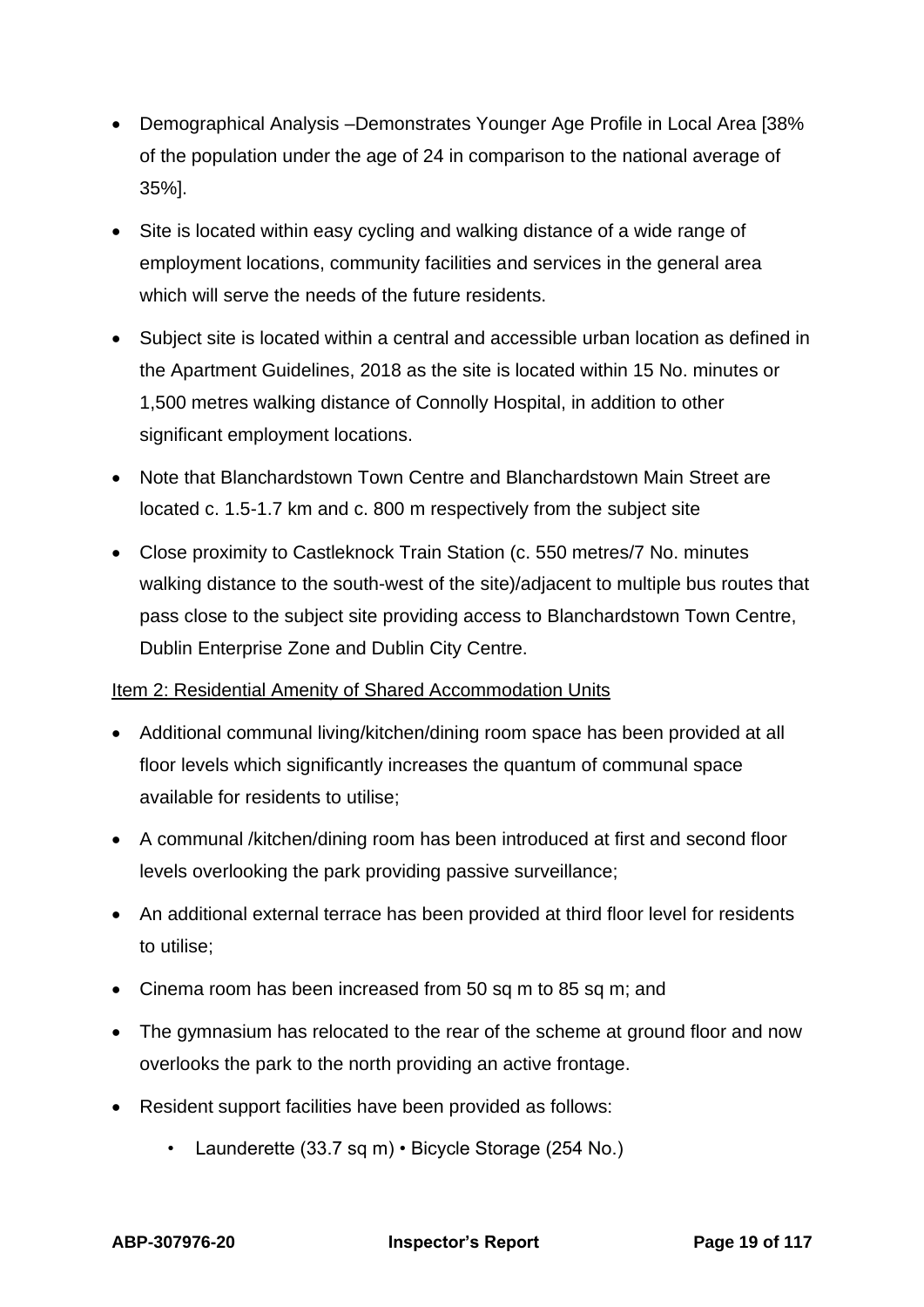- Linen Room (25.5 sq m) Common WC/Stores (13.8 sq m)
- Bin Store (40.7 sq m)
- Cooking facilities provided in each suite, re considered to cover the basic needs of the future residents
- Future residents scheme will use the larger communal living/kitchen/dining rooms provided at each level to cook full meals
- The Apartment Guidelines, 2018 clearly sets out that a cluster-type format is just 'one format' of Shared Living.
- Bartra's research has confirmed that a cluster format is not a preferred solution for working adults who have indicated a preference for enhanced private amenity.
- Provides the optimum accommodation solution for the future occupants of the Shared Living accommodation providing (i) in-room social sharing; (ii) on-floor sharing and (iii) community wide sharing.
- Non-cluster format has been granted by An Bord Pleanála in the Eblana Avenue scheme in Dún Laoghaire [ABP Ref. ABP-304249-19] therefore this format has been accepted.

# Item 3: Impacts on the Visual and Residential Amenities of the Area:

- Have prepared a comprehensive Design Statement detailing changes to the elevational treatment of the development from that submitted at the consultation stage.
- Following principal key design changes have been incorporated into the design of the proposed scheme:
- The proposal submitted at pre-application stage comprised 223 No. single occupancy shared living suites/now proposed provides 198 No. suites but has incorporated 12 No. larger double occupancy suites to allow choice in tenure for future residents providing a total of 210 No. bedspaces (182 No. single occupancy rooms, 4 No. accessible rooms and 12 No. double occupancy rooms).
- The building has been set back at second floor level by an additional 6.63 m and at third and fourth floor levels by an additional 3.43 m from the rear of properties along Talbot Court to the south-east.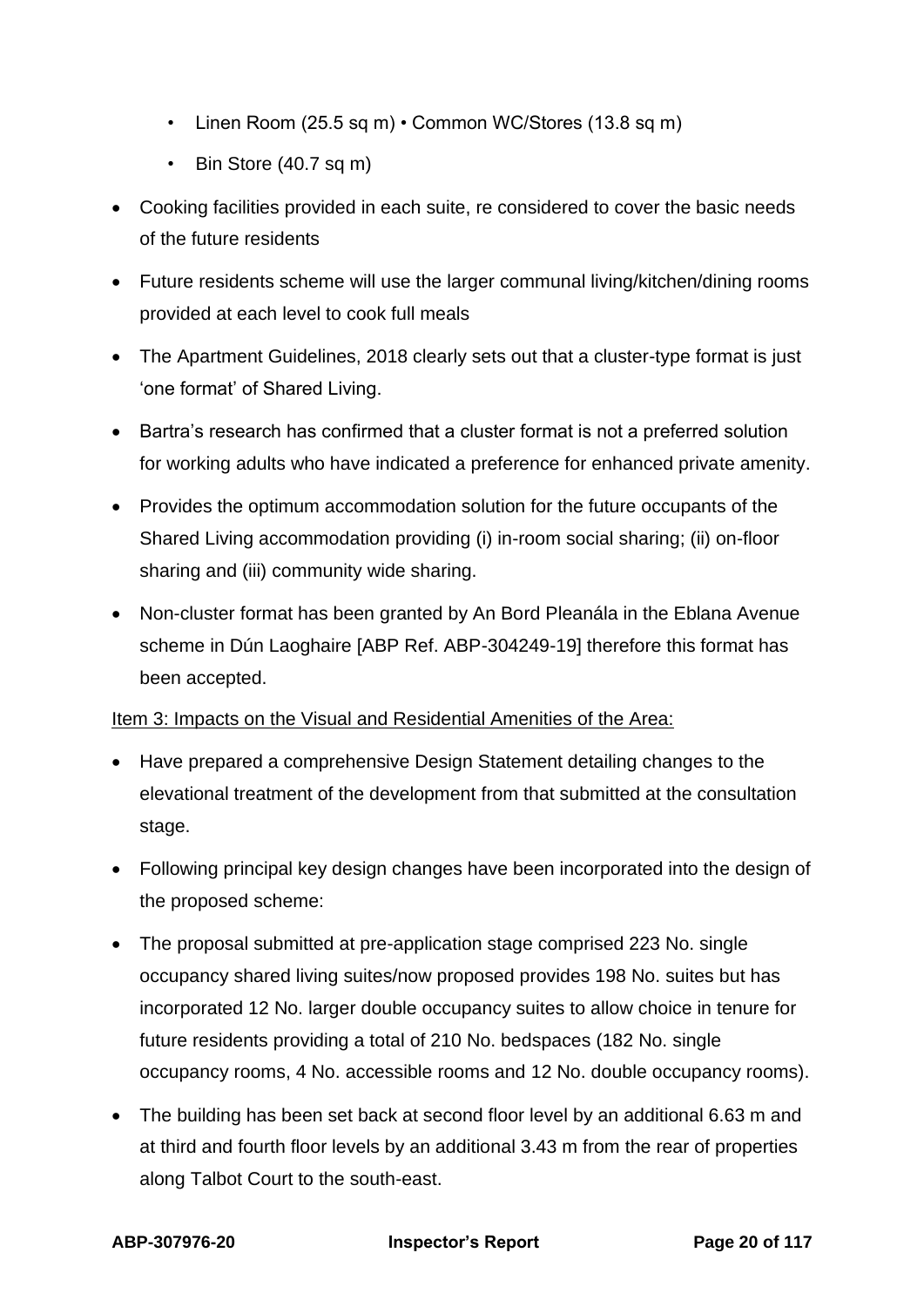- An access has been provided from ground floor level of the building to the park at the rear of the site and an additional second access has been provided external to the building (both on the north-eastern boundary) providing residents with an additional opportunity to utilise existing amenity space in the area.
- Additional living/kitchen/dining room space has been provided at all floor levels which significantly increases the quantum of communal space available for residents to utilise;
- A living/kitchen/dining room has been introduced at first and second floor levels overlooking the park providing passive surveillance;
- An additional external terrace has been provided at third floor level for residents to utilise.
- The cinema room has been increased from 50 sq m to 85 sq m.
- The gymnasium has relocated to the rear of the scheme at ground floor and now overlooks the park to the north providing an active frontage (originally adjacent to the lounge/reception at ground floor).
- The changes have resulted in the number of bedspaces reducing from 223 No. bedspaces (223 No. single occupancy suites) to 210 No. bedspaces (182 No. single occupancy rooms, 4 No. accessible rooms and 12 No. double occupancy rooms). The provision of double occupancy rooms into the scheme will allow a choice in tenure for future residents.

# Item No. 4: Parking, Traffic and Transport

- Castleknock Train Station is located c. 7 No. minutes walking distance to the south-west of the site and the site is located adjacent to multiple bus routes that pass close to the subject site providing access to Blanchardstown Town Centre and Dublin City Centre.
- Eblana Avenue, Dún Laoghaire provided no private car parking for residents beyond 1 No. car share space and 1 No. disabled parking space.
- The site in Dún Laoghaire is located in proximity to employment locations, rail and bus services in addition to other facilities and services similarly to the subject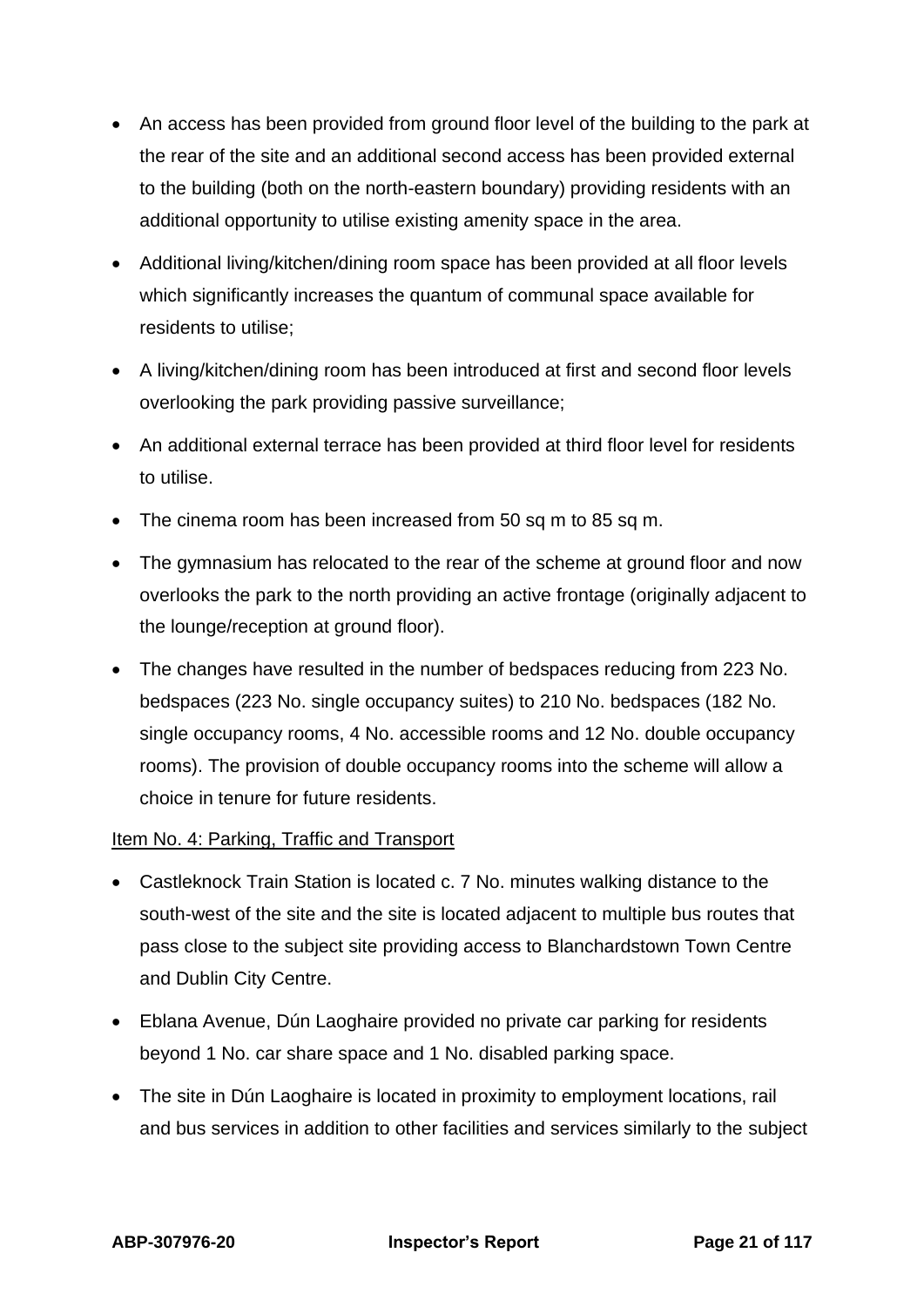site in Blanchardstown/The provision of zero private car parking spaces and 2 No. car share parking spaces is considered acceptable at the subject site.

- Existing pedestrian facilities in the vicinity of the development site are of good quality. Raised footpaths and public lighting are in place along the Old Navan Road and surrounding streets.
- Signalised pedestrian crossings are provided at the nearby Navan Road, providing a safe pedestrian route north from the development site across the N3 towards Connolly Hospital in approximately 11 minutes.
- Material Contravention Statement which sets out in detail a photographic survey of the two pedestrian routes to the Hospital.

# Response to Specific Information

• The applicant has responded to each item of Specific Information as detailed in the Response to the Opinion.

# <span id="page-21-0"></span>6.0 **Relevant Planning Policy**

#### $6.1.$ **National Policy**

# **Project Ireland 2040 - National Planning Framework**

The National Planning Framework includes a specific Chapter, No. 6, entitled 'People Homes and Communities'. It includes 12 objectives among which Objective 27 seeks to ensure the integration of safe and convenient alternatives to the car into the design of our communities, by prioritising walking and cycling accessibility to both existing and proposed developments, and integrating physical activity facilities for all ages. Objective 33 seeks to prioritise the provision of new homes at locations that can support sustainable development and at an appropriate scale of provision relative to location.

# **Rebuilding Ireland – Action Plan for Housing and Homelessness 2016**

Pillar 4: Improve the Rental Sector. The key objective is addressing obstacles to greater private rented sector deliver and improving the supply of units at affordable rents.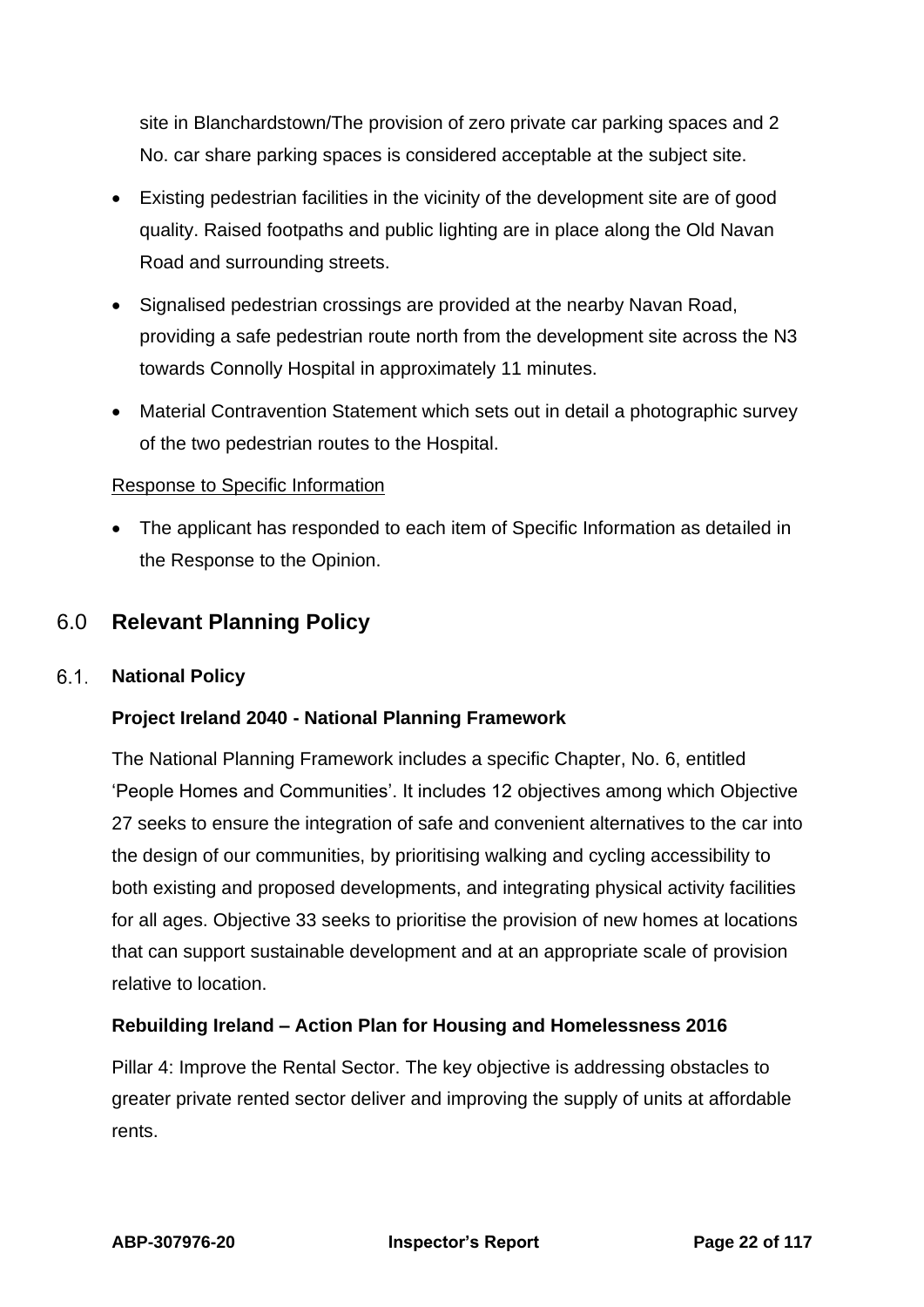Key actions include encouraging "build to rent". Build-to-rent developments are designed with the occupants in mind – this might be equal sized bedrooms clustered around a central shared space, or the inclusion of amenities such as gyms and crèches and shared entertainment facilities.

# **Section 28 Ministerial Guidelines**

Having considered the nature of the proposal, the receiving environment, the documentation on file, including submission from the planning authority, I am of the opinion that the directly relevant Section 28 Ministerial Guidelines are:

- 'Guidelines for Planning Authorities on Sustainable Residential Development in Urban Areas' (including the associated 'Urban Design Manual') (2009)
- 'Design Manual for Urban Roads and Streets' (DMURS) (2019) / DMURS Interim Advice Note – Covid 19 (2020)
- 'The Planning System and Flood Risk Management' (including the associated 'Technical Appendices') (2009)
- 'Sustainable Urban Housing: Design Standards for New Apartments, Guidelines for Planning Authorities' (2018)
- Urban Development and Building Height, Guidelines for Planning Authorities (2018)
- 6.1.1. Of the documents referred to above, Sustainable Urban Housing: Design Standards for New Apartments 2018 is of particular relevance to this shared accommodation proposal. Section 5.0 of the Apartment Guidelines specifically relates to the Build to Rent (BTR) and Shared Accommodation Sectors. BTR developments are defined as follows:

Purpose-built residential accommodation and associated amenities built specifically for long-term rental that is managed and serviced in an institutional manner by an institutional landlord.

6.1.2. Specific Planning Policy Requirement (SPPR) 7 sets out the following requirements for BTR developments:

*(a) Described in the public notices associated with a planning application specifically as a 'Build-To-Rent' housing development that unambiguously categorises the*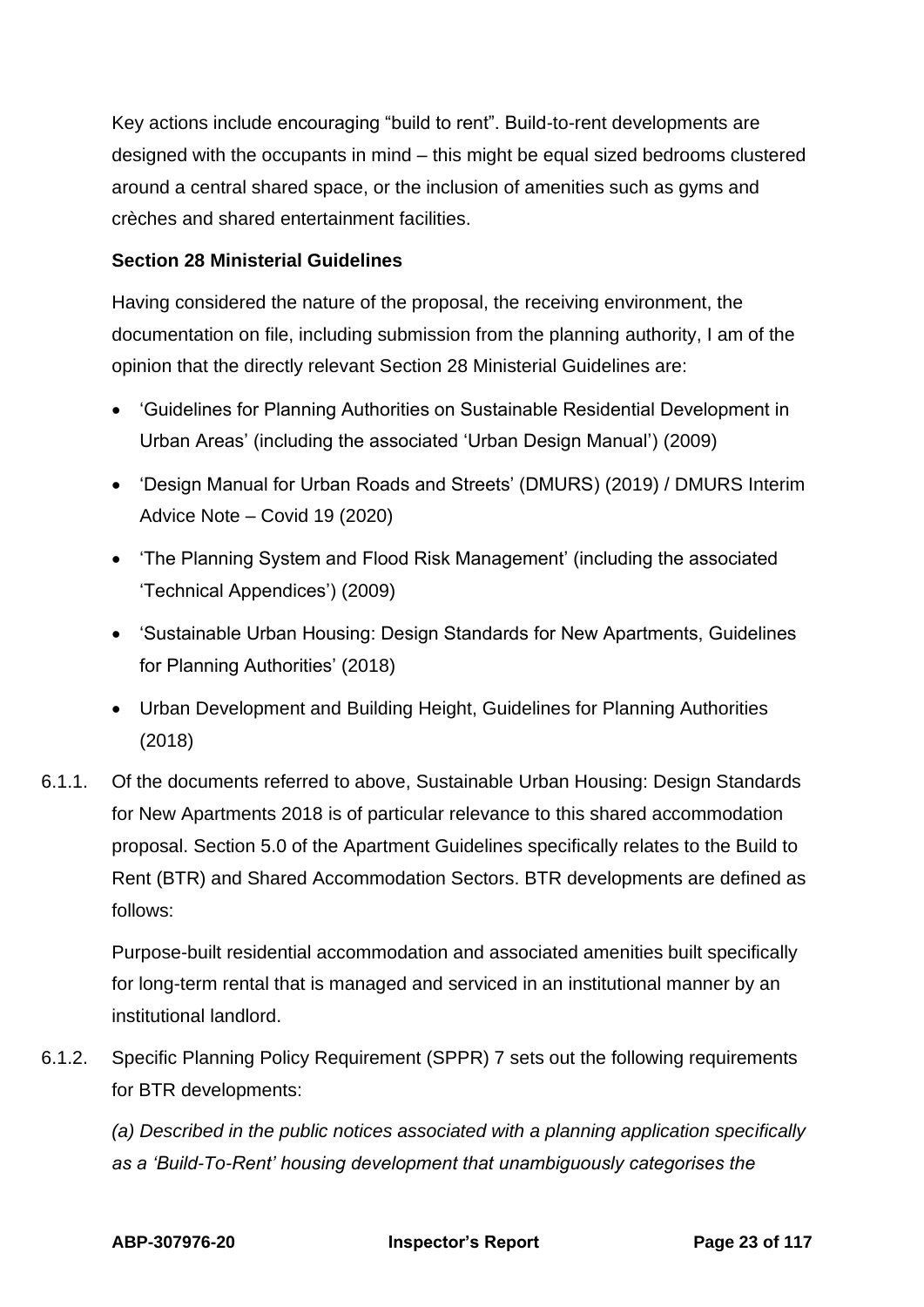*project (or part of thereof) as a long-term rental housing scheme, to be accompanied by a proposed covenant or legal agreement further to which appropriate planning conditions may be attached to any grant of permission to ensure that the development remains as such. Such conditions include a requirement that the development remains owned and operated by an institutional entity and that this status will continue to apply for a minimum period of not less than 15 years and that similarly no individual residential units are sold or rented separately for that period;*

*(b) Accompanied by detailed proposals for supporting communal and recreational amenities to be provided as part of the BTR development.*

*These facilities to be categorised as:*

*(i) Resident Support Facilities - comprising of facilities related to the operation of the development for residents such as laundry facilities, concierge and management facilities, maintenance/repair services, waste management facilities, etc.*

*(ii) Resident Services and Amenities – comprising of facilities for communal recreational and other activities by residents including sports facilities, shared TV/lounge areas, work/study spaces, function rooms for use as private dining and kitchen facilities, etc.*

Shared accommodation is to be considered as a subset of BTR accommodation. SPPR 9 provides as follows:

Shared Accommodation may be provided and shall be subject to the requirements of SPPRs 7 (as per BTR). In addition,

(i) No restrictions on dwelling mix shall apply;

(ii) The overall unit, floor area and bedroom floorspace requirements of Appendix 1 of these Guidelines shall not apply and are replaced by Tables 5a and 5b;

(iii) Flexibility shall be applied in relation to the provision of all storage and amenity space as set out in Appendix 1, on the basis of the provision of alternative, compensatory communal support facilities and amenities. The obligation will be on the project proposer to demonstrate the overall quality of the facilities provided and that residents will enjoy an enhanced overall standard of amenity;

(iv) A default policy of minimal car parking provision shall apply on the basis of shared accommodation development being more suitable for central locations and/or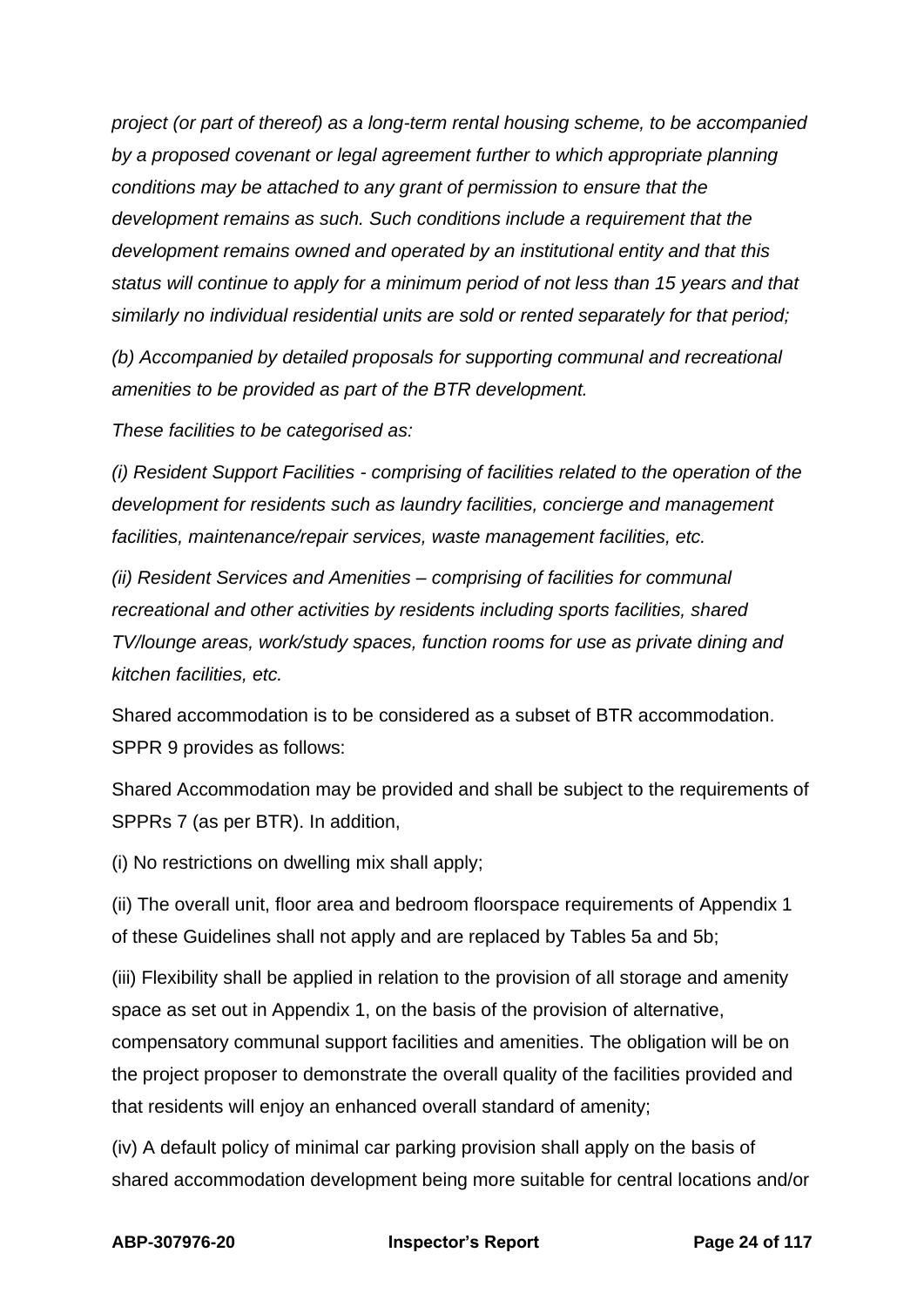proximity to public transport services. The requirement for shared accommodation to have a strong central management regime is intended to contribute to the capacity to establish and operate shared mobility measures.

Section 5.13 describes shared accommodation as follows:

… professionally managed rental accommodation, where individual rooms are rented within an overall development that includes access to shared or communal facilities and amenities.

#### Section 5.15 adds:

"One format of Shared Accommodation which is proposed by these guidelines is a residential unit comprising of 2-6 bedrooms, of single and/or double occupancy with a common shared area within the residential unit for living and kitchen facilities."

### Section 5.22 also states:

"Shared accommodation formats may be proposed other than the format outlined in paragraph 5.15 above. For example, such proposals may be related to the accommodation needs of significant concentrations of employment in city centres and core urban locations such as major national level health campuses or similar facilities. Innovative formats may also be proposed to provide shared accommodation within protected structures in order to ensure their long term rehabilitation and to address sensitive architectural constraints of the subject building."

# Section 5.23 also states:

"The granting of planning permission for other shared accommodation formats from those outlined in paragraph 5.15 above will be at the discretion of the planning authority. In assessing such proposals, planning authorities should ensure that sufficient communal amenities are provided in accordance with the specified standards in Table 5b above and that the scale of the development is appropriate to the location/buildings involved and to the specific role that the development of the shared accommodation sector should play in the wider urban apartment market.

Section 5.16 provides quantitative standards for bedroom sizes and communal space floor areas. Section 5.17 states: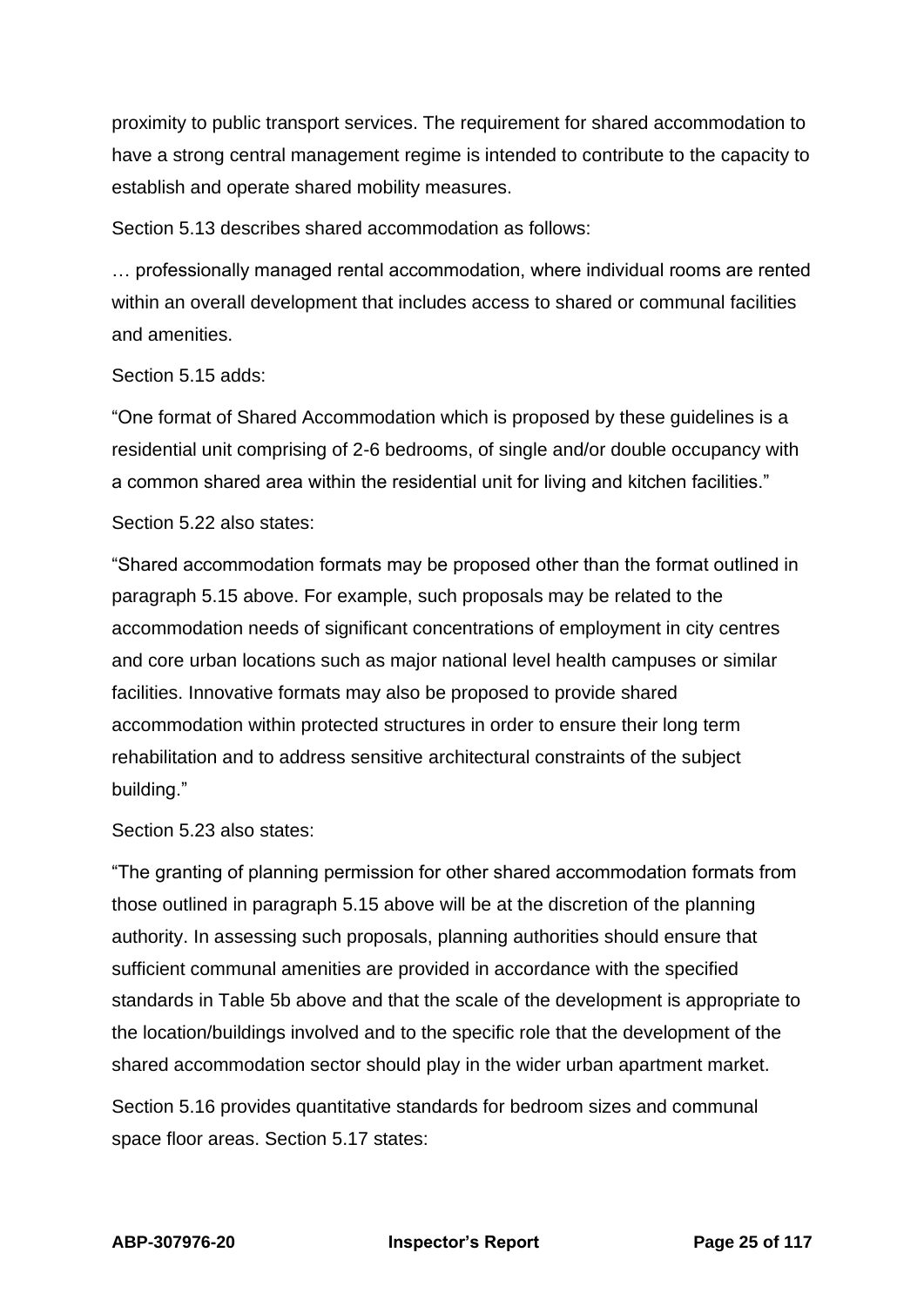"A key feature of successful Shared Accommodation schemes internationally is the provision of wider recreation and leisure amenities as part of the overall development. Residents enjoy access to sports and recreation facilities that are dedicated for use by the residents only and have the opportunity to experience a shared community environment among residents of the scheme."

Sections 5.18 and 5.19 provide guidance on suitable locations for shared accommodation schemes. The prevailing context of the proposed site is to be considered, with city centres being the appropriate location for such developments. Section 5.18 states:

"In this regard the obligation will be on the proposer of a shared accommodation scheme to demonstrate to the planning authority that their proposal is based on accommodation need and to provide a satisfactory evidential base accordingly. Where there is a failure to satisfactorily provide such a basis permission should be refused by the planning authority."

# **Regional Spatial and Economic Strategy for the Eastern and Midland Region 2019-2031 (RSES-EMR)**

The primary statutory objective of the Strategy is to support implementation of Project Ireland 2040 - which links planning and investment through the National Planning Framework (NPF) and ten year National Development Plan (NDP) - and the economic and climate policies of the Government by providing a long-term strategic planning and economic framework for the Region.

RPO 3.2 - Promote compact urban growth - targets of at least 50% of all new homes to be built, to be within or contiguous to the existing built up area of Dublin city and suburbs and a target of at least 30% for other urban areas.

RPO – 4.1 – Settlement Hierarchy – Local Authorities to determine the hierarchy of settlements in accordance with the hierarchy, guiding principles and typology of settlements in the RSES.

RPO 4.2 – Infrastructure – Infrastructure investment and priorities shall be aligned with the spatial planning strategy of the RSES.

RPO 4.3 -Consolidation and Re-Intensification- seeks to support the consolidation and re-intensification of infill / brownfield sites to provide high density and people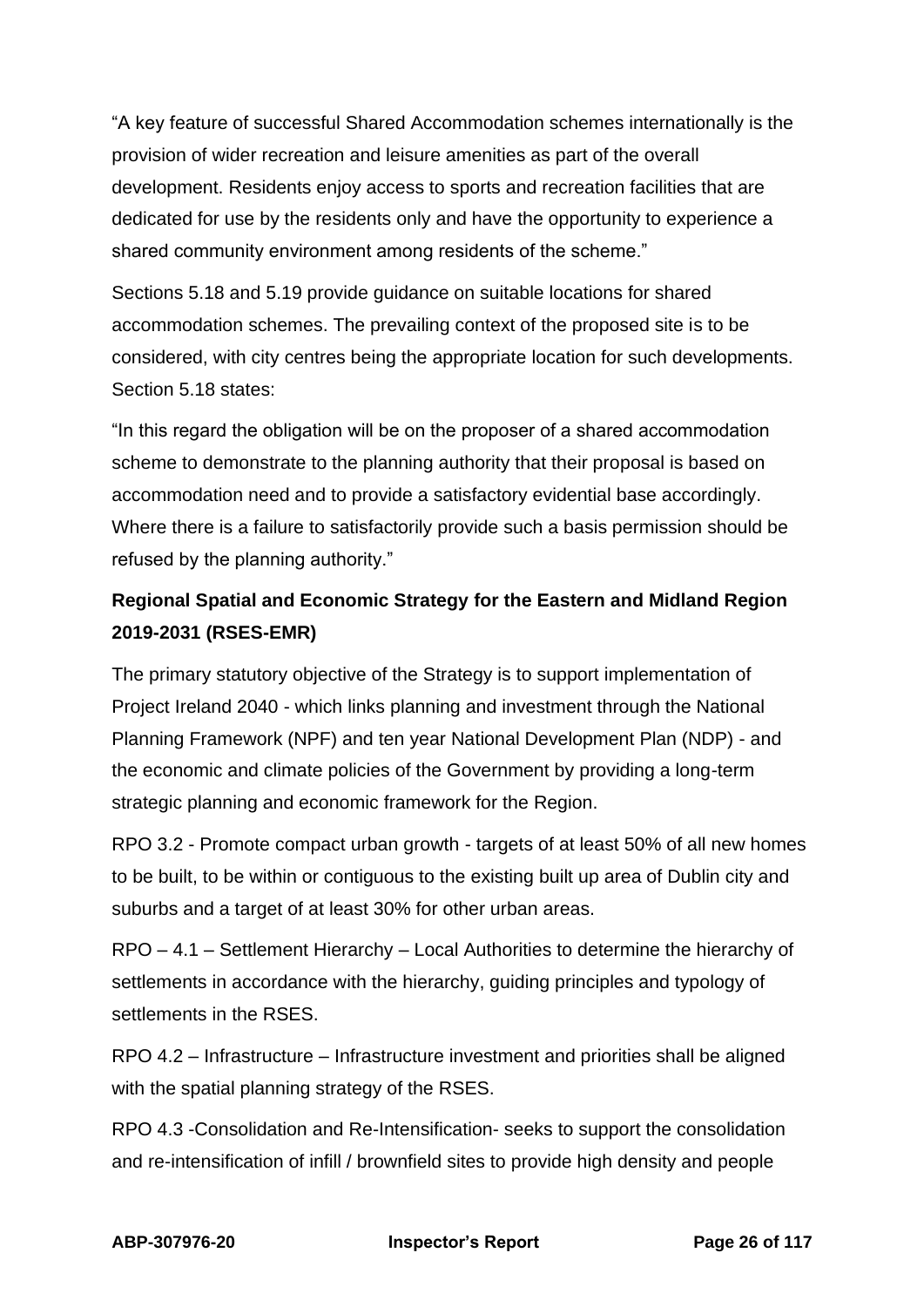intensive uses within the existing built up area of Dublin City and suburbs and ensure that the development of future development areas is co-ordinated with the delivery of key water infrastructure and public transport projects.

The site lies within the Dublin Metropolitan Area (DMA) – The aim of the Dublin Metropolitan Area Strategic Plan is to deliver strategic development areas identified in the Dublin Metropolitan Area Strategic Plan (MASP) to ensure a steady supply of serviced development lands to support Dublin's sustainable growth.

Key Principles of the Metropolitan Area Strategic Plan include compact sustainable growth and accelerated housing delivery, integrated Transport and Land Use and alignment of Growth with enabling infrastructure.

Section 9.2 Diverse and Inclusive Region, notes that changing household formation trends will require a range of housing typologies including student housing, smaller units, shared living schemes and flexible designs that are adaptive for people's full life cycle to meet their housing needs today and into the future.

#### $6.2.$ **Local Policy**

# Fingal County Development Plan 2017-2023

The settlement strategy designates Blanchardstown as a 'Consolidation Town' in the Metropolitan Area of the county, with a capacity of 11,757 residential units. The key tenet of the overall settlement strategy is the continued promotion of sustainable development through positively encouraging consolidation and densification of the existing urban built form. Objective SS01 is to consolidate the vast majority of the county's future growth into the strong and dynamic centres of the Metropolitan Area while directing development in the hinterland to towns and villages. Objective SS12 is to promote the Metropolitan Consolidation Towns of Swords and Blanchardstown as Fingal's primary growth centres for residential development in line with the settlement hierarchy.

Development Plan section 2.8 notes that Blanchardstown is one of the largest and most important retail centres in the State and that there are several large public sector employers in the area including Fingal County Council, Connolly Hospital and the Institute of Technology, also a number of large ICT and pharmaceutical companies. Development Plan objective Blanchardstown 1 is to prepare an urban framework plan for Blanchardstown to guide future development including infill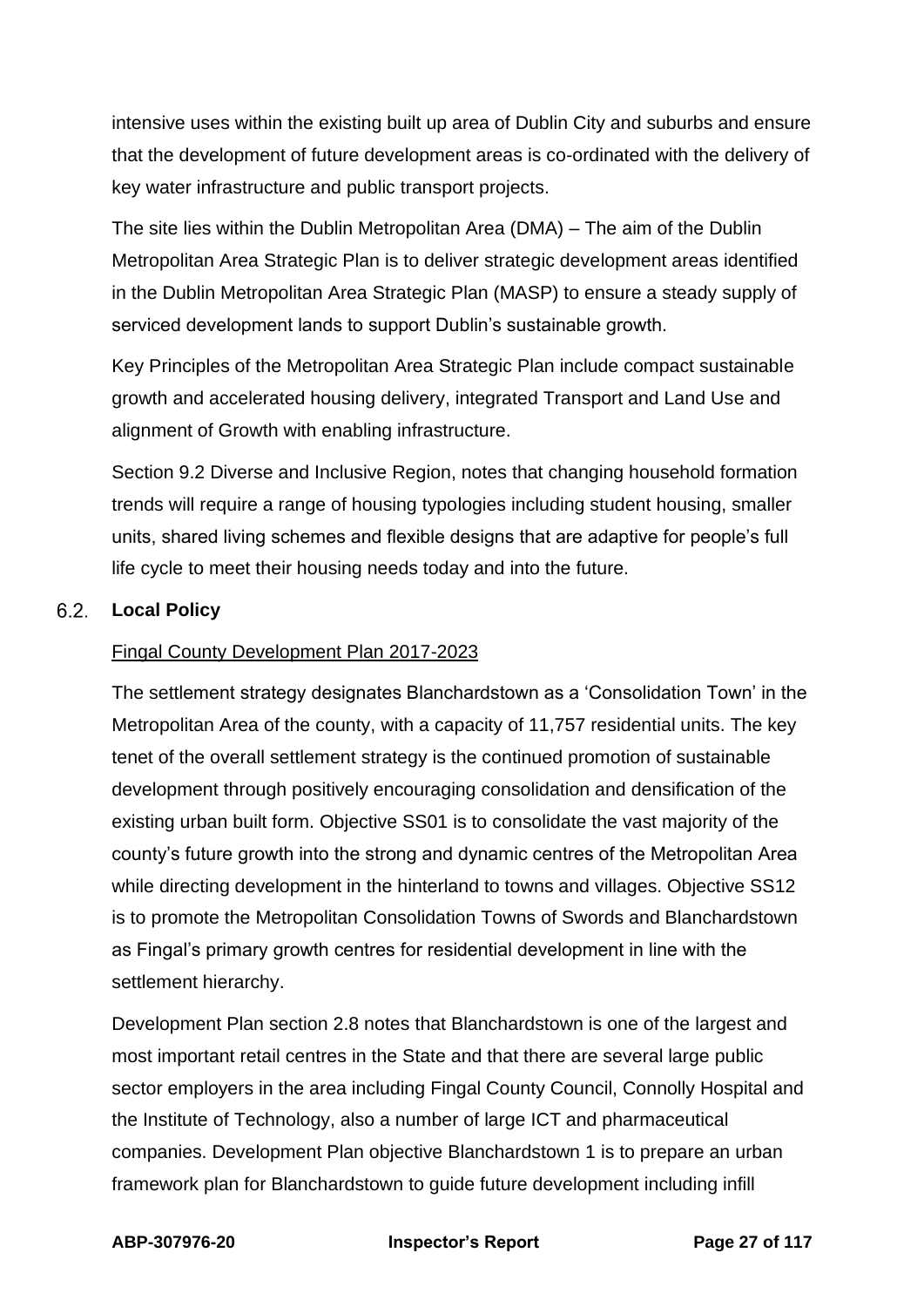development that would not exceed 3 storeys. The development site is identified on Sheet 13 of the Plan as located within the area to be the subject of this framework plan. However, no urban framework plan in accordance with this objective has, to date, been prepared.

The site has the standard residential zoning objective 'RS', 'Provide for residential development and protect and improve residential amenity'. Surrounding residentially developed lands are also zoned Objective RS. The lands to the north of the site are zoned Objective 'OS' (open space). There is an indicative alignment for a cycle route along the Old Navan Road in front of the site.

Chapter 2 relates to the Core Strategy and Settlement Strategy. Objectives of particular relevance include;

Objectives SS15 – consolidate urban areas through infill and brownfield redevelopment; Objective SS16 – Examine possibilities of higher densities in urban areas adjoining Dublin City.

Development Plan section 3.4 sets out design criteria for residential development. Chapter 12 Development Management Standards includes standards for residential developments and parking provision. There are no specific objectives relating to shared housing developments.

Chapter 3 relates to Placemaking. Objectives of particular relevance include;

Objective PM31 – Promotes high quality environments; Objective PM32 – have regard to DMURS; PM38 – Appropriate Mix; PM41 Encourage increased densities while protecting amenities; Objective PM44 – Development of underutilised sites; PM52 – minimum open space provision of 2.5ha per 1000 population;

Chapter 12 relates to Development Management Standards.

#### $6.3.$ **Applicant's Statement of Consistency**

6.3.1. The applicant has submitted a Statement of Consistency as per Section 8(1)(iv) of the Act of 2016, which indicates how the proposal is consistent with the policies and objectives of section 28 Guidelines and the County Development Plan and I have had regard to same. The document outlines that the proposal broadly complies with national, regional and local planning policy.

#### $6.4.$ **Material Contravention Statement**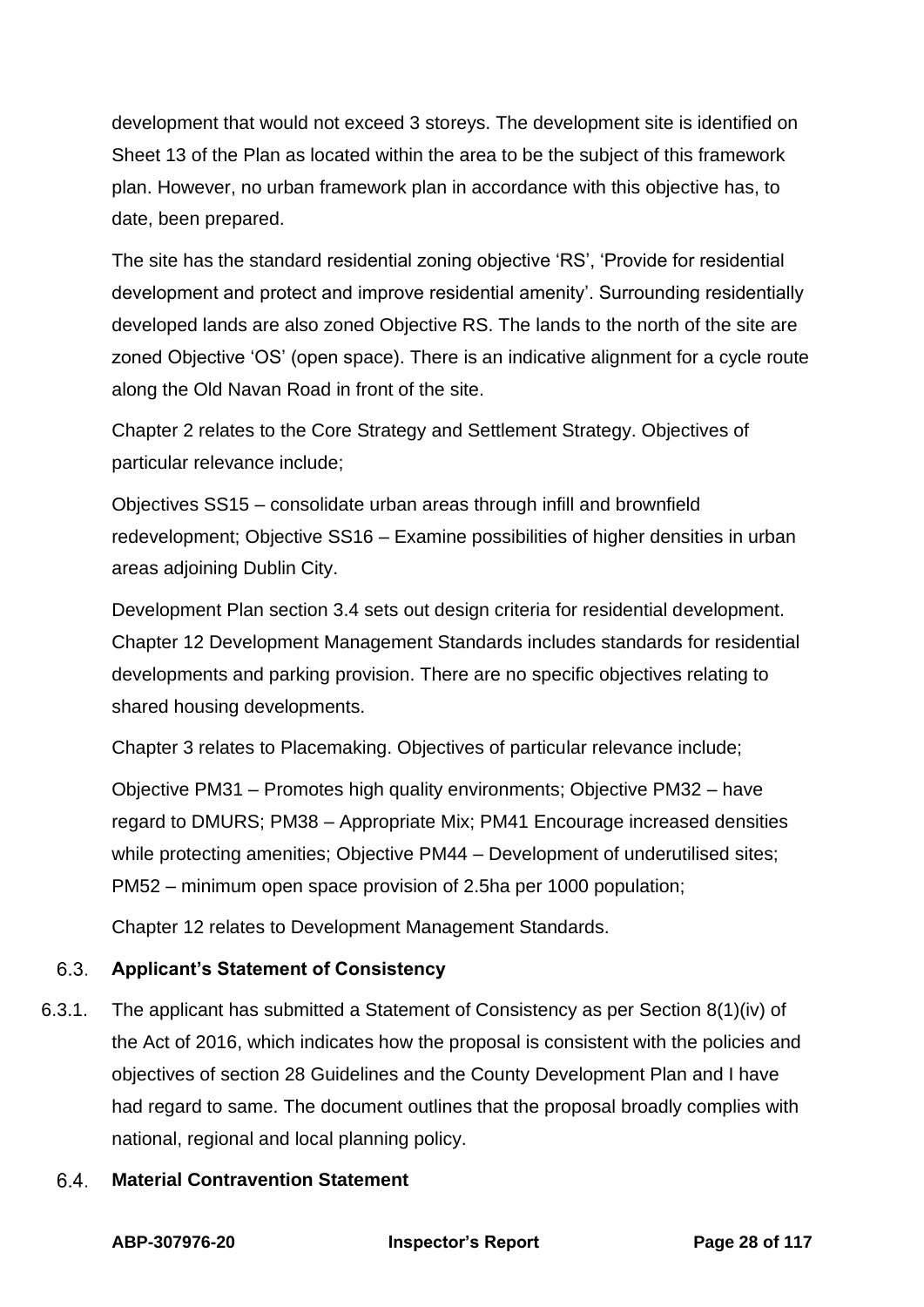- 6.4.1. The applicant sets out that it is their opinion that the proposed development does not materially contravene the Fingal County Development Plan 2017-2023. However it is set out that the Fingal County Development Plan 2017-2023 does include an objective 'Blanchardstown 1' within the Development Plan, which states that it is an objective to prepare an Urban Framework Plan for Blanchardstown Village to guide future development including infill development that would not exceed 3 No. storeys. However, no Urban Framework Plan in accordance with this objective has been prepared to date and there is no current timeline to prepare this Urban Framework Plan.
- 6.4.2. The applicants state that, as there is reference to the preparation of an Urban Framework Plan where heights in Blanchardstown would not exceed 3 No. storeys, there is potentially an argument that the proposed development, which provides a maximum height of 5 No. storeys (ranging in height from part one to part five storeys), could be considered to materially contravene an objective of the Development Plan.
- 6.4.3. Thus, in the event that the Board consider the development materially contravenes the Plan, the applicant states the purpose of the Material Contravention Statement is to set out the justification for increased height (towards the centre of the subject site) as part of the proposed development to provide a Shared Living Residential Development at Brady's Public House, Old Navan Road, Dublin 15.
- 6.4.4. I have discussed the issue of Material Contravention in the relevant section of the assessment below.

# <span id="page-28-0"></span>7.0 **Observer Submissions**

7.1.1. 96 no. submissions on the application have been received from the parties as detailed in Appendix 1 of this report. The issues raised are summarised below.

# Principle

- Development more suited to a city centre location this site is a suburban location.
- Previous Inspector's reports/FCC Planner reports/Consultant's reports have referred to the site as suburban.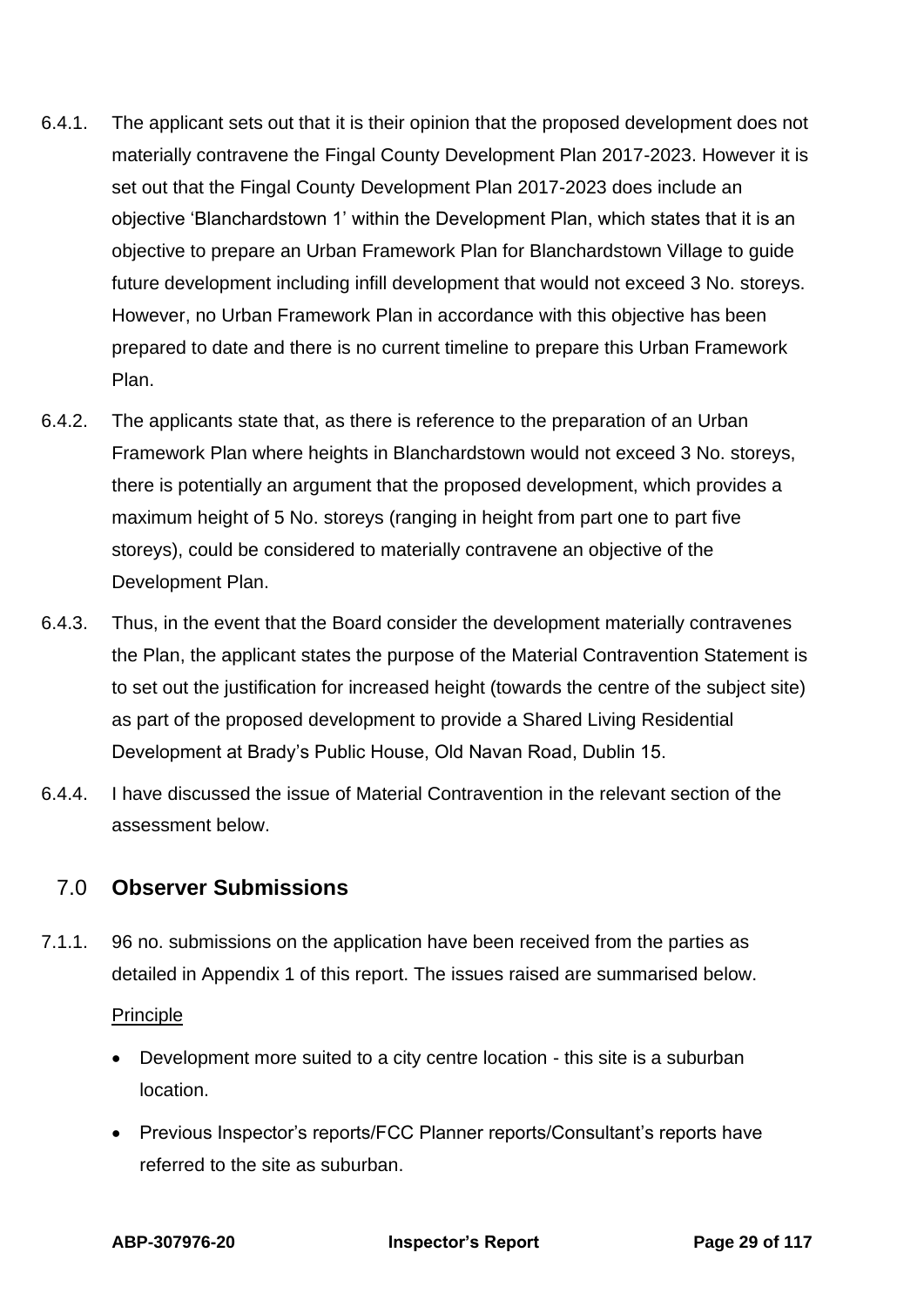- Was never envisaged that co-living developments would be permitted in suburban areas.
- Currently 3,328 co-living beds in the planning process /vast majority are in urban locations
- FCC's assessment agrees that this site is not suitable for a Shared Living Development as it is not an urban or city centre location.
- There is no justification for this location within a suburban housing estate
- Guidelines state that such shared living development should be located in the city centre that is well serviced by amenities, public transport, shops etc.
- No sustainable or appropriate development.
- The site is removed from Blanchardstown Town Centre/existing centres of employment.
- Contrary to Section 5.19 of the Sustainable Urban Housing: Design Standards for New Apartments.
- Applicant has not submitted research or evidence of shared living in a residential suburban environment.
- Will not add to the rich community life of an established residential area
- Will not meet local housing needs/demand is for family homes/will access to outside space suitable for children.
- Short-sighted that development would only be regulated for 15 years
- Not in compliance with the relevant objectives of the Fingal Development Plan 2017-2023.
- Is becoming the only solution for new housing which is contrary to any ministerial guidelines where co-living should only be a very small percentage.
- Public opinion is against co-living
- Gated community contrary to the objectives of the Development Plan.
- Site is not comparable to the London sites that the applicant has used as examples.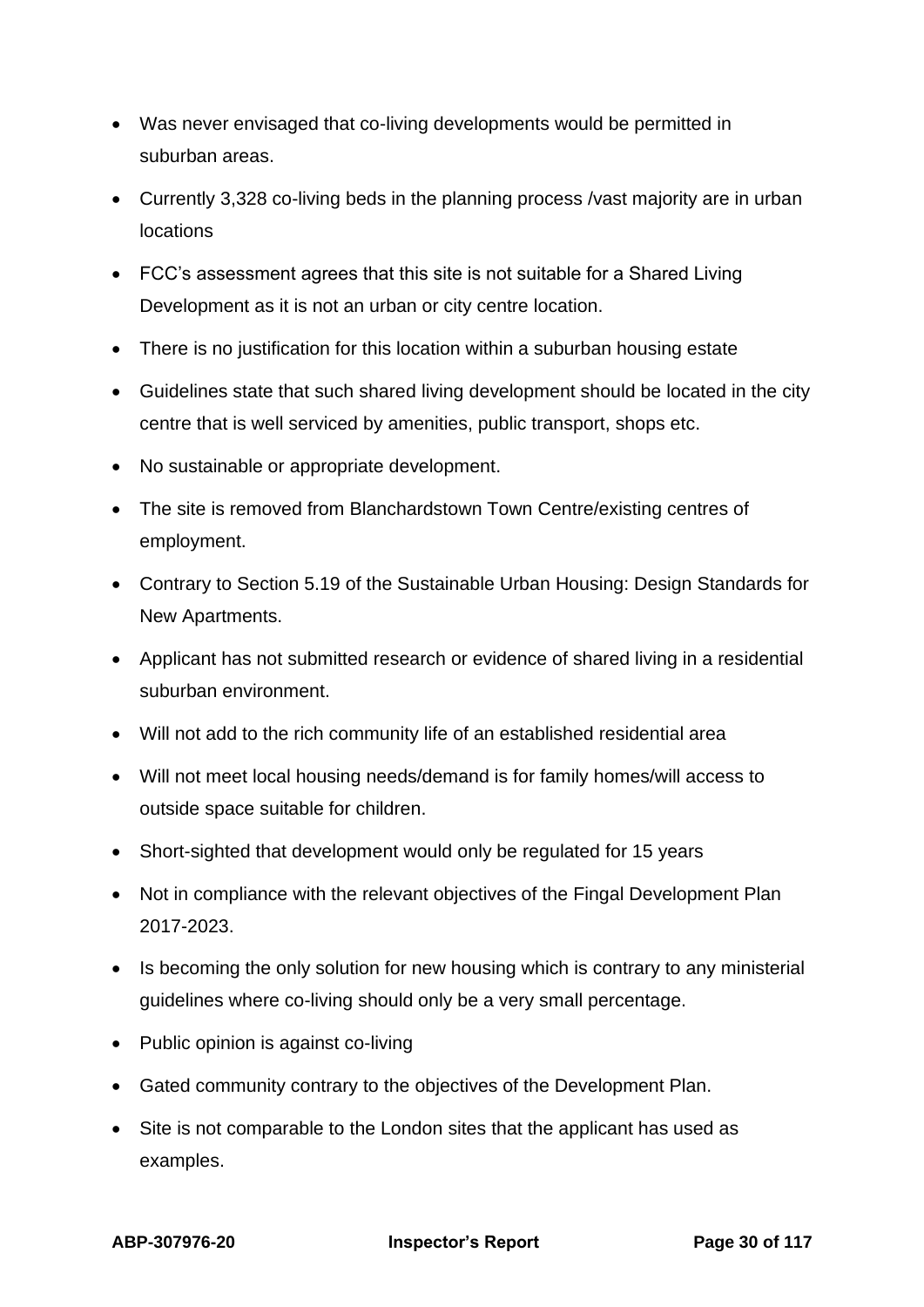- Other examples cited in Dublin, Fitzwilliam Square and Fumbally Lane, are not comparable.
- Development fails to respond to earlier requests by An Bord Pleanala
- Request that the Board refuse permission for this development.
- Not opposed to development of this site.
- Fail to understand how young people would move from their family home/rental accommodation into this type of accommodation in the suburbs
- Object to the concept of shared living on this site.
- Proposed hostel development will be visible from the back of existing properties. Nearby lane will be in constant use from hostel dwellers
- Concerned about the anxiety in the community arising from the lengthy planning process.
- No high rise buildings in residential areas outside the M50 ring.
- Widely accepted that co-living accommodation should only be limited to urban areas.
- Working from home means that there is no need for this development at this location.
- Density is excessive/greater than permitted on other site.
- Previous permission on site only allowed for 41 units (PL06F.248037 and FW16/0079).
- Refer to other refusals in the area.
- Contexts of the Elblana Shared Living Permission/Old Oak Common London are entirely different to this location.
- Fingal County Council considers the proposal materially contravenes the zoning objective.
- Applicant has made an error in their justification for shared accommodation as they have been looking at guidelines for apartments which have entirely different need requirements.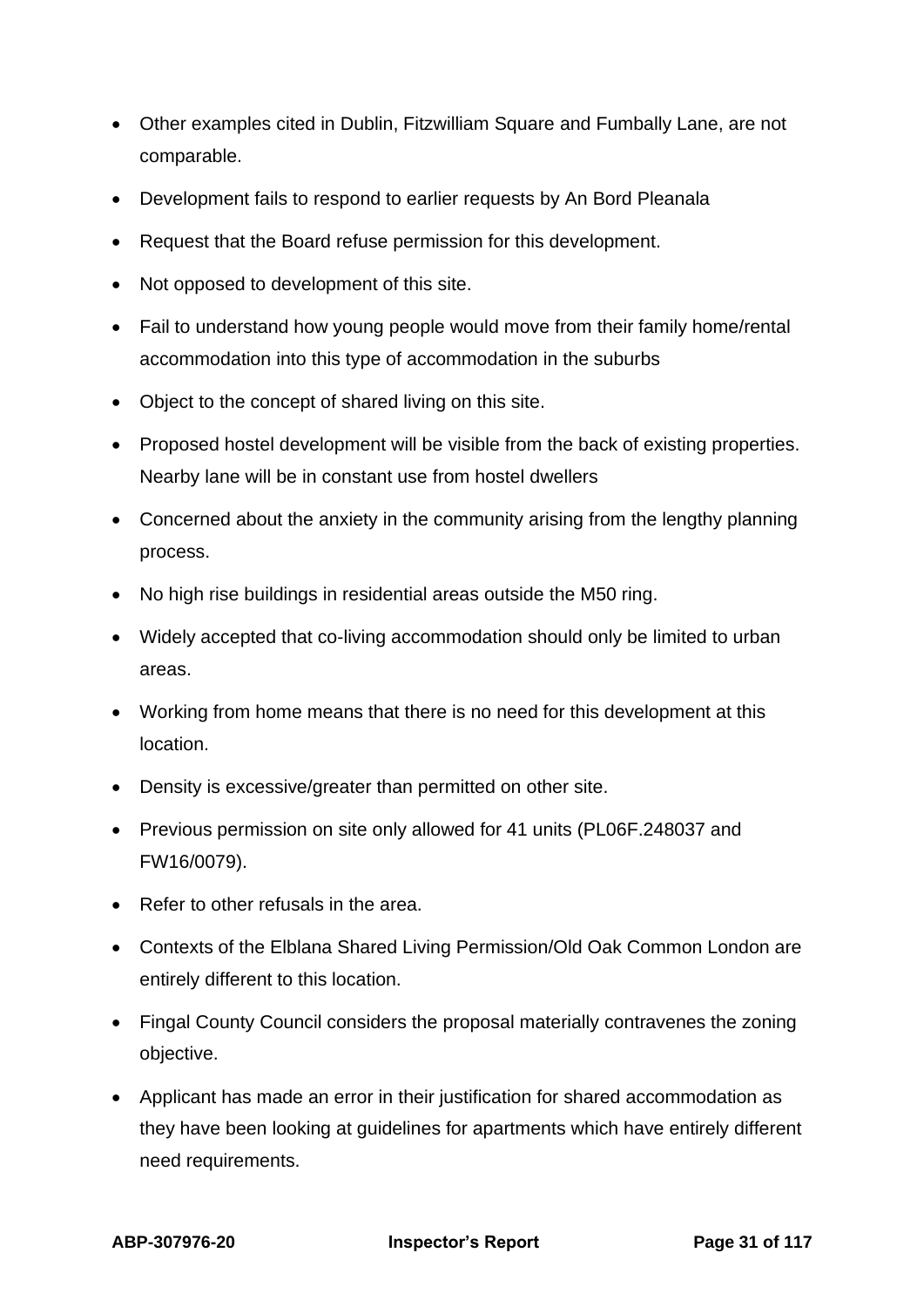- The need for shared accommodation has not been satisfied.
- Connolly Hospital is not a major level national health campus
- Does not amount to a significant concentration of employment within a city centre or core urban location.
- Development more suited to transient persons and will not gel with the community
- National and local policy does not support the current proposal.
- Solid planning reasons to grant this application could not be provided previously and this remains the case now.
- Rental levels would be higher than other properties in the area.
- Questions the viability of the development.
- Proposed development would not provide affordable accommodation for junior staff at Connolly Hospital having regard to salary levels and the proposed rental levels
- Letter of support from CEO of Connolly Hospital was written in a private capacity and email from CEO confirming this is attached as Appendix/Therefore there is no evidence of official support from Connolly Hospital, from the RCSI or from the **HSF**
- A more appropriate development would be family homes.
- If this site is developed it would act as a disincentive to develop the range of housing needed
- Elected Members are unanimously against this proposal.
- No indication on what happens after the 15 year covenant/legal agreement ends, which requires the scheme be retained as co-living for 15 years.
- Lack of footfall within Blanchardstown Village
- More suited to a site in Dublin 1 or 2
- Applicants have not satisfied the need or location criteria established in the guidelines.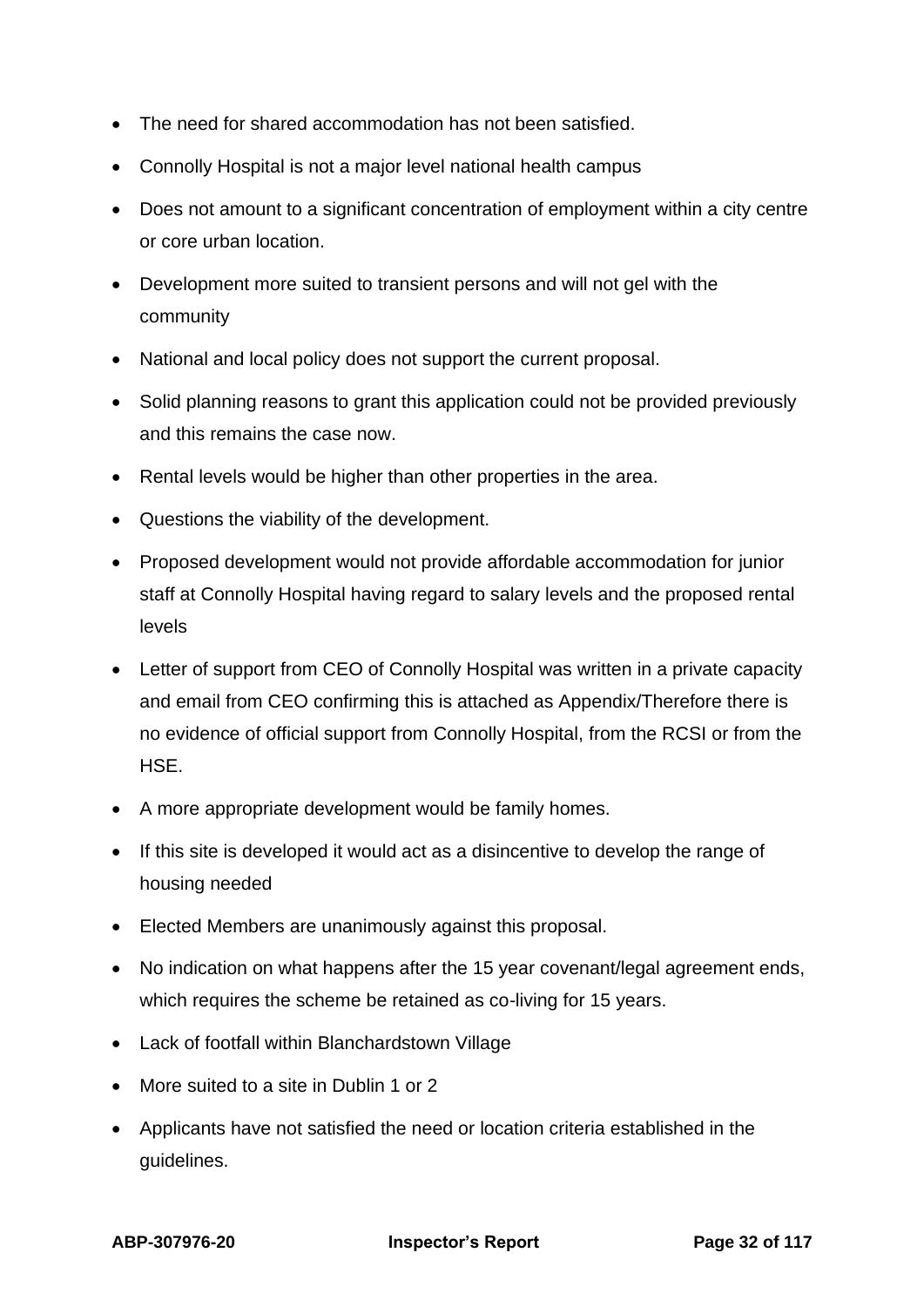- Hospital is not considered to amount to a significant concentration of employment.
- Apartment Guidelines stated that significant concentrations of employment and not the application site itself that should be located in a city centre or core urban location.
- Both need and location must be considered when assessing shared accommodation proposals, and that city centres are the appropriate location.
- Such schemes are only appropriate when responding to an identified housing need.
- Vital that the Board set appropriate precedent for the locational suitability of shared accommodation schemes.
- The definition cited by the application defines accessible urban locations
- The term 'core urban locations' is not defined.
- Would not been that every site within 15 minute walking distance of any hospital should be considered a core urban location.
- Pedestrian route to hospital is not conducive to walking.
- Site does not fall within the core urban area of Blanchardstown.
- Site falls within the identified Blanchardstown Village Urban Framework Village Plan which includes Blanchardstown Village and surrounding suburban residential areas.
- Connolly Hospital is not a major national level health campus.
- Relying on the criteria for apartments to justify proposals for separate model is a clear misinterpretation of the guidelines.
- No evidentiary basis to conclude that the site is a core urban area.
- Fails to meet the locational criterion for shared accommodation proposals as set out in Chapter 5 of the Apartment Guidelines and should be refused on this basis.
- The 'need' case has not been adequately demonstrated.
- Paragraph 5.22 refers to a major national level health campus.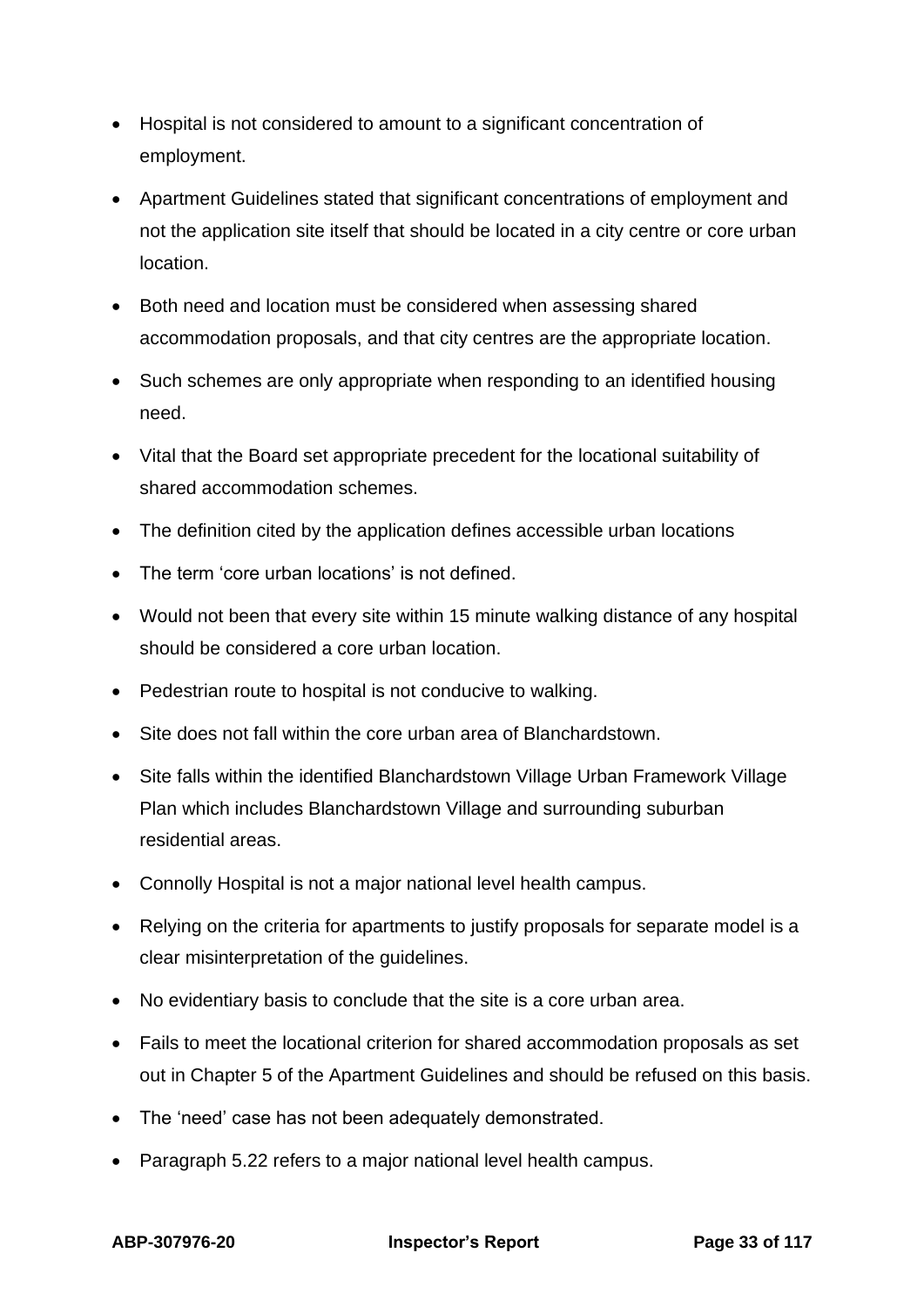- Proposed density is 12.5 the upper end specified in the Building Height Guidelines (624.6 units per Ha).
- Connectivity of the subject site is incomparable to the Eblana Avenue site.
- No reference is made to Policy DMS 39 of the Development Plan/Materially contravenes Policy DMS 39/Should have been addressed in the Material Contravention Statement.
- Applicants have failed to provide comprehensive and credible information with respect to the scheme's likely occupants.
- Application does not include the KHSK Economic Consultants Report on Co-Living/This report does not appear to support the location of this current proposal.
- Applicant's research report should be disregarded as not providing a true representation of any given area's likely demand for co-living.
- Applicant does not refer to their refused scheme in Rathmines.
- Economic case for shared living at this location has not been made.
- Little evidence provided that outlines the contribution to the rental market in the Blanchardstown Area/Prices for these developments are more unaffordable.
- Proposal presents an excessive planning risk for the Board to consider granting it at this location.
- Is not supported by the National Planning Framework.
- FCC has not indicated that its CDP needs to be revised to take account of the NPF.
- Proposal is not consistent with the relevant strategic polices set out in the Regional Planning Guidelines.
- There is no designation or policy with the Regional Spatial and Economic Strategy for the Eastern and Midlands Region that would indicate the site is of strategic or national importance.
- Scheme fails to comply with a number of Section 28 Guidelines including the Development Management Guidelines (2007), the Design Standards for New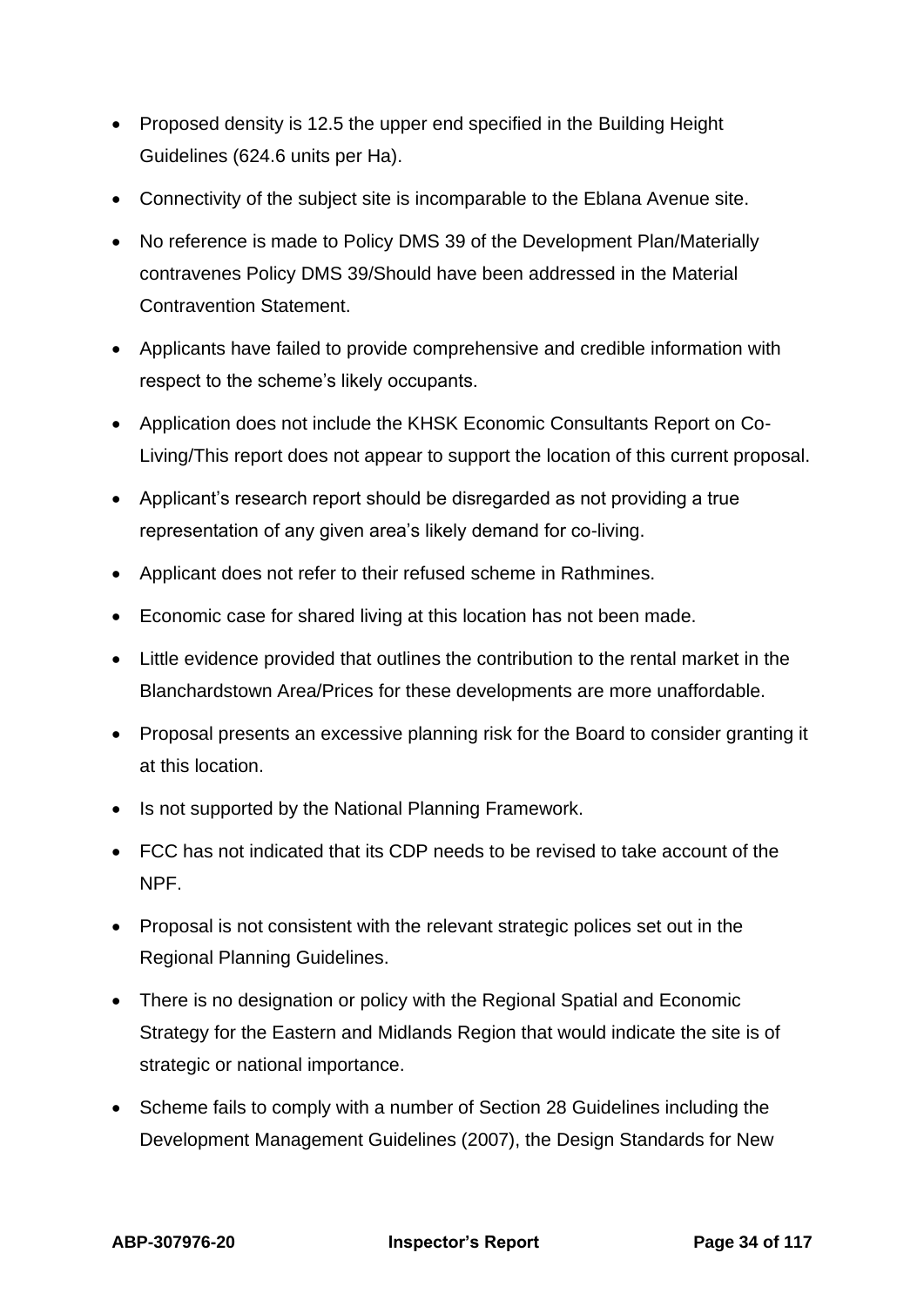Apartments Guidelines (2018) including SPPR 9, the Urban Design Manual (2007), Urban Building Height Guidelines

- Is contrary to the objectives of the CDP.
- Is contrary to the vision of the CDP
- There is no basis for materially contravening the Fingal County Development Plan 2017-2023.
- Does not meet the provisions of Section 37(2)(b).
- There is no other example of a car-free suburban co-living scheme.

### Impact on Residential Amenity

- Does not show the full impact on residential and visual amenities
- Photomontages and visual impact graphics do not demonstrate the impact on residential and visual amenities.
- Would be injurious to the residential amenity of existing neighbours and future occupants.
- Fail to create connections to the existing communities.
- Will impact on quality of life
- Will impact on light.
- Will encroach on surrounding properties and roadway.
- Will overshadow surrounding homes and will not provide the necessary living facilities for the targeted occupants.
- Open spaces to the rear will be overlooked.
- Roof top terrace will be a source of nuisance to local residents, especially in summertime.
- Noise reflection from adjacent motorways and roads.
- Location of the refuse area adjacent to the rear gardens of Talbot Court houses.
- Smell from the refuse area will be overwhelming in the summer making the gardens unusable.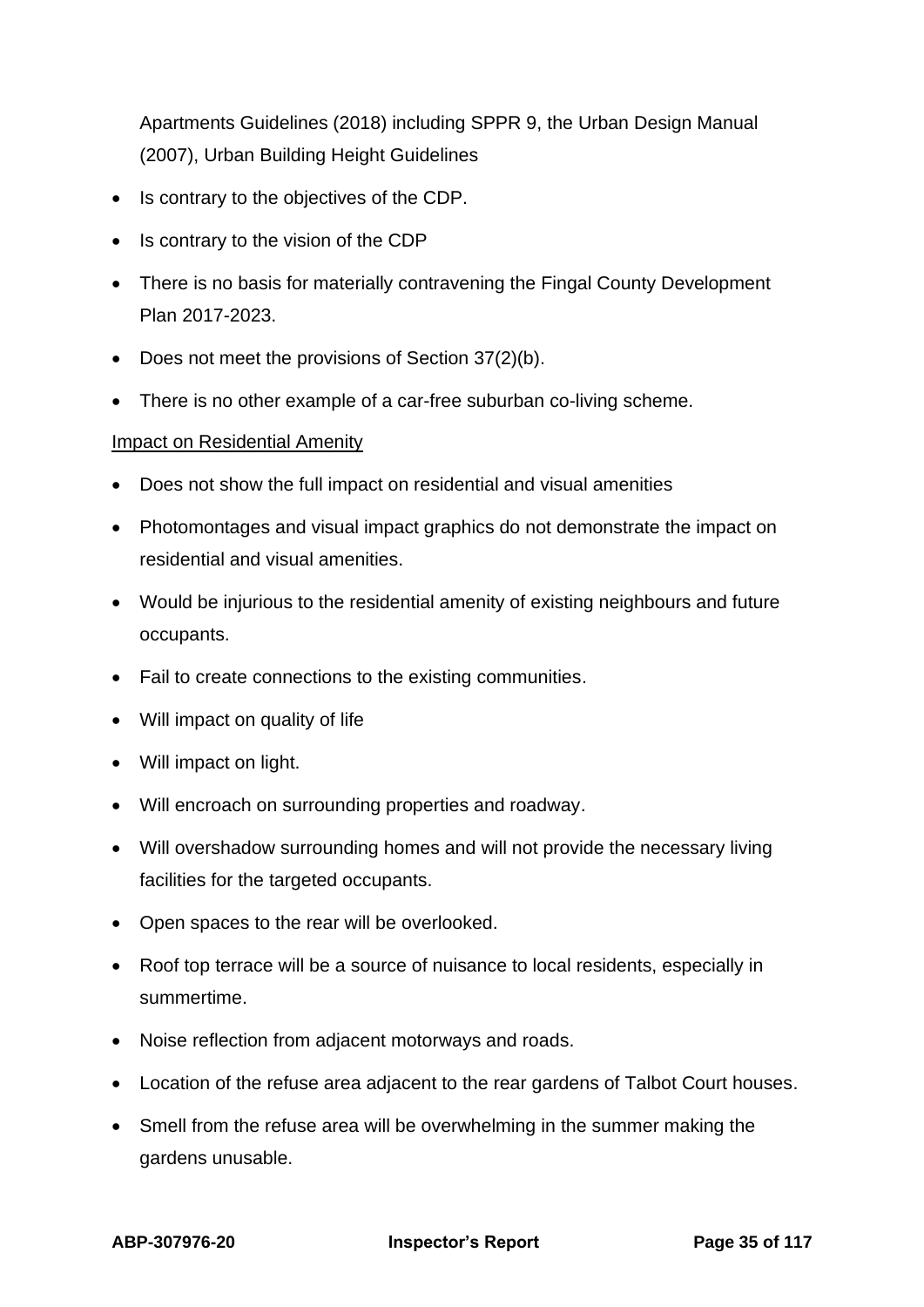- Overshadowing of adjacent property.
- Loss of amenity/Overlooking/Photographs taken with a drone included to show impact on amenity.
- Fingal County Council previously reduced the height of blocks on this site to reduce overshadowing.
- Existing pub on site is set back from problematic boundaries.
- Addresses are incorrect in the daylight and sunlight analysis
- Significant loss of sunlight to the property at 14 Talbot Court and other adjacent dwellings.
- Extra large windows will result in overlooking and the perception of overlooking.
- Will reduce the amenity of these properties and materially contravene the residential zoning of the area.
- Proposed building is only 1m from the boundary/will be a significant loss of daylight.
- Will result in serious visual intrusion.
- Submitted 3D visualisations do not depict views from adjoining properties.
- Existing building is set back c30m from the boundary.
- Previous Board Inspector recommended refusal/support reasons for refusal
- Will impact on daylight/sunlight of surrounding properties.
- Will impact on right to light/will impact on gardens.
- Extensive balconies and roof top areas will result in overlooking.
- Noise and fumes from cars accessing the car park.
- Impact on Woodpark.
- Would violate the UN Convention on the Rights of the Child/Children's right to play and privacy must be considered.
- Noise pollution and the impact on quality of life.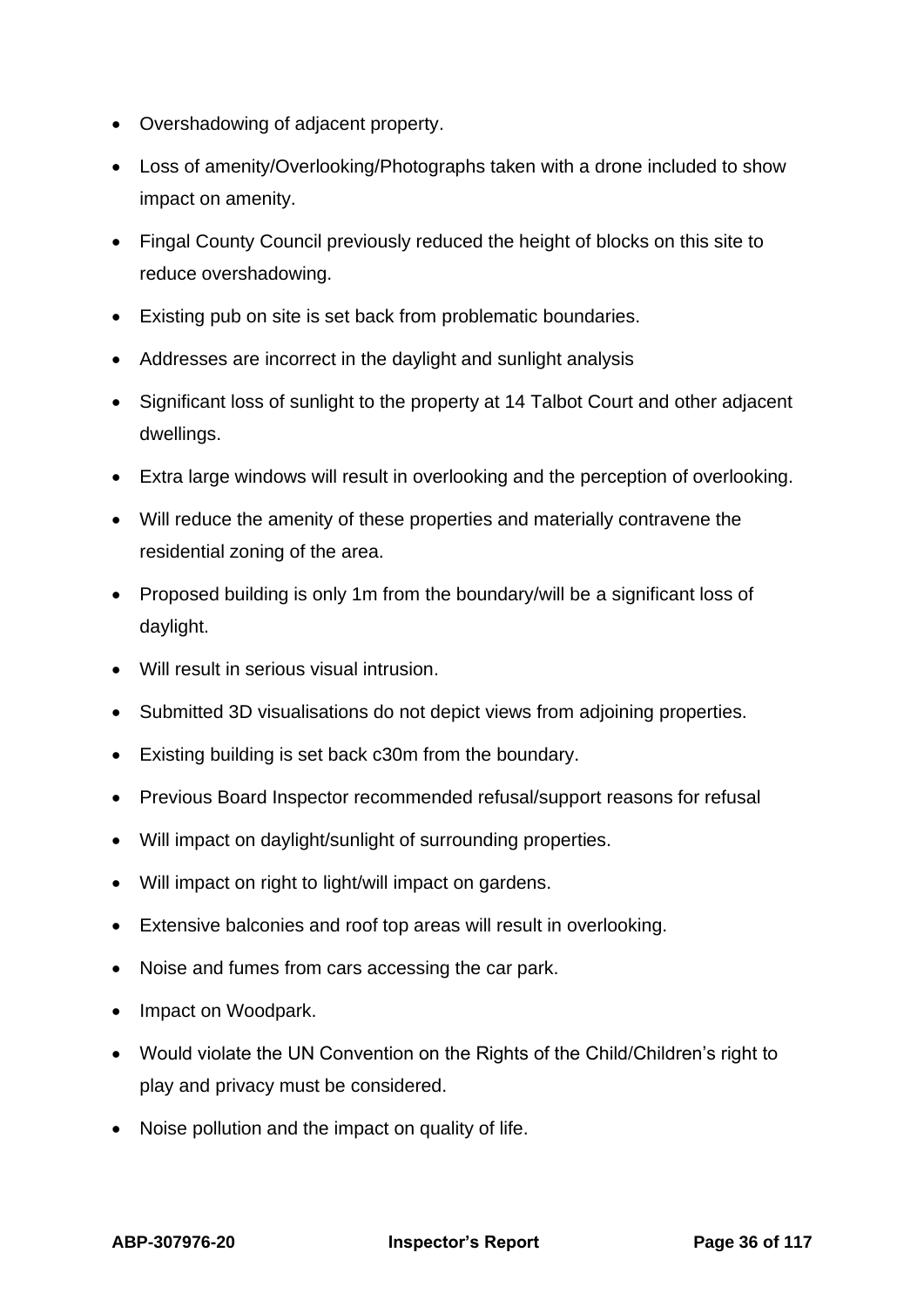- Dublin City Council refused permission for a co-living development at Harold's Cross Road – 3592/19 – one of the reasons was overdevelopment and overbearing effect on the adjoining properties/failure to integrate with adjoining buildings/design and scale/impact on amenity.
- Almost no setback between proposal and No.'s 14, 15 and 16 Talbot Court.
- External terrace shown in elevation but not in plan.
- Condition should be imposed restricting access to roof terraces.
- Building needs to be setback from the park to prevent encroachment.
- No facilities management offices or living accommodation for scheme staff in the applicants plans.
- Insufficient management details provided.
- Previous permission was not so tall and was setback further from the boundaries.
- Height of the previous proposal was reduced by FCC and the Board.
- Proposed terraces/windows overlook surrounding properties.
- Impacts from construction stage including noise.
- Impacts on amenity as a result of extraction fans/plant.
- Impact from sunlight reflection.
- Impact from light.

### Development Standards

- Would provide a poor standard of accommodation
- Internal configuration of the units
- Number of units that do not overlook a significant amenity
- Lack of natural light
- Fails to provide high quality open spaces
- Will have mental health implications for occupants
- Insufficient personal space provided, risk of isolation, no green areas,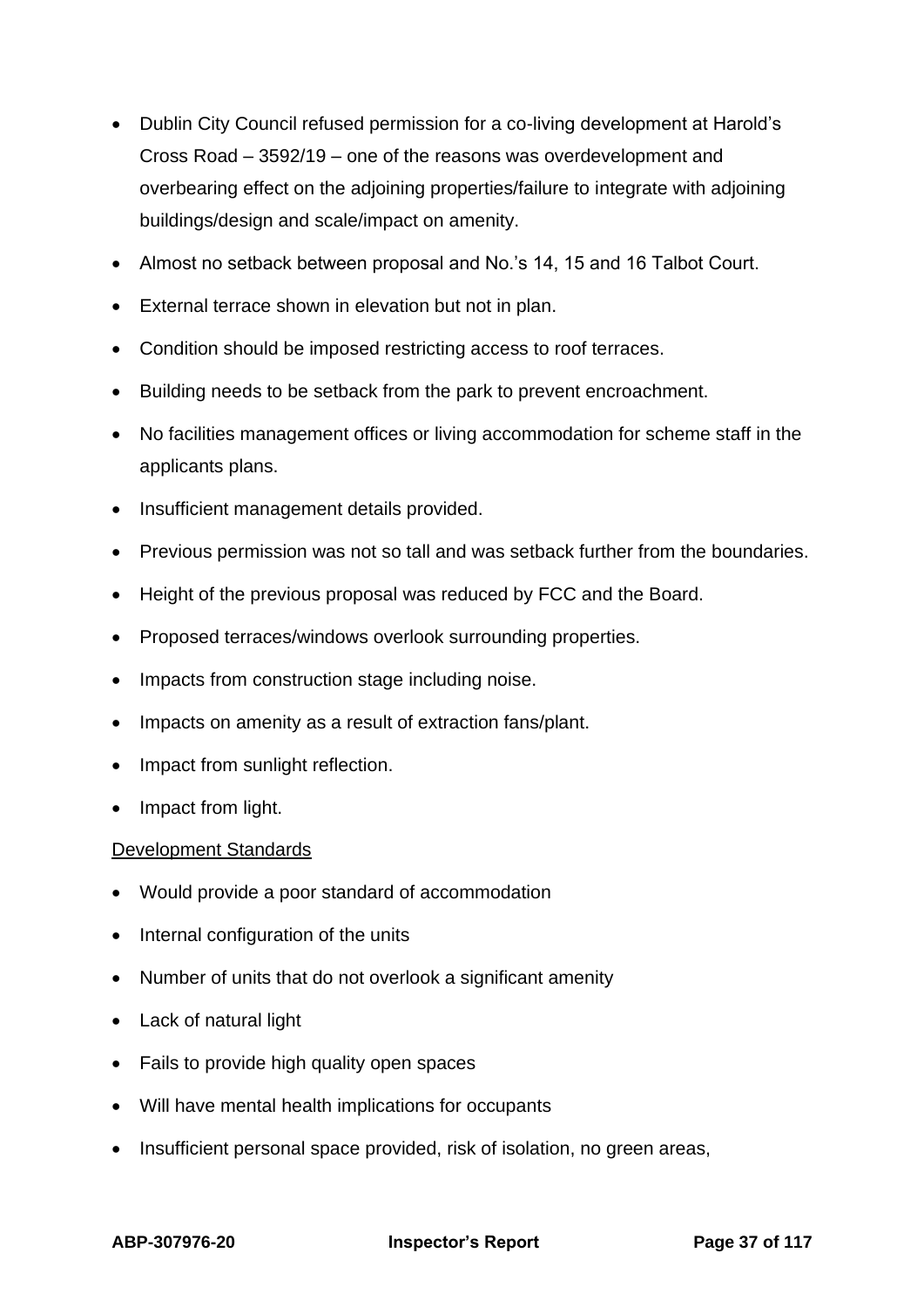- Open space at the back of the current pub is used as an amenity by current residents and their families
- Development includes access to this open space/attempt to offset the lack of open space in the development
- May be issues with rights of way.
- Provision of single aspect kitchen/living area
- Number of occupants per floor.
- Inclusion of facilities in the calculation of amenity floor space.
- The public park should not be treated as a private back garden/access from the development onto the public park should not be allowed.
- Ground floor and basement rooms offer minimal privacy for residents
- Scheme's communal open space will be overshadowed.
- Excessive number of spaces relative to the communal areas and kitchen facilities.
- Fails to provide high quality open spaces.
- Low levels of daylight being provided by the 14 rooms accessing the basement courtyard and the 8 rooms accessing the ground floor courtyard.
- Ground level courtyard falls short of what is required.
- Residents may end up spending lengthy amount of time in their rooms.
- Board must be conscious that they are not dealing with a typical one bed apartments where there would be at least two windows/rooms only have a single window.
- Lack of adjoining residential, social and recreational amenities would promote an insular type of development detached from the wider community
- Original occupiers of the Talbot Downs estate had to contribute financially towards the levelling of the open space to the rear of the site.
- Quality of accommodation is insufficient.
- Proposed scheme provides minimal communal open space, no sports facilities.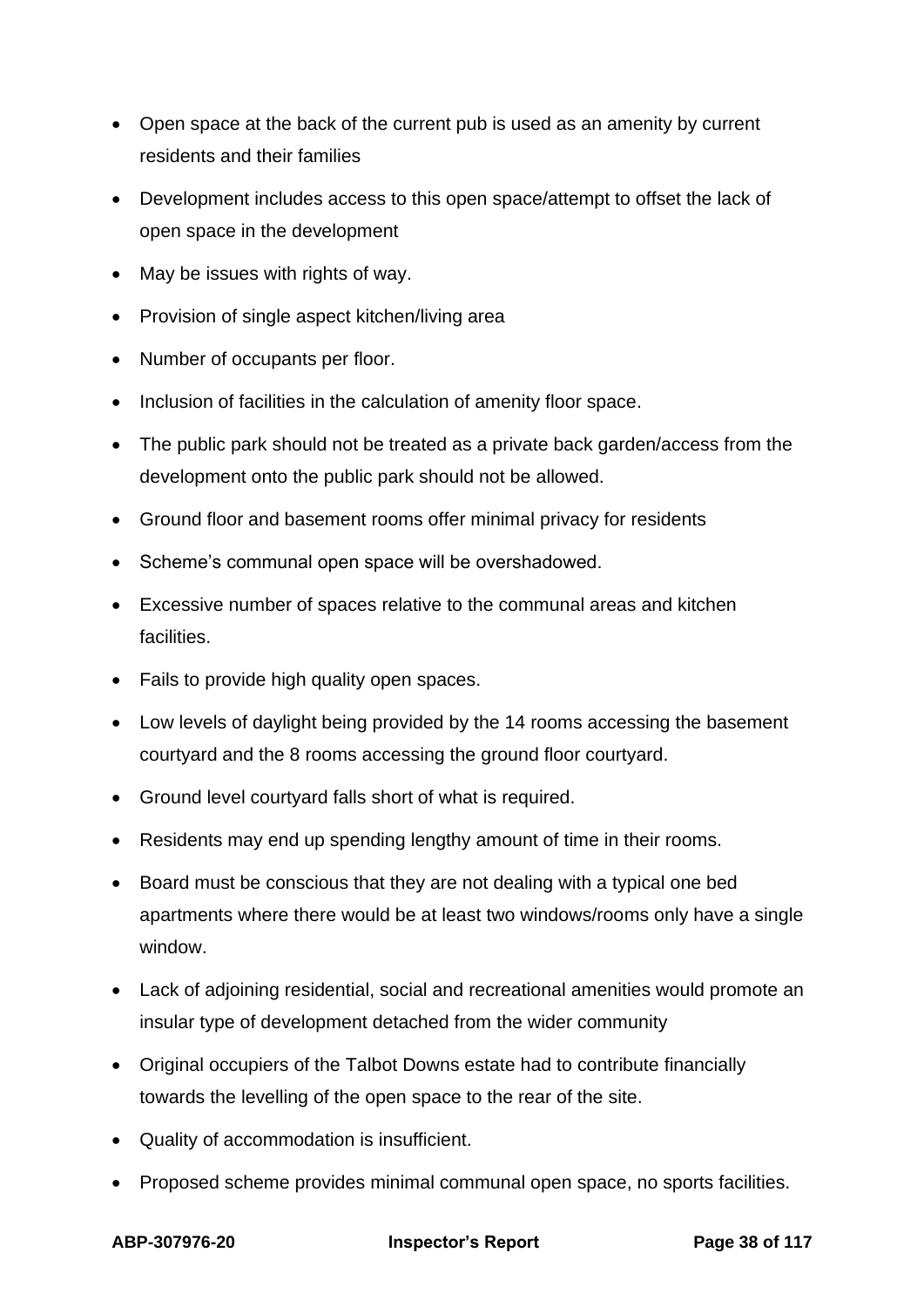- Offers little beyond the minimal facilities that a scheme must provide.
- Would provide a poor level of residential amenity internally and externally for future residents.
- Obligation to demonstrate an enhanced overall standard of amenity.
- Quality of landscaping.

#### Design including height

- Style and nature of the development is contrary to the existing density and residential nature of the area.
- Fails to establish a sense of place.
- Substandard form of development lacking in variety and distinctiveness.
- 5 storey development is inconsistent with other recent developments locally.
- Is visually incompatible with surrounding properties.
- Scale mass and height/development would constitute overdevelopment of the site
- Would be visually obtrusive and overbearing form of development.
- Height of the development contravenes the relevant objectives of the Fingal Development Plan 2017-2023
- Height and density will adversely affect the residential nature of the area
- Design of development is too large and condensed for the area
- Does not fit into a quiet cul-de-sac of two-storey family homes
- Will present an incongruous and anomalous addition to the street scene
- Will detract from the character of the area
- 17m structure in the middle of a family housing estate
- Scale is much bigger than what was approved in previous planning permission/adds another storey
- Photomontages do not show the view of the houses near Talbot Court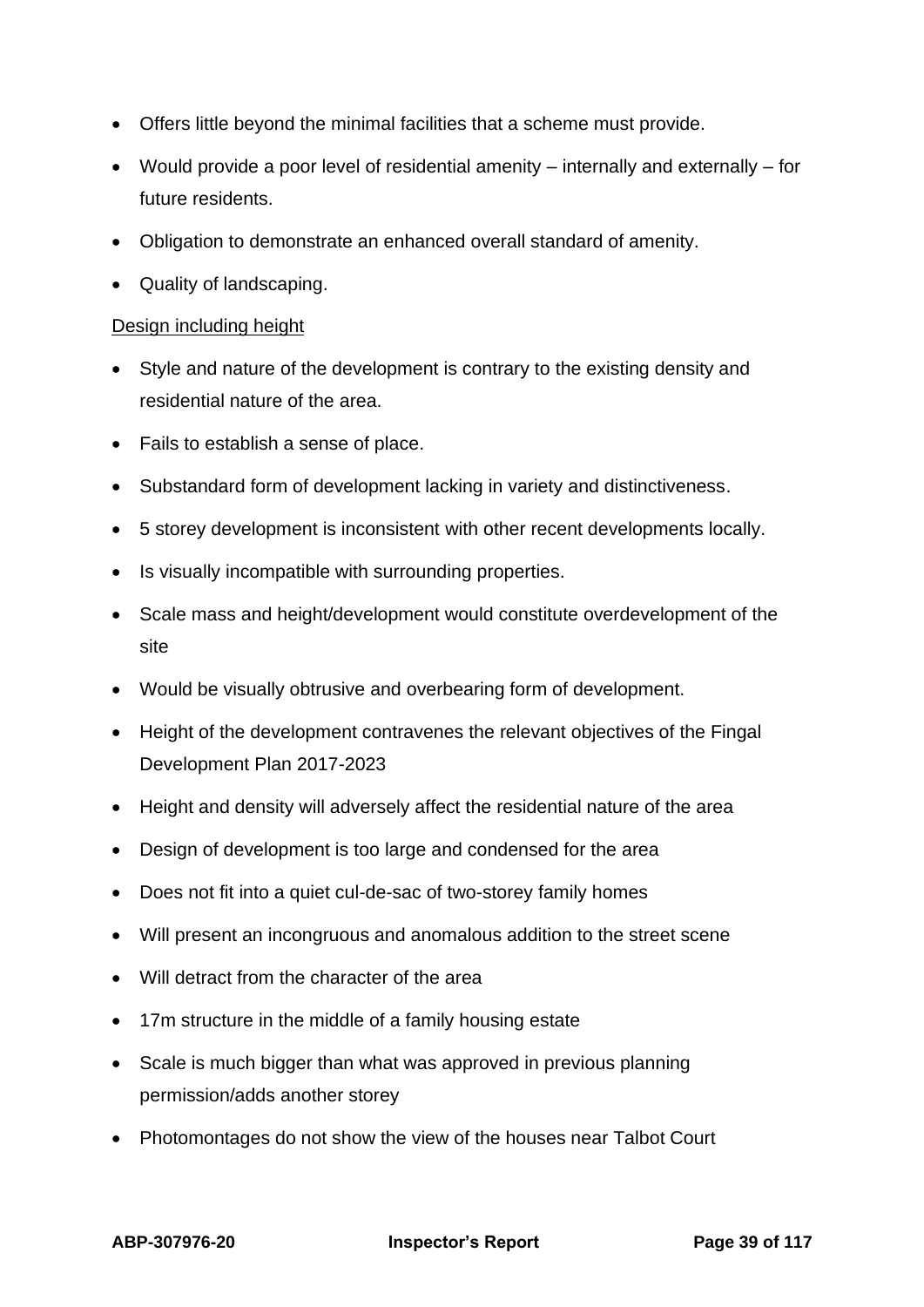- The density is 12.5 times the upper end of the density range specified in the Urban Development and Building Height Guidelines for such a location.
- Contravenes Objective PM44 of the Development Plan
- Style is not in keeping with the area.
- Design looks more like an office complex than housing units.
- Does not respect the existing palette of materials.
- Excessive building height cannot be justified solely by availability at a distance to public transport.
- Must be viewed in context of the receiving environment which is exclusively 2 storey residential dwellings.
- Is significantly higher than the apartment building previously permitted by ABP (PL06F.248037)
- Proposal does not conform to the building line
- Other higher developments in the area are on the periphery
- Previous development permitted was primarily a 3 storey building, with one element going to four storeys.
- Currently application is dramatically larger/both in terms of height and footprint.
- Is overdevelopment of the site.
- Scale and massing is out of context
- Proposed height is excessive at this location
- Applicants seek to justify the material contravention of the Development Plan Policy Objective Blanchardstown 1 by invoking the overriding effect of SPPR 1 in the Building Height Guidelines.
- SPPR1 applies to locations with good public transport accessibility, particularly town/city cores – does not apply to this site.
- Applicant has not addressed any of the concerns raised by the Board's Senior Planning Inspector.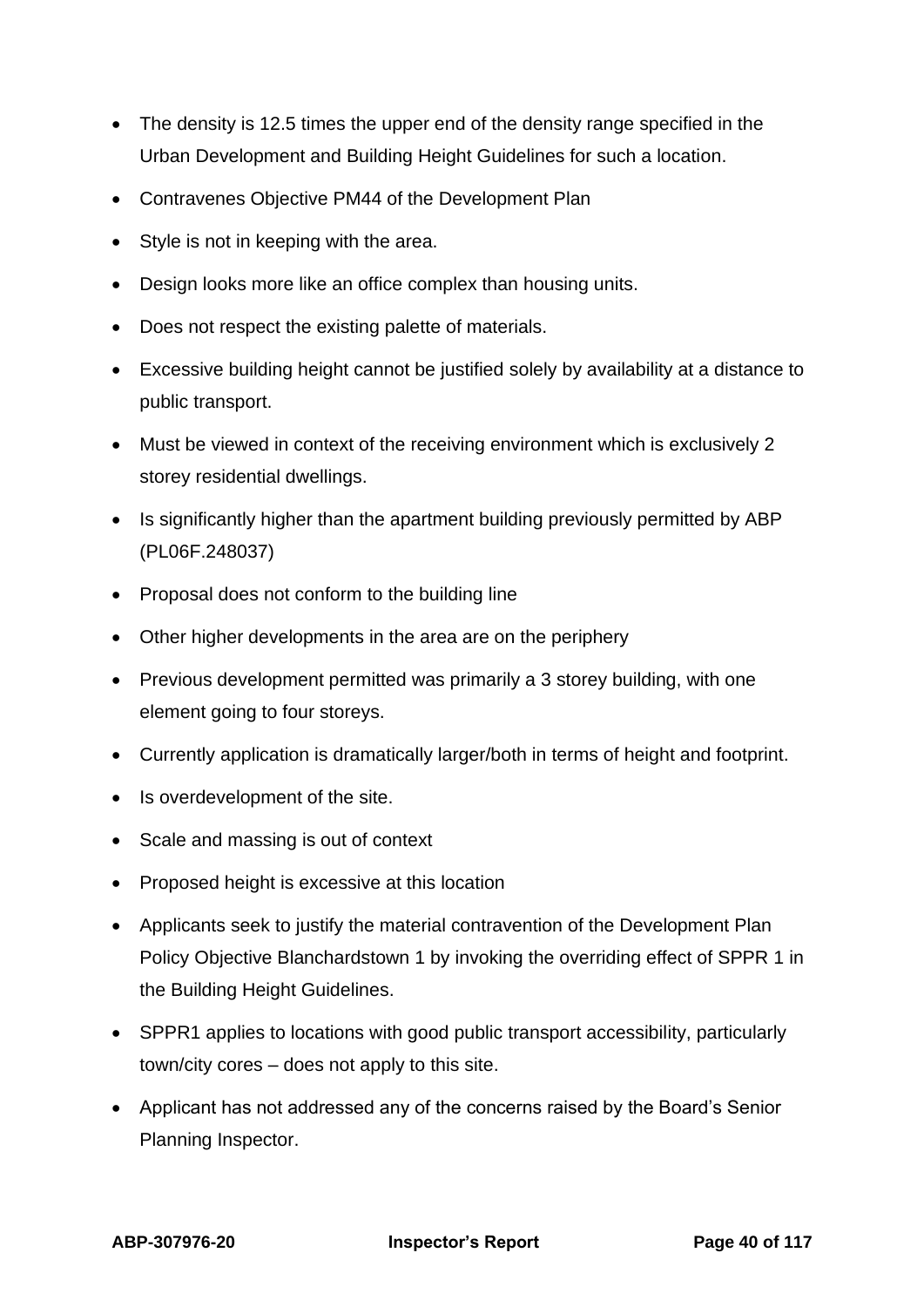- Shared living schemes have resulted in the loss of badly needed apartment schemes.
- Minister now has concern in relation to shared housing.
- Request that the Board refuse the scheme in line with previous Inspector's recommendation.
- No consultation with surrounding residents.
- Scheme will not enhance connectivity and permeability.
- Site has planning permission for 36 no. apartments.
- Visual impact of the proposed scheme.
- Objectivity of the LVIUA must be considered questionable/Does not conform to guidelines.

#### **Transport**

- Traffic hazard as a result of increased traffic
- 2 no. parking spaces for 210 persons is wholly inadequate.
- Hazard to cyclists and pedestrians
- Lack of cycle paths will endanger future residents
- No visitor parking or private space to entertain visitors
- Impact of deliveries and taxis on traffic
- Uncovered bicycle storage/steps down to cycle storage
- Does not provide any disabled parking for the development
- Already a major parking issue in the area
- Trains are already packed at peak times/standing room only from Castleknock **Station**
- Occupants will depend entirely on public transport
- Some occupiers will need to own a car
- Access by bin lorries and emergency vehicles will be a problem Other residential developments in the area do not have sufficient car parking

**ABP-307976-20 Inspector's Report Page 41 of 117**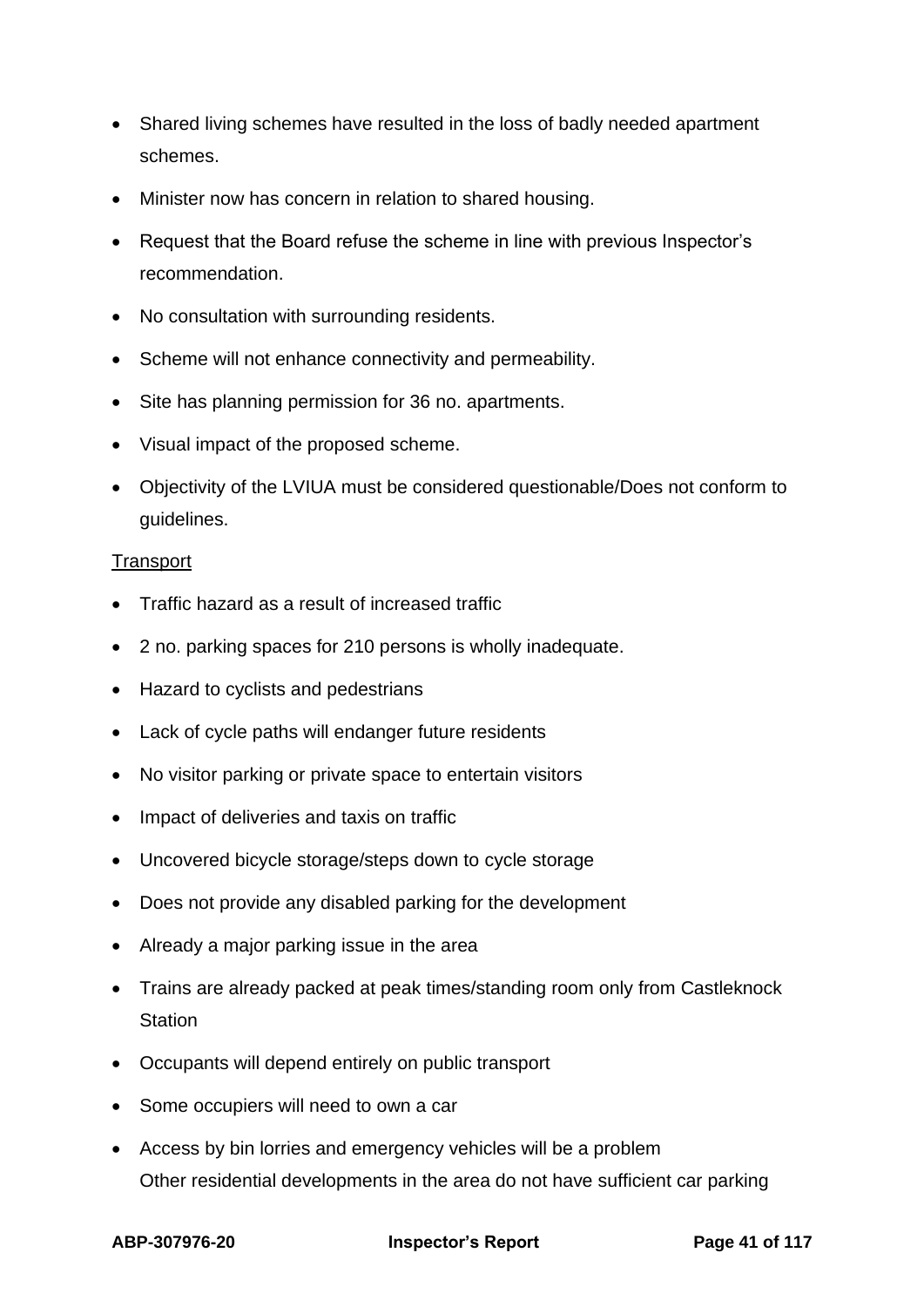- Hospital does not have sufficient car parking
- Considerable on-street parking
- Area has poor transport connections/no DART or LUAS
- Bus services are infrequent
- Existing traffic congestion.
- On street parking from existing commuters and from residents of the Mills Apartment Complex/from Pub
- Congestion from school.
- No Traffic Impact Assessment was submitted with this application.
- Previous refusal (extension to  $12<sup>th</sup>$  Lock PL06F.126725) refused on ground of off-street parking and traffic hazard.
- High number of cars in existing developments indicates that the occupants would own a car.
- No way to prevent occupiers purchasing cars and parking them on the road Information provided by Bartra should that car parking is considered important to residents
- No provision for electric vehicle charging
- Significant increase in traffic volumes in the area.
- Deliveries would occur mainly in the evenings
- Lack of cycle lanes to major employment areas.
- Bartra proposal shall not be permitted until the rail infrastructure is in place.
- Parents of children attending the hospital would use private cars.
- Impact of construction traffic
- Will result in a traffic hazard
- Less than 100m of the 1.7km route to Ebay is dedicated to a shared bus and cycle lane
- There will be no significant increase in capacity on the Maynooth Line until 2025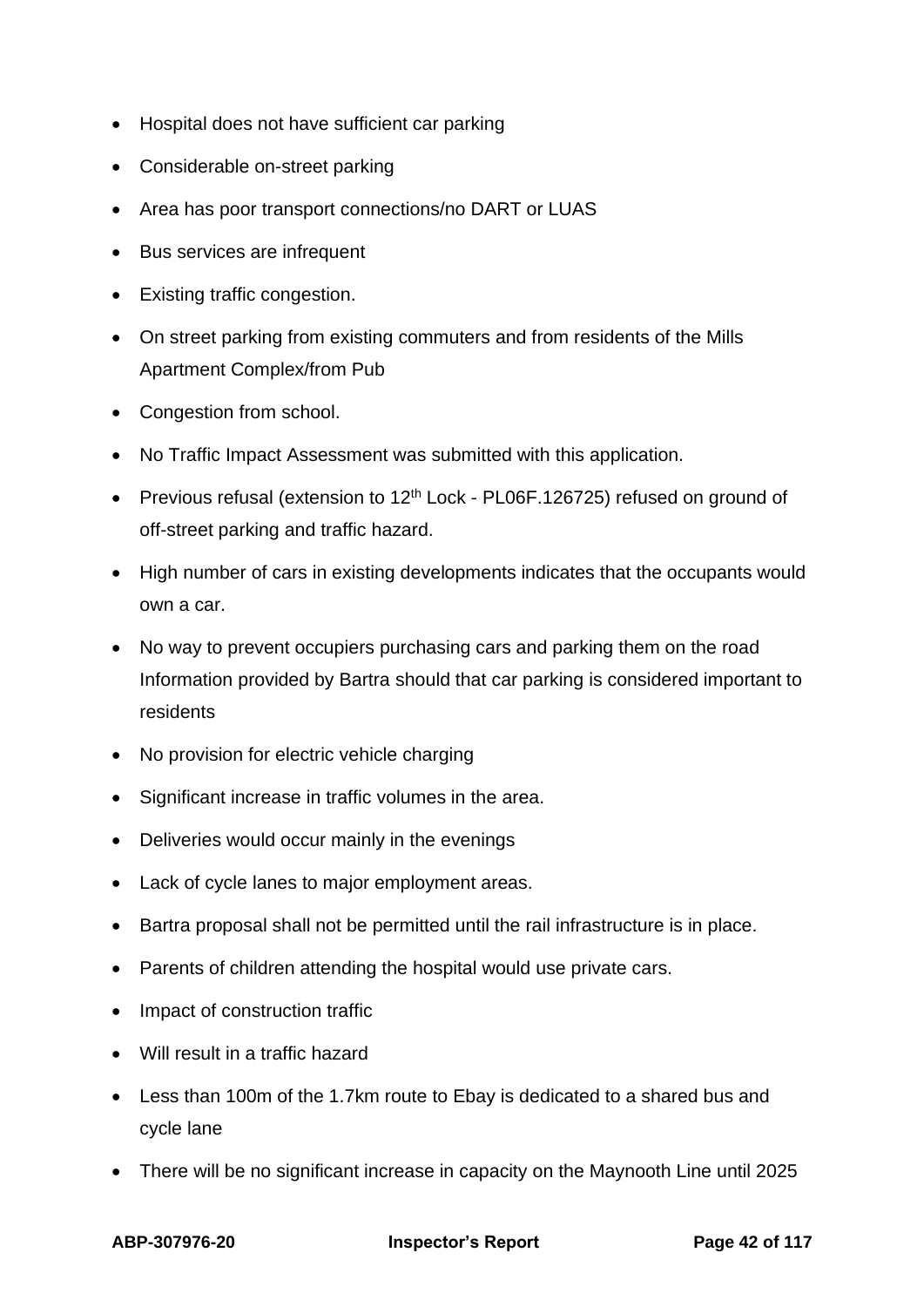- Site more closely matches an Intermediate Urban Location where there is a requirement for at least some car parking
- Does not meet Section 4.23 of the Guidelines there is no provision for visitor parking or mobility impaired parking.
- Suggest that the applicant's scheme could have over 105 residents who own cars.
- Train services are limited/Bus routes typically have a frequency of every 20 minutes.

### Ecology/Trees

- Removal of trees
- Removal of trees, boundary wall and pillars on neighbouring estates and public open space
- Impact on the Royal Canal
- Public Park to the north will be overshadowed by this building.
- No justification for the removal of the trees
- Trees are proposed to be planted outside of the boundary.
- Trees, boundaries and entrance pillar not within the applicant's procession are proposed to be removed.

### Flood Risk

- Area has hard bedrock within a meter of the surface/proposal for substantial basement area with amenities/potential adverse impacts as a result of removal of bedrock
- Bedrock has implications for drainage and flooding on the site
- Car parking is prone to significant flooding/Application form states that no flooding occurs on this site.

#### **Other**

• Covid-19 Pandemic makes high density accommodation with shared facilities dangerously inappropriate.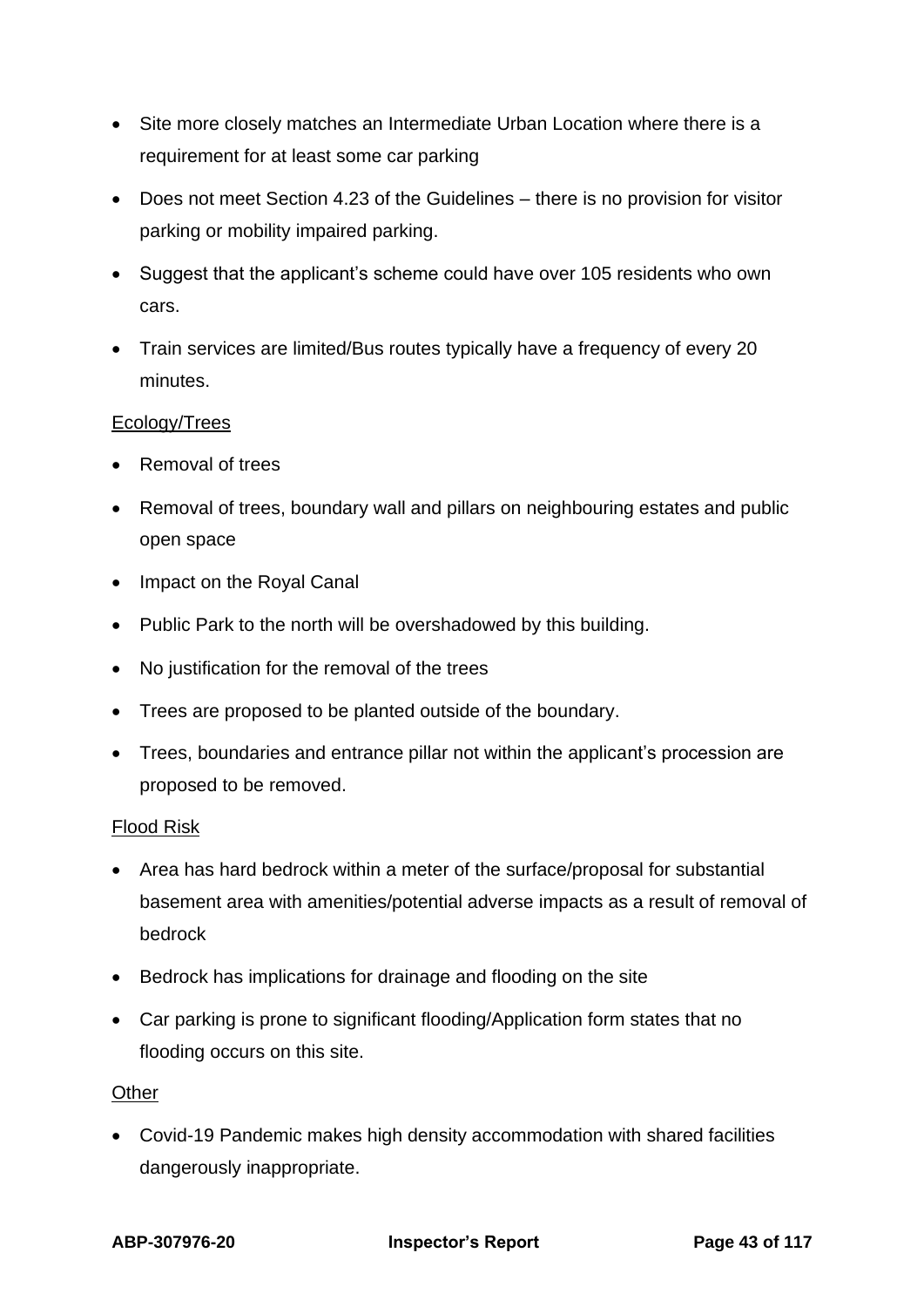- Covid-19 Risk Assessment included in the application lacks scientific data and evidence to support the conclusions of same.
- Many of the occupants will work in healthcare/reinforces the unsuitability of the accommodation.
- Co-living provides the ideal environment in which the virus can spread.
- Complying with Covid-19 restrictions would mean that residents would be cooped up like battery hens for several weeks
- No data or simulation of the flow of people though the building or shared areas has been submitted.
- Disagree with the conclusions of the Covid-19 Risk Assessment
- Age bracket targeted for the development has proven to be the highest number of cases.
- Not enough is known about the transmission of the Covid 19 Guidelines
- Full HSE Risk Assessment should be carried out.
- Will devalue property
- Existing boundary wall with Talbot Downs is not part of the Bartra site
- A smaller development would be viable.
- Housing will be devalued by a minimum of 10% qualified auctioneer
- No houses have sold since the original development was put forward for planning permission.

# 8.0 **Planning Authority Submission**

 $8.1.$ Fingal County Council has made a submission in accordance with the requirements of section 8(5)(a) of the Act of 2016. It summarises observer comments as per section 8(5)(a)(i). The planning and technical analysis in accordance with the requirements of section  $8(5)(a)(ii)$  and  $8(5)(b)(i)$  may be summarised as follows. The summary below also incorporates the comments of the FCC Internal Reports.

### **General**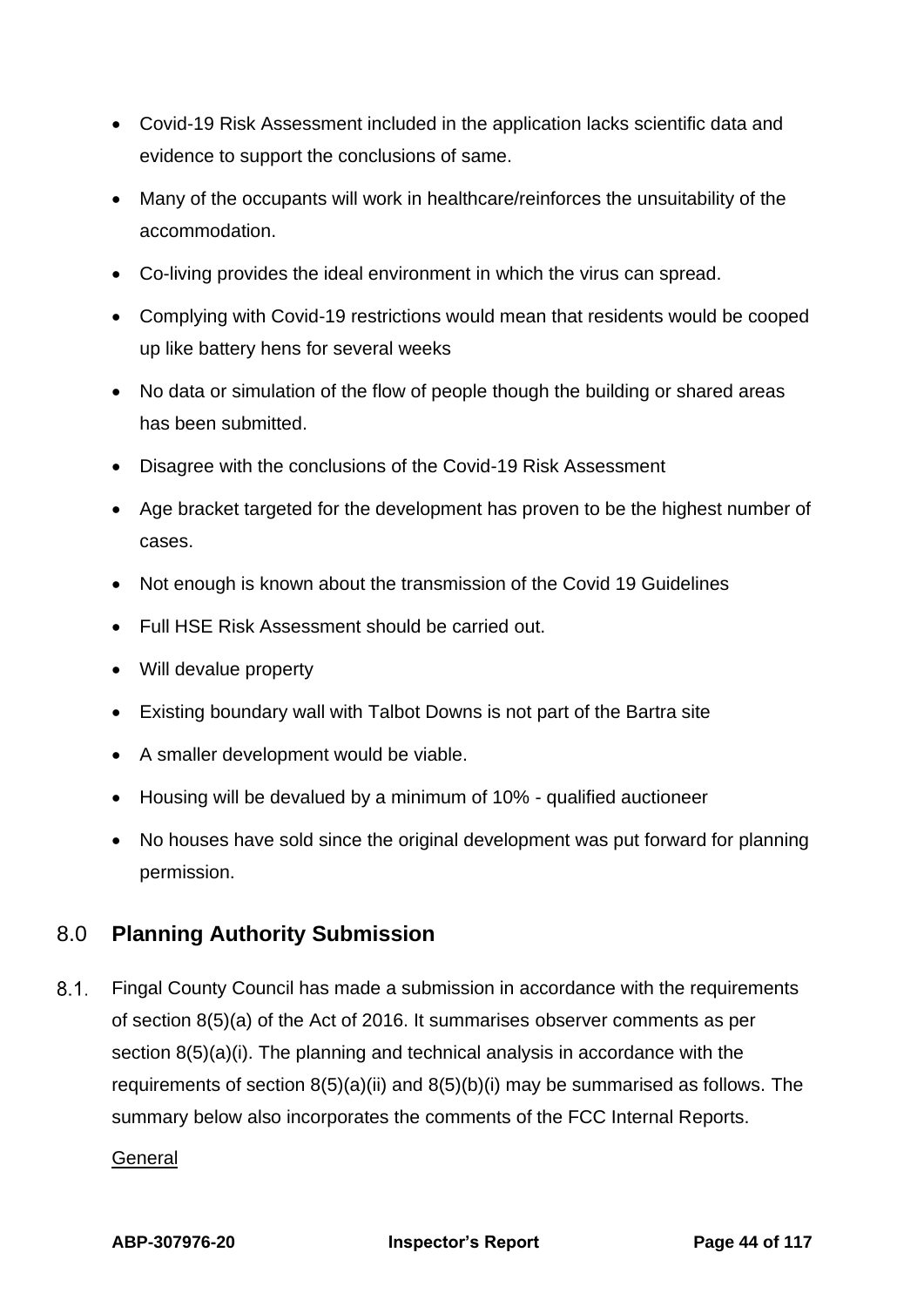- There are only limited changes compared to the previously submitted SHD application.
- Conclusions of the Chief Executive remain unchanged from those detailed in the report submitted for application APB-303956-19.
- 8.1.1. Section 1.6 of the Chief Executive's Report sets out the recommendation. The following is stated:
	- Upon review of the submitted documentation and having particular regard to the location and characteristics of the site, it is the opinion of the Planning Authority that the proposal for co-living accommodation as submitted does not comply with Sustainable Urban Housing: Design Standards for New Apartments (March 2018) issued by the Minister under Section 28 of the Planning and Development Act 2000 (as amended) and should therefore be refused permission by An Bord Pleanála.
	- The standard of accommodation proposed is considered sub-standard taking particular account of the level of amenity offered by the communal open spaces, and the number of north and east facing single aspect units, including a number at basement level and reliance on achieving primarily minimum standards. As a result, the design fails to meet a satisfactory standard, does not comply with Sustainable Urban Housing: Design Standards for New Apartments (March 2018) issued under Section 28 of the Planning and Development Act 2000 (as amended) and should therefore be refused permission by An Bord Pleanla.
	- Taking account of the scale, bulk, mass, density and deficiencies in the provision for car parking, the proposal would seriously injure the amenities of the area by way of overshadowing, overbearing, overlooking and as a result of overflow car parking. It is therefore considered that the proposed development if permitted would contravene materially the RS Land Use zoning objective of the Fingal Development Plan 2017-2023 applicable to the site, which seeks to 'Provide for residential development and protect and improve residential amenity' and should therefore be refused by An Bord Pleanala.
- 8.1.2. Section 4 of the Chief Executive's Report sets out the Chief Executive's views on the effects of the proposal on the proper planning and sustainable development of the area. These are summarised below.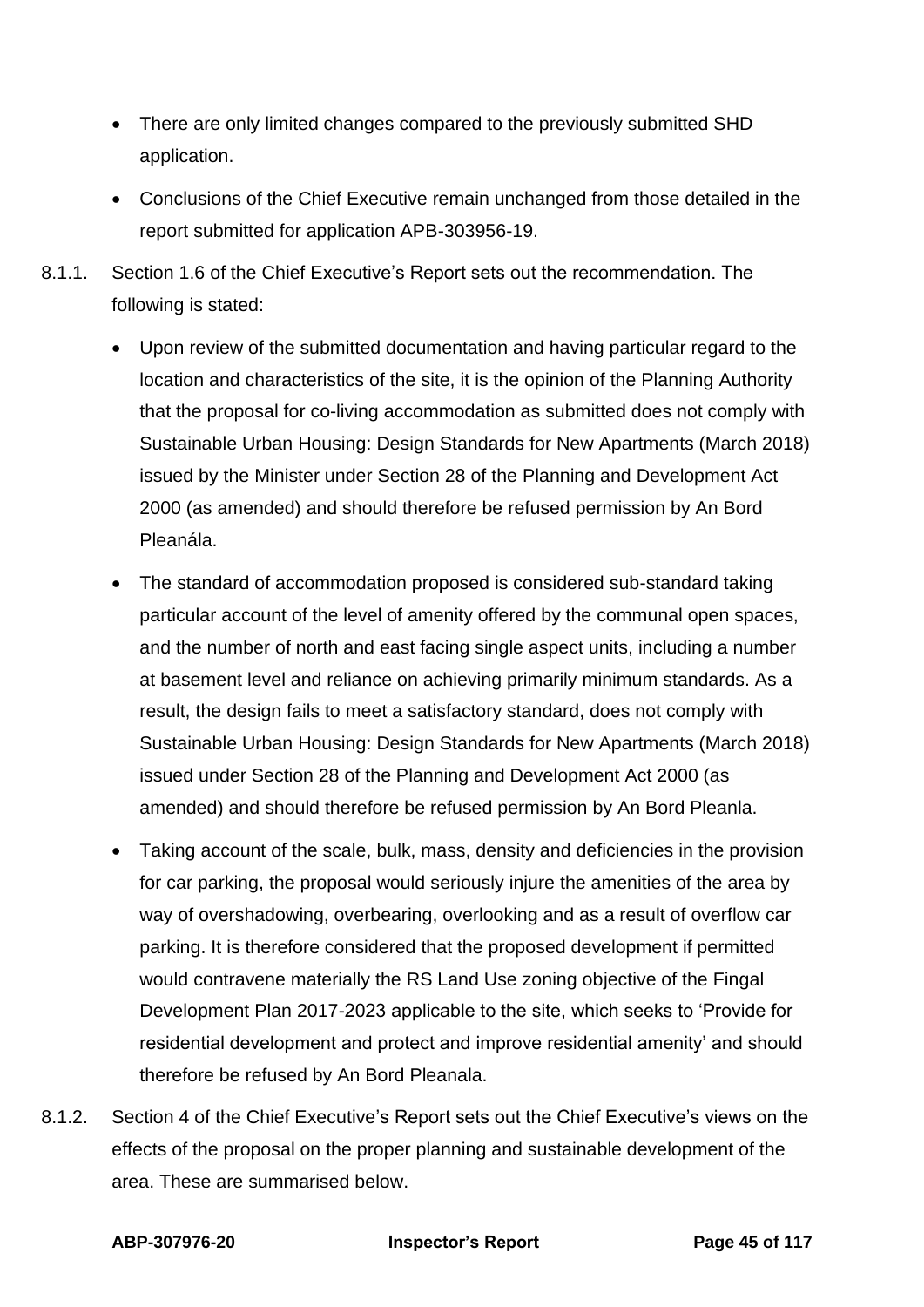### Principle

- Proposal is not acceptable in principle at this suburban location.
- Does not comply with the RS Residential Land use zoning objective which seeks to ensure that any new development in existing areas would have a minimal impact on and enhance existing residential amenity.
- Does not comply with Objective DMS39 which seeks to ensure that new infill development respects the height and massing of existing development in the area.
- The proposal is not compliant with Section 5.19 and SPPR 9 as set out in the Sustainable Urban Housing – Design Standards for New Apartments by virtue of the absence of demonstrated needed, the suburban location of the site, the lack of transport options and the failure of the applicant to demonstrate the quality of the facilities.

### Layout and Design

- Context of the Eblana Avenue shared living development is again different with particular reference to public transport accessibility and on street-parking.
- Applicant has failed to make a case that the subject site is a central location or has sufficient proximity to public transport to justify the car parking provision.
- Absence of car parking will impact negatively on neighbouring amenity as a result of overflow parking.

### **Design**

- Does not meet Development Plan standards in relation to public open space and play provision.
- No detail demonstrating compliance with communal open space standards.
- Proposals for tree planting includes areas outside of the application boundary/areas where tree planting may not be practical due to foundations and services.

### Residential Amenity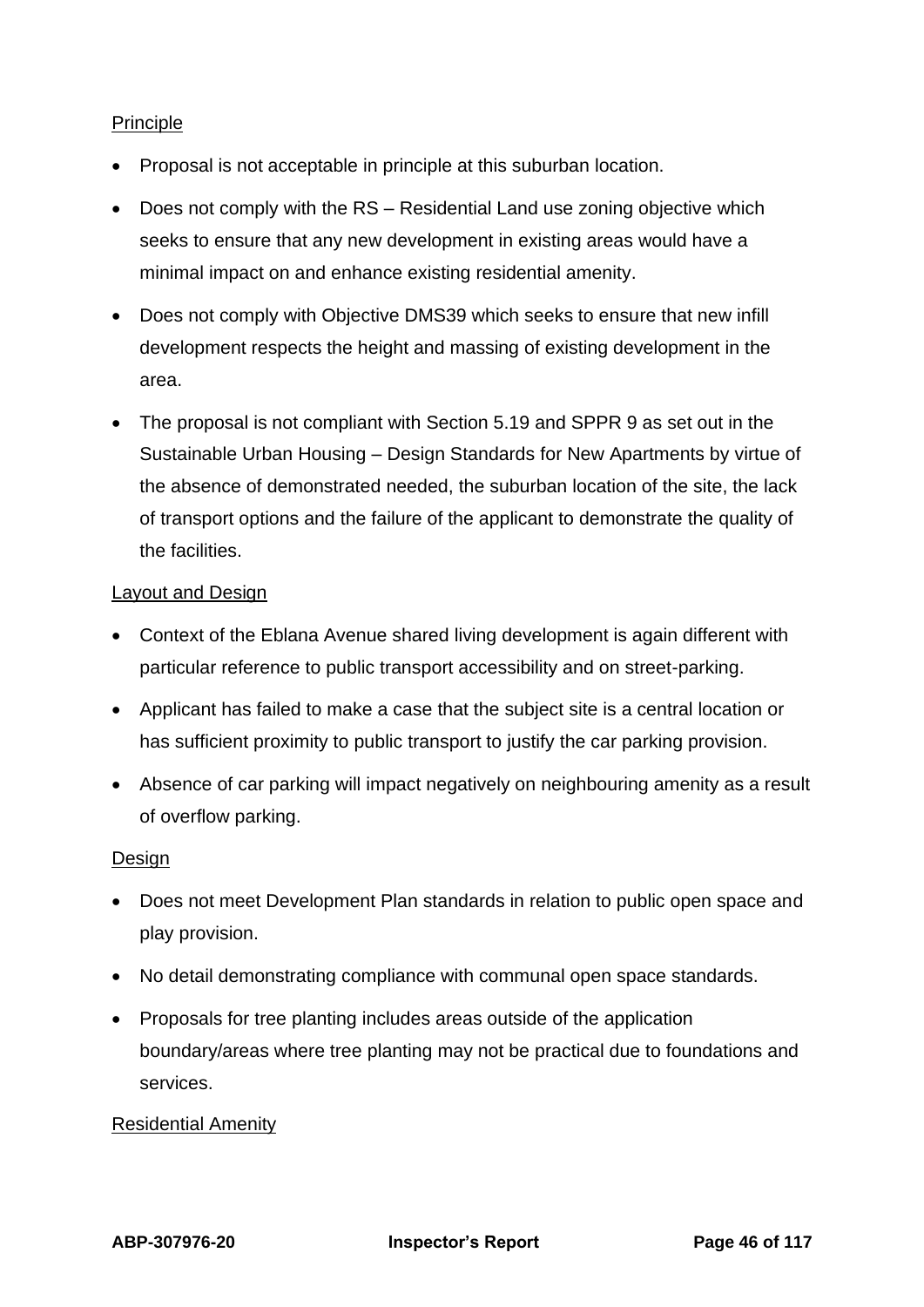- Fails to integrate visually or functionally with the adjacent buildings and would seriously injure residential amenity in the area.
- Scale, mass and building is considered to be overbearing on adjacent property.
- Overshadowing of communal open spaces/of private open space of adjacent property
- Overdevelopment of the site
- Underprovision of cycle parking
- Noise impacts from the bikes and bin stores

### **Transport**

- Has not demonstrated the provision 2 shared car parking spaces would be enough to accommodate the 210 bed development.
- Applicant's justification of the development is nearby Connolly Hospital development would be more suited within the grounds of the hospital and not subject to severance by a National Primary Road.
- Eblana Avenue surrounding streets are management by a pay and display scheme.
- Overspill parking would have potential safety issues/demand management does not work well in residential area, especially if parking on the street or in neighbouring housing estates is possible/parking provision would not mitigate against future potential changes of residential use/market within the development.
- Examples of other shared living accommodation in London, as cited by the applicant, bear no relationship to the location of this proposal – lack of car parking cannot be justified.
- Parking for the development should be in accordance with Development Plan Standards for residential apartments.
- Cycle parking should be provided in accordance with Design Standards for New Apartments/Sheltered parking should be provided.
- Proposed layout should provide for emergency vehicle access.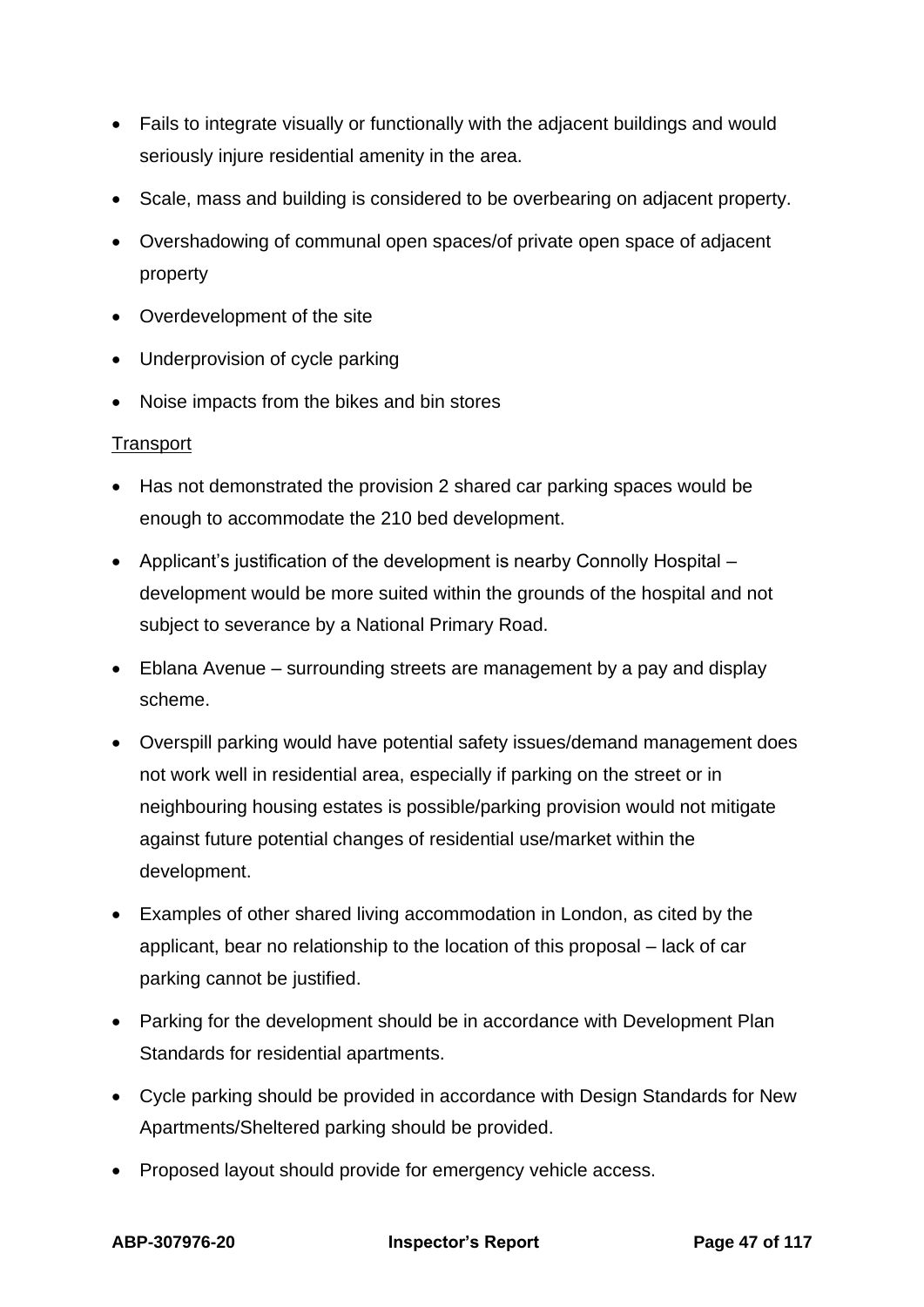- Radius of Talbot Downs/Old Navan Road junction should be reduced to allow for footpath construction in the desire line.
- Revised crossover details at entrance and exits maintaining pedestrian priority.
- Setback of boundary to allow for future provision of footpath/cycle paths/tree planting can be achieved along the boundaries of the site.
- No method of controlling car ownership in the Mobility Management Plan.

### Parks and Green Infrastructure

- Does not meet Development Plan standards in relation to public open space and play provision.
- No detail demonstrating compliance with communal open space standards.
- Proposals for tree planting includes areas outside of the application boundary/areas where tree planting may not be practical due to foundations and services.
- Lack of screen planting on the eastern boundary

### Site Services

• May be scope for a green roof system/application should consider this in the final design.

### **Other**

- Absence of delivery of any social and affordable housing represents a loss of opportunity increase diversity in the housing stock in the area.
- Communal facilities will be greatly reduced in value where capacity is reduced in response to infection control measures.

### **Conclusion**

- Have serious concerns in respect of the proposed development, the appropriateness of shared living accommodation for the site, the impact of the proposal on the amenity of the area and the standard of residential amenity which it will provide.
- Recommend a **Refusal** of permission.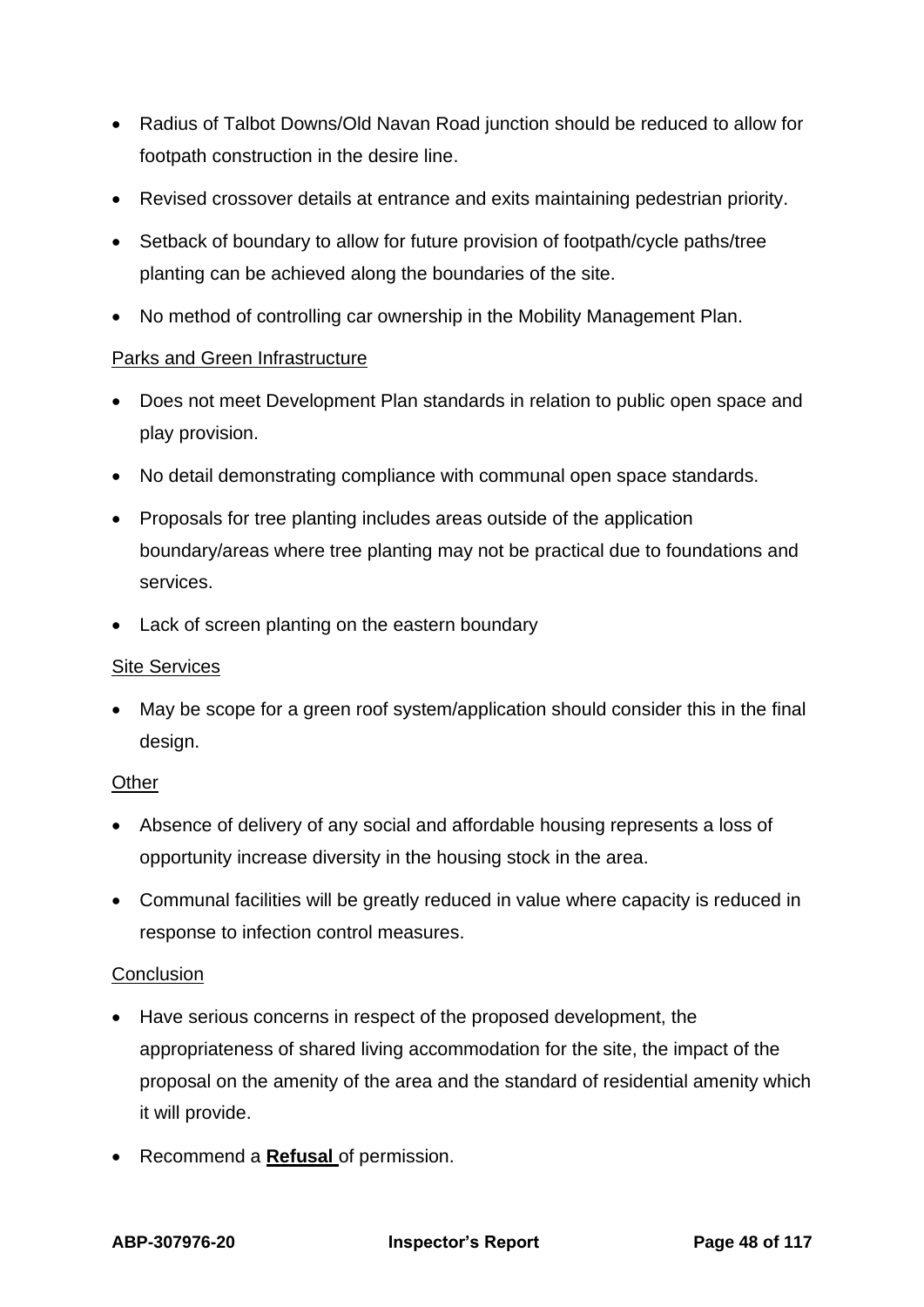• Conditions are set out in the event of a grant of permission. Conditions of note include:

4. Revised details to address the monolithic nature of the design/acknowledgement of the existing scale and character of the area.

5. Revised details to ensure no overlooking of private open space of adjacent houses from the proposed terraces.

6. Revised details indicating parking provision in accordance with Development Plan standards.

7. Financial contribution for the full quantum of public open space and play provision in accordance with Development Plan standards.

8. Revised landscaping showing how tree planting can be achieved along the boundaries of the site.

9. Cycle parking in accordance with Design Standards for New Apartments.

10. Revised crossover details at entrance and exits maintaining pedestrian priority.

11. Setback of substation to preserve sightlines.

12. Works to Talbot Downs Road shall be omitted.

13. Redesign of Talbot Downs/Old Navan Road junction to allow for footpath construction in the desire line.

28. Provision of public art/sculpture.

### **Elected Members**

- 8.1.3. A summary of the views of elected members as expressed at the meeting of the Blanchardstown-Mulhuddart/Castleknock/Ongar Area Committee held on 3rd September 2020 is included in Section 2 of the Chief Executive's Report and is reproduced below:
	- Shared living is an inappropriate type of housing in general.
	- Proposed development not in keeping with the area Blanchardstown Village is not a city centre location.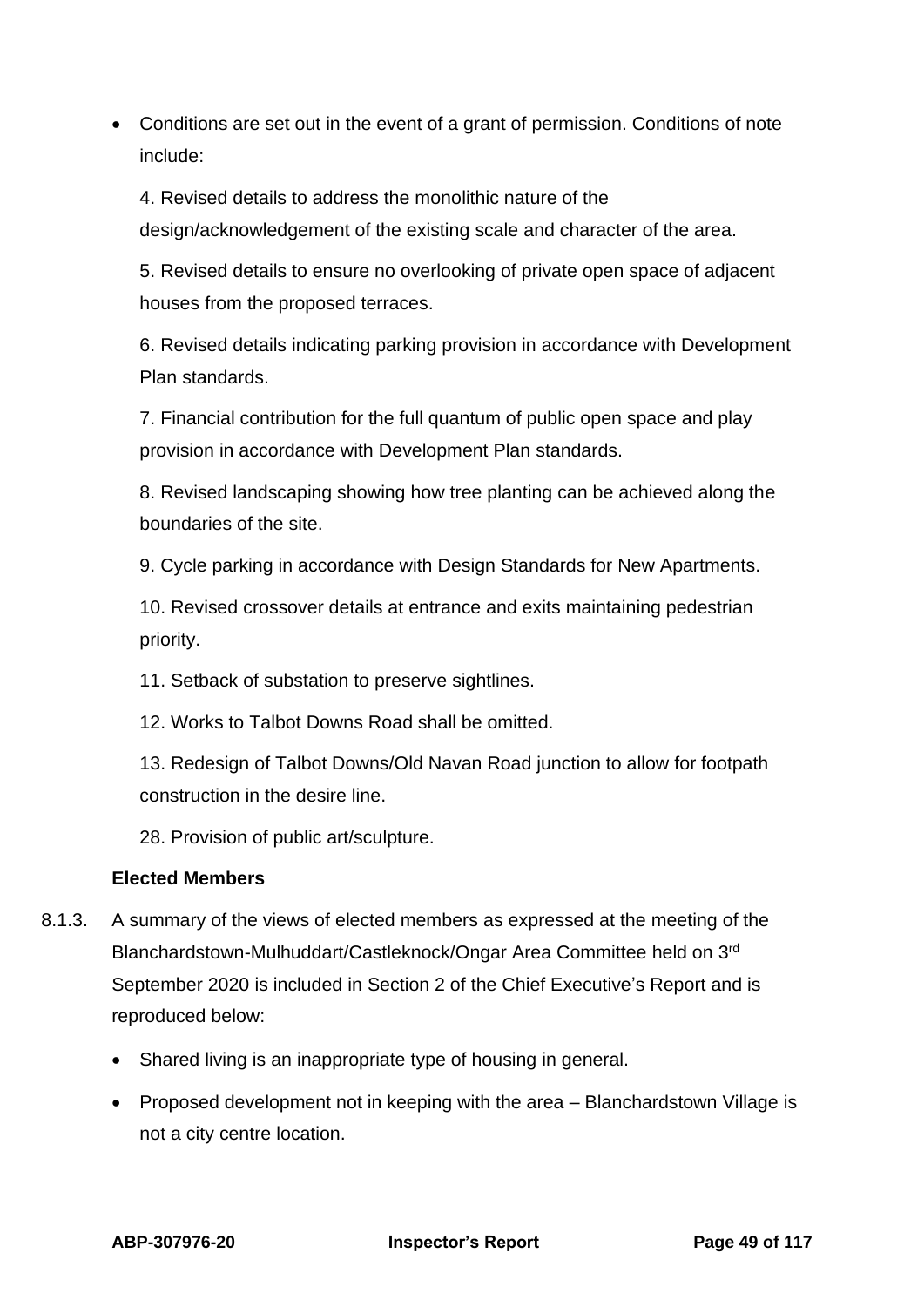- Emergence of Covid-19 and restrictions have highlighted the inappropriateness of shared living housing.
- Re-lodgement of the application is inappropriate given the outcome of the previous application.
- Covid-19 restrictions have prevented local residents from meeting to discuss the proposal.
- SHD process is by-passing the Development Plan and the role of the Elected Members.

# 9.0 **Prescribed Bodies**

## **Irish Water**

- Irish Water previously noted at pre consultation stage that a confirmation of feasibility was issued to the applicant for 217 bed spaces for connection(s) to the Irish Water network(s)
- Irish Water has issued the applicant a Statement of Design Acceptance for the development as proposed.
- Respectfully requests the board conditions any grant as follows; The applicant is required to sign a connection agreement with Irish Water prior to any works commencing and connecting to our network. All development is to be carried out in compliance with Irish Water Standards codes and practices.

## Transport Infrastructure Ireland

- Authority will rely on the planning authority to abide by official policy in relation to development on/affecting national roads as outlined in DoECLG Spatial Planning and National Roads Guidelines for Planning Authorities (2012), subject to the following:
	- The Authority will entertain no future claims in respect of impacts (e.g. noise and visual) on the proposed development, if approved, due to the presence of the existing road or any new road scheme which is currently in planning.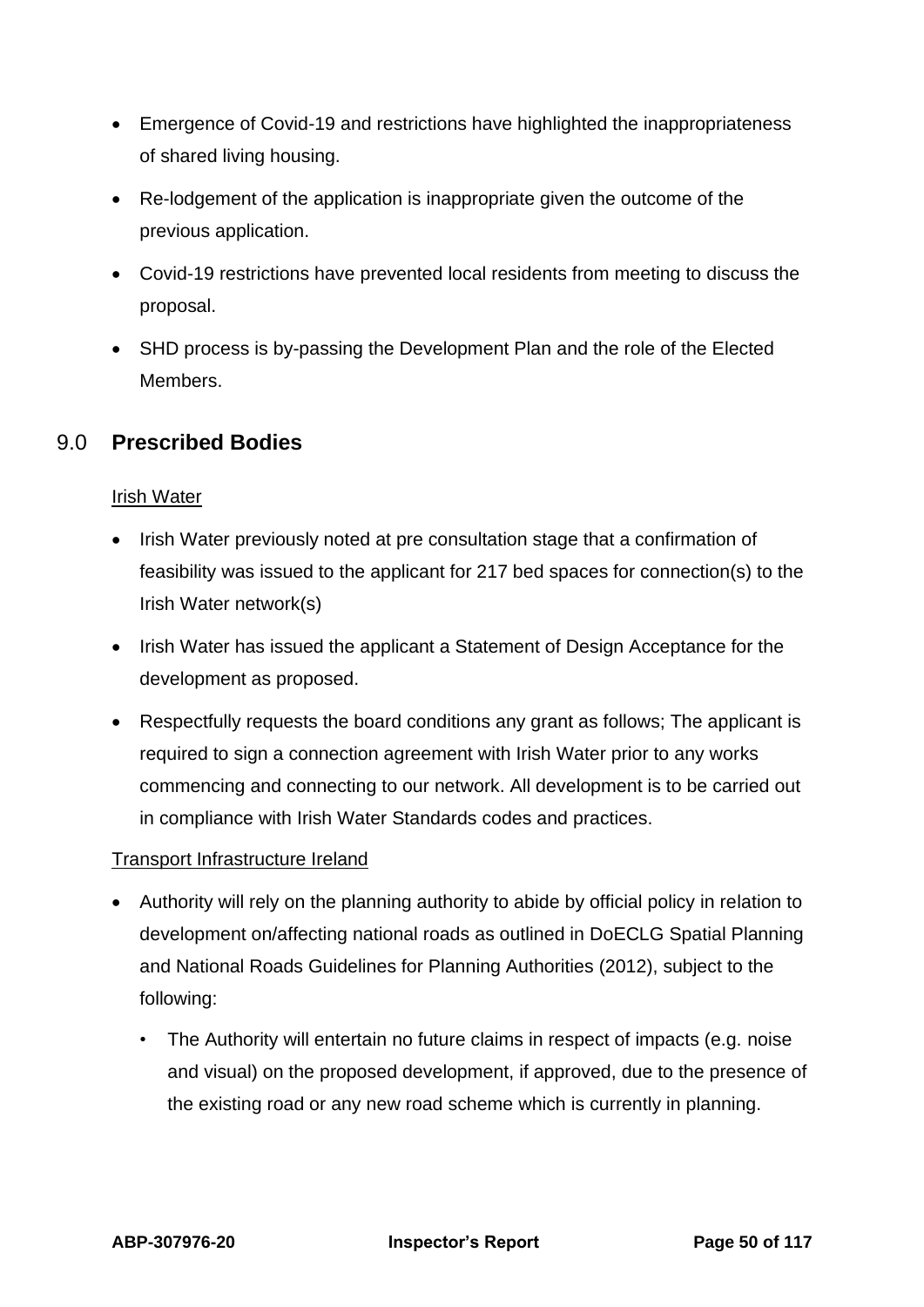# 10.0 **Environmental Impact Assessment Screening**

10.1.1. The application is accompanied by an EIA Screening report which has regard to Schedule 7A of the regulations. I have completed a screening assessment as set out in Appendix A, and recommend to the Board that the proposed development would not be likely to have significant effects on the environment and that the preparation and submission of an environmental impact assessment report would not therefore be required. The conclusion of this is assessment is as follows:

Having regard to: -

(a) the nature and scale of the proposed development, which is below the threshold in respect of Class 10(iv) of Part 2 of Schedule 5 of the Planning and Development Regulations 2001, as amended,

(b) the location of the site on lands zoned to 'provide for residential development and protect and improve residential amenity' in the Fingal County Development Plan 2017-2023, and the results of the Strategic Environmental Assessment of the plan,

(c) The existing use on the site and pattern of development in surrounding area;

(d) The availability of mains water and wastewater services to serve the proposed development,

(e) the location of the development outside of any sensitive location specified in article 299(C)(1)(v) of the Planning and Development Regulations 2001 (as amended)

(f) The guidance set out in the "Environmental Impact Assessment (EIA) Guidance for Consent Authorities regarding Sub-threshold Development", issued by the Department of the Environment, Heritage and Local Government (2003),

(f) The criteria set out in Schedule 7 of the Planning and Development Regulations 2001 (as amended), and

(g) The features and measures proposed by the applicant envisaged to avoid or prevent what might otherwise be significant effects on the environment, including measures identified in the Stage 1 Construction Management Plan, the Stage 1 Method Statement for Demolition of Existing Building, the Demolition and Construction Waste Management Plan, Construction and Demolition Management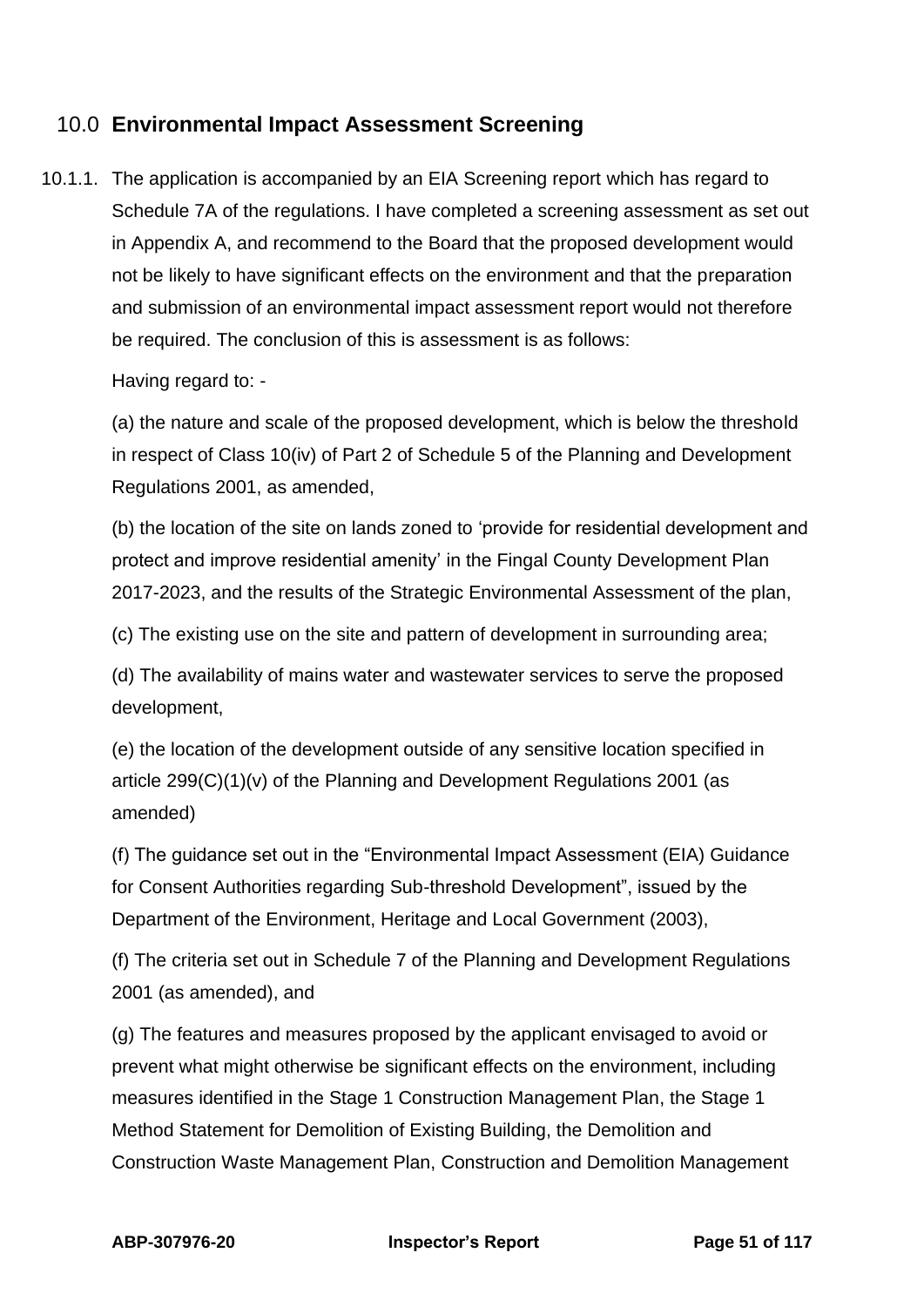Plan, the Engineering Services Report, the Site Specific Flood Risk Assessment, and the Operational Waste Management Plan.

It is considered that the proposed development would not be likely to have significant effects on the environment and that the preparation and submission of an environmental impact assessment report would not therefore be required.

# 11.0 **Appropriate Assessment Screening**

- 11.1.1. An Appropriate Assessment Screening Report (dated 22<sup>nd</sup> July 2020) was submitted with the application. This Screening Report identifies 8 no. sites as follows within a 15km radius of the site:
	- Rye Water Valley/Carton SAC (001398) 8.3km from site
	- South Dublin Bay and River Tolka Estuary SPA (004024) 9.57km from site
	- South Dublin Bay SAC (000210) 11.56km from site
	- North Bull Island SPA (004006) 12.56km from site
	- North Dublin Bay SAC (000206) 12.57km from site
	- Glenasmole Valley SAC (001209) 13.86km from site
	- Malahide Estuary SAC (000205) 14.05km from site
	- Broadmeadow/Swords Estuary SPA (004025) 14.08km from site
- 11.1.2. The Screening Report notes that the closest European site is Rye Water Valley/Carton SAC (Site Code 001398). However, it is stated that this site is hydrologically upstream of the Project and therefore has no relevant connectivity. It is further noted within the Screening Report that the closest sites with potential connectivity are located in Dublin Bay and the nearest of these is the South Dublin Bay and River Tolka Estuary SPA (Site Code 004024), which is located approximately 9.5 km to the east of the Project. The report notes that there is no hydrological connectivity between the Project site and the River Tolka. In relation to the Dublin Bay sites, the Screening Report states that, considering the scale of the proposed Project, and the distance to the Dublin Bay European sites, it is evident that there is no relevant hydrological or meaningful biological connectivity. Potential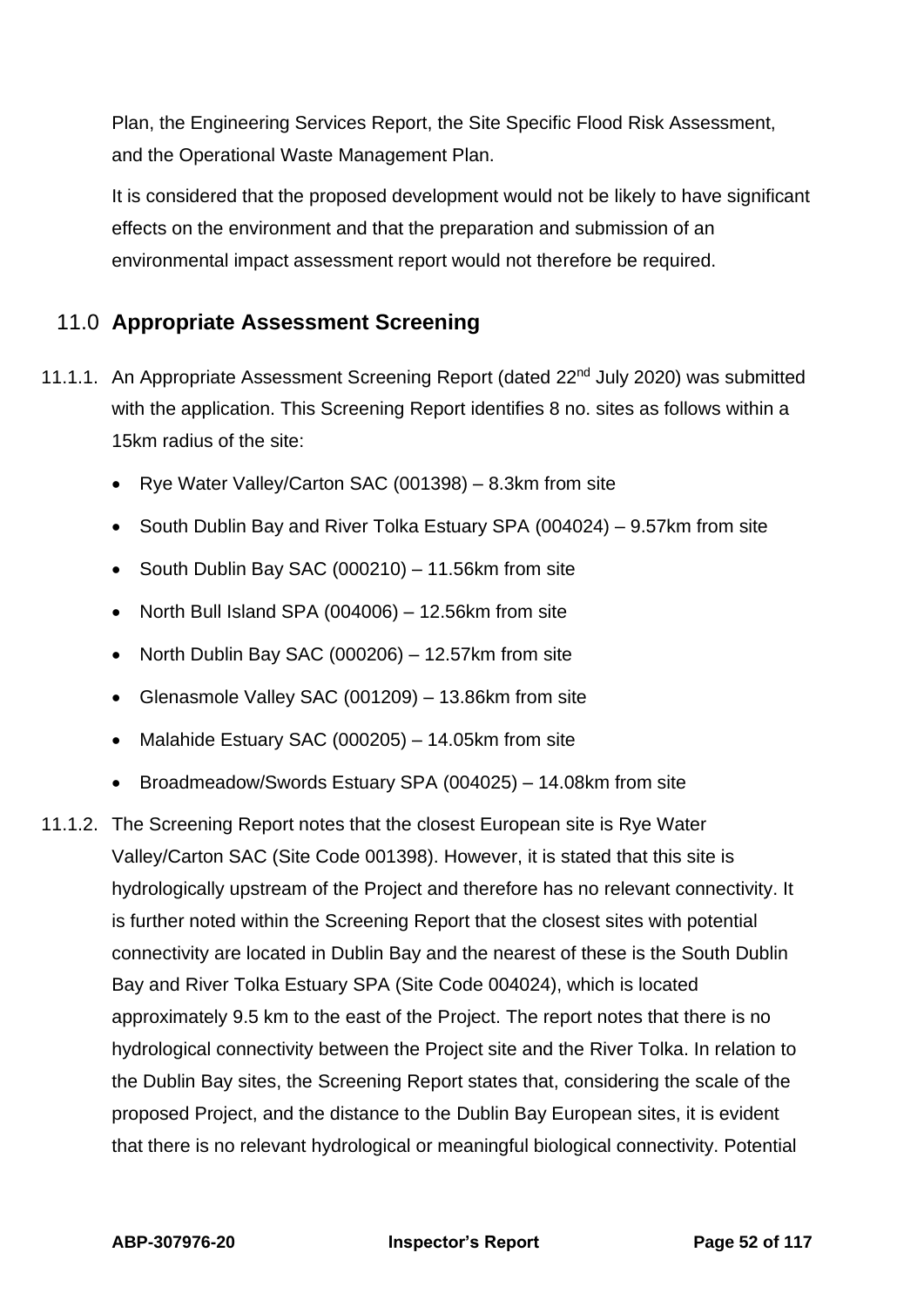in-combination or cumulative effects are considered in Section 5.2 of the Screening Report and no effects are identified.

11.1.3. The Screening Report concludes that the proposed development, individually or in combination with other plans or projects, will not have a significant effect on a European Site.

## **The Project and Its Characteristics**

11.2.1. See the detailed description of the proposed development in section 2.0 above.

## **The European Sites Likely to be Affected - Stage I Screening**

- 11.2.2. The development site is not within or directly adjacent to any Natura 2000 site. This site lies within an urban area and current land uses in the vicinity are predominantly residential and commercial in nature along with transport arteries. There are no watercourses either within or immediately adjacent to the site.
- 11.2.3. In determining the Natura 2000 sites that have the potential to be impacted by the proposal, I have had regard to the contents of the screening report, the nature of the proposed development and I have been aided by the EPA Mapping Tool<sup>1</sup>.
- 11.2.4. The closest Natura 2000 site is the Rye Water Valley/Carton SAC (site code 001398) which is approximately 8.3km from the site at its closest point. Given the distance of the Rye Water Valley/Carton SAC from the application site, and the lack of any apparent connection to same, hydrological or otherwise, potential likely significant effects on this site can be ruled out. Likely significant effects on non-coastal Natura 2000 sites at a greater distance than the Rye Water Valley/Carton SAC from the site can be ruled out for the same reasons.
- 11.2.5. The closest coastal Natura 2000 sites are those SACs/SPAs located within Dublin Bay which area as follows:
	- (i) South Dublin Bay and River Tolka Estuary SPA (004024); 9.6km
	- (ii) South Dublin Bay SAC (000210) 11.6km
	- (iii) North Bull Island SPA (004006) 12.6km
	- (iv) North Dublin Bay SAC (000206) 12.6km

<sup>1</sup> https://gis.epa.ie/EPAMaps/AAGeoTool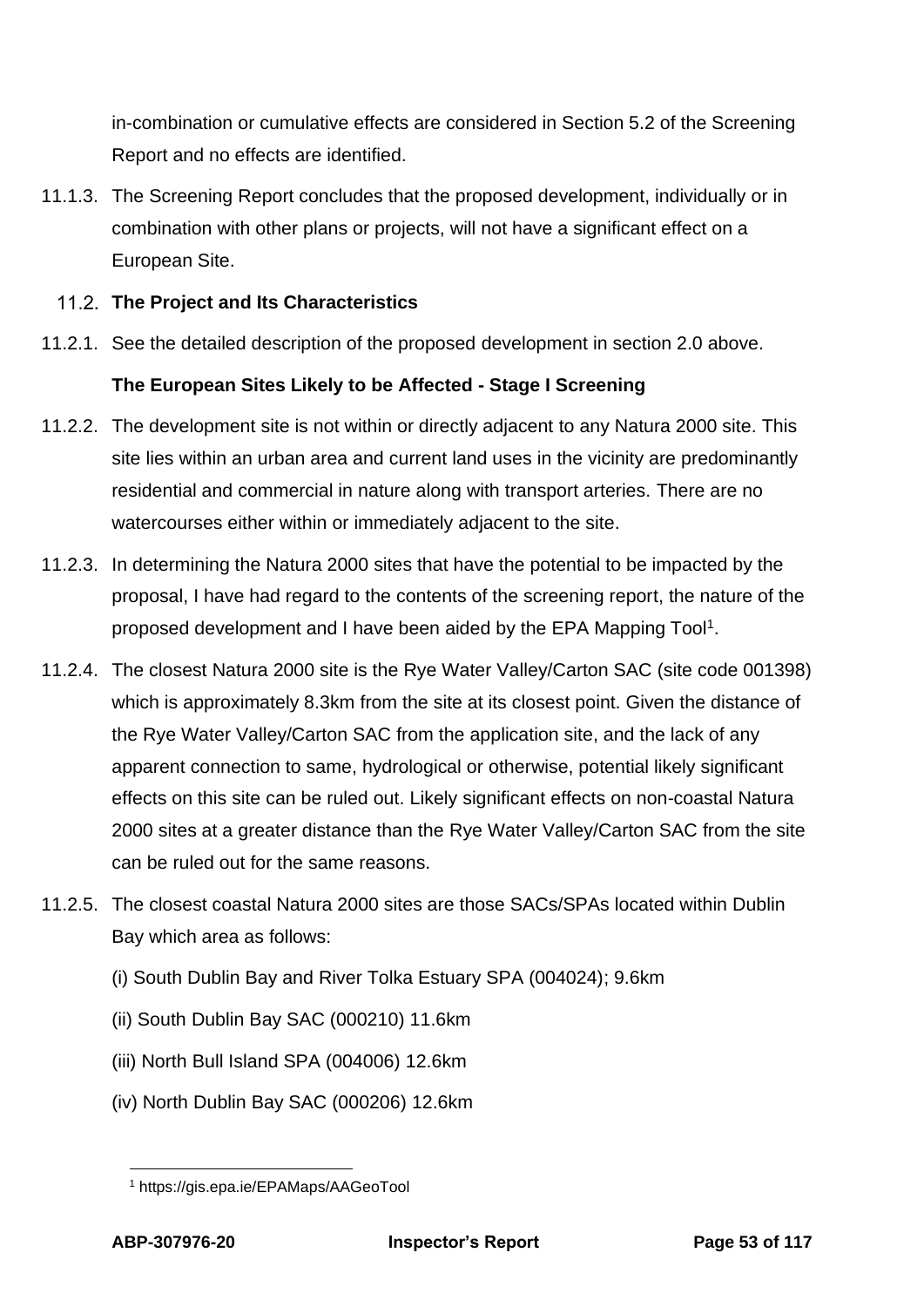(v) Malahide Estuary SAC (000205) – 14.05km from site

(vi) Broadmeadow/Swords Estuary SPA (004025) – 14.08km from site

- 11.2.6. There are no apparent hydrological connections between the application site and Malahide Estuary SAC or the Broadmeadow/Swords Estuary SPA and as such the likely significant effects on these Natura 2000 sites can be ruled out.
- 11.2.7. There are hydrological connections between the application site and the remaining 4 no. sites listed above, arise as a result of surface water discharge from the development, which ultimately lead to Dublin Bay via the surface water network, and as a result of wastewater pathways ultimately leading to Dublin Bay via the Ringsend WWTP, with potential impacts on these sites. The qualifying interests of these sites are listed below:

| Site (site code)               | <b>Distance from site</b> | <b>Qualifying Interests</b>      |
|--------------------------------|---------------------------|----------------------------------|
| South Dublin Bay and           | 9.6km                     | Light-bellied Brent Goose        |
| <b>River Tolka Estuary SPA</b> |                           | (Branta bernicla hrota) [A046]   |
| (004024)                       |                           | <b>Oystercatcher (Haematopus</b> |
|                                |                           | ostralegus) [A130]               |
|                                |                           | <b>Ringed Plover (Charadrius</b> |
|                                |                           | hiaticula) [A137]                |
|                                |                           | <b>Grey Plover (Pluvialis</b>    |
|                                |                           | squatarola) [A141]               |
|                                |                           | Knot (Calidris canutus) [A143]   |
|                                |                           | Sanderling (Calidris alba)       |
|                                |                           | $[A144]$                         |
|                                |                           | Dunlin (Calidris alpina) [A149]  |
|                                |                           | <b>Bar-tailed Godwit (Limosa</b> |
|                                |                           | lapponica) [A157]                |
|                                |                           | Redshank (Tringa totanus)        |
|                                |                           | [A162]                           |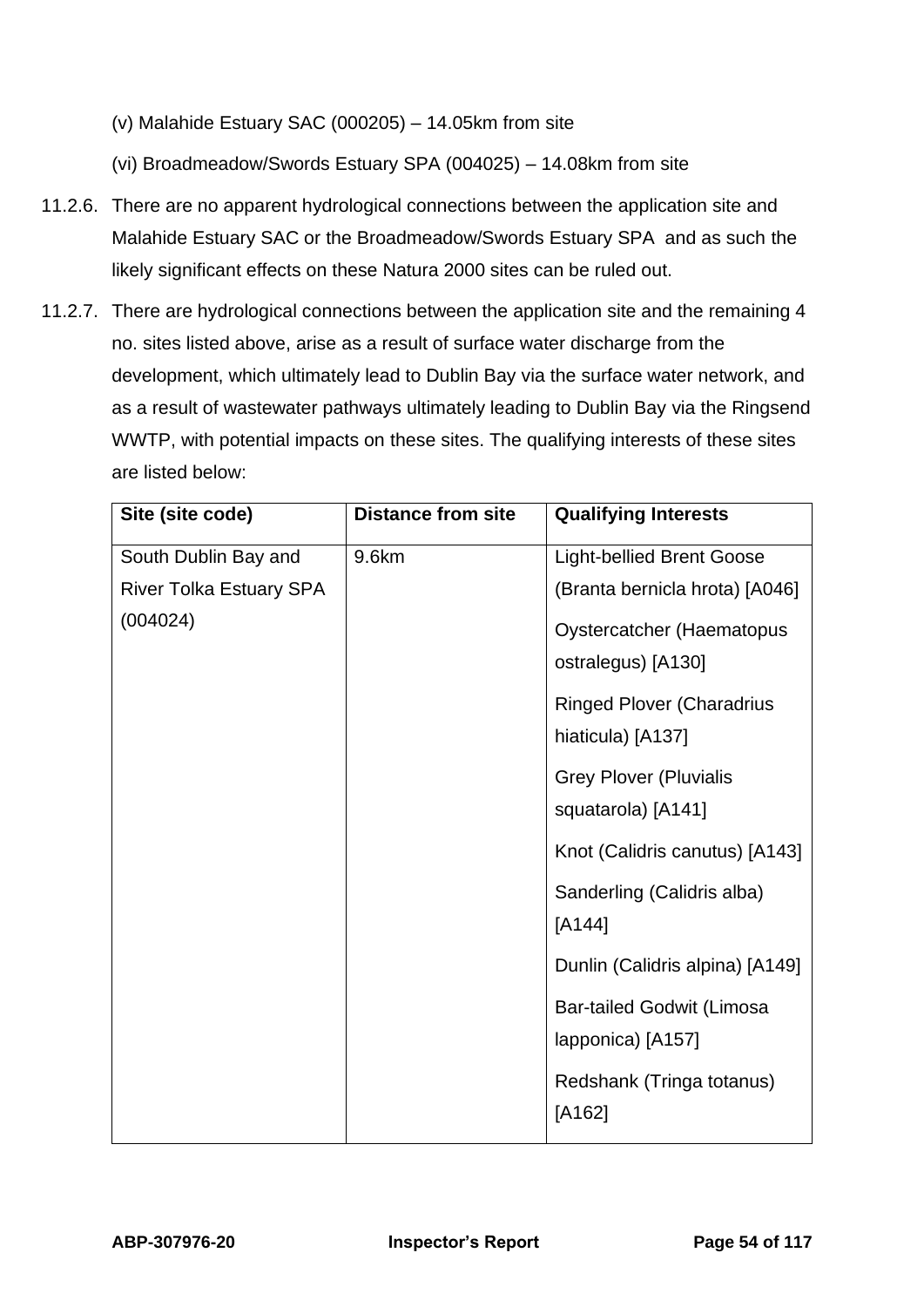|                                   |        | <b>Black-headed Gull</b><br>(Chroicocephalus ridibundus)           |
|-----------------------------------|--------|--------------------------------------------------------------------|
|                                   |        | [A179]                                                             |
|                                   |        | Roseate Tern (Sterna                                               |
|                                   |        | dougallii) [A192]                                                  |
|                                   |        | Common Tern (Sterna                                                |
|                                   |        | hirundo) [A193]                                                    |
|                                   |        | Arctic Tern (Sterna                                                |
|                                   |        | paradisaea) [A194]                                                 |
|                                   |        | <b>Wetland and Waterbirds</b>                                      |
|                                   |        | [A999]                                                             |
| South Dublin Bay SAC              | 11.6km | Mudflats and sandflats not                                         |
| (000210)                          |        | covered by seawater at low                                         |
|                                   |        | tide [1140].                                                       |
|                                   |        | Annual vegetation of drift                                         |
|                                   |        | lines [1210]                                                       |
|                                   |        | Salicornia and other annuals                                       |
|                                   |        | colonising mud and sand<br>[1310]                                  |
|                                   |        |                                                                    |
|                                   |        | Embryonic shifting dunes<br>[2110]                                 |
|                                   |        |                                                                    |
| North Bull Island SPA<br>(004006) | 12.6km | <b>Light-bellied Brent Goose</b><br>(Branta bernicla hrota) [A046] |
|                                   |        |                                                                    |
|                                   |        | Shelduck (Tadorna tadorna)<br>[A048]                               |
|                                   |        | Teal (Anas crecca) [A052]                                          |
|                                   |        | Pintail (Anas acuta) [A054]                                        |
|                                   |        | Shoveler (Anas clypeata)<br>[A056]                                 |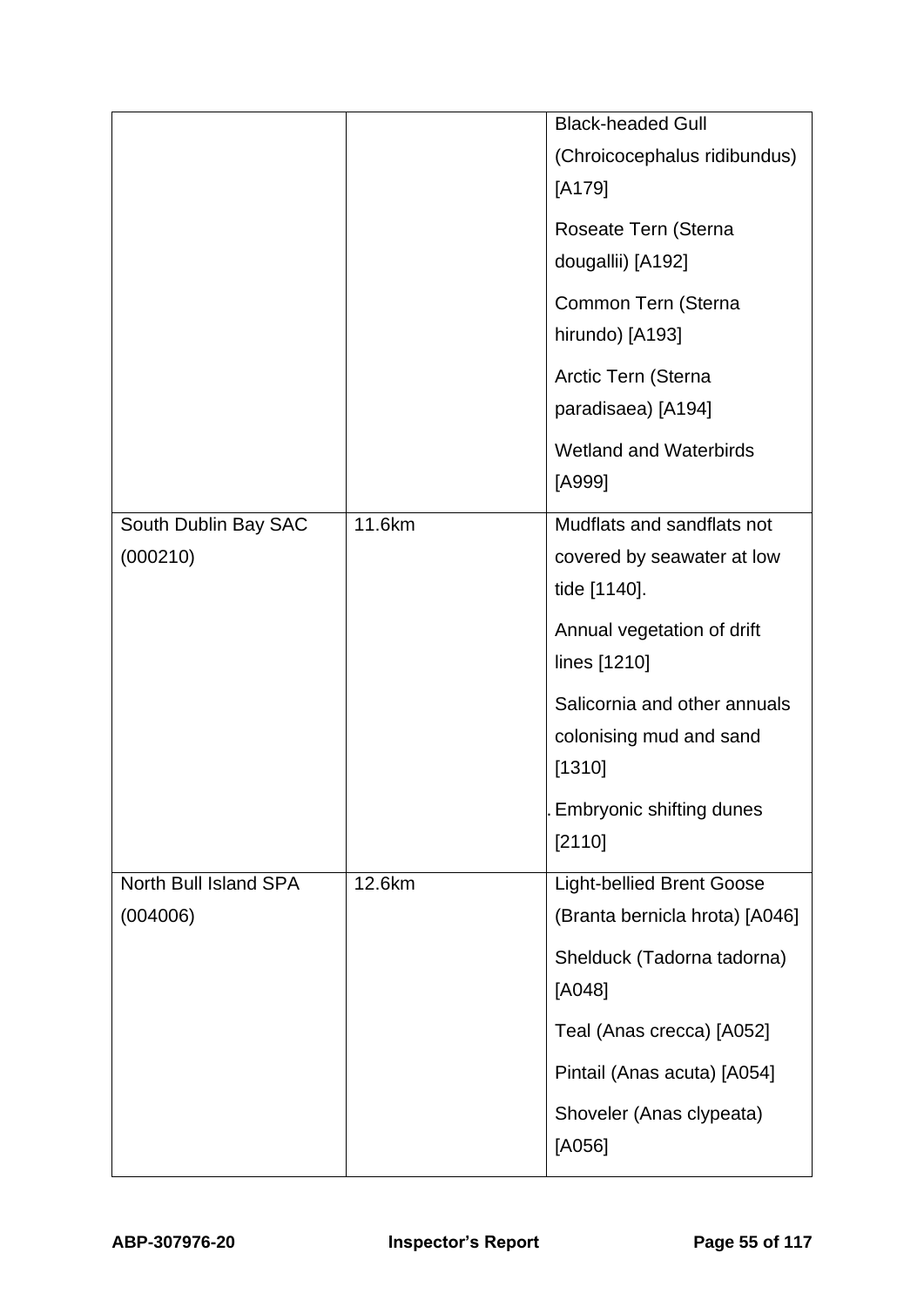|                      |        | Oystercatcher (Haematopus          |
|----------------------|--------|------------------------------------|
|                      |        | ostralegus) [A130]                 |
|                      |        | <b>Golden Plover (Pluvialis</b>    |
|                      |        | apricaria) [A140]                  |
|                      |        | <b>Grey Plover (Pluvialis</b>      |
|                      |        | squatarola) [A141]                 |
|                      |        | Knot (Calidris canutus) [A143]     |
|                      |        | Sanderling (Calidris alba)         |
|                      |        | $[A144]$                           |
|                      |        | Dunlin (Calidris alpina) [A149]    |
|                      |        | <b>Black-tailed Godwit (Limosa</b> |
|                      |        | limosa) [A156]                     |
|                      |        | <b>Bar-tailed Godwit (Limosa</b>   |
|                      |        | lapponica) [A157]                  |
|                      |        | Curlew (Numenius arquata)          |
|                      |        | [A160]                             |
|                      |        | Redshank (Tringa totanus)          |
|                      |        | [A162]                             |
|                      |        | Turnstone (Arenaria                |
|                      |        | interpres) [A169]                  |
|                      |        | <b>Black-headed Gull</b>           |
|                      |        | (Chroicocephalus ridibundus)       |
|                      |        | [A179]                             |
|                      |        | <b>Wetland and Waterbirds</b>      |
|                      |        | [A999]                             |
| North Dublin Bay SAC | 12.6km | Mudflats and sandflats not         |
| (000206)             |        | covered by seawater at low         |
|                      |        | tide [1140]                        |
|                      |        |                                    |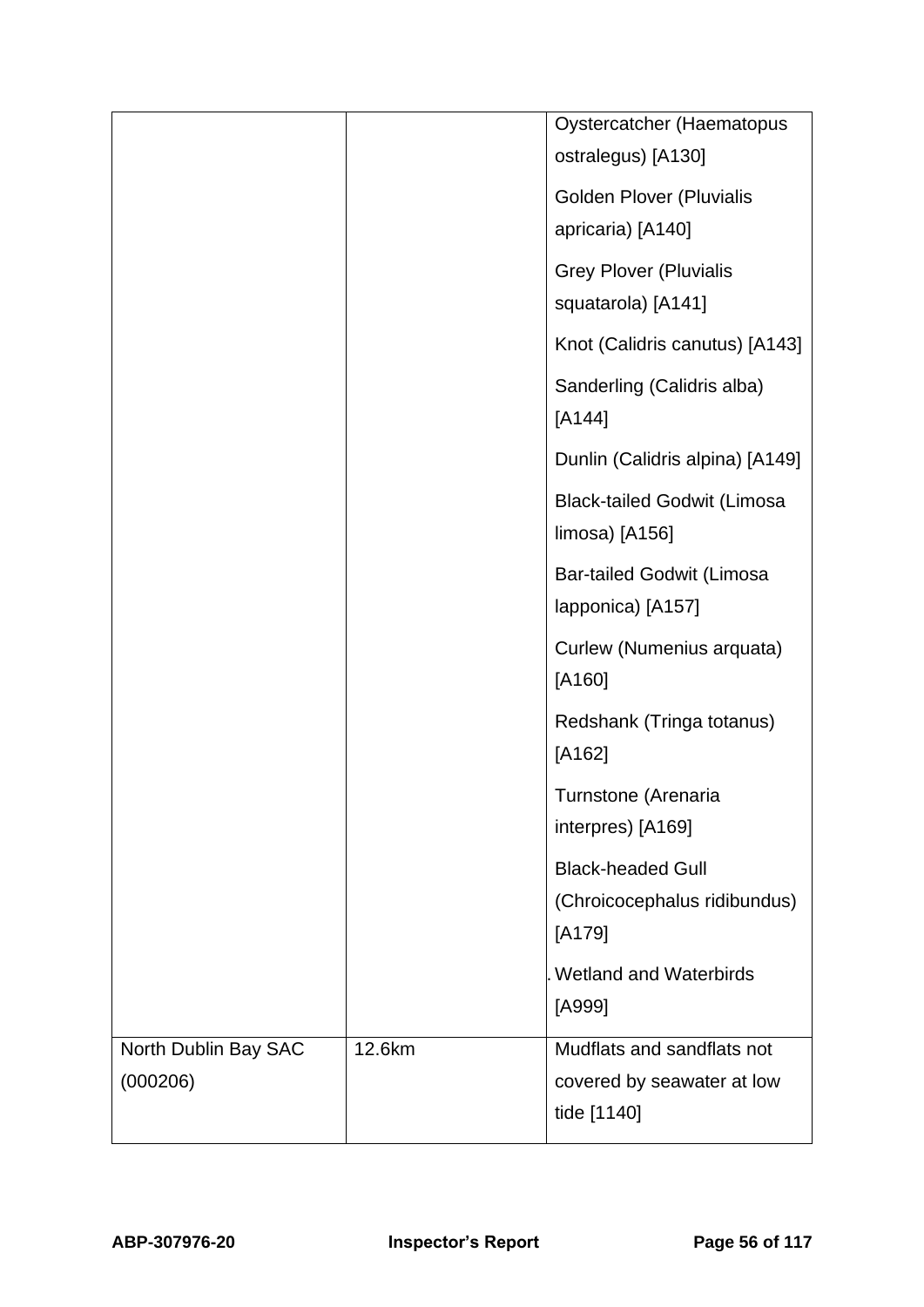|  | Annual vegetation of drift    |
|--|-------------------------------|
|  | lines [1210]                  |
|  | Salicornia and other annuals  |
|  | colonising mud and sand       |
|  | [1310]                        |
|  | Atlantic salt meadows         |
|  | (Glauco-Puccinellietalia      |
|  | maritimae) [1330]             |
|  | Mediterranean salt meadows    |
|  | (Juncetalia maritimi) [1410]  |
|  | Embryonic shifting dunes      |
|  | [2110]                        |
|  | Shifting dunes along the      |
|  | shoreline with Ammophila      |
|  | arenaria (white dunes) [2120] |
|  | Fixed coastal dunes with      |
|  | herbaceous vegetation (grey   |
|  | dunes) [2130]                 |
|  | Humid dune slacks [2190]      |
|  | Petalophyllum ralfsii         |
|  | (Petalwort) [1395]            |
|  |                               |

## **Potential Effects on Designated Sites**

- 11.2.13. Whether any of these SACs or SPAs is likely to be significantly affected must be measured against their 'conservation objectives'. Specific conservation objectives have been set for all of these areas.
- 11.2.14. Specific conservation objectives have been set for mudflats in the South Dublin Bay SAC (NPWS, 2013). The objectives relate to habitat area, community extent, community structure and community distribution within the qualifying interest. For the North Dublin Bay SAC, specific conservation objectives have been set for the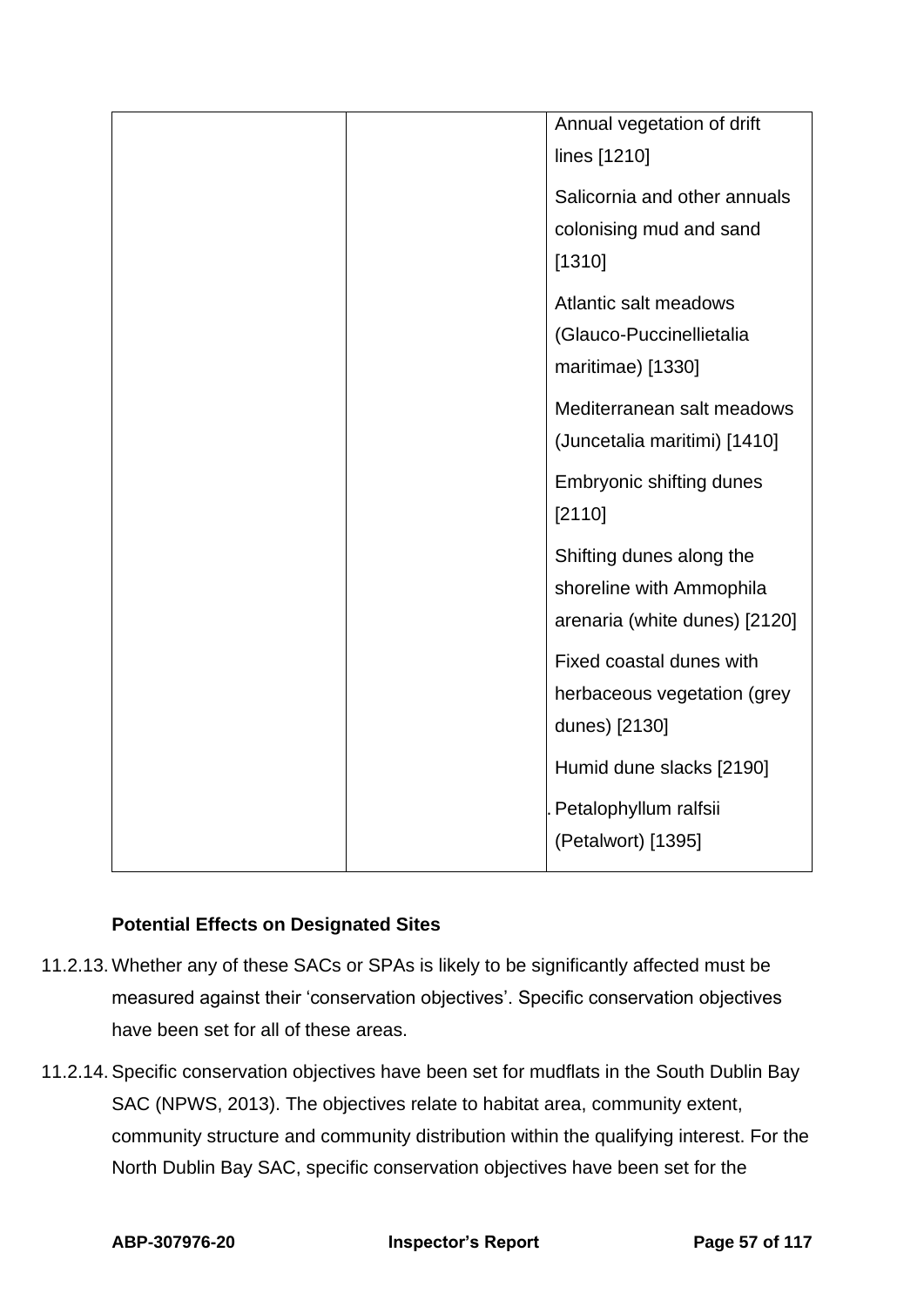habitats of qualifying interest and they relate to habitat area, community extent, community structure, community distribution, physical structure, vegetation structure and vegetation composition within the qualifying interest (NPWS, 2013).

- 11.2.15. For the South Dublin Bay & Tolka Estuary SPA and the North Bull Island SPA the conservations objectives for each bird species relates to maintaining a population trend that is stable or increasing and maintaining the current distribution in time and space (NPWS, 2015a & b).
- 11.2.16. At its closest point the site is over 9.6km away (as the crow flies) from the boundary of the Natura 2000 areas within Dublin Bay. In reality however, this distance is greater as hydrological pathways follow the course of the drainage network to Dublin Bay. There is no direct pathway to the Tolka estuary from this development as it lies to the north of the River Liffey. Because of the distance separating the site and the SPAs and SACs noted above, there is no pathway for loss or disturbance of important habitats or important species associated with the features of interest of these SPAs and SACs.
- 11.2.17. In relation to the construction phases, potential pollutants include silt and hydrocarbons/chemicals, given that construction works typically generate fine sediments and could also generate result in accidental spills of oils and other toxic chemicals. Standard construction measures, including those set out in the Construction Management Plan, are designed to prevent such occurrences. These are not measures to to avoid or reduce an effect on any Natura 2000 site.
- 11.2.18. However, should these pollutants enter the surface water network, before finally discharging into Dublin Bay, it is likely that such pollutants would be significantly diluted by the point of discharge into Dublin Bay, given the distance involved and the volume of water relative to the volume of likely pollutants, and therefore likely significant effects on the coastal sites listed above can be ruled out.
- 11.2.19. During the operational phase of the development, the main potential impacts relate to surface water run-off and foul water drainage. In relation to surface water, attenuation and SuDS are incorporated into the scheme to ensure no negative impact to the quality or quantity of run off to the surface water drainage network. These installations have not been introduced to avoid or reduce an effect on any Natura 2000 site. In terms of pollution arising from wastewater discharge, it is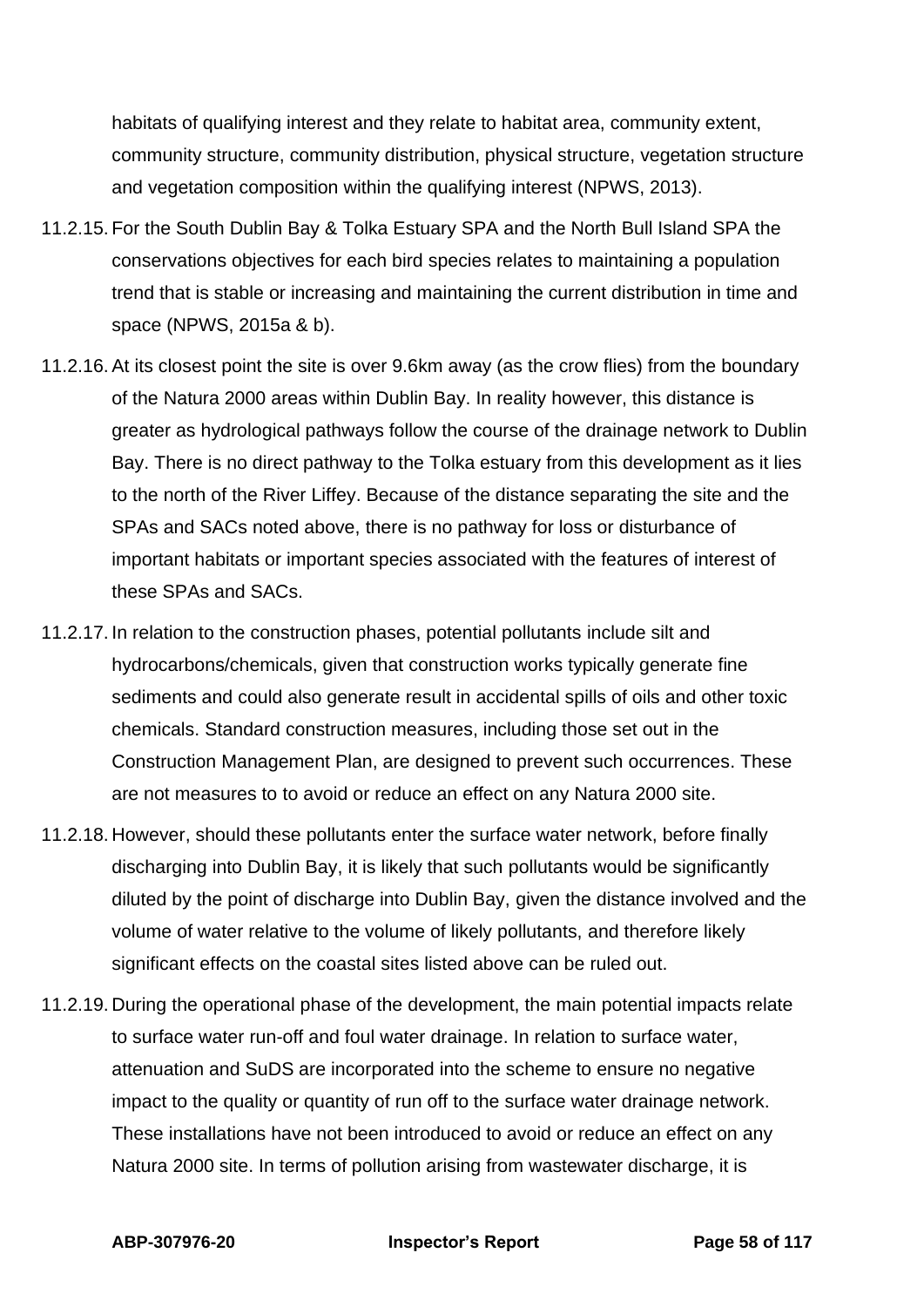considered that the additional loading to the Ringsend Wastewater Treatment Plant arising from the development is not considered to be significant, having regard to the fact that there is no evidence that pollution through nutrient input is affecting the conservation objectives of the Dublin Bay Natura 2000 sites, and furthermore, that the upgrading works at the plant will address future capacity.

### **In Combination or Cumulative Effects**

- 11.2.20. This project is taking place within the context of greater levels of built development and associated increases in residential density in the Dublin area. This can act in a cumulative manner through increased volumes to the Ringsend WWTP. The expansion of the city is catered for through land use planning by the various planning authorities in the Dublin area, and in this area, by the Fingal County Development Plan 2017-2023. This has been subject to AA by the planning authority, which concluded that its implementation would not result in significant adverse effects to the integrity of any Natura 2000 areas.
- 11.2.21. In relation to the cumulative impacts of foul water discharge, I note upgrade works have commenced on the Ringsend Wastewater Treatment works extension permitted under ABP – PL.29N.YA0010 and that the facility is subject to EPA licencing and associated Appropriate Assessment Screening. Taking into consideration the average effluent discharge from the proposed development, the impacts arising from the cumulative effect of discharges to the Ringsend WWTP generally, and the considerations discussed above, I am satisfied that there are no projects or plans which can act in combination with this development that could give rise to any significant effect to Natura 2000 Sites within the zone of influence of the proposed development.

### **AA Screening Conclusion**

11.2.22. In conclusion, therefore, having regard to the nature and scale of the proposed development on serviced lands, the nature of the receiving environment which comprises a built-up urban area and the distances to the nearest European sites, it is reasonable to conclude that on the basis of the information on the file, which I consider adequate in order to issue a screening determination, that the proposed development, individually or in combination with other plans or projects would not be likely to have a significant effect on any European sites, in view of the sites'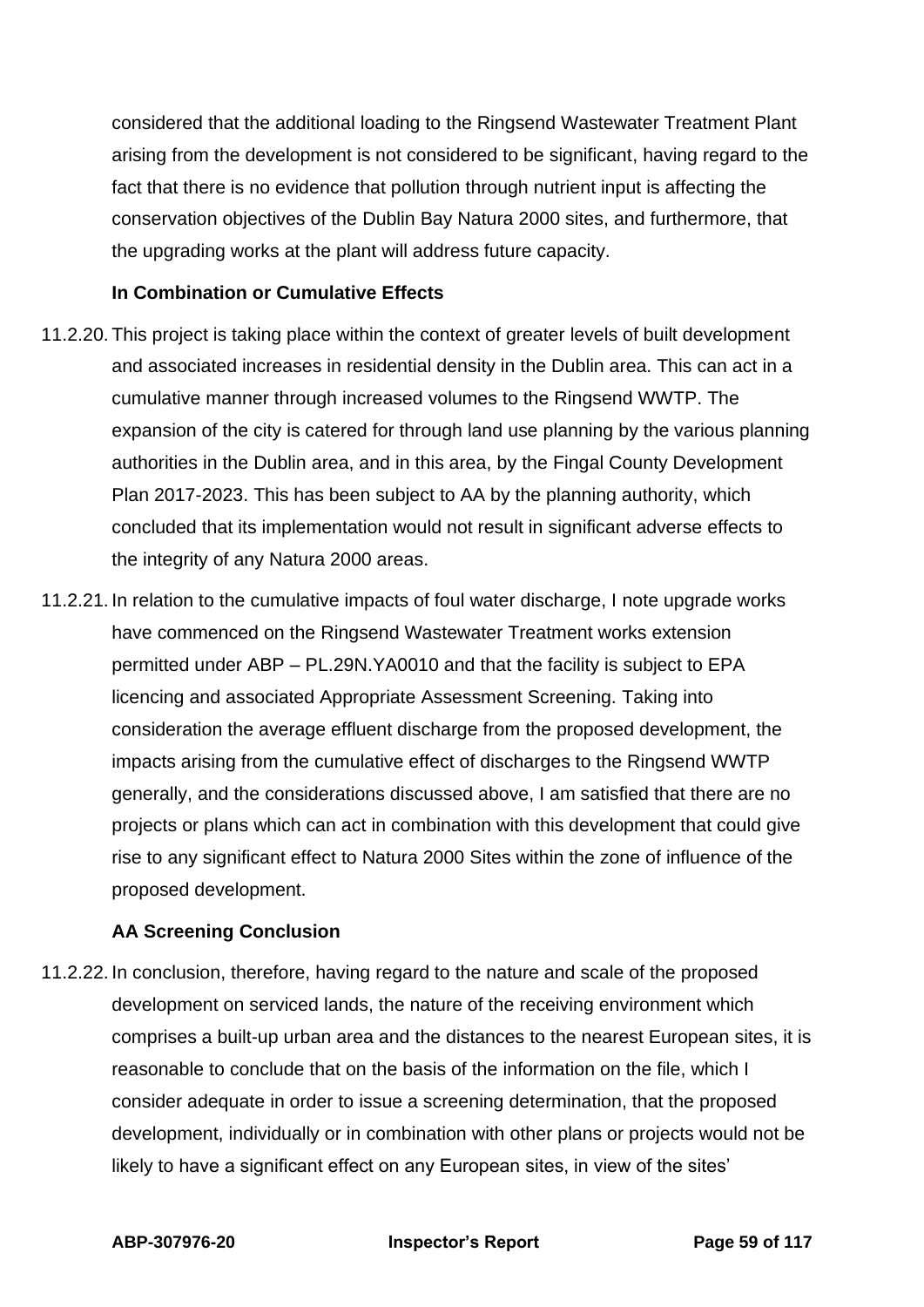Conservation Objectives, and a Stage 2 Appropriate Assessment (and submission of a NIS) is not therefore required.

## 12.0 **Assessment**

- 12.1. The main planning issues arising from the proposed development can be addressed under the following headings:
	- Principle of Development
	- Standard of Accommodation
	- Surrounding Residential Amenity
	- Urban Design including Height
	- Material Contravention
	- Transport Issues/DMURS
	- Trees
	- Site Services and Flood Risk
	- Covid-19
	- Planning Authority's Submission

## **Principle of Development**

### Principle

- 12.2.1. Under the Fingal County Development Plan, the subject site is zoned Objective 'RS': 'provide for residential development and protect and improve residential amenity'. I note the definition of Strategic Housing contained in S.3 of the Planning and Development (Housing) and Residential Tenancies Act, 2016, as amended, which provides specifically for shared accommodation developments of more than 200 no. bedspaces. I note that the lands are zoned for residential purposes and accordingly, it is considered that shared living accommodation is permissible, in principle, on Objective 'RS' lands.
- 12.2.2. The Planning Authority and the majority of observer submissions state that the proposal is a material contravention of the zoning objective, given that the proposal does not protect surrounding residential amenity. I have considered this issue in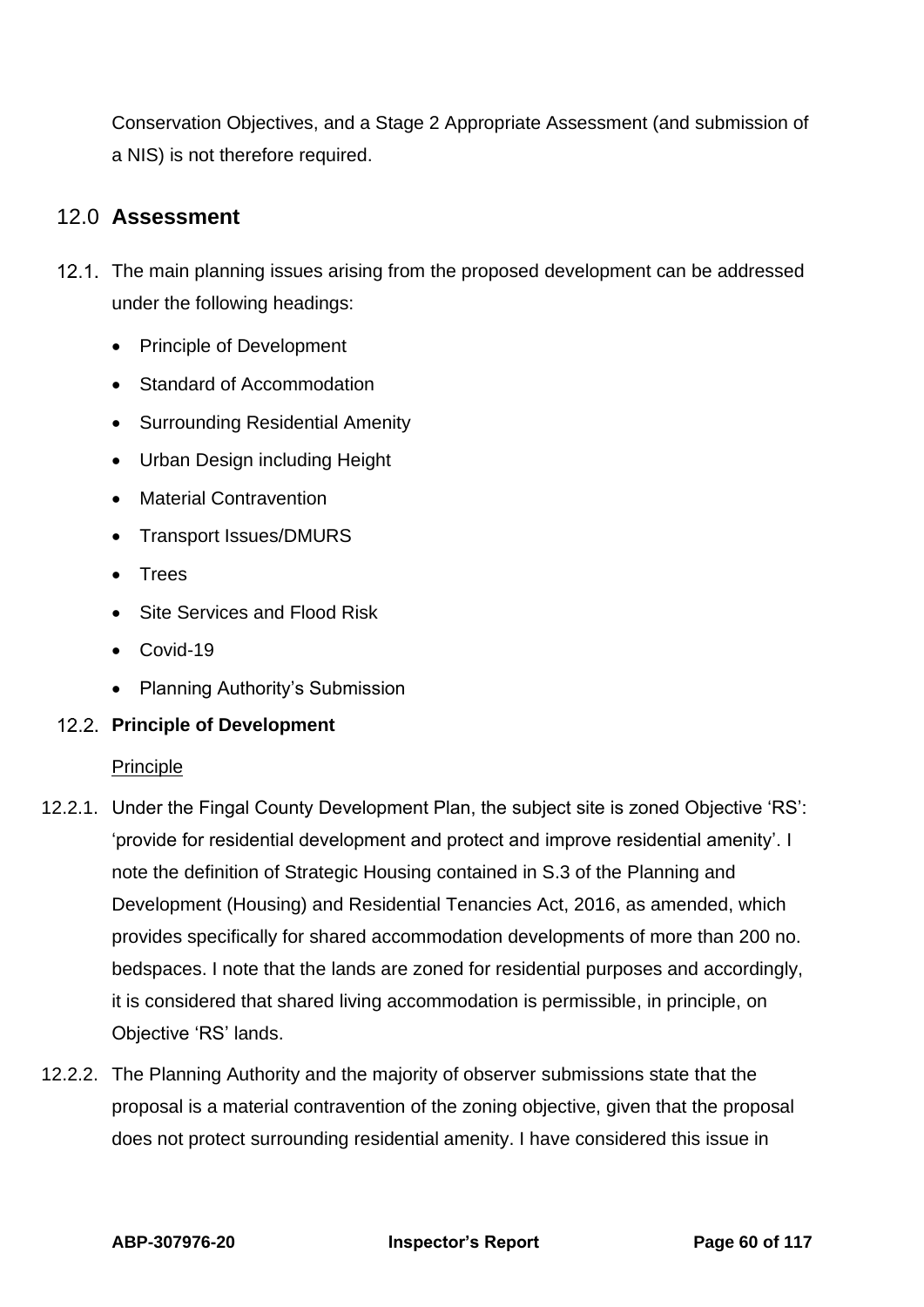other sections of this report (Section 12.4 'Surrounding Residential Amenity' and Section 12.6 'Material Contravention').

- 12.2.3. The appropriateness of shared living accommodation at this location is raised by the Planning Authority and by the vast majority of observer submissions on the application, as well as by Elected Members. Elected Members consider that this type of housing is inappropriate. The Planning Authority state that the site is a suburban location and recommend refusal having regard to *inter alia* the location and characteristics of the site. One of the main contentions of observer submissions is that the site is clearly suburban, and has been previously referred to as such in the previous Inspectors reports on the previous application for shared accommodation (ABP Ref -305459-19) on this site, and on the permitted apartment development on this site (PA Ref FW16A/0079 & ABP Ref PL06F.248037) as well as in numerous other planning reports produced by Fingal County Council and by private planning consultants. It is contended that that the Sustainable Urban Housing: Design Standards for New Apartments Guidelines for Planning Authorities do not allow for such shared accommodation developments within suburban areas such as this one, and said Guidelines are unambiguous in relation to where developments of this type should be situated i.e. within urban areas or within city centre areas.
- 12.2.4. The applicants contend that the site is located within walking distance of Connolly Hospital, a major employer, in addition to other significant employment locations, and that the subject site is in a highly accessible location, which is well serviced by existing public transport routes. The applicants consider that this site falls within the definition of a 'central and/or accessible urban location' as defined in the Apartment Guidelines. It is further stated that the site is located approximately 800m from Blanchardstown Main Street which contains various shops and services. Essentially it is the applicants' argument that the subject site is located within a core urban area of the Greater Dublin Area.
- 12.2.5. In terms of assessing the appropriateness, or otherwise, of the site for shared-living accommodation, the Sustainable Urban Housing: Design Standards for New Apartments Guidelines for Planning Authorities (2018) (hereafter referred to as the Apartment Guidelines) provide guidance in respect of such development.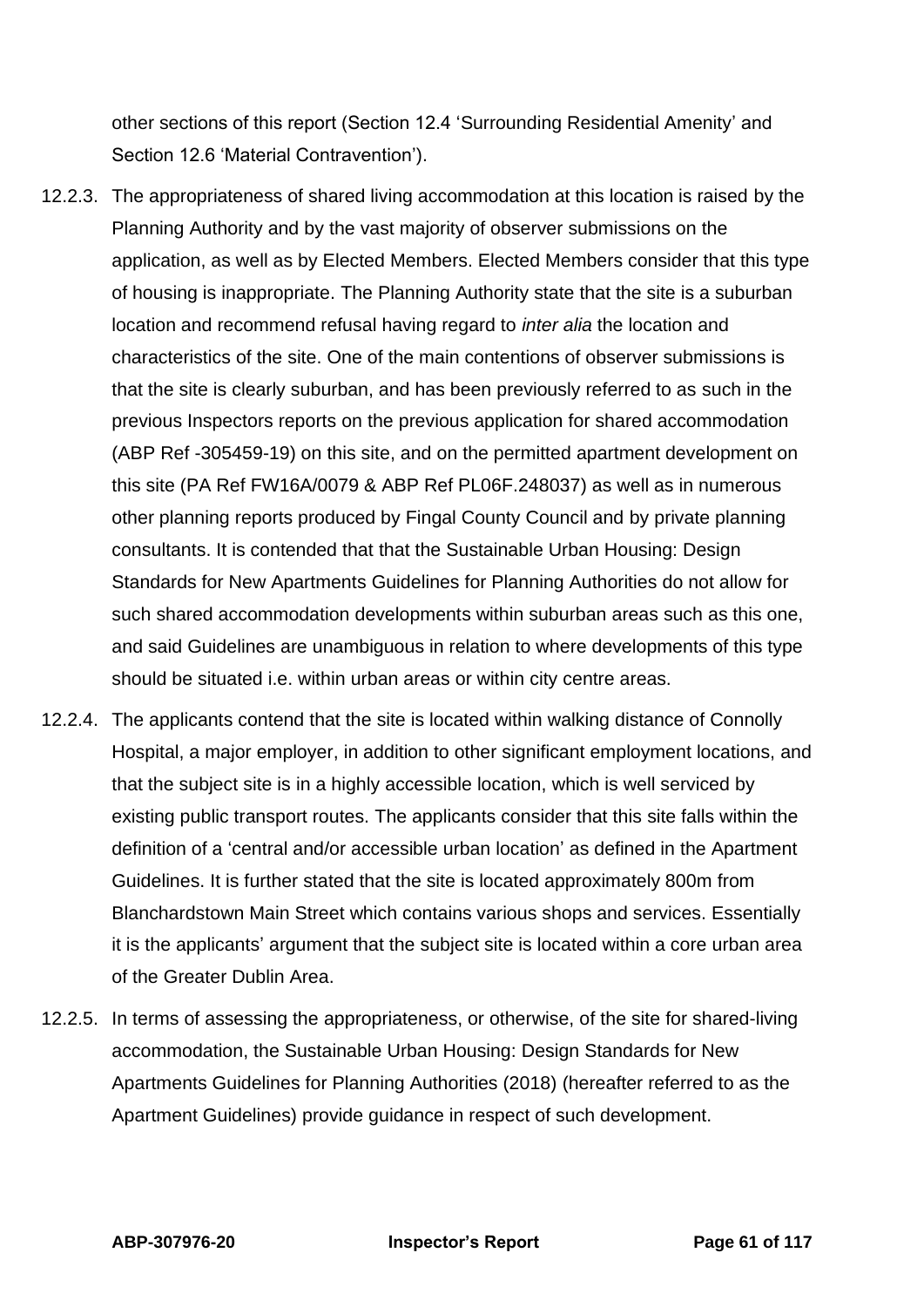- 12.2.6. Section 5.18 of the Apartment Guidelines notes that state that due to the distinct nature and features of Shared Accommodation type development, it is only appropriate where responding to an identified urban housing need at particular locations. There is an obligation on the proposer of a shared accommodation scheme to demonstrate to the planning authority that their proposal is based on accommodation need and to provide a satisfactory evidential base accordingly.
- 12.2.7. Section 5.19 states that the prevailing context of the proposed site shall also be considered, with city centres identified as the appropriate location for such development. Section 5.22 states that shared accommodation proposals may be related to the accommodation needs of significant concentrations of employment in city centres and core urban locations such as major national level health campuses or similar facilities.
- 12.2.8. In relation to same it is my view that the guidelines therefore allow such accommodation in both city centres and certain core urban locations as outlined above. In relation to same, the Board have not restricted previous shared accommodation proposals to city centres only, with shared accommodation permissions granted in non-city centre locations including Rathmines (ABP Ref 306742-20 and Dun-Laoghaire town centre (ABP Ref 304249-19). Furthermore, in their stated reason for Refusal No. 1, in relation to a shared accommodation scheme in Harold's Cross (ABP Ref 307608-20), the Board state that city centre and town or major employment centre locations are the most appropriate locations for shared accommodation developments.
- 12.2.9. As such, it is clear that only particular locations that are considered appropriate for such developments, with the context of the site being of importance. The Apartment Guidelines also require the need for such accommodation to be identified by the applicant. I shall address the issue of location and context in the first instance, and I shall address the issue of need in the relevant section below.

### Location and Prevailing Context

12.2.10. Having regard to the accessibility criteria as set out in the Apartment Guidelines, I am of the view that the site is located within a 'central and/or accessible urban location', suitable for higher density developments such as that proposed here. Such locations include: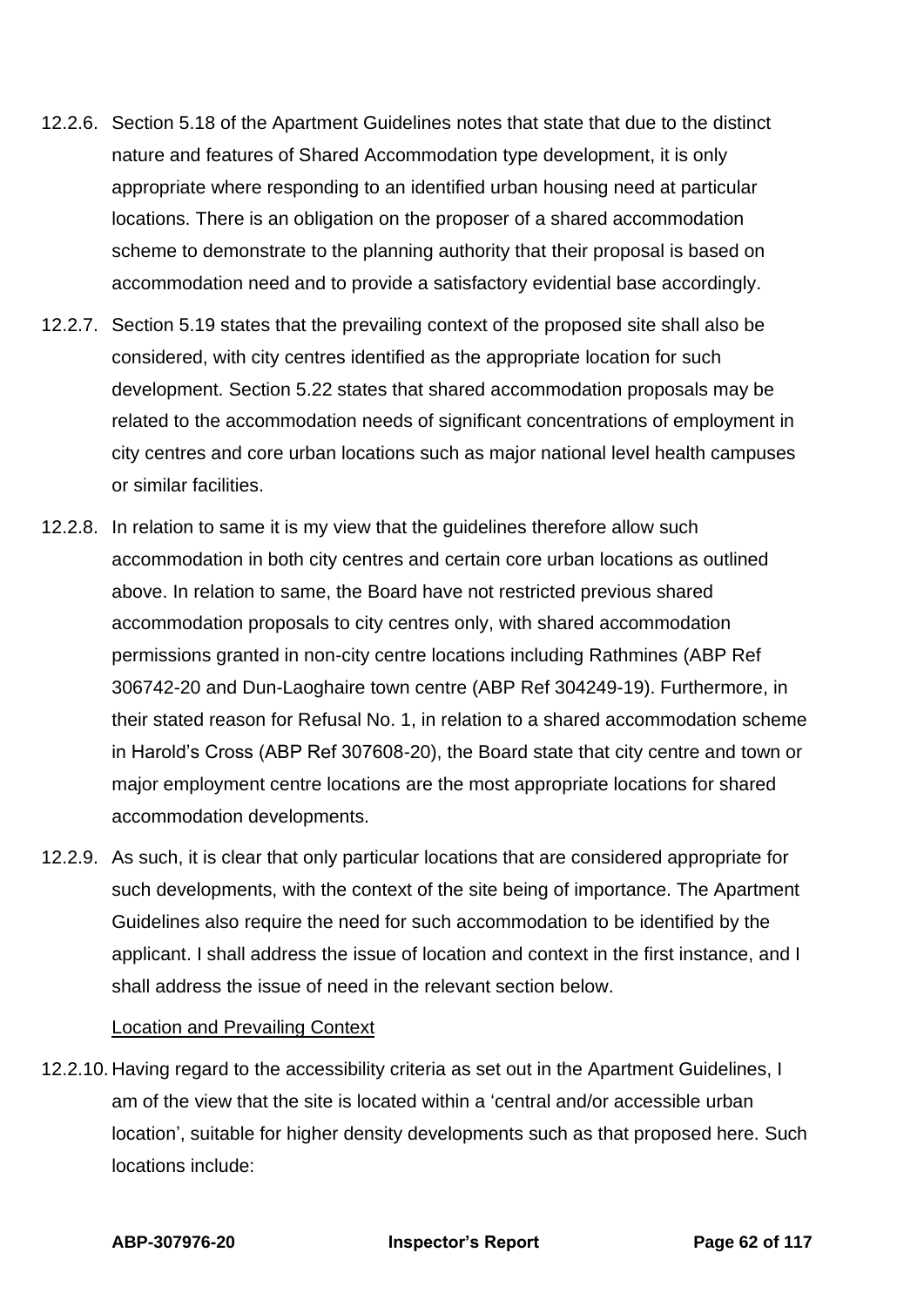- Sites within walking distance (i.e. up to 15 minutes or 1,000- 1,500m), of principal city centres, or significant employment locations, that may include hospitals and third-level institutions;
- Sites within reasonable walking distance (i.e. up to 10 minutes or 800- 1,000m) to/from high capacity urban public transport stops (such as DART or Luas); and
- Sites within easy walking distance (i.e. up to 5 minutes or 400-500m) to/from high frequency (i.e. min 10 minute peak hour frequency) urban bus services.
- 12.2.11. The site is located within 500m (as the crow flies) of Connolly Hospital. There are two walking routes to same, via the Navan Road, which is a 1km walk/13min walk, or via the Old Navan Road, which is a 1.2km/14min walk. As such the site fulfils the first criteria above. I acknowledge the route via Navan Road does involve the crossing of multiple junctions and busy roads. However, I am of the opinion that that the walking distance to the site is not excessive and is not such a poor pedestrian environment so as to make the option of walking unviable. The latter route via the Old Navan Road, is slightly longer, but does not involve the crossing of so many roads, and provides an alternative route to the hospital from the site.
- 12.2.12. The site is with 550m or a 7 minute walking distance of Castleknock Train Station. This is not a Dart or Luas but it is considered a high capacity service. Castleknock Station is served by the Maynooth to City Centre (Connolly/Docklands/Pearse) commuter service. There is a frequent train service at this station with a frequency of up to 4 to 6 services per hour each way during peak times. The applicant has stated that there is sufficient capacity exists on this route and cite information from the National Heavy Rail Census report 2018 (published July 2019) which indicates that this route is operating within its designed capacity. However a large number of submissions have cited concerns in relation to available capacity on the commuter rail service to/from Castleknock Station.
- 12.2.13. Information on the Irish Rail website details a number of investment programmes designed to increase capacity in the rail network. Of relevance to this line is the Dart+ West project which will provide an electrified and more frequent rail service, improving capacity on Maynooth and M3 Parkway to city centre rail corridor, with capacity increases from the current 7 trains per hour per direction up to 15 trains per hour per direction subject to demand. Passenger capacity will increase from 4,500 in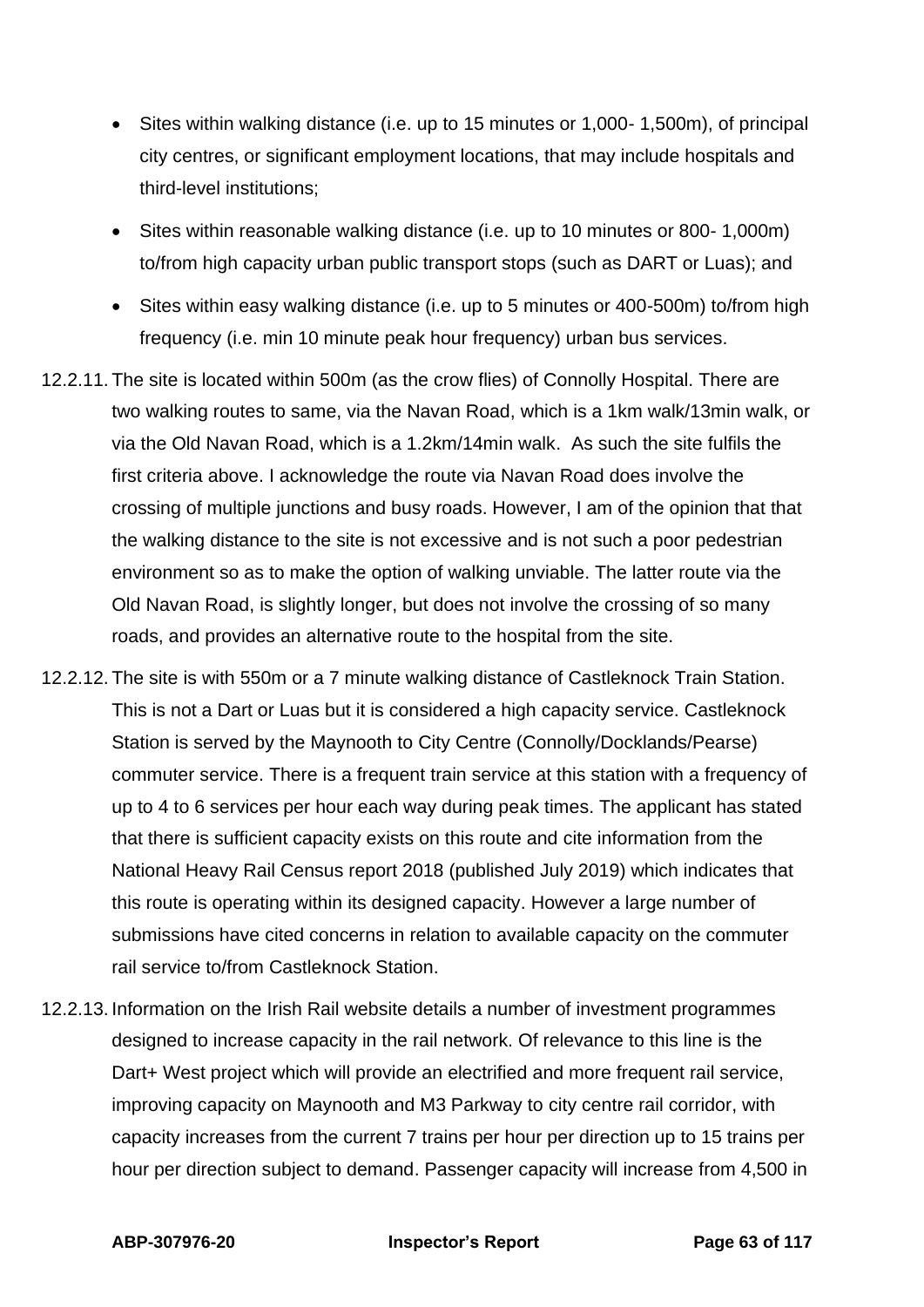2019 to 13,750 passengers in 2025. This project is currently at public consultation stage and it is expected that a Railway Order application will be made to An Bord Pleanala in mid-2021.

- 12.2.14. As such, while the observer submissions indicate that there may be an issue with capacity at peak times, there are definitive plans in place to deliver additional capacity on the public transport network, which the proposed development, and the surrounding residential development, will ultimately benefit from.
- 12.2.15. In relation to the third criteria, there are a total of 8 bus routes located within 10 minute walk of the proposed development, (17a, 37, 38a, 39, 39a, 70, 70d, 76a and 220), although it is acknowledged that those services within 5 minute walk do not operate a 10 minute peak hour frequency.
- 12.2.16. Notwithstanding, the site can be defined as an accessible urban location, having regard to the criteria in the Apartment Guidelines. However, this alone does not justify a shared accommodation proposal on the site, with the surrounding context also being of importance. In this regard, the immediate surroundings of the site is two-storey housing. However larger scale development is also nearby with the Mill Apartment development, a three storey apartment development consisting of 4 no. 3 storey apartment blocks, located approximately 100m to the south-east of the site. While various documents, including the applicant's own documentation, refer to Blanchardstown Village lying 800m from the site, I note that the site, in fact, lies an approximately 400m (a 5 minute walk) from eastern extent of Blanchardstown Village, which offers a wide range of shops and services. I refer the Board to Section 3.3. of the applicant's Statement of Consistency which sets out the various services and facilities available in Blanchardstown Village. While referred to as Blanchardstown Village, this area is in fact zoned 'Town and District Centre' within the Fingal County Development Plan 2017-2023. As noted above, the site is within walking distance of Connolly Hospital, which is recognised in Section 2.8 of the Fingal County Development Plan 2017-2023 as one of a number of large public sector employers in Blanchardstown, and as such the hospital can be defined as a major employment location.
- 12.2.17. The site also lies within the boundary of the Blanchardstown Urban Framework Plan (as identified on Sheet 13 – Blanchardstown South). It is of note that The Fingal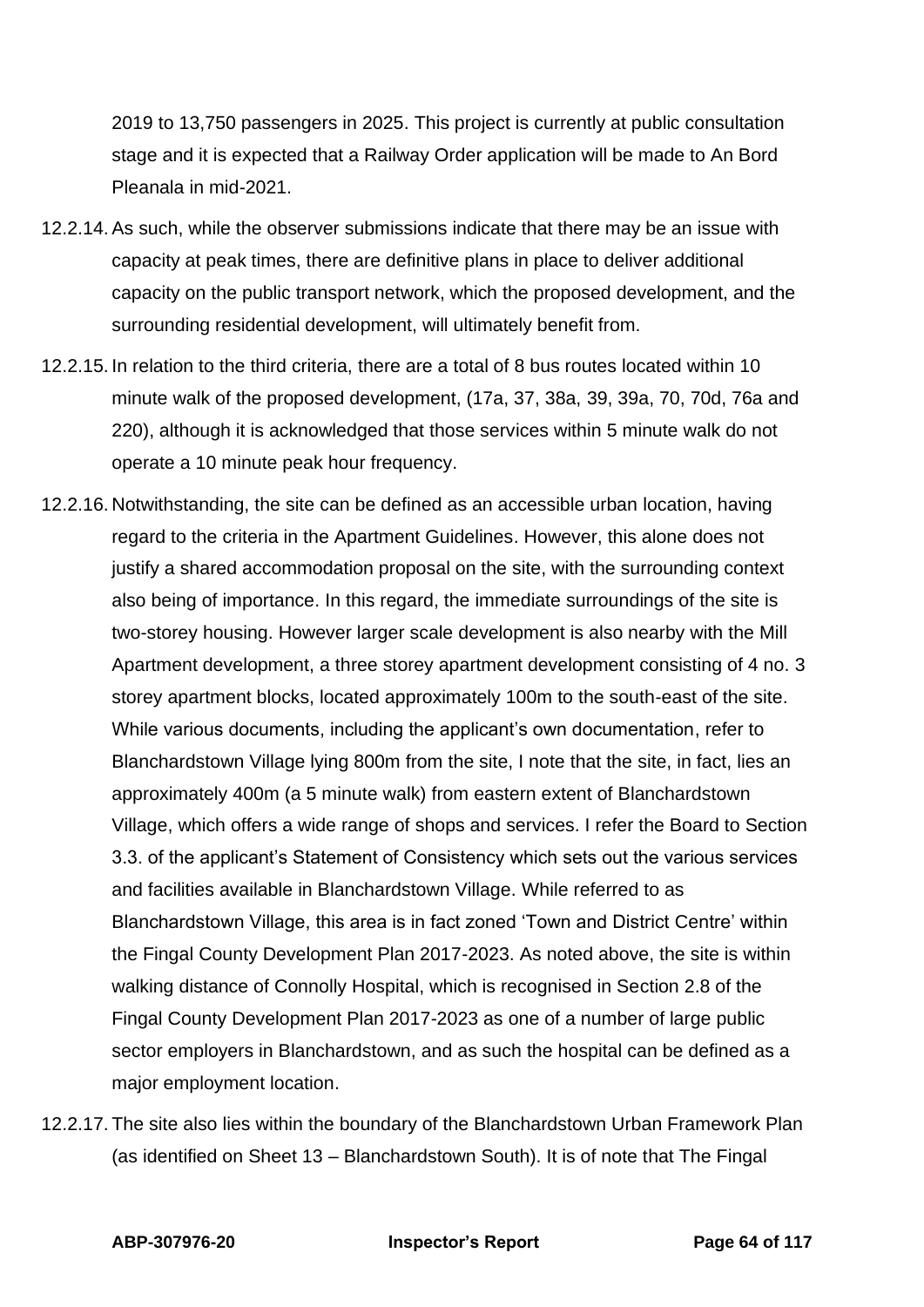County Development Plan 2017-2023 refers to Blanchardstown as the largest commercial and residential centre within the Metropolitan Area of Fingal.

- 12.2.18. It is located approximately 2.2km (30 min walk) from Blanchardstown Centre, which is referred in the Fingal Development Plan as one of largest and most important retail centres in the State. The Blanchardstown Centre is also served by bus route 39a (from the Navan Road) or 39 (from Blanchardstown Village) with the nearest bus stops being 450m from the site within Blanchardstown Village (approx 6 minute walk) or 650m from the site, on the Navan Road (10 minute walk).
- 12.2.19. As such to my mind, the prevailing context of the site is that of an urban location, located in close proximity to a major employer, Connolly Hospital, and within relatively short commuting distance to other major employment locations, including the Blanchardstown Centre. The site is well served by public transport, with access to a wide variety of services within Blanchardstown Village, a 5 minute walk from the site. As such, I consider the location of the site is, in principle, suitable for shared accommodation, subject to the need for same being identified. I have considered the issue of need below.

#### Identified Need

- 12.2.20. As noted above the Apartment Guidelines note that that Shared Accommodation is only appropriate where responding to an identified urban housing need at particular location. In this regard, the obligation will be on the proposer of a shared accommodation scheme to demonstrate to the planning authority that their proposal is based on accommodation need and to provide a satisfactory evidential base accordingly. Of particular relevance is Section 5.22 of the Apartment Guidelines which notes such proposals may be related to the accommodation needs of significant concentrations of employment in city centres and core urban locations such as major national level health campuses or similar facilities.
- 12.2.21. In response to same, the applicants have sought to identify this need in a number of documents, including, but not limited to, the Justification Report. The main points raised in these documents, as relates to need, are as follows:
	- Widely reported that there is an acute housing shortage prevailing with a significant demand existing in the Blanchardstown area.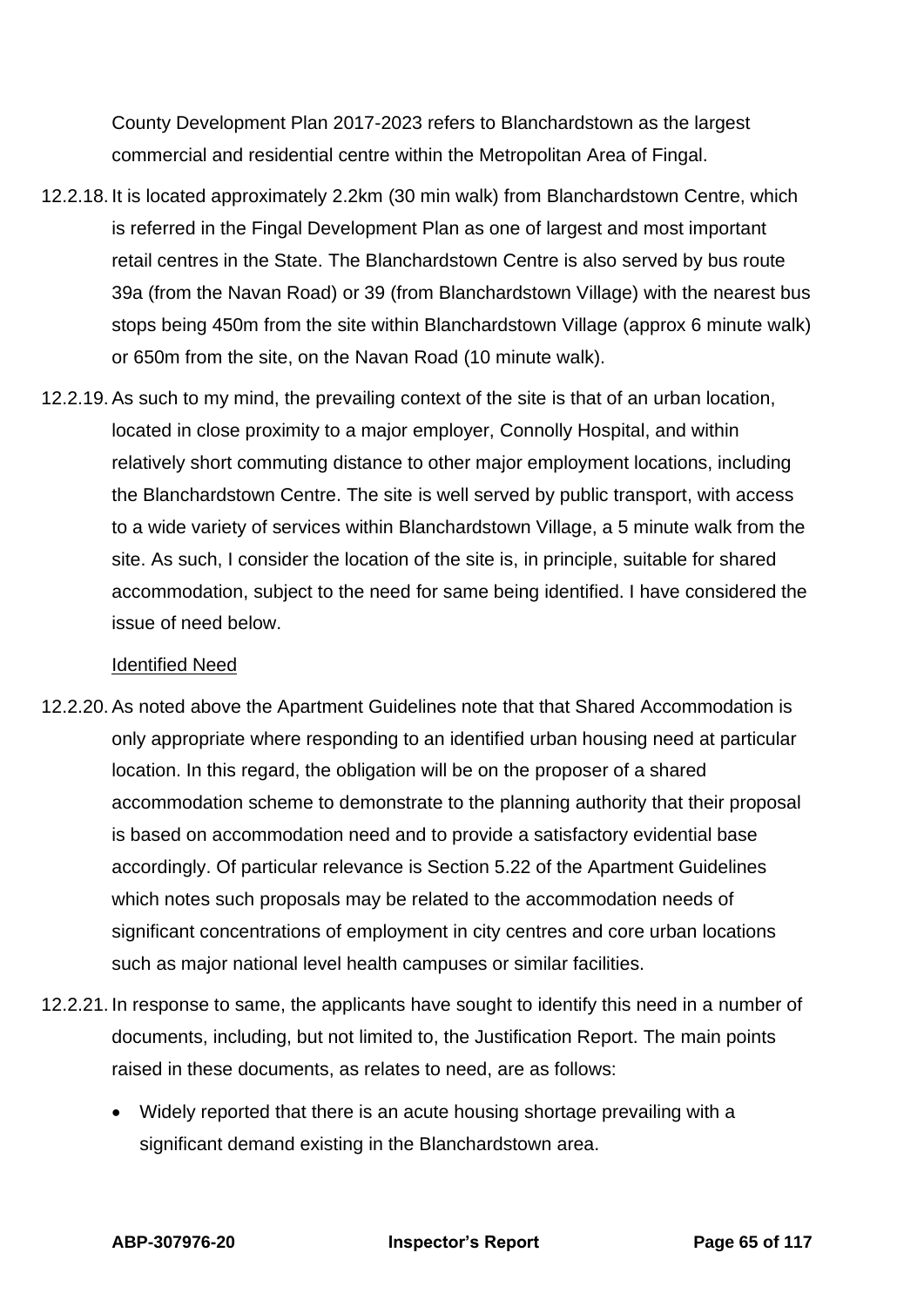- Lack of rental accommodation in the area/Unaffordable rental accommodation.
- Proposal will play a significant role in addressing the current housing shortage by providing an alternative affordable living accommodation for employees in Dublin, recognised as a requirement of the Apartment Guidelines.
- The more affordable housing solution that a 'Shared Living' facility presents relative to standard residential development and the role that the subject scheme could play in relieving pressure on the private rented sector in the local area.
- Younger accommodation profile in the local area, many of whom do not require a typical family home in a house or apartment.
- Lack of available accommodation options for the very substantial permanent local workforce (Connolly Hospital, Dublin Enterprise Zone, Intel and Blanchardstown Town Centre).
- 1km walking distance to the south of Connolly Hospital Blanchardstown, which is a significant employer in Blanchardstown currently employing in excess of 1,100 No. staff.
- Letter from the General Manager of Connolly Hospital supporting the concept of Shared Living/Letter of Support from Kate Cowhig (International Healthcare Recruitment).
- Dublin Enterprise Zone a 21 minute walk from the development/Consists of approximately 790 No. businesses, 16,920 No. employees and 1.18 million sq. m. of building floor area. Only half of the Dublin Enterprise Zone has been developed thus far/Potential to create an additional 20,000No. jobs on the 716 No. hectares of undeveloped, zoned and serviced land available in the Zone.
- Demand from employees of Blanchardstown Centre employs approximately 5,500 people.
- Demand form National Aquatic Centre and National Sports Campus/ Demand from parents of children at Connolly Hospital/Intel in Lexplip. – employs 11,000 people
- 12.2.22. In terms of employment, the site is located within 500 m (as the crow flies) to Connolly Hospital or a 1km walk/13min walk. Information on the HSE website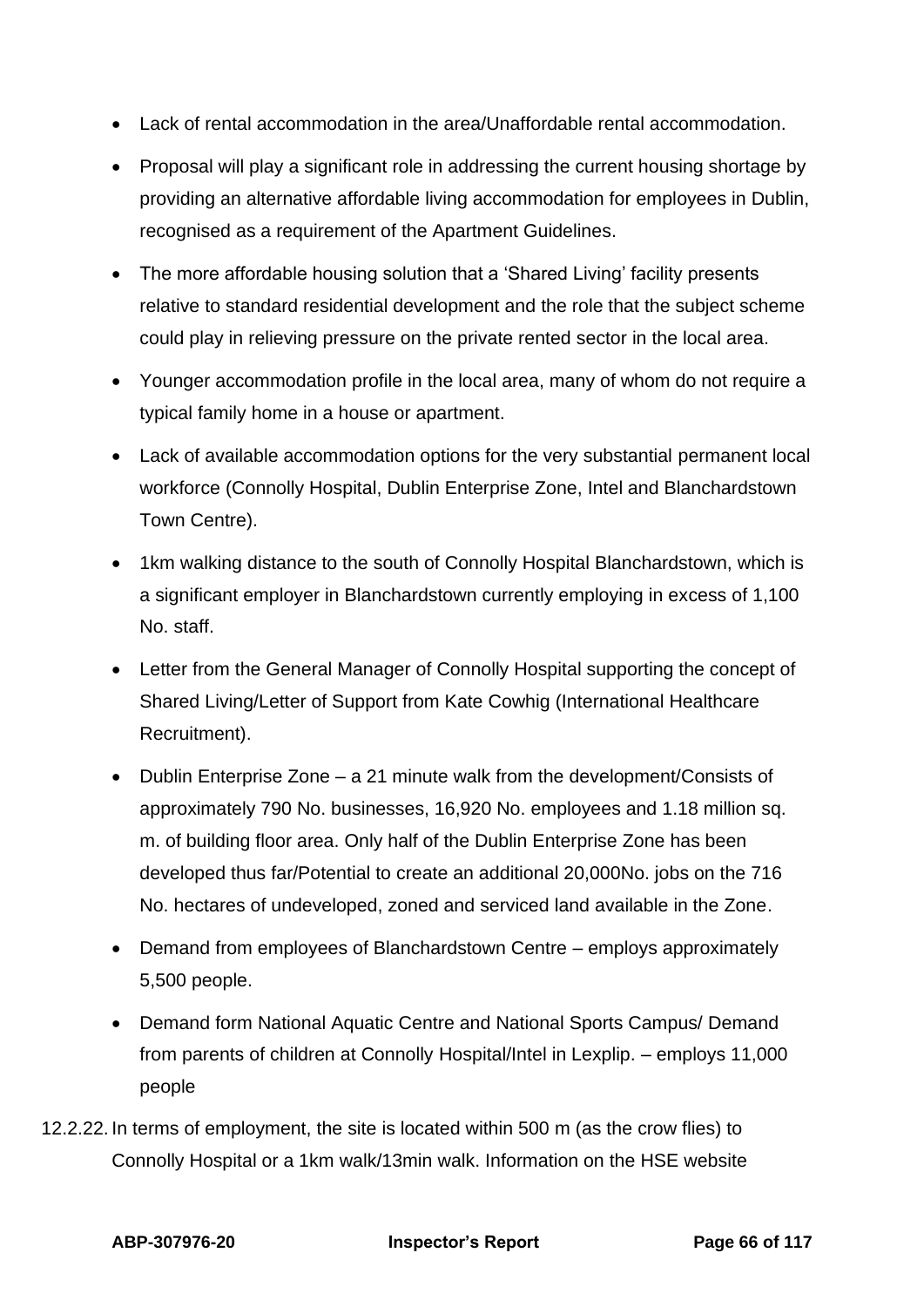describes this hospital as a major teaching hospital providing a range of services to a population covering the communities of West Dublin, North Kildare and South County Meath. The applicants' Justification Report states that the hospital employs in excess of 1,100 staff. As noted above, the Fingal Development Plan recognises that Connolly Hospital is a major employer in the area. As such it is reasonable to expect that it would generate a significant need for accommodation in close proximity, including a need for shared accommodation such as that proposed here. As such I consider that the provisions of Section 5.22 of the Apartment Guidelines, as relates to identified accommodation needs, have been complied with in this instance. There is also a significant concentration of employment within the Blanchardstown Centre, as detailed within the applicants' Justification Report which would also would also generate significant housing need.

- 12.2.23. The applicant refers to Ebay as being within a 20 minute walk of the site, and states that this is within the Dublin Enterprise Zone. This does not appear to be the case, and the Dublin Enterprise Zone area appears to be mainly concentrated on lands between the N3 and the M50 (The Fingal County Development Plan refers to the Dublin 15 Enterprise Zone as being located in Blanchardstown,Mulhuddart, Damastown, Ballycoolin and Cherryhound). As such while this zone is a significant employment generator, the applicants have not demonstrated that the shared accommodation proposed here would serve the accommodation needs of same, and there is insufficient information as relates to walking and commuting times to the Enterprise Zone.
- 12.2.24. In reference to the applicant's contention that the accommodation would be suitable for families/parents visiting patients at Connolly Hospital, I do not consider that this is either suitable accommodation for same or likely to generate demand for same. Such a use would undermine the ethos of shared accommodation format where social interaction with others is a key component. Similarly demand stemming from the National Aquatic Centre and National Sports Campus is not considered feasible to my mind and such need is not what the Apartment Guidelines envisage. While it is possible that some demand would stem from Intel in Lexslip, which is a 13min train journey from Castleknock Station, there is little evidence put forward to support same. I would consider demand would be far more likely to stem from the employment locations that are located in closer proximity to the site.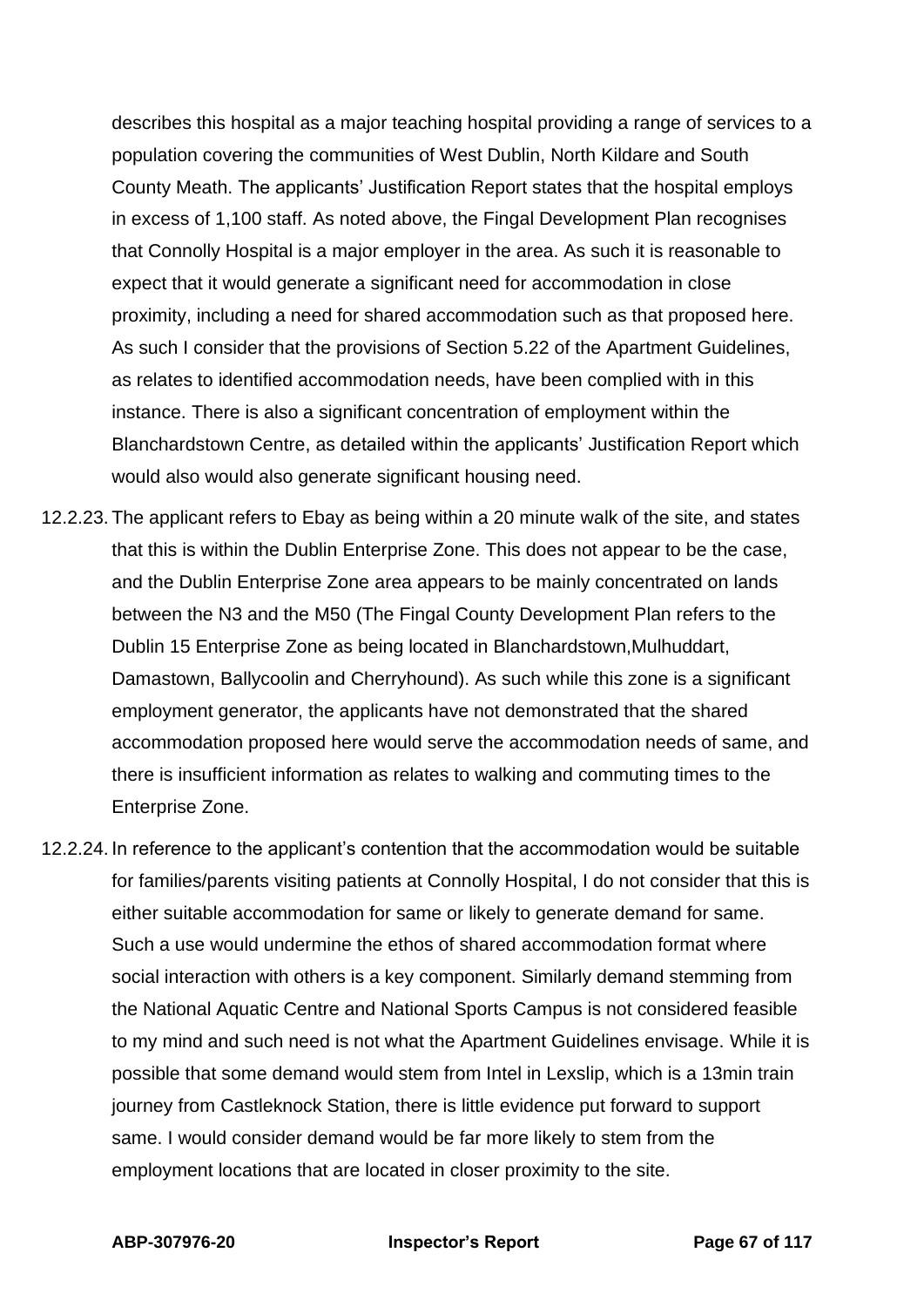Notwithstanding, I am satisfied that the applicant has established that there is an identified need for such accommodation in the area.

12.2.25. In terms of affordability, the applicants contend that the shared accommodation proposal is more affordable than the current rental market, and is more affordable than a house share. There is little evidence put forward to support same. However it is evident that there is a shortage of rental accommodation, and housing in general, and this is not contested by any parties. The provision of this format of accommodation, will provide additional accommodation and help will free up other rental accommodation for the wider housing market. As such I am satisfied that the proposal is in line with the overarching national aims to increase the housing stock, as set out in various policy documents, including, but not limited to, Rebuilding Ireland – Action Plan for Housing and Homelessness (2016).

### **Standard of Accommodation**

- 12.3.1. The Planning Authority consider that the quality of accommodation proposed is substandard, taking into account the level of amenity offered by the communal open spaces, and the number of north and east facing single aspect units, including a number at basement level and reliance on achieving primarily minimum standards. The Planning Authority recommend refusal on this basis.
- 12.3.2. The majority of observer submissions also raised the issue of the level of amenity proposed for the future residents of the scheme and in general the comments raised reflect those of the Planning Authority.
- 12.3.3. Specific Planning Policy Requirement 9 of the Apartment Guidelines set out the requirements for Shared Accommodation. The guidelines primarily describe a clustered model of shared living accommodation, as described in Section 5.15, although they do note that other formats may be proposed, as set out in Section 5.22. The acceptance of such alternative formats will be at the discretion of the planning authority.
- 12.3.4. Table 5a of the Apartment Guidelines set out the minimum bedroom size for shared accommodation proposals. For a single room the minimum bedroom size is 12 sq. m. For a double/twin room, the minimum bedroom size is 18 sq. m.
- 12.3.5. The development comprises 198 no. rooms, including 182 no. single occupancy rooms, 4 no. accessible rooms and 12 no. double occupancy rooms. The Shared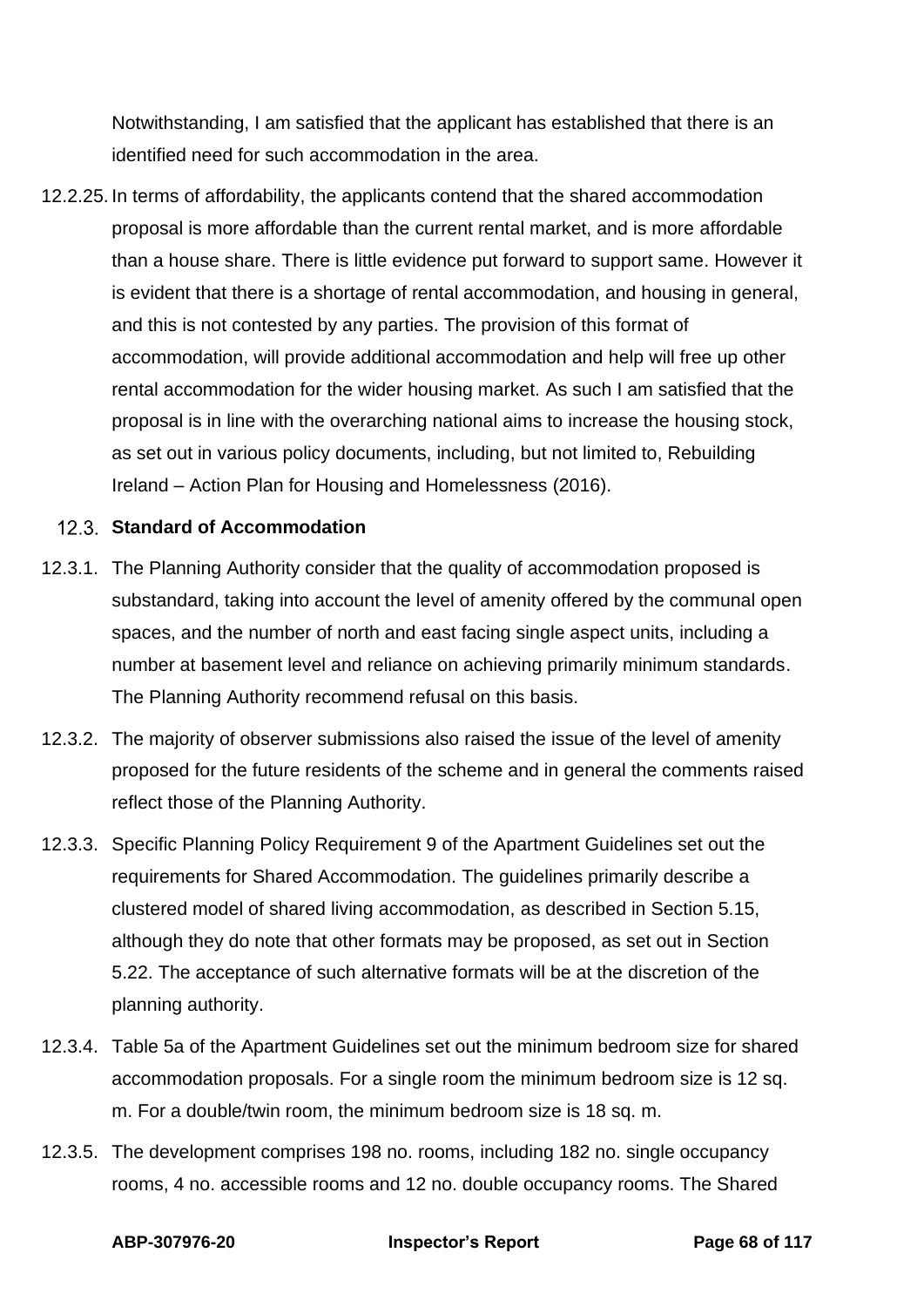Living Report states that the proposed rooms have an area of 16 sq. m. and include storage (6.15m3), lounge/sleeping area, closet, desk, toilet, shower, tea/ coffee making facilities, etc. Flexible fixtures are used to allow for a range of activities with a daytime 'living' arrangement and a night time 'sleeping' layout. The double occupancy rooms are stated to be 18 sq. metres and the accessible rooms are 23.5 sq. metres. The size of the individual units is in compliance with the guidance set out in Table 5a of the Guidelines.

- 12.3.6. The applicant has submitted a Daylight and Sunlight Analysis. This considers *inter alia* the Average Daylight Factor (ADF) to the proposed habitable rooms at basement level, which represent a 'worst-case scenario'. All of the rooms at basement level either meet or achieve BRE Guidelines.
- 12.3.7. Notwithstanding that the proposal exceeds the minimum standards for the single occupancy rooms, and meets the standards for the 12 no. double rooms, and that BRE targets are achieved, I share the concerns of the Planning Authority and of observers, in relation to the quality of accommodation of the basement units. The quality of the residential environment of same is highly questionable. The units would have a very poor aspect as a result of being located at basement level and would be directly adjacent to a communal courtyard. The likelihood is that the occupiers of these units would experience overlooking from the users of the courtyard, or at least the perception of overlooking, and would feel inclined to maximise their privacy by closing blinds or curtains, with the result of a very poor standard of accommodation. This is not an acceptable standard of accommodation, in my view, and is not in line with the requirement to provide an enhanced standard of amenity, as set out in the Apartment Guidelines. As such I consider that all 14 no. rooms at basement level should be omitted from the scheme and the floorspace gained by their omission be reverted to a mix of communal kitchen/living/dining and additional recreational/leisure amenities (see discussion of same below). At least 224 sq. m. of additional floorspace can be gained in this manner, with additional floorspace possible with a revised layout at basement level.
- 12.3.8. Shared accommodation proposals shall also provide for sufficient communal amenities in accordance with the specified standards in Table 5b of the Guidelines, and that the scale of the development is appropriate to the location/buildings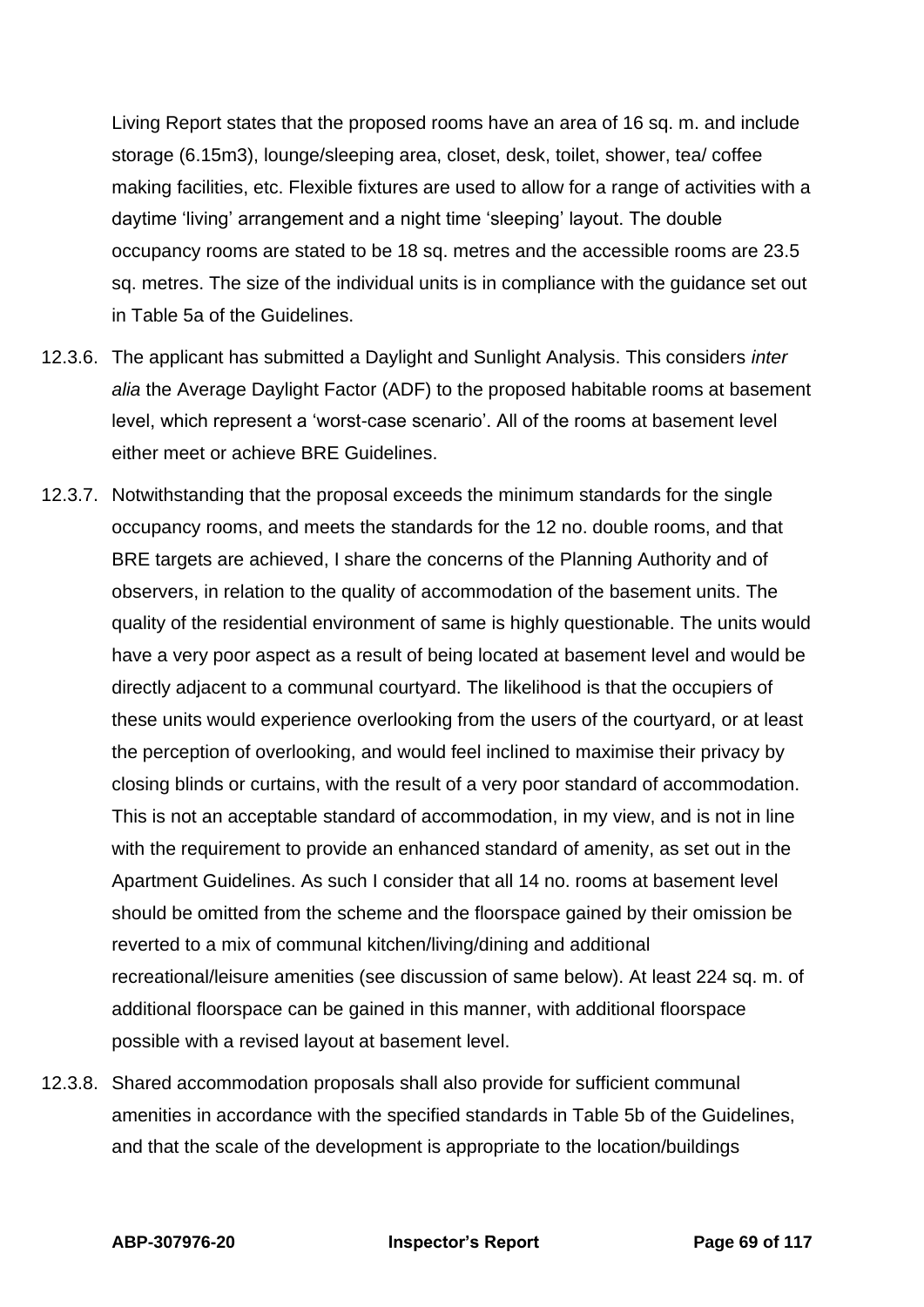involved and to the specific role that the development of the shared accommodation sector should play in the wider urban apartment market.

- 12.3.9. In terms of common shared areas for living and kitchen facilities, the guidelines identify minimum floor space requirements on a per capita basis. The requirements are as follows.
	- $\bullet$  Bedrooms 1 3 8-sq.m. per person
	- Bedrooms 4 8 additional 4-sq.m. per person.
- 12.3.10. In this instance, the cluster model as described in the guidelines has not been proposed, and instead the scheme proposes at least one Kitchen/Living/Dining area on each floor, to meet the needs of all residents of that floor.
- 12.3.11. The provision of shared kitchen/living/dining spaces is as follows:

| <b>Floor</b>    | No. of           | K/L/D floor area  | <b>K/L/D floor</b> |
|-----------------|------------------|-------------------|--------------------|
|                 | <b>Bedspaces</b> | (sq. m)           | area per           |
|                 |                  |                   | bedspace           |
|                 |                  |                   | (sq. m)            |
| <b>Basement</b> | 14               | 63.6              | 4.54               |
| Ground          | 46               | 111 (over two     | 2.4                |
|                 |                  | separate areas)   |                    |
| <b>First</b>    | 59               | 184.6 (over three | 3.12               |
|                 |                  | separate areas)   |                    |
| Second          | 48               | 184.6 (over three | 3.84               |
|                 |                  | separate areas)   |                    |
| <b>Third</b>    | 25               | 130               | 5.2                |
| Fourth          | 18               | 110               | 6.1                |
| <b>Total</b>    | 210              | 783.8             | 3.73               |

12.3.12. This level of provision does not meet the minimum quantitative standards of section 5.16 of the guidelines, which can be interpreted as requiring a minimum of 6 sq. m per bedspace. Notwithstanding the overall floor areas provided, and while there may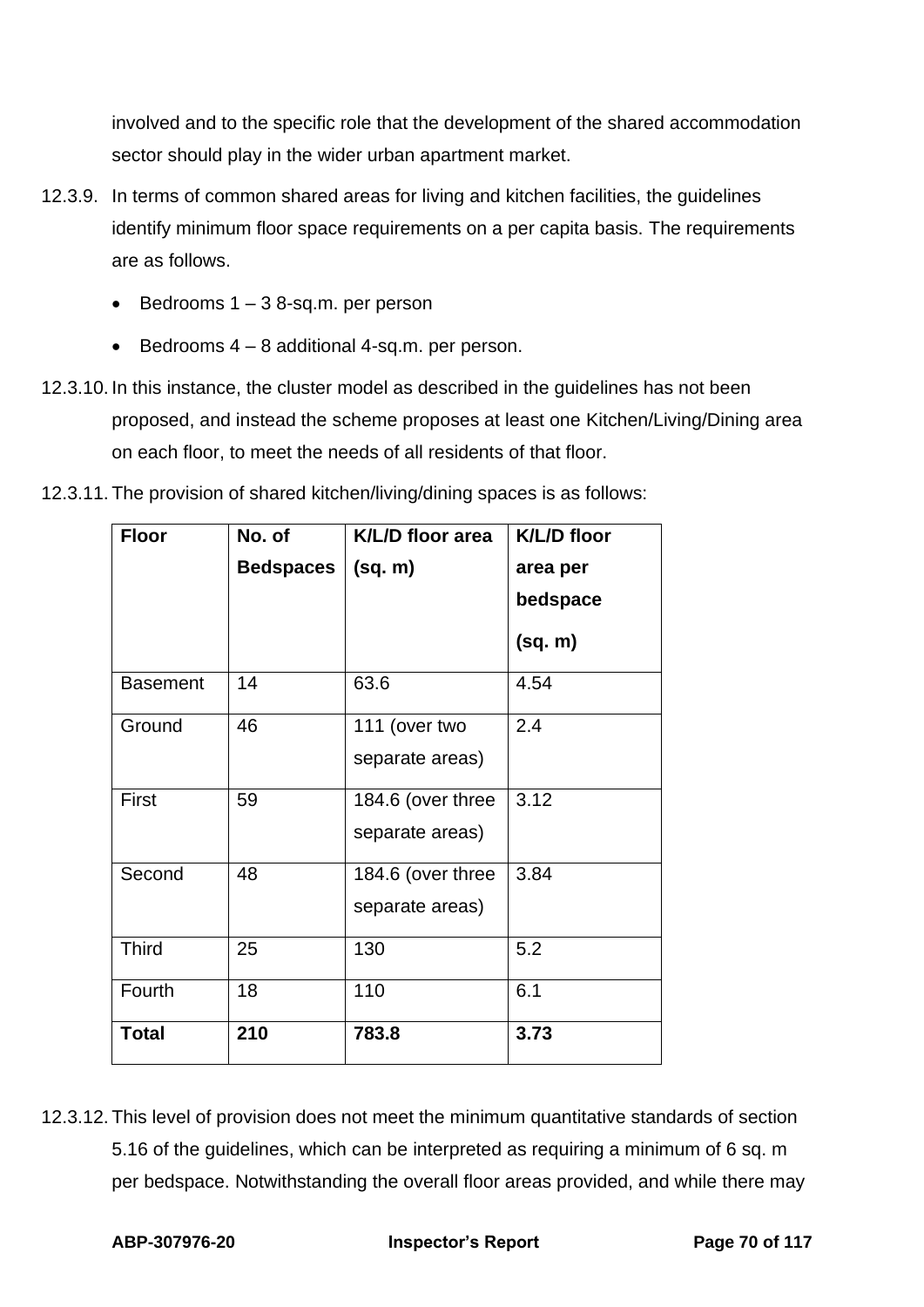be an argument to be made for larger clusters than described in section 5.15 of the Guidelines, in this instance, I regard the number of total floorspace allocated for the kitchen/living/dining areas to be insufficient.

- 12.3.13. The applicants state that the minimum floorspace extent for the shared common living and kitchen areas has been calculated on a per bedspace basis in line with the An Bord Pleanala decision to grant permission for a Shared Living Scheme at the Old School House, Eblana Avenue, Dun Laoghaire. (ABP Ref 304429-19). It is stated that the granted scheme at Eblana Avenue, provided an average of 2.8 sq. m per bedspace, less than that which has been provided here.
- 12.3.14. Notwithstanding same, each scheme must be considered on its individual merits, and on the overall quality of accommodation provided in the scheme. In this instance, there is scope however to provide additional communal living/kitchen/dining area floospace at basement level, as per the discussion above. The omission of the 14 no. bedpaces at basement level would also result 196 bedspaces, with a subsequent lower demand for such floodspace. I would consider it reasonable to suggest that approximately 50% of the area at basement level that is gained from the omission of the units be given over to additional shared common living and kitchen area, with the remainder given over to additional recreational amenity floorspace (see discussion on same below). This would provide at least 4.6 sq. m of shared common living and kitchen area per bedspace, which, while below the 6 sq. m required for the clustered format as described in the Apartment Guidelines, would be acceptable having regard to previous the Board decision at Eblana Avenue, and having regard to the particular characteristics of this scheme, including the overall quality of accommodation provided within this scheme.
- 12.3.15. Section 5.17 of the Apartment Guidelines notes that a key feature of successful Shared Accommodation schemes internationally is the provision of wider recreation and leisure amenities as part of the overall development. Residents enjoy access to sports and recreation facilities that are dedicated for use by the residents only and have the opportunity to experience a shared community environment among residents of the scheme.
- 12.3.16. SPPR7 (b) refers to supporting communal and recreational amenities and states that these facilities are to be categorised as: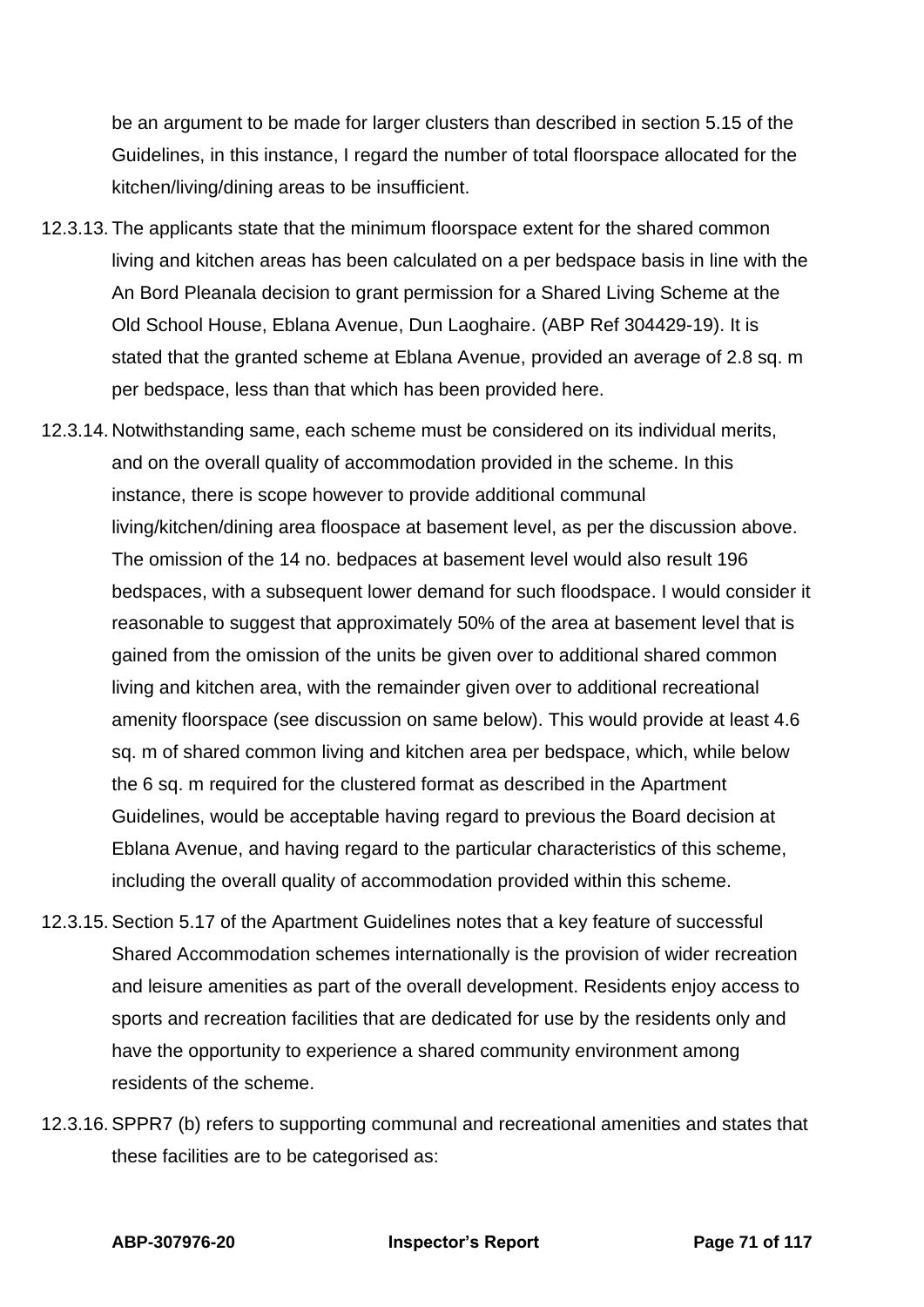- (i) Resident Support Facilities comprising of facilities related to the operation of the development for residents such as laundry facilities, concierge and management facilities, maintenance/repair services, waste management facilities, etc.
- (ii) Resident Services and Amenities comprising of facilities for communal recreational and other activities by residents including sports facilities, shared TV/lounge areas, work/study spaces function rooms for use as private dining and kitchen facilities, etc.
- 12.3.17. In relation to communal and recreational amenities, these are provided at basement, ground and third floors. These are set out in the table below:

| <b>Communal/recreational amenity</b>  | Quantum Sq. m. |
|---------------------------------------|----------------|
| <b>Basement</b>                       |                |
| <b>TV/Cinema Room</b>                 | 85             |
| <b>Residents Courtyard (External)</b> | 170            |
| <b>Ground</b>                         |                |
| Gymnasium/Studio Space                | 99.1           |
| Lounge/Reception                      | 101            |
| <b>Residents Courtyard (External)</b> | 336            |
| <b>Third Floor</b>                    |                |
| Library/Study Area                    | 30             |
| <b>External Amenity Area</b>          | 78             |
| <b>Fourth Floor</b>                   |                |
| <b>Private Dining Area</b>            | 23.5           |
| <b>Total</b>                          | 922.6          |

12.3.18. The proposed resident support facilities are provided as follows:

• Launderette (33.7 sq m)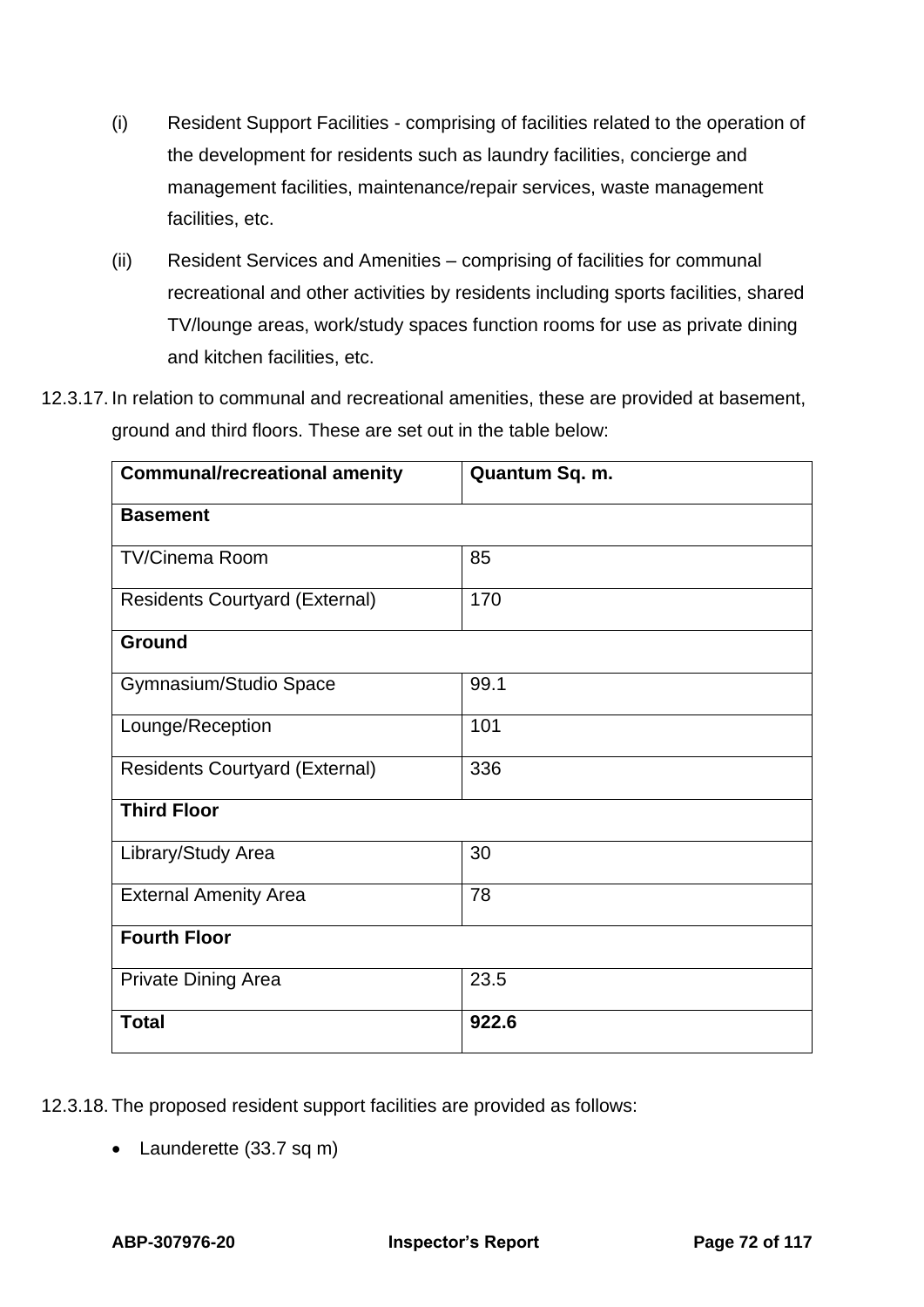- Linen Room (25.5 sq m)
- Bin Store (40.7 sq m)
- Bicycle Storage (254 No.)
- Common WC/Stores (13.8 sq m)
- 12.3.19. The applicants' note that based on the provision of 210 bedspaces, the total communal amenity provision equates to a total of 4.4 sq. m. per bedspace.
- 12.3.20. In terms the communal spaces proposed, I consider that there is scope to provide additional communal amenity provision at basement level, as per the discussion above. In relation to same, I note that the applicants have stated that the gym area is proposed to be a fully fitted out gym and also function as a studio space. I consider the floorspace of same to be insufficient to allow for this. However, additional recreational amenity at basement level, either a fully fitted out gym or studio space which would improve the overall level of communal amenity space provision. As per the discussion above, I would consider it reasonable to suggest that approximately 50% of the area at basement level that is gained from the omission of the units be over to additional recreational amenity floorspace, resulting in at least an additional 112 sq. m. of floorspace for recreational amenity use.
- 12.3.21. Communal amenity is also provided in the form of a courtyard at basement level and this provides a relatively large quantum of space in the form of an internal courtyard. I do not consider that the location of the bike storage would have a material impact on the amenity of this area. Planting proposed in this area, as detailed in the Landscape Plan, will further enhance the amenity of this space.
- 12.3.22. In relation to the larger ground floor courtyard area I note that this does not achieve BRE Targets in relation to daylight, and on March 21<sup>st</sup> only 11.1% of the area receives above 2 hours of daylight (the BRE Target is 50%). This is due to the orientation of the courtyard and the built form proximate to same. However, the proposed built form allows for greater sunlight provision during the summer months, as the building directly south of the courtyard is lower than the building to the east, and the courtyard is completely open to the west. The shadow diagrams indicate that the courtyard receives adequate daylight during the summer months. I note the provisions of 6.7 of the Apartment Guidelines which note that, where an applicant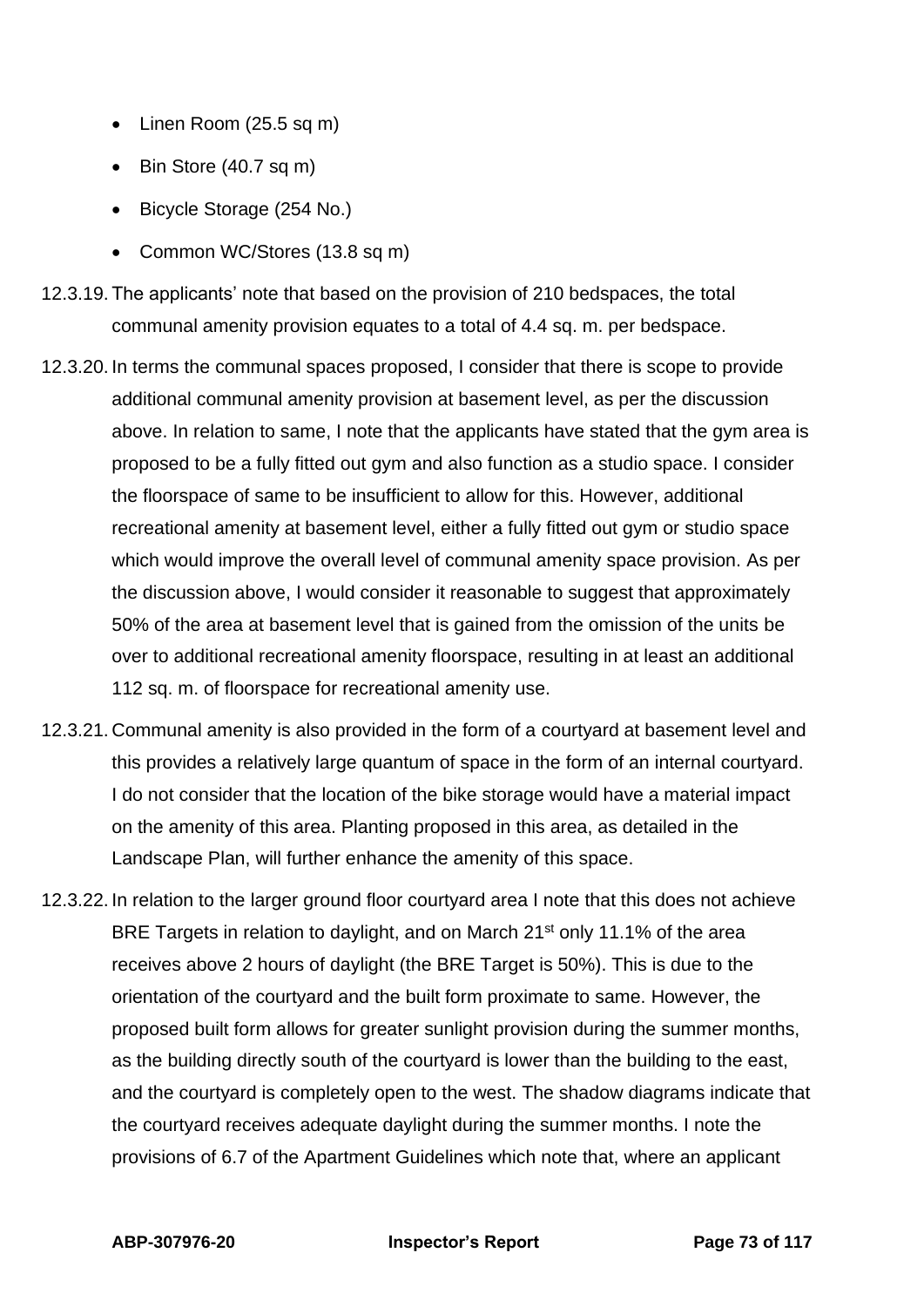cannot fully meet all of the requirements of the daylight provisions above, this must be clearly identified and a rationale for any alternative, compensatory design solutions must be set out. In this regard, the applicants have stated that the inclusion of an accessible roof terrace is proposed as a compensatory measure, and this area will achieve extremely high levels of sunlight through the year. The Apartment Guidelines also note than any assessment be balanced against achieving wider planning objectives.

- 12.3.23. I consider on balance the quality of the amenity space at ground floor level is acceptable, having regard to the sunlight levels received during the summer months, the additional amenity space provided at roof level, and having regard to the need to ensure the efficient use of an accessible site.
- 12.3.24. In relation to the communal rooms, where the BRE have set out applicable targets, the rooms achieves the relevant standards. In relation to the gym and the lounge reception area, the applicants state that they have set a standard that is relevant to the function of the room i.e. for the gym and lounge/reception area the applicants have set a standard of 1.5. I consider that this is a reasonable approach and one would expect some level of supplementary lighting in these areas.

#### **Conclusion**

12.3.25. On balance, and subject to a condition requiring the omission of the 14 no. basement level bedspace, and the provision of additional floorspace dedicated to communal living/kitchen/dining areas, and to recreational amenities, being provided at basement level, I consider that the overall standard of accommodation provided for the units is acceptable, having regard to minimum floor areas, the daylight levels received, the overall quantum of communal kitchen/living/dining space provided and having regard to the overall quantum of recreational amenities provided.

# **Surrounding Residential Amenity**

12.4.1. The Planning Authority state that the proposal fails to integrate visually or functionally with the adjacent buildings and would seriously injure residential amenity in the area and building will be overbearing on adjacent property. It is further stated that the proposal will overshadow the private open space of adjacent property. Concern is also raised in relation to noise impacts from the bikes and bin stores. The Planning Authority consider that the proposal should be refused taking account of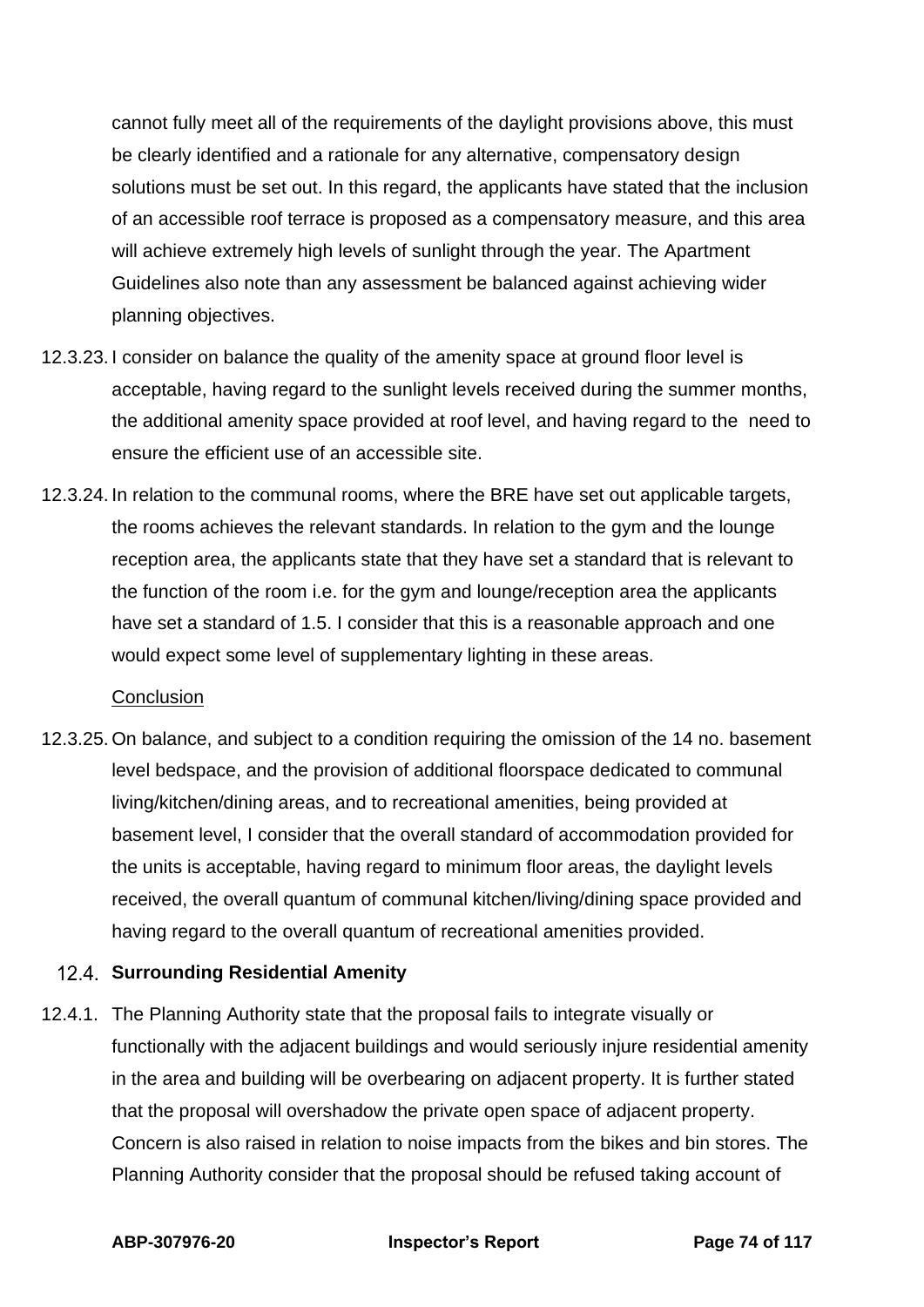the scale, bulk, mass, density and deficiencies in the provision for car parking and it is stated that the proposal would seriously injure the amenities of the area by way of overshadowing, overbearing, overlooking and as a result of overflow car parking.

- 12.4.2. The vast majority of observer submissions have raised concerns in relation to the impacts on surrounding residential amenity and it is stated that the proposal would result in loss of daylight and sunlight, overshadowing, overlooking and loss of privacy, would result in noise impacts, and would be visually overbearing and would have a negative impact on visual amenity. A number of submissions have included photographs of surrounding properties, including drone photographs taken from a high level, and I refer the Board to same. In addition concern is raised in relation to the location of the bin stores adjacent to the neighbouring residential property and impacts as a result of the extraction fans and plant, as well as the impact of noise and fumes from cars accessing the car park. Impacts from noise and sunlight refection is also raised as a concern. It is also stated that the Daylight & Sunlight Analysis refers to the incorrect addresses.
- 12.4.3. The nearest residential dwellings to the west and north-west of the site at Talbot Downs, to the east and south-east of the site at 'Ashgrove' and Talbot Court and to the south and south-west on the opposite side of the Old Navan Road.

#### Daylight/Sunlight & Overshadowing

- 12.4.4. The submitted Daylight and Sunlight Analysis considers the impacts on 7-12A Talbot Downs, on 'Ashgrove' and 14-16 Talbot Court and on 3-11 Navan Road. Having regard to the submitted OS Site Location plan, the addresses indicated in the Daylight and Sunlight Analysis appear to be correct.
- 12.4.5. In terms of impact on sunlighting in existing garden areas, the BRE guidelines recommend that for a garden or amenity area to appear adequately sunlit throughout the year, at least half of it should receive at least two hours of sunlight on March 21st. If as a result of a new development, an existing garden does not meet the above, and the area which can receive two hours of sun on March 21st is less than 0.8 times its former value, then the loss of sunlight is likely to be noticeable.
- 12.4.6. In relation to impact on existing gardens, the analysis shows that two properties experience a very minimal reduction in sunlight to the gardens of same (9 Talbot Downs and 14 Talbot Court both experiencing a loss of 1% of the garden area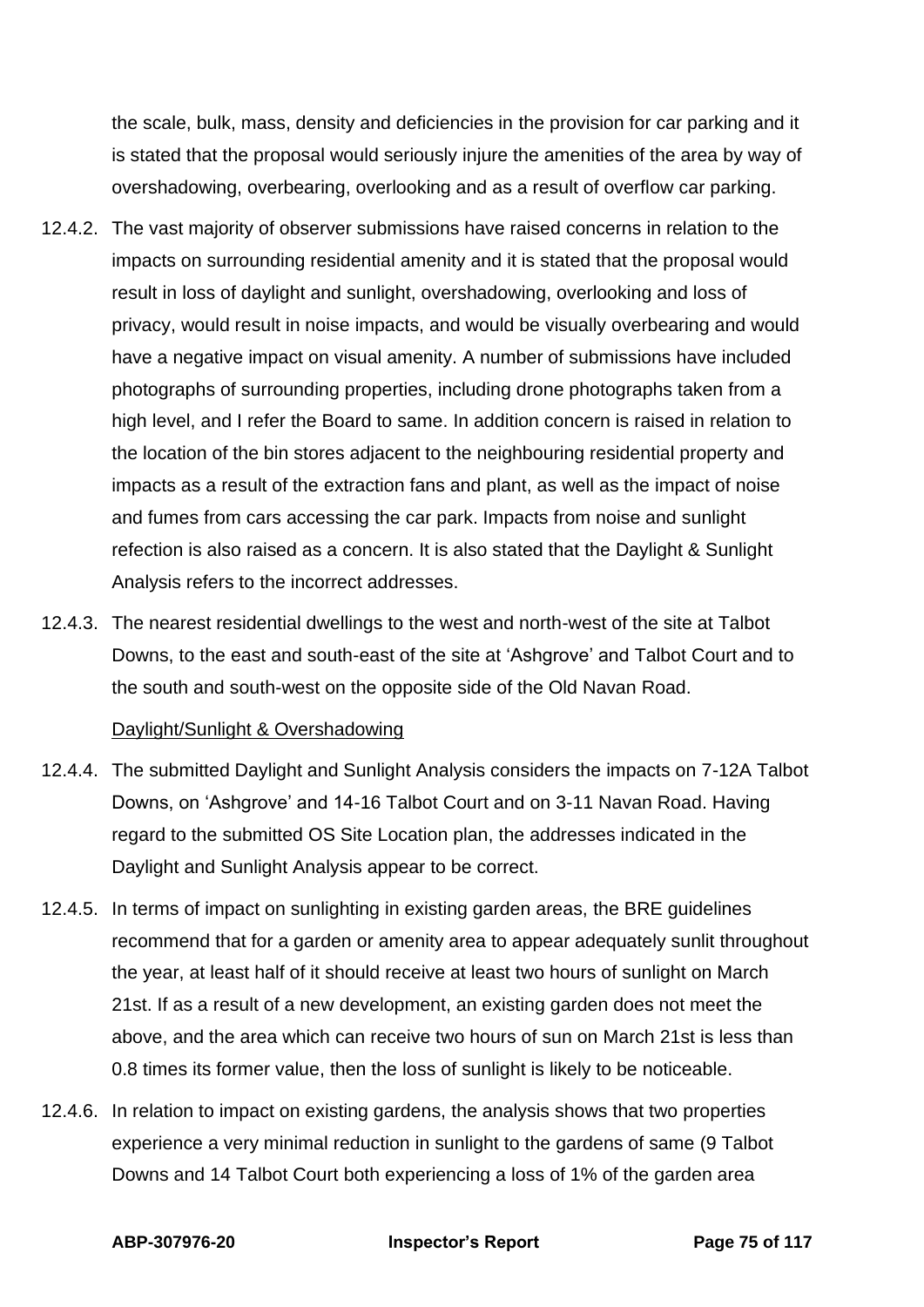receiving 2 hours of sunlight on March  $21<sup>st</sup>$  – both properties are still well above the target of 50%) and 7 Talbot Downs experiencing very minimal improvements (an increase of 1% of the garden area receiving 2 hours of sunlight on March 21<sup>st</sup>). The remainder of the gardens considered are do not experience any impact, in terms of the percentage of the garden area receiving 2 hours of sunlight on March  $21^{st}$ .

- 12.4.7. The Shadow Analysis indicates that there will be some impacts in terms of overshadowing of the gardens to the east and south-east of the site, most notably in the evening during the summer months, and during the late afternoon in the spring. However, I note that the permitted development on this site is likely to have resulted in similar impacts, and notwithstanding same, the proposal complies with the BRE standards, as noted above.
- 12.4.8. In terms of Vertical Sky Component (VSC), all of the surrounding windows that have been assessed meet BRE Guidelines. I note that the Window No. 16a (16 Talbot Court) is experiences a reduction of 19.92% which is reported as 20% due to rounding up. This is the window that is most impacted as a result of the proposed development. However, it still meets the BRE target value.

#### **Overlooking**

- 12.4.9. Objective DMS28 of the Fingal Development Plan states that '*a separation distance of a minimum of 22 metres between directly opposing rear first floor windows shall generally be observed unless alternative provision has been designed to ensure privacy. In residential developments over 3 storeys, minimum separation distances shall be increased in instances where overlooking or overshadowing occurs'*.
- 12.4.10. The proposed development is set back at least 18.7m from the nearest windows at Talbot Downs. At ground, first and second floor levels, on the west/north-western elevation, there are no habitable room windows on the boundary facing towards properties on Talbot Downs. The closest window to window distance is approximately 45m. This is sufficient to ensure no overlooking of properties on Talbot Downs will result from the proposed development. While there are landing windows at a closer distance, these are not windows serving habitable rooms, and I do not consider any material overlooking would result from same.
- 12.4.11. In relation to potential overlooking from the terrace area at third floor level, I note that a 1.8m high sand blasted screen is proposed to the western boundary of same. The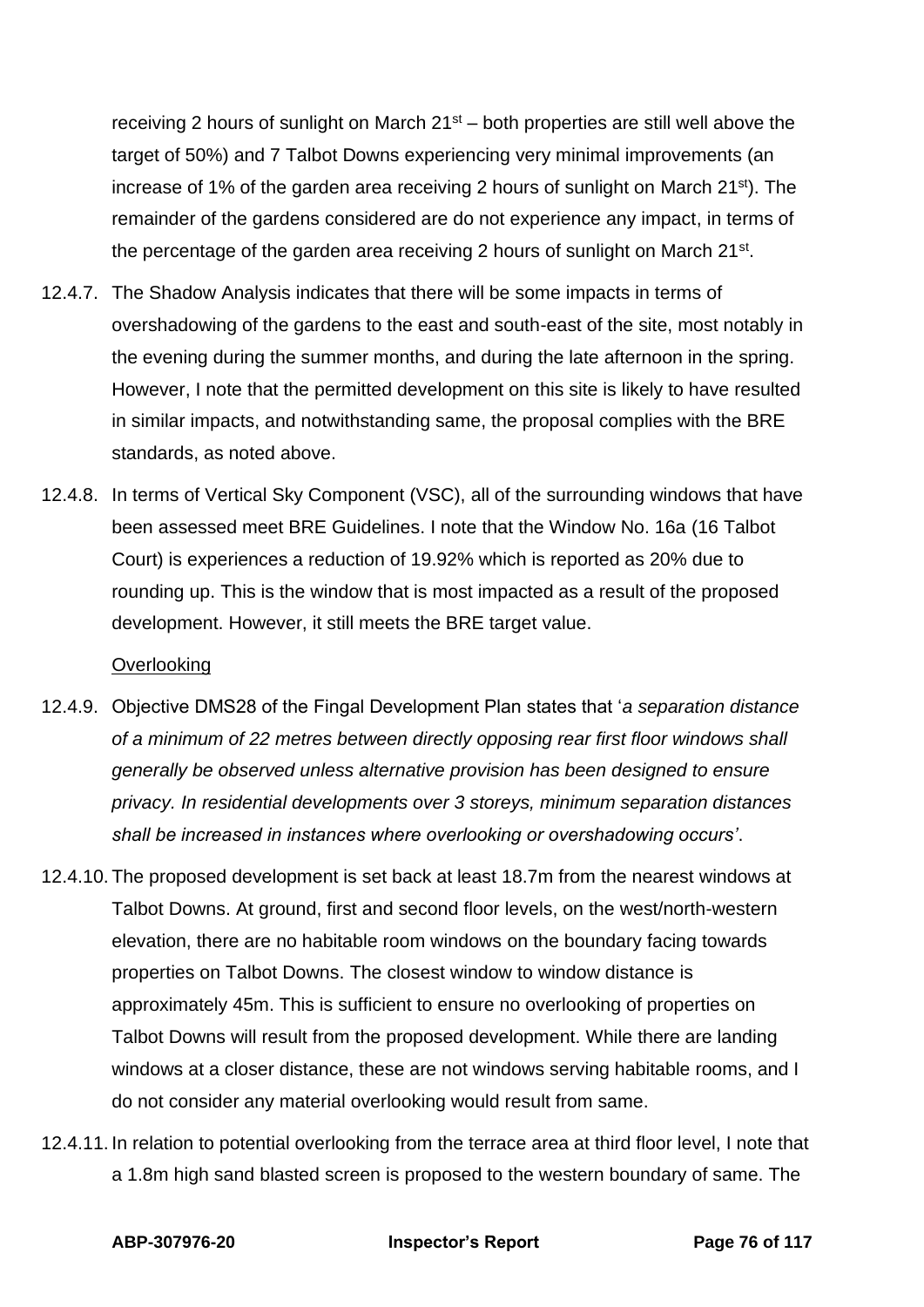terrace area is also setback approximately 35m from the front boundaries of properties on Talbot Downs. As such no overlooking of adjacent properties will result from this terrace.

- 12.4.12. In relation to residential properties to the east and south-east of the site at 'Ashgrove' and Talbot Court, I note the two-storey dwelling house has its primary elevation facing towards the site. However, the closest window to window distance is 40.3m and as such I do not consider that overlooking of same would result. There is a single storey structure on the site. However there are no windows on the elevation that faces towards the development site, although there is a glazed door on this elevation. In relation to the properties at 14-16 Talbot Court Talbot Court, there are no directly opposing windows. Above ground floor level, there are indirect views to and from the proposed development, from these properties, but the separation distance is approximately 35m, which is sufficient to ensure no material overlooking results.
- 12.4.13. In relation to the properties on the opposite side of the Old Navan Road, to the south and south-east of the site, the closest window to window distance is 30m which is sufficient to ensure no material overlooking results.
- 12.4.14. A number of submissions state that external terraces/balconies are located on the elevations of the proposal, which face toward neighbouring residential properties. It is started that overlooking would result from same. The proposal does not propose any above ground terrace or balconies, save for the terrace area provided at third floor level, which is clearly delineated on the plans. There are flat roof areas shown on the plans with planting although there is no resident access to same. There is some discrepancy between the plans and elevations in relation to the brick facades which are not reflected in the floorplans. If the Board is minded to grant permission, I consider that it is appropriate to request revised plans ensuring that there is consistency between the elevations and the floorplans. I do not consider that this discrepancy has a material impact on the acceptability of the proposal, having regard to surrounding residential amenity.

#### Noise

12.4.15. A larger number of submissions have raised concerns in relation to potential noise issues from the external terrace at third floor level. As noted above this is located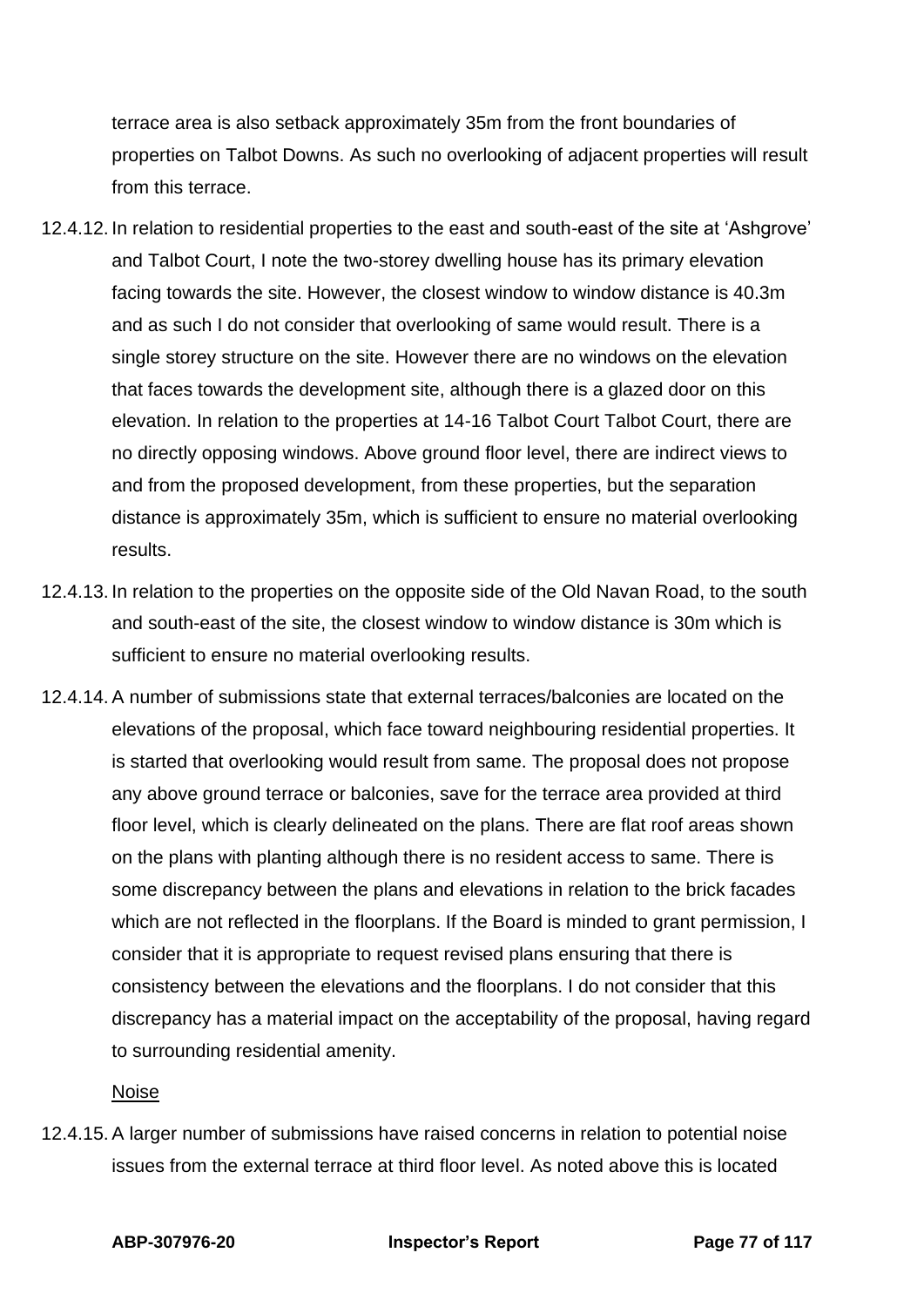approximate 35m from the front boundaries of properties on Talbot Downs. However, there is some potential in my view for late night noise disturbance from same, given the elevated nature of same. It is my view that the external terrace should not be accessible in the later evening hours, when there would be most potential for noise disturbance. While I note that the submitted 'Niche Living Operation Plan' states that the Residential Relations Team will be responsible for preventing anti-social behaviour, I consider that it appropriate that the applicant should agree with the Planning Authority appropriate hours of access to the external roof terrace. This can be ensured by way of condition.

#### Visual Amenity

12.4.16. In relation to visual amenity a large number of submissions have raised concerns in relation to the scale of the proposal and the visual impact of same, and it is stated that the Landscape and Visual Appraisal is inadequate. I have considered the issue of visual amenity in Section 12. 5 below.

#### Impacts from the Bin Store and Car Parking

- 12.4.17. I note the bin store is adjacent to the boundary of the property to the south-east of the site. This is a covered area and as such I do not consider that odour will result from this area or excessive noise would result.
- 12.4.18. In relation to fumes and noise from the cars entering and exiting the site, I note the limited car parking in the site and I do not consider that impacts from noise and fumes from cars parking on the site would be significant.

#### Construction Impacts

12.4.19. While there will be short term impacts from the construction stage, as relates to noise, dust and vibration, these will be mitigated by the measures set out in the Construction Management Plan. Specifically in relation to vibration impacts, vibration limits are set out in the Stage 1 Construction Management Plan and vibration monitoring system is to be put in place prior to any works taking place. This system is to raise an alarm if an agreed limit is exceeded, at which time the working methods are to be adjusted so as to reduce the vibration generated.

#### **Conclusion**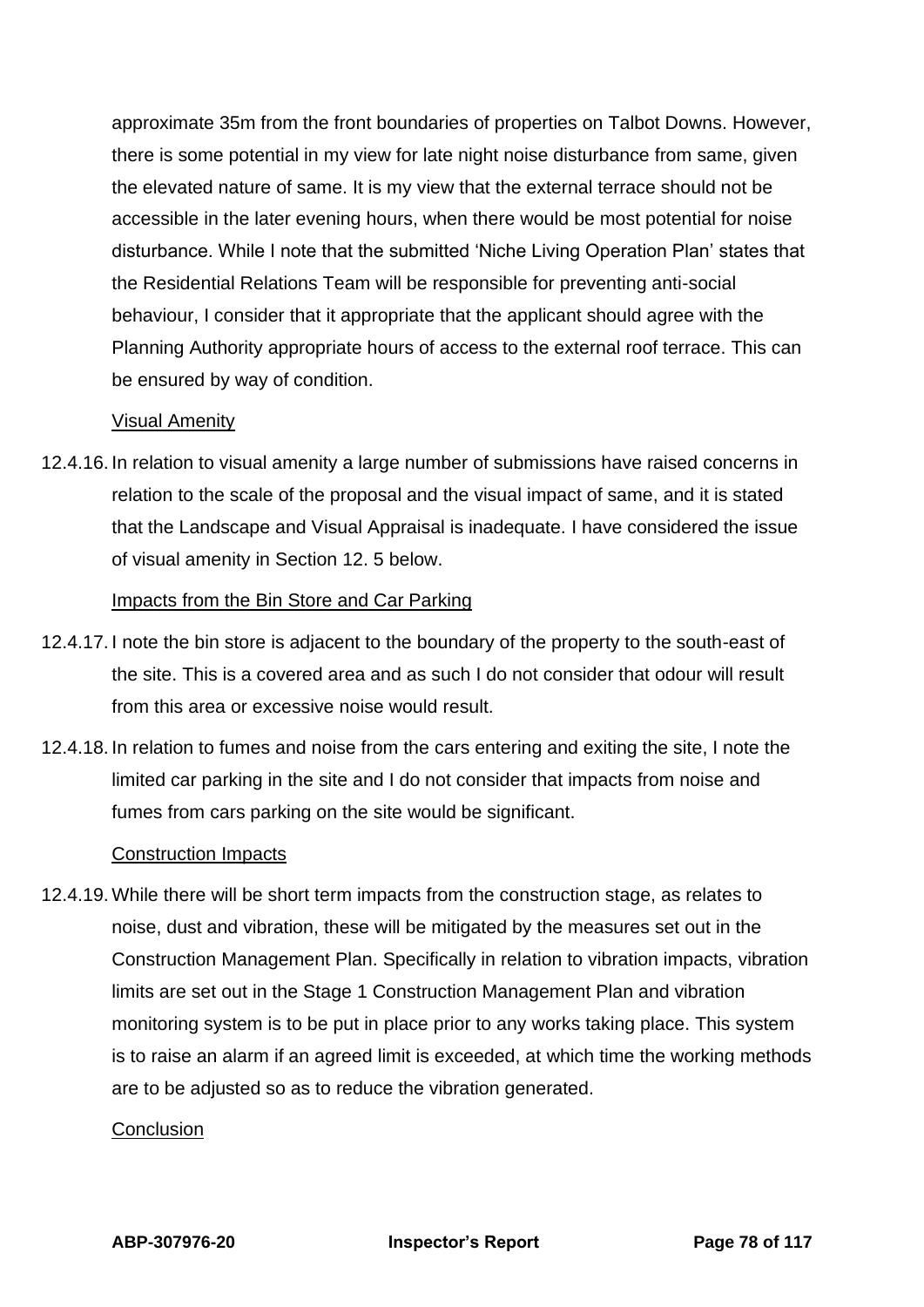12.4.20. While I note the concerns of the Planning Authority and of surrounding residents in relation to impacts on amenity, having regard to the assessment above, and subject to a condition in relation to the hours of access to the terrace area, I do not consider that the proposal would result in a material impact on the of amenity to surrounding properties, having regard to loss of daylight and sunlight, overshadowing, overlooking and loss of privacy, noise impact or impacts of odour.

## **Urban Design including Height**

- 12.5.1. A large number of the submissions have raised concerns in relation to the height and it is stated that 5 storeys is out of character for the area and will have a negative visual impact dominate views. The removal of the boundary wall along Talbot Downs has also been raised as a concern by observers. A number of submissions have stated that the proposal materially contravenes Objective DMS39 of the Fingal County Development Plan which states that *'New infill development shall respect the height and massing of existing residential units. Infill development shall retain the physical character of the area including features such as boundary walls, pillars, gates/gateways, trees, landscaping, and fencing or railings'.*
- 12.5.2. As outlined in the applicant's Architectural Design Statement, the overall footprint of the development has sought to match as closely as possible the permitted scheme on this site. However, rather than being composed of 4 distinct buildings, as was the case with the permitted scheme, the current proposal is comprised of a single building, with east and west facing courtyards.
- 12.5.3. In terms of the height, it is of note that the permitted scheme was a maximum of 4 storeys in height with the height decreasing towards the boundaries, whereas this proposal is a maximum of five storeys. The five storey element is limited to the centre portion of the development, with the height increasing as one steps in from the boundary. On the western/north-western boundary the height is two-storeys. There is a single storey substation/bin store area to the south\south-eastern boundary of the site, with the main body of the building being 3 storeys at this location. To the east/north-east boundary of the site, the building is two-storeys in height, and steps up as it steps in from the boundary.
- 12.5.4. The immediate context of the site is one of two-storey properties, although there are examples of higher buildings in the area, including 3 storey buildings arranged in 4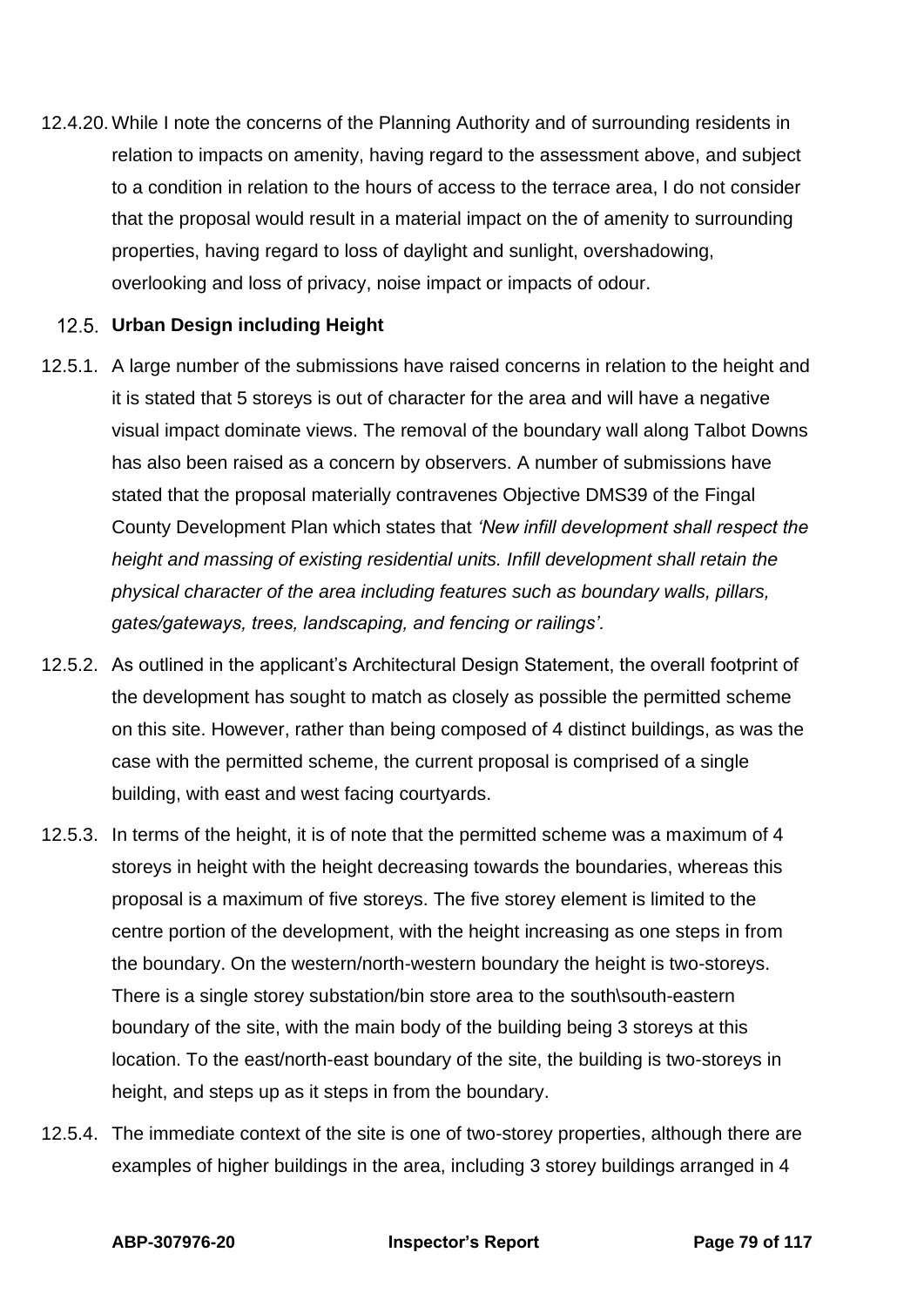no. blocks, with accommodation at roof level, at the Mill Development, located approximately 100m south-east of the site.

- 12.5.5. As referred to above there is permission for a development of 4 storeys on this site, with setbacks from the eastern and western boundaries. As such the principle of a building of scale has been established on the site.
- 12.5.6. In relation to the issue of height, there are a number of relevant guidelines, prepared by the Minister under Section 28 of the Act, which are relevance. Of particular relevance are the Urban Development and Building Height Guidelines (2018) (hereafter referred to as the Building Height Guidelines) which state that there is a presumption in favour of buildings of increased height in town/city cores and in other urban locations with good public transport accessibility.
- 12.5.7. The Building Heights Guidelines provide clear criteria to be applied when assessing applications for increased height. The guidelines describe the need to move away from blanket height restrictions and that within appropriate locations, increased height will be acceptable even where established heights in the area are lower in comparison. In this regard, SPPRs and the Development Management Criteria under section 3.2 of these section 28 guidelines have informed my assessment of the application. This is alongside consideration of other relevant national and local planning policy standards, including national policy in Project Ireland 2040 National Planning Framework, and particularly objective 13 concerning performance criteria for building height, and objective 35 concerning increased residential density in settlements.
- 12.5.8. SPPR 3 of the Building Height Guidelines states that where a planning authority is satisfied that a development complies with the criteria under section 3.2 then a development may be approved, even where specific objectives of the relevant development plan or local area plan may indicate otherwise.
- 12.5.9. I have addressed the issue of a possible material contravention of the Fingal County Development Plan 2017-2023 in the relevant section below, and I will provide further assessment against the criteria in section 3.2 here.
- 12.5.10. At the scale of the city/town, the first criterion relates to the accessibility of the site by public transport. As outlined in detail in Section 12.2 of this report, the site is well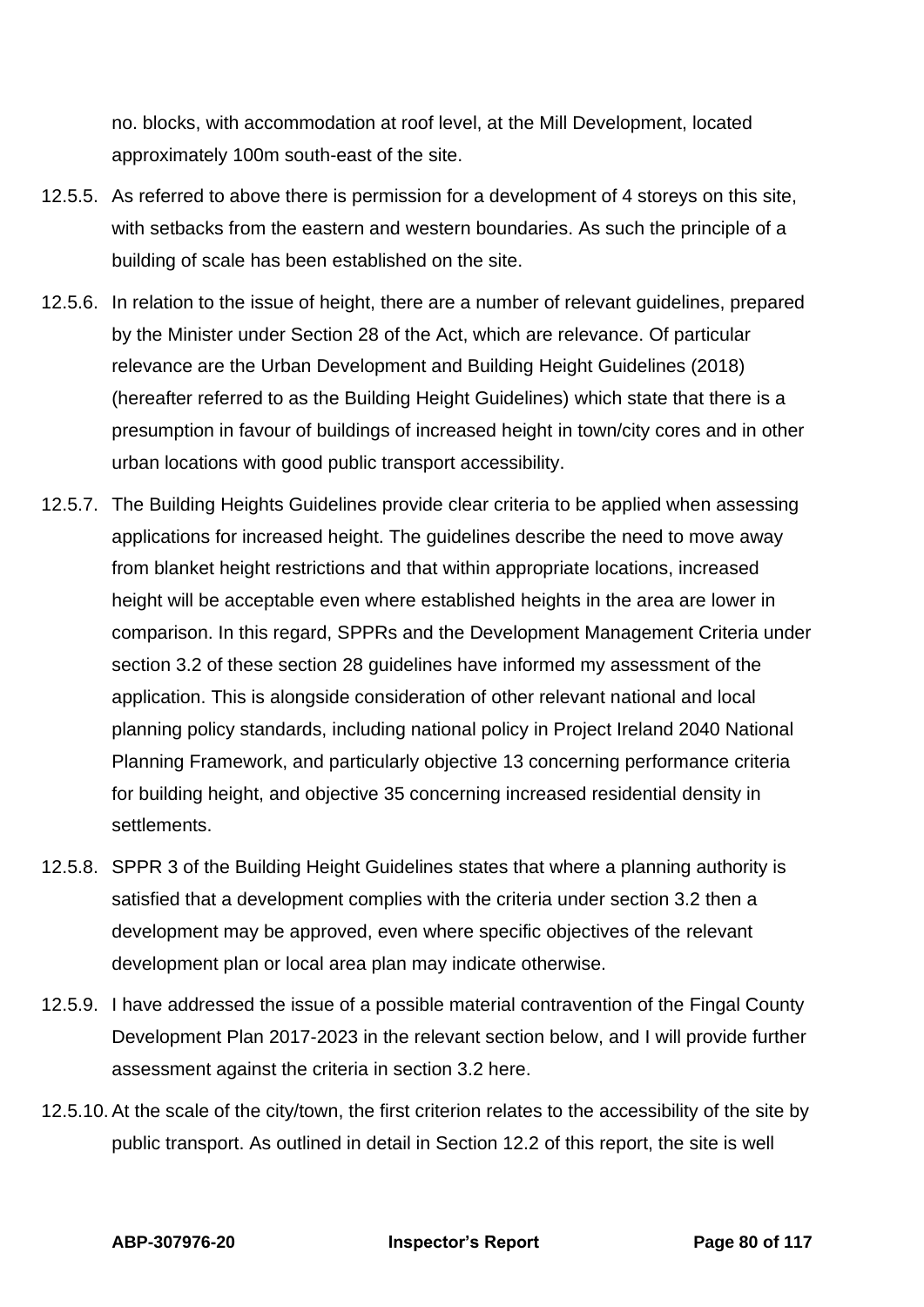served by public transport and falls within the definition of a 'central and/or accessible site' as defined in the Apartment Guidelines.

- 12.5.11. The second criterion relates to the character of the area in which the development is located. The site is not located within a sensitive landscape or within a conservation area. There is an existing structure that occupies a portion of the site which is of no particular architectural merit and the remainder of the site is a surface car park which does not contribute to the character of the area. The site is bounded by residential development to the west, north-west, east and southeast, which is generally twostories in scale. The height responds to this context and steps down in height at the boundaries. To the Old Navan Road elevation, the height rises to 4 storeys, with the fifth storey element setback from the boundary. This provides strong frontage to the site, without being overbearing in appearance, and it is of note that this elevation is at least 30m from the two-storey dwellings opposite. The creation of defined street edge along the Old Navan Road will make a positive contribution towards placemaking, as required by the Building Height Guidelines.
- 12.5.12. At the scale of the district/neightbourhood/street, the proposal results in the removal of the existing building and car parking, resulting a change of character of the site. However it is my view that the proposed development creates a distinctive development on the site and will form a positive addition and new landmark for the area. As a result, this will improve the legibility of the area. The proposal for shared accommodation will contribute towards housing choice in the area.
- 12.5.13. At the scale of site/building, the applicant has incorporated setbacks from the boundaries with the highest element away from surrounding sensitive receptors, and I consider that this approach is appropriate for the site. In relation to visual impact, a Landscape and Visual Appraisal has been submitted with the application. This considers the potential visual impact of the proposal on surrounding receptors from a number of viewpoints, including from Talbot Downs and from the Old Navan Road. The report concludes that the significance of the predicted visual impact is low and neutral. As noted above, a large number of submissions have raised concerns in relation to the scale of the proposal and the visual impact of same, and it is stated that the Landscape and Visual Appraisal is inadequate. I share some of the concerns in relation to the Landscape and Visual Appraisal, and I consider that it is limited in its selection of viewpoints. However, I note there is a permitted scheme on the site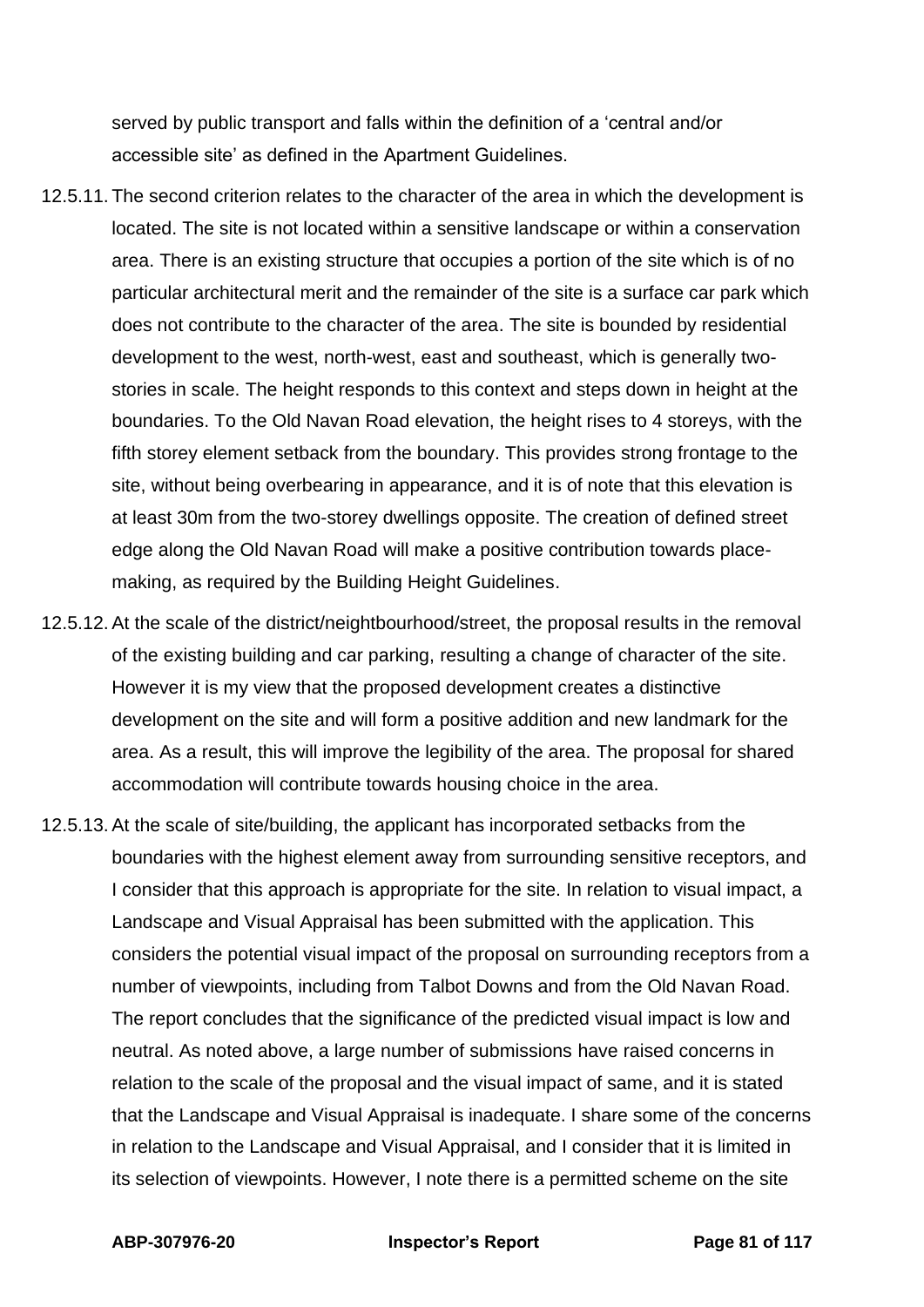for a building of up to 4 storeys in height and the principle of a building that is higher than its immediate context has been established. I acknowledge that the proposal will represent an increase in bulk and mass from the permitted apartment scheme, given that permitted scheme was a maximum of 4 storeys in height with the height decreasing towards the boundaries, whereas this proposal is a maximum of five storeys.

- 12.5.14. In the case of this current proposal, the five storey element is limited to the centre portion of the development, with a significant reduction in scale as one moves towards the boundaries. The top floor of the proposal is some 33m distant from the rear elevation of the closest property on Talbot Court.
- 12.5.15. Having regard to the above, the resultant visual impact of the proposal when viewed, from adjacent properties and from the surrounding streetscape, is acceptable in my view
- 12.5.16. I also consider that the proposed materials and architectural detailing will contribute to the creation of a positive addition to the streetscape. Elevations within the proposed development feature a variety of architectural detailing, including setbacks and a variation in materiality, which provide visual interest and help to break down the massing of the proposal.
- 12.5.17. The submitted Daylight/Sunlight Assessment concludes that there will be no significant impact on surrounding residential properties (see further discussion of same in Section 12.4 of this report). While the resident's courtyard at ground floor level does not meet the BRE standards for daylighting, compensatory measures are provided in the form of an additional external terrace, and overall the quality of this space was considered to be acceptable having regard to other wider planning objectives, such as the need to make efficient use of an accessible urban development site. Other relevant specific assessments have been submitted, as required by the Building Height Guidelines, including an Architectural Design Statement, Photomontages and CGIs, and a Landscape and Visual Appraisal.
- 12.5.18. Overall, I am content that the height and massing of the development will enhance the character of the area and I find that the proposed development satisfies the criteria described in section 3.2 and therefore SPPR 3 of the Building Height Guidelines.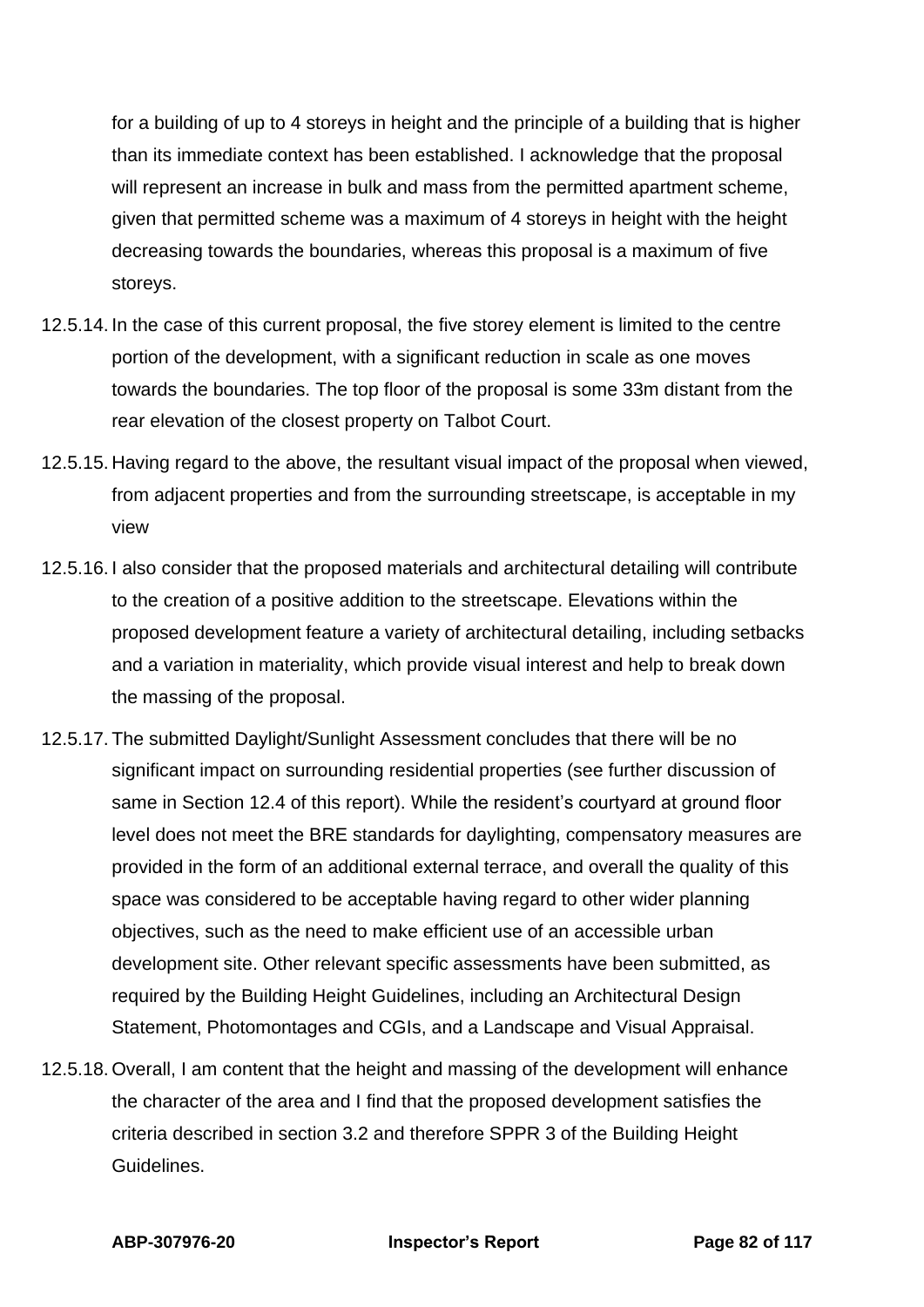12.5.19. Specifically in relation to Objective DMS39 of the Fingal County Development Plan, I am satisfied that the height and massing is acceptable, in that it has regard to surrounding residential units, as required under Objective DMS39, as there is a substantial decrease in height towards the boundaries of the site, where the development is in closest proximity to surrounding residential units. In relation to the boundary walls and trees, there is limited scope to retain these features on the site and I am of the view that the proposed replacement boundary treatment will contribute to the overall character of the area. As such I do not consider that removal of same would materially contravene Objective DMS39.

#### **Material Contravention**

- 12.6.1. The Planning Authority state the proposal is a material contravention of the RS Residential Land use zoning objective, which seeks to ensure that any new development in existing areas would have a minimal impact on and enhance existing residential amenity, as it is contended that the proposal will result a negative impact on residential amenity. The majority of observer submissions are also of this view. However I do not consider that the proposal contravenes, or materially contravenes, the zoning objective of the site. The proposal provides a residential development on lands zoned for residential use and, as per my assessment in Section 12.4 and 12.5 of this report, will not result in a negative impact on surrounding residential amenities. As such the proposal is in line with the zoning objective for the site.
- 12.6.2. As noted above, a number of submissions have stated that the proposal materially contravenes Objective DMS39 of the Fingal County Development Plan which states that 'New infill development shall respect the height and massing of existing residential units. Infill development shall retain the physical character of the area including features such as boundary walls, pillars, gates/gateways, trees, landscaping, and fencing or railings'. I refer the Board to my assessment of same in Section 12.5 above.
- 12.6.3. The applicant sets out that it is their opinion that the proposed development does not materially contravene the Fingal County Development Plan 2017-2023. However it is set out that the Fingal County Development Plan 2017-2023 does include an objective 'Blanchardstown 1' within the Development Plan, which states that it is an objective to prepare an Urban Framework Plan for Blanchardstown Village to guide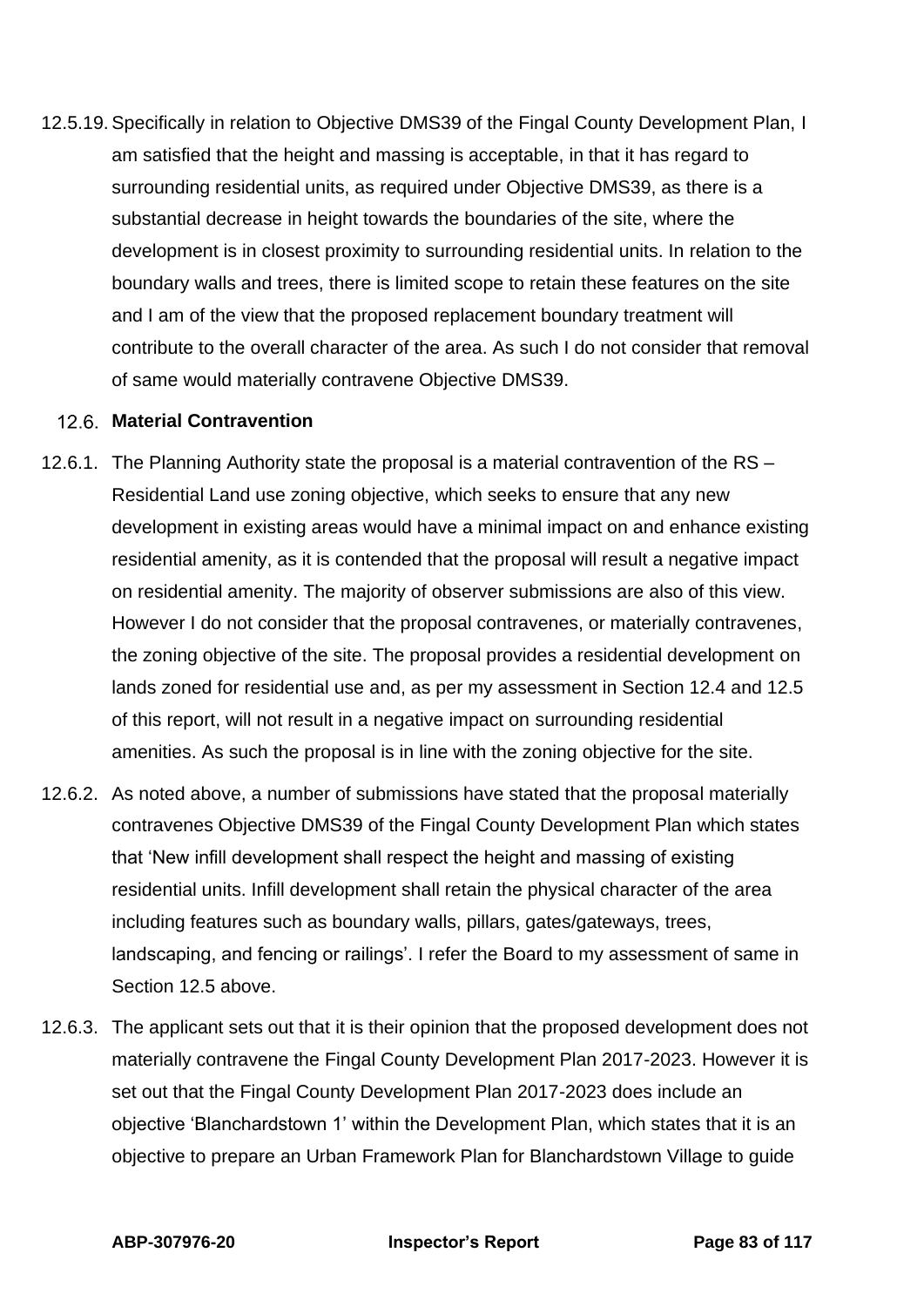future development including infill development that would not exceed 3 No. storeys. However, no Urban Framework Plan in accordance with this objective has been prepared to date and there is no current defined timeline to prepare this Urban Framework Plan. Thus, in the event that the Board consider the development materially contravenes the Plan, the purpose of the Material Contravention Statement is to set out the justification for increased height (towards the centre of the subject site) as part of the proposed development to provide a Shared Living Residential Development at Brady's Public House, Old Navan Road, Dublin 15.

- 12.6.4. The Planning Authority have not stated that the proposed development is a material contravention of Objective 'Blanchardstown 1' within the Development Plan. A small number of observer submissions have raised this as an issue.
- 12.6.5. I am of the opinion that proposal materially contravenes the Fingal County Development Plan 2017-2023 in relation to building height, specifically Objective 'Blanchardstown 1' which states that it is an objective to prepare an Urban Framework Plan for Blanchardstown Village to guide future development including infill development that would not exceed 3 No. storeys. I acknowledge that no Urban Framework Plan in accordance with this objective has been prepared to date. However, as there is reference to the preparation of an Urban Framework Plan where heights in Blanchardstown Village would not exceed 3 No. storeys, and the proposed site lies within the defined boundaries of the Blanchardstown Urban Framework Plan, the proposed development, which provides a maximum height of 5 No. storeys (ranging in height from part one to part five storeys), materially contravenes an objective of the Development Plan. However, I consider that the Board still may grant permission for the development having regard to the considerations below.
- 12.6.6. Section 9(6)(a) of the Planning and Development (Housing) and Residential Tenancies Act 2016 states that Subject to paragraph (b), the Board may decide to grant a permission for a proposed strategic housing development in respect of an application under section 4 even where the proposed development, or a part of it, contravenes materially the development plan or local area plan relating to the area concerned.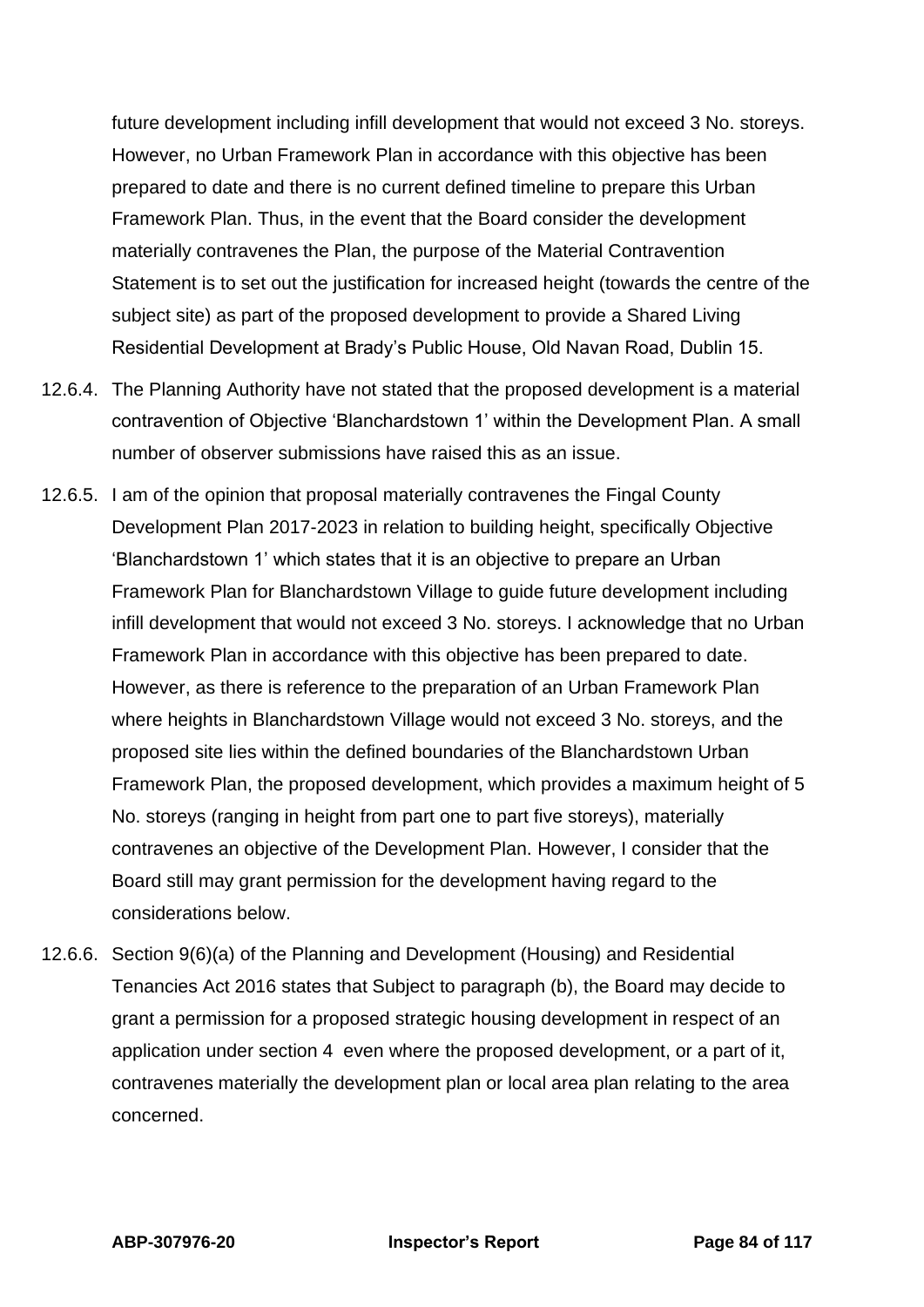- 12.6.7. Paragraph (b) of same states 'The Board shall not grant permission under paragraph (a) where the proposed development, or a part of it, contravenes materially the development plan or local area plan relating to the area concerned, in relation to the zoning of the land'
- 12.6.8. Paragraph (c) states 'Where the proposed strategic housing development would materially contravene the development plan or local area plan, as the case may be, other than in relation to the zoning of the land, then the Board may only grant permission in accordance with paragraph (a) where it considers that, if section 37(2)(b) of the Act of 2000 were to apply, it would grant permission for the proposed development'
- 12.6.9. The Planning and Development Act 2000 (as amended) provides that the Board is precluded from granting permission for development that is considered to be a material contravention, except in four circumstances. These circumstances, outlined in Section 37(2)(b), are as follows:

(i) the proposed development is of strategic or national importance,

(ii) there are conflicting objectives in the development plan or the objectives are not clearly stated, insofar as the proposed development is concerned, or

(iii) permission for the proposed development should be granted having regard to regional planning guidelines for the area, guidelines under section 28 , policy directives under section 29 , the statutory obligations of any local authority in the area, and any relevant policy of the Government, the Minister or any Minister of the Government, or

(iv) permission for the proposed development should be granted having regard to the pattern of development, and permissions granted, in the area since the making of the development plan.

- 12.6.10. Should the Board be minded to invoke Article 37(2)(b) in relation to this current proposal, I consider that they can do so, having regard to the relevant criteria contained therein, and as set out below.
- 12.6.11. In relation to the matter of strategic or national importance, the current application has been lodged under the Strategic Housing legislation and the proposal is considered to be strategic in nature. National policy as expressed within Rebuilding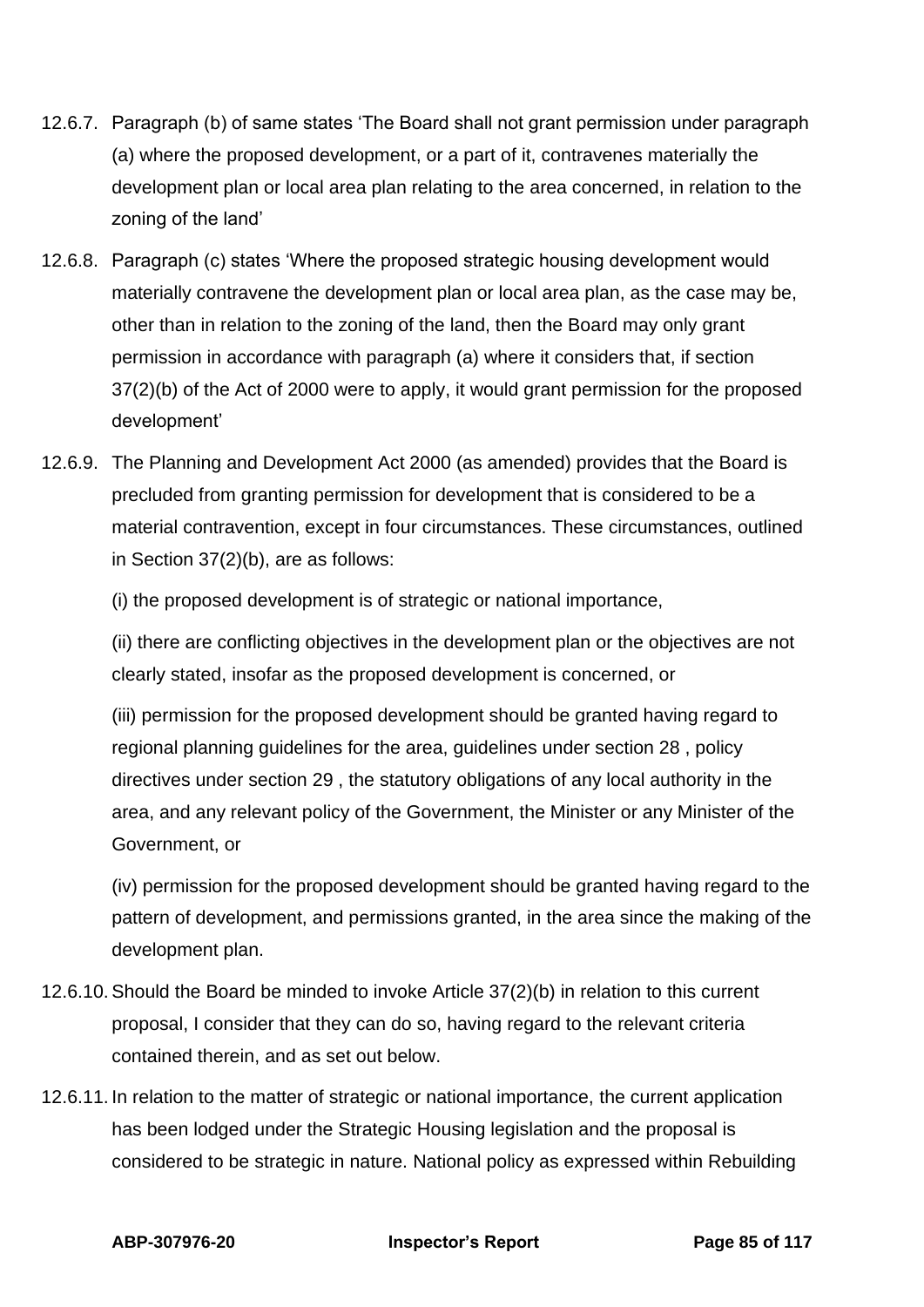Ireland – The Government's Action Plan on Housing and Homelessness and the National Planning Framework – Ireland 2040 fully support the need for urban infill residential development, such as that proposed on this site. In Particular Pillar 4: 'Improve the Rental Sector of Rebuilding Ireland – Action Plan for Housing and Homelessness 2016' states that an key objective is addressing obstacles to greater private rented sector deliver and improving the supply of units at affordable rents.

- 12.6.12. In relation to the matter of conflicting objectives in the development plan, there is no evidence put forward by the applicants, or by any other parties, that there are confliction objectives within the plan and as such I do not consider that this criteria has been met.
- 12.6.13. In relation regional planning guidelines for the area and Section 28 Guidelines, the Eastern & Midland Regional Assembly – Regional Spatial & Economic Strategy 2019-2031 seeks to increase densities on appropriate sites within Dublin City and Suburbs. In relation to Section 28 Guidelines of particular relevance are the Urban Development and Building Height Guidelines (2018) which state that *inter alia* that building heights must be generally increased in appropriate urban locations, subject to the criteria as set out in Section 3.2 of the Guidelines, and I have assessed the proposal against these criteria in detail above. The proposal also complies with the provisions of the Sustainable Urban Housing: Design Standards for New Apartments, Guidelines for Planning Authorities' (2018), as relates to shared accommodation proposals, subject to conditions being imposed requiring the omission of the basement units and the provision of additional living/kitchen/dining floorspace and the provision of additional recreational amenity floorspace.
- 12.6.14. In relation to the pattern of development/permissions granted in the area since the adoption of the Development Plan, of particular relevance, the Board has previously approved a 4 storey development on this site (ref ABP Ref PL06F.248037). As such precedent for higher buildings than currently exist has been established on this site.
- 12.6.15. Should the Board be minded to invoke the material contravention procedure, as relates to Development Plan policies pertaining to height, I consider that the provisions of Section 37(2)(b)(i),(iii) and (iv) have been met, and in this regard I consider that the Board can grant permission for the proposal.

#### **Transport Issues**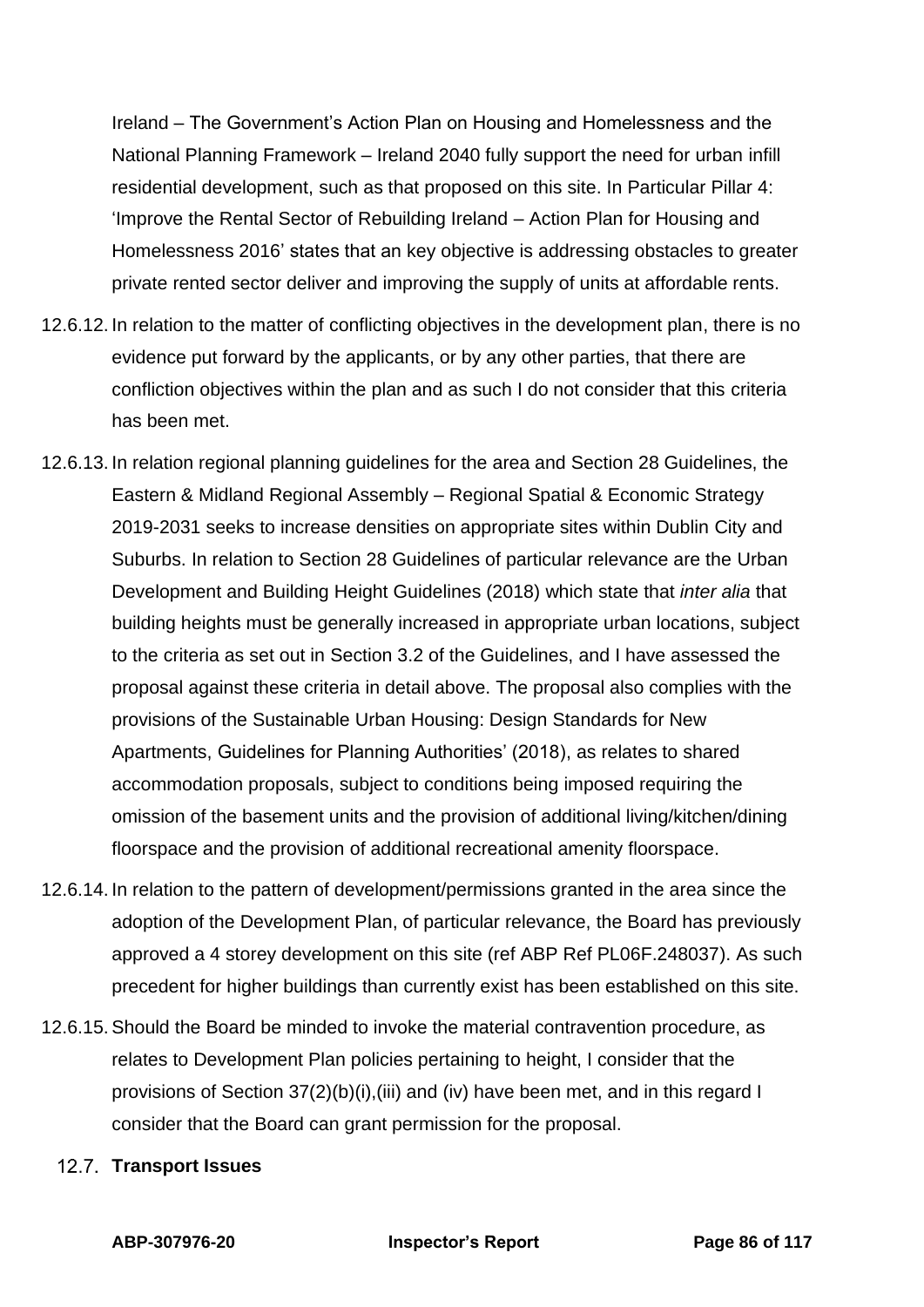Car Parking

- 12.7.1. The development is effectively a car free development with the exception of 2 no. car share spaces.
- 12.7.2. The majority of submissions have raised the issue of car parking and it is stated that insufficient car parking is proposed, with the result that the development will result in overspill car parking onto the surrounding residential streets, with subsequent impacts on amenity.
- 12.7.3. Justification for the level of car parking proposed is set out in the applicant's Mobility Management Plan. It is stated that limited car parking is justified due to the nature of the development, the characteristics and location of the site and its proximity to high intensity employment zones. It is envisaged that the majority of tenants of the development will be employees of Connolly Hospital which is within walking distance of the site.
- 12.7.4. SPPR 9 (iv) of the Apartment Guidelines notes that a default policy of minimal car parking provision shall apply on the basis of shared accommodation development being more suitable for central locations and/or proximity to public transport services. The requirement for shared accommodation to have a strong central management regime is intended to contribute to the capacity to establish and operate shared mobility measures.
- 12.7.5. As noted in Section 12.2 above, the site is within the urban location of Blanchardstown, is within walking distance of Connolly Hospital, and is well served by public transport, and is defined as a 'central and/or accessible' site as per the Apartment Guidelines. As such, given the site's suitability for shared accommodation, the default minimal policy is considered applicable as per SPPR 9 of the Guidelines, and the provision of the 2 no. car club spaces is considered appropriate.

# Cycle Parking

12.7.6. The applicant proposes to provide 12 bleeper bikes as well as 245 no spaces, located at basement and ground levels. 41 no. visitor spaces are provided, including the 12 no. bleeper bikes. I consider the overall provision acceptable.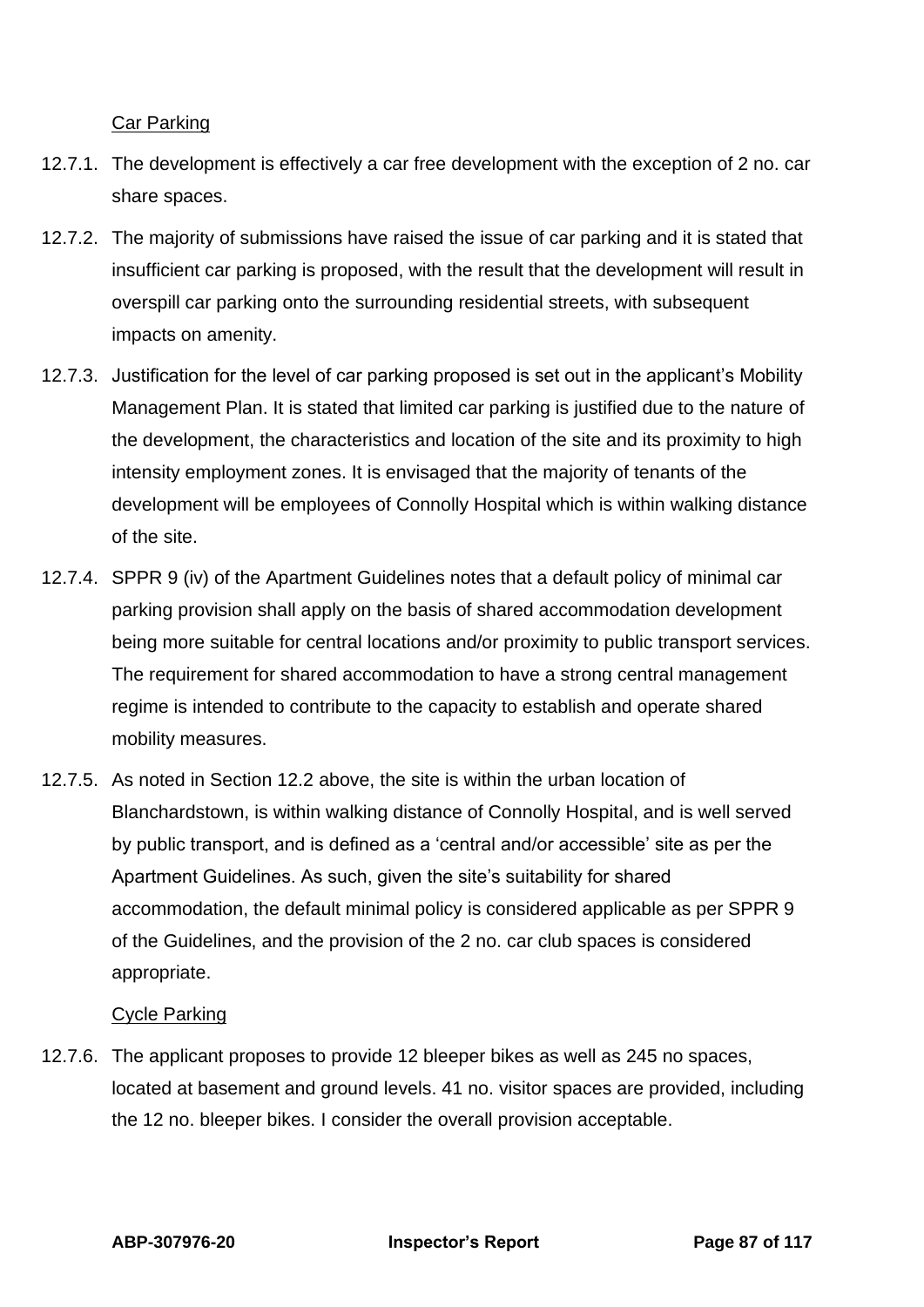12.7.7. The Apartment Guidelines note that high quality accessible cycle storage is of importance in new developments. In particular, planning authorities must ensure that new development proposals in central urban and public transport accessible locations and which otherwise feature appropriate reductions in car parking provision are at the same time comprehensively equipped with high quality cycle parking and storage facilities for residents and visitors. In this regard I note that while some of the cycle spaces are located at basement level, with access via steps only, a bike rail runs alongside these steps, allowing for users to wheel their bike down rather than having to carry it. Examples of same are set out in the 'Cycling Score' document submitted with the application. I consider that this arrangement is acceptable. The cycle storage spaces are not covered however and revised plans should be requested indicating covered cycle parking spaces.

#### DMURS

- 12.7.8. The applicants have submitted a DMURS Statement of Consistency within which it is noted that the internal layout of the proposed development is designed in accordance with the guidance provided in the Design Manual for Urban Roads and Streets (DMURS). It is further stated *inter alia* that the development design ensures pedestrian permeability both to the south (along the Old Navan Road) and into the existing park to the north of the development.
- 12.7.9. I note that large number of submissions have raised concerns in relation to the access to the public park and note that there is *inter alia* potential rights of way issues, potential impacts for anti-social behaviour and potential negative impacts on the overall amenity of the area, as a result of future residents utilising the park. While the Planning Authority have not objected to same, I find the proposal to access the park directly, onto an area where there is no defined pedestrian path to facilitate same, rather unsatisfactory and I consider that this access should be limited to emergency use only. Should the Board be minded to grant permission, I recommend that a condition be imposed in relation to same.
- 12.7.10. Given the nature of the site, and having regard to the nature of surrounding land uses, there is limited provision to allow for any meaningful permeability through the site. In relation to same, a number of submissions have stated that the proposal is contrary to the Fingal Development Plan, as related to gated communities. I note that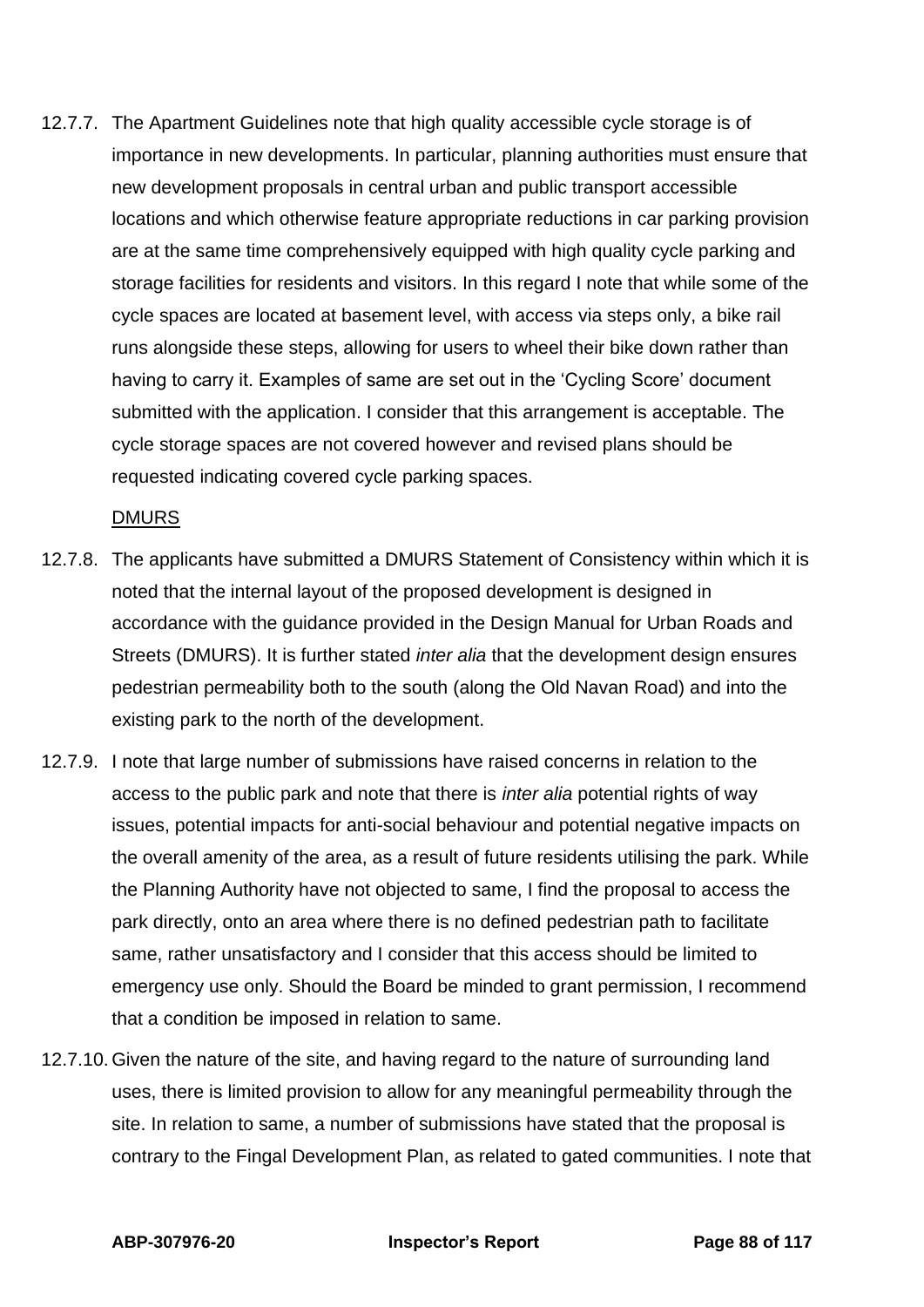Objective DMS32 of the Plan states that it is an objective to prohibit proposals that would create a gated community for any new residential developments. However, the Planning Authority have not raised this as an issue. The gate that is proposed to the Talbot Downs elevation is designed for emergency use only, to allow for fire brigade access, and is not designed in order to specifically excluding the wider public from accessing open space within the development, or from passing through the development. As such I do not consider the proposal is a gated community and would not contravene Objective DMS32 of the Development Plan.

12.7.11. The DMURS Statement of Compliance also sets out the objectives of the site layout are to minimise the intrusion of vehicle traffic, to ensure ease of access for emergency services, to encourage walking and cycling, to create short walking routes to *inter alia* shops and public transport, to create a safe, secure, and pleasant environment for people, particularly vulnerable road users. Insofar as the provisions of DMURS can be applied to the site, I am satisfied that the proposal generally complies with same.

#### **Trees**

- 12.8.1. A significant number of observer submissions raise concerns in relation to the loss of trees both on the site and of adjacent street trees. The submitted Arboricultural Report notes that none of the trees within the red line boundary will be retained. It is further noted that a number of off-site trees and particularly, those on the entrance road to Talbot Downs are already severely constrained and would not be able to grow to maturity, with or without the development.
- 12.8.2. Given the nature of the site I accept that the loss of trees is justified in this instance. Replacement planting will serve to mitigate impacts and the details of the landscaping and planting scheme can be required by way of condition.

#### **12.9 Site Services and Flood Risk**

- 12.9.1. The development is to connect to the public water supply and foul sewer. I note the correspondence on file from Irish Water who have raised no infrastructure or capacity issues.
- 12.9.2. SuDs proposals include permeable paving to all new parking areas, waterbutts for local irrigation and washing down and an attenuation tank with flow control device. No objection to the surface water management measures have been raised by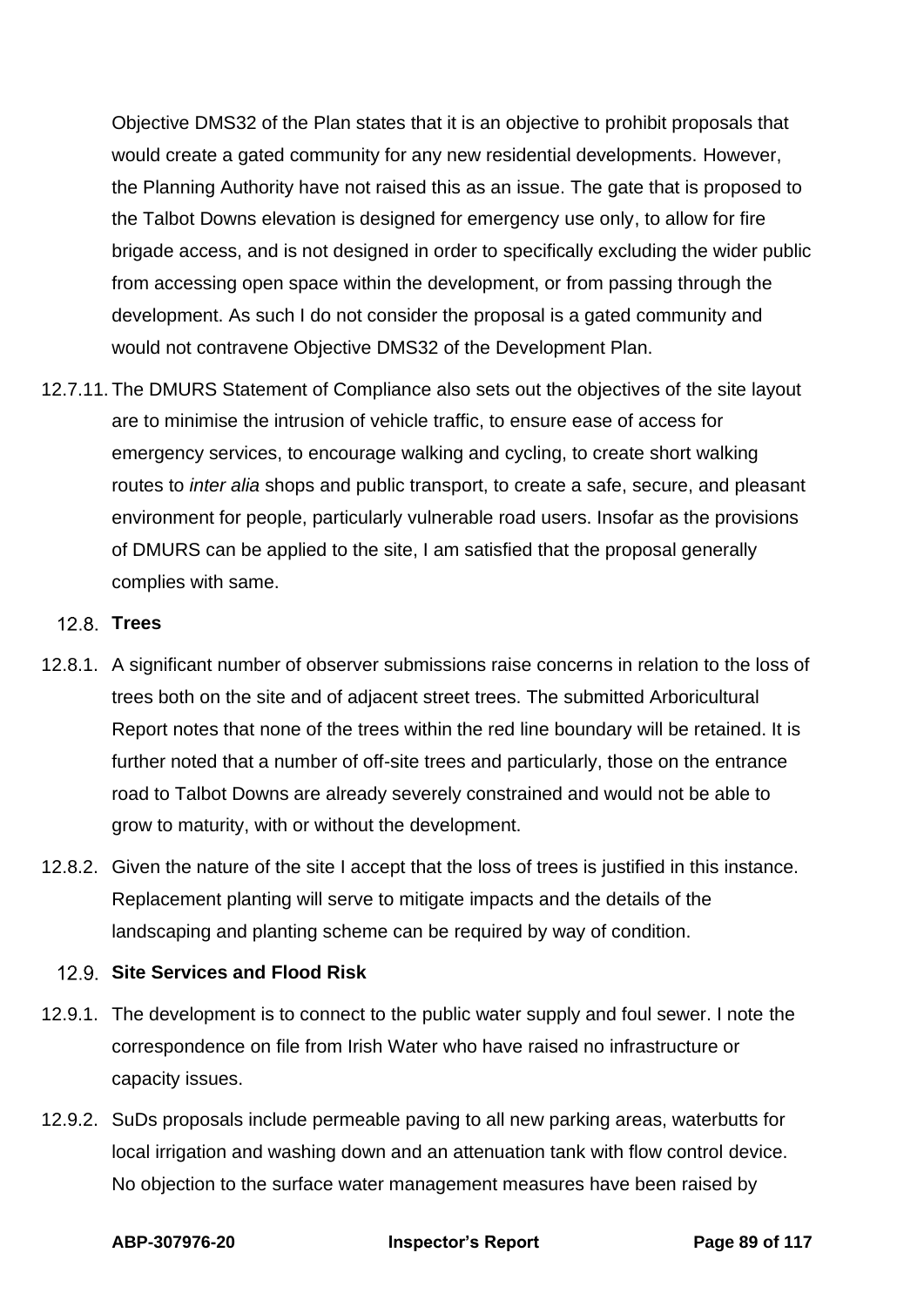Fingal Co. Co. although it is noted that the potential for green roofs could be explored further.

- 12.9.3. I note that the Planning Authority have not raised an objection in relation to flooding. Observers have cited previous surface water flood events on the site. A Site Specific Flood Risk Assessment has been submitted. It is stated that having regard to the Fingal County Council flood maps, the subject site is located in Flood Zone C. There is no record of historical flooding on the site. There is considered to be a negligible risk from fluvial flooding. Given the proposed surface water drainage measures, including an attenuation system limiting storm water run-off to 2 l/s and on site storage provided for the 1 in 100 year extreme storm event increased by 20% for the predicted effects of climate change, it is considered that the development is acceptable with regard to flooding and drainage issues.
- 12.9.4. In conclusion, I do not consider that the proposal will increase flood risk on this site or on surrounding sites, subject to conditions

Bats

- 12.9.5. The Bat Survey Report, dated July 11 2020 details the findings of bat surveys comprising a daylight and night time detector survey carried out on the 09<sup>th</sup> and 10<sup>th</sup> July. A thorough survey of the building was carried out as well as trees on/adjacent to the site.
- 12.9.6. The surveys revealed that there was no evidence of roosting bats nor any bats in the existing building on the site. Trees within and adjacent to the development have low potential for hosting bat roosts being immature and lacking roost potential features. The night time survey showed very low levels of bat activity. Two species of bat were positively identified during the various bat surveys.
- 12.9.7. It is stated in the report that works associated with the development are likely to lead to an increase in human presence at the site plus additional noise etc. However, given the lack of quality roost features in trees on site and within buildings in conjunction with the low level of bat activity during the night survey, it is unlikely that bats will utilised this site for roosting purposes in the future. It is concluded that the redevelopment of the site will not affect the roosting potential of the local bat population. I am satisfied that the surveys undertaken are robust and that the development will not result in any material adverse impacts to bats.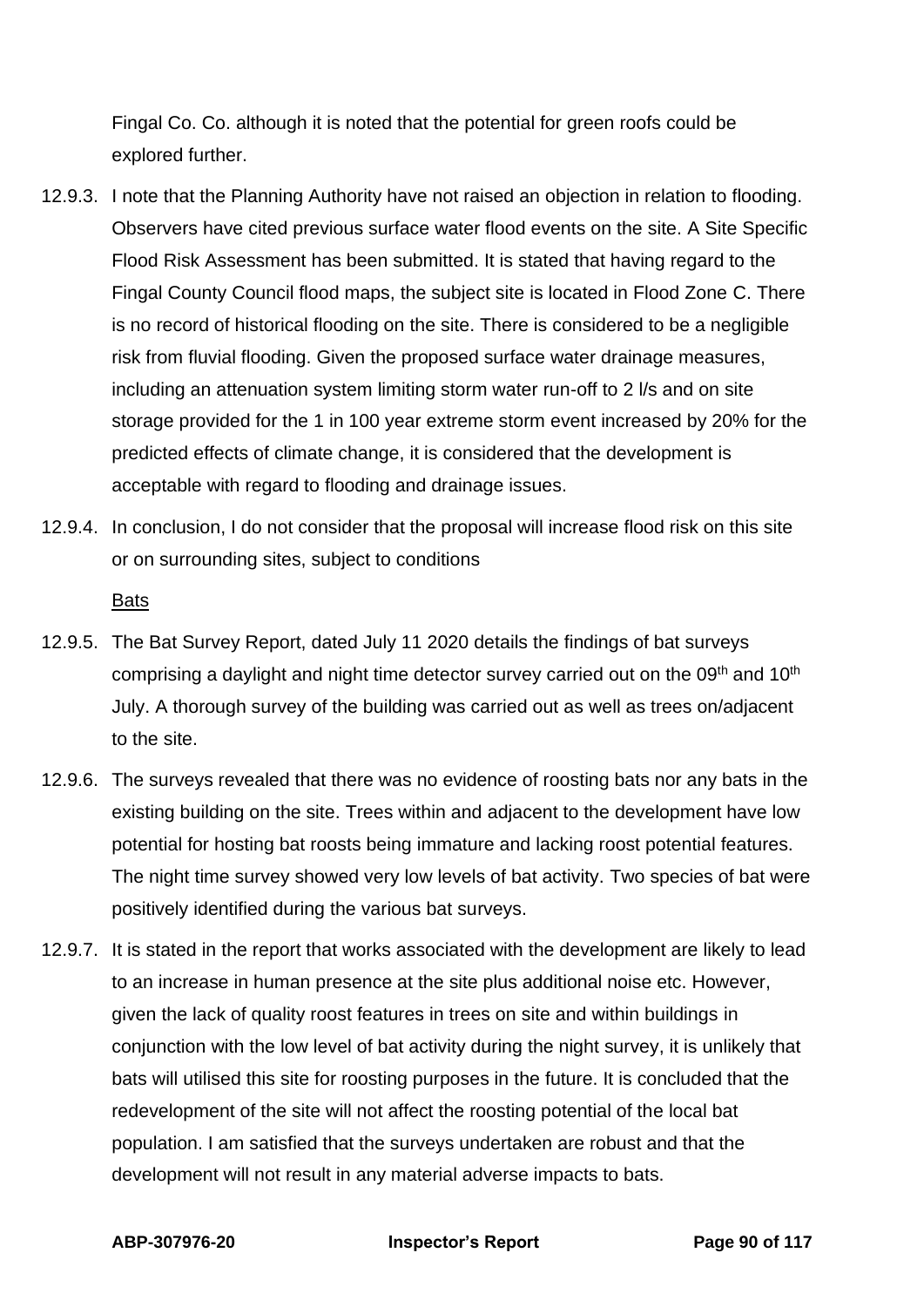## **Covid-19**

12.10.1. The vast majority of the observer submissions question the appropriateness of shared living accommodation in the context of the Covid-19 pandemic. In this regard, it is noted that An Bord Pleanála is not a public health authority and that there is currently no policy restriction on the development or operation of such shared accommodation. Notwithstanding, the applicants have submitted a 'Stay Safe Shield and CV-19 Pandemic Operation Plan' which sets out measures to minimise the risk of spread of Covid-19. The operator / provider will have responsibility to ensure that appropriate measures are put into place, as per overarching public health restrictions and guidelines.

#### **Other Issues**

- 12.11.1. Impact on Property Values A number of observers have stated that the proposal will impact negatively on property values. However there is little evidence submitted to support same and having regard to the nature of the proposal I do not concur the proposal would in fact negatively impact on property values in the area.
- 12.11.2. Land Ownership/Boundary Ownership In relation to same I note that the Board does not adjudicate in legal title issues.

#### 12.11.3. **Planning Authority's Submission**

12.11.4. Section 1.6 of the Chief Executive's Report sets out the recommendation. The following is stated:

*Upon review of the submitted documentation and having particular regard to the location and characteristics of the site, it is the opinion of the Planning Authority that the proposal for co-living accommodation as submitted does not comply with Sustainable Urban Housing: Design Standards for New Apartments (March 2018) issued by the Minister under Section 28 of the Planning and Development Act 2000 (as amended) and should therefore be refused permission by An Bord Pleanála.* 

12.11.5. In response to same, I have considered the location and characteristic of the site in detail in Section 12.2 of this report and I refer the Board to same.

*The standard of accommodation proposed is considered sub-standard taking particular account of the level of amenity offered by the communal open spaces, and the number of north and east facing single aspect units, including a number at*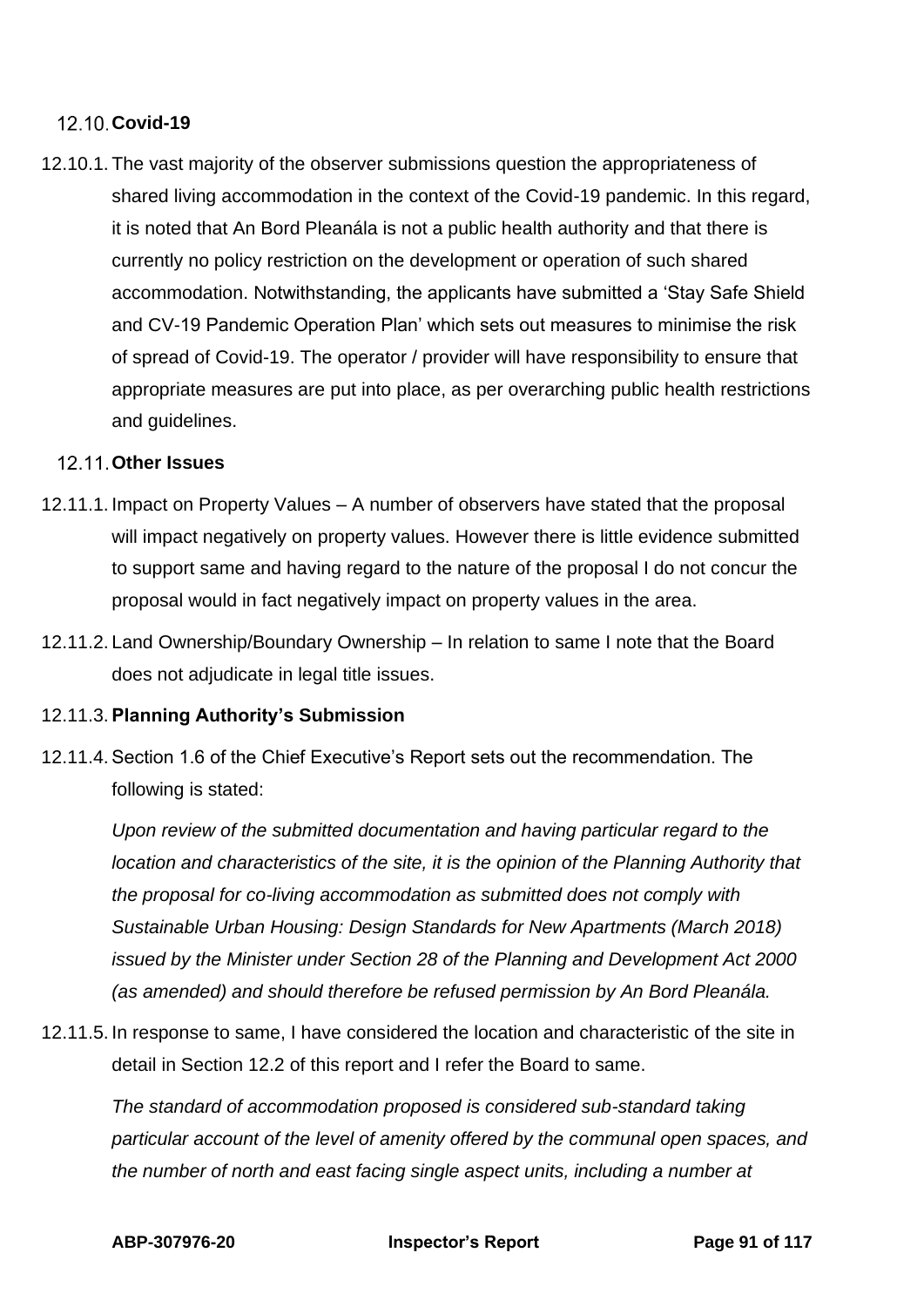*basement level and reliance on achieving primarily minimum standards. As a result, the design fails to meet a satisfactory standard, does not comply with Sustainable Urban Housing: Design Standards for New Apartments (March 2018) issued under Section 28 of the Planning and Development Act 2000 (as amended) and should therefore be refused permission by An Bord Pleanala*.

12.11.6. I have considered the issues raised in the above in Section 12.3 of this report and I refer the Board to same.

*Taking account of the scale, bulk, mass, density and deficiencies in the provision for car parking, the proposal would seriously injure the amenities of the area by way of overshadowing, overbearing, overlooking and as a result of overflow car parking. It is therefore considered that the proposed development if permitted would contravene materially the RS Land Use zoning objective of the Fingal Development Plan 2017- 2023 applicable to the site, which seeks to 'Provide for residential development and protect and improve residential amenity' and should therefore be refused by An Bord Pleanala.* 

- 12.12. I have considered the issues raised above in Sections 12.4, 12.5 and 12.6 of this report and I refer the Board to same.
- 12.13. Conditions are set out in the event of a grant of permission. Where appropriate, I have recommended that the Board impose same.

# 13.0 **Conclusion and Recommendation**

13.1.1. The proposed Shared Living Residential Development is acceptable in principle at this site with regard to the relevant RS zoning objective to 'provide for residential development and protect and improve residential amenity' under the Fingal County Development Plan 2017-2023, and having regard to the location of the site within walking distance of a major employer, Connolly Hospital, and within close proximity to the amenities and services of Blanchardstown Village, which is zoned as a 'Town and District Centre' under the Fingal County Development Plan 2017-2023. In addition, the site is generally considered to be suitable for shared accommodation having regard to its proximity to public transport and its accessibility to other major employment locations, including the Blanchardstown Centre. The height, bulk and massing, detailed design and layout of the scheme are acceptable. I am also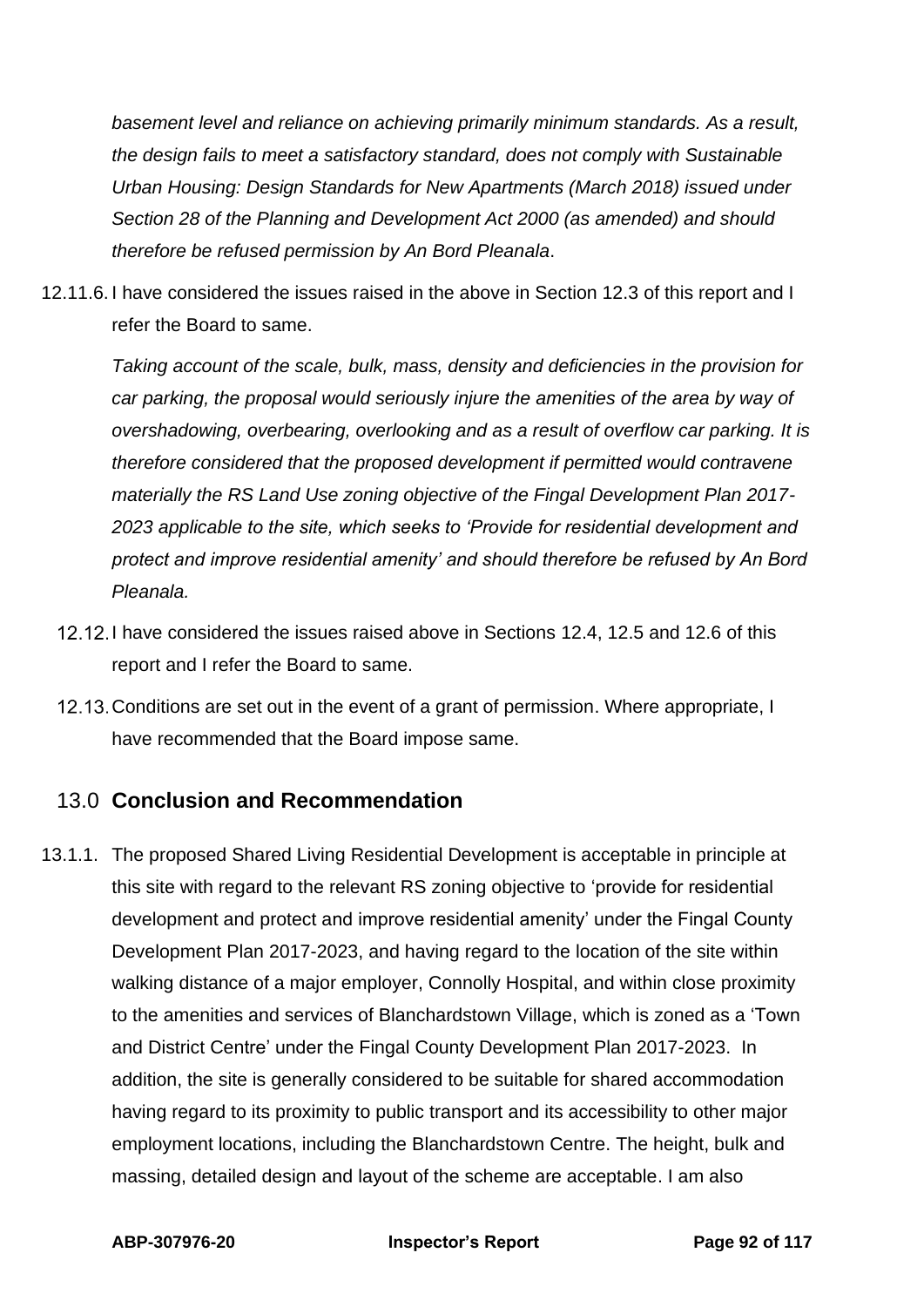satisfied that the development would not have any significant adverse impacts on the amenities of the surrounding area. Subject to a condition requiring the omission of the 14. no. basement units and the provision of additional living/kitchen/dining space and additional recreational amenity space, the future occupiers of the scheme will also benefit from a high standard of internal amenity. The overall level of provision for bicycle parking, car share parking and set down facilities to serve the proposed development is in accordance with SPPR9 (iv) of the Sustainable Urban Housing: Design Standards for New Apartments Guidelines for Planning Authorities 2018 where it is stated that a *"default policy of minimal car parking provision shall apply on the basis of shared accommodation development being more suitable for central locations and/or proximity to public transport services*.' I am satisfied the future occupiers of the scheme will not be at risk from flooding, and the proposal will not increase the risk of flooding elsewhere.

Having regard to the above assessment, I recommend that section 9(4)(a) of the Act of 2016 be applied and that permission be GRANTED for the proposed development, subject to conditions, for the reasons and considerations set out below.

# 14.0 **Recommended Order**

# **Planning and Development Acts 2000 to 2019**

#### **Planning Authority: Fingal County Council**

Application for permission under section 4 of the Planning and Development (Housing) and Residential Tenancies Act 2016, in accordance with plans and particulars, lodged with An Bord Pleanála on the 19<sup>th</sup> August 2020 by Bartra Property (Castleknock Limited) care Thornton O'Connor Town Planning, 1 Kilmacud Road Upper, Dundrum, Dublin 14, D14 EA89

#### **Proposed Development:**

The development will principally consist of: the demolition of the existing part 1 to part 2 No. storey over partial basement public house and restaurant building (1,243 sq m) and the construction of a part 1 to part 5 No. storey over basement Build-to-Rent Shared Living Residential Development (6,549 sq m) comprising 210 No.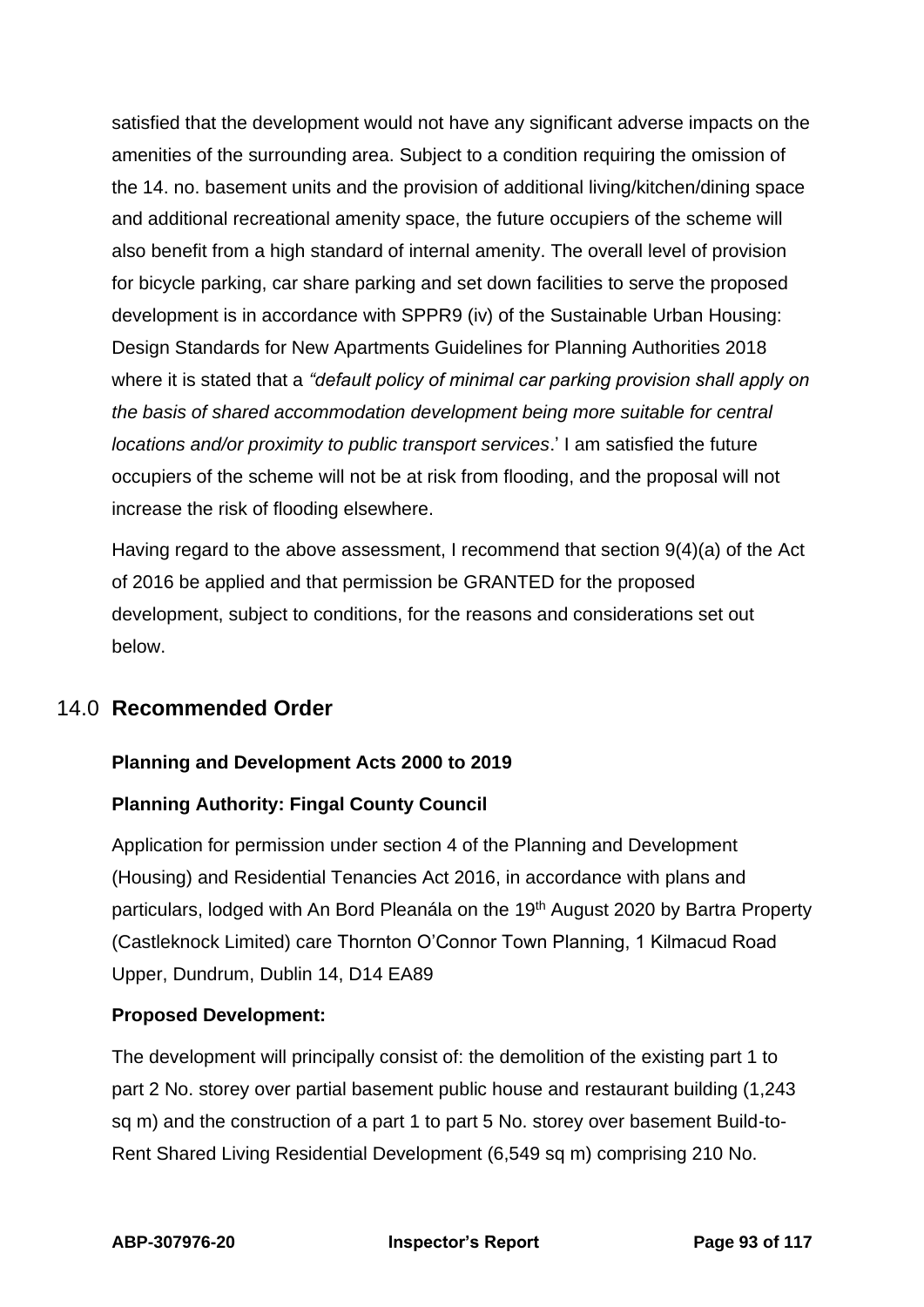bedspaces (182 No. single occupancy rooms, 4 No. accessible rooms and 12 No. double occupancy rooms).

The development also consists of the provision of communal living/kitchen/dining rooms at each floor level to serve the residents of each floor; communal resident amenity spaces for all residents including tv/cinema room at basement level, gymnasium and lounge/reception area at ground floor level, a library/study at third floor level and a private dining room at fourth floor level; external roof terrace at third floor level (78 sq m) facing north-east, north-west and south-west; external communal amenity courtyards at basement (170 sq m) and ground floor level (336 sq m); external amenity space at basement level accessed from the communal living/kitchen/dining room (30 sq m); balconies at third floor level facing northeast/north-west (14.35 sq m); resident facilities including launderette, linen store, accessible WC and bin store; 2 No. accesses to the public park along the northeastern boundary; 2 No. carshare parking spaces; a lay-by and delivery bay; emergency gate access to the courtyard (north-west boundary); bicycle parking; boundary treatments; hard and soft landscaping; plant; PV panels; substation; switch room; generator; lighting; and all other associated site works above and below ground.

#### **Decision**

**Grant permission for the above proposed development in accordance with the said plans and particulars based on the reasons and considerations under and subject to the conditions set out below.**

#### **Matters Considered**

In making its decision, the Board had regard to those matters to which, by virtue of the Planning and Development Acts and Regulations made thereunder, it was required to have regard. Such matters included any submissions and observations received by it in accordance with statutory provisions.

#### **Reasons and Considerations**

In coming to its decision, the Board had regard to the following:

(a) the location of the site in an established urban area, in an area zoned for residential;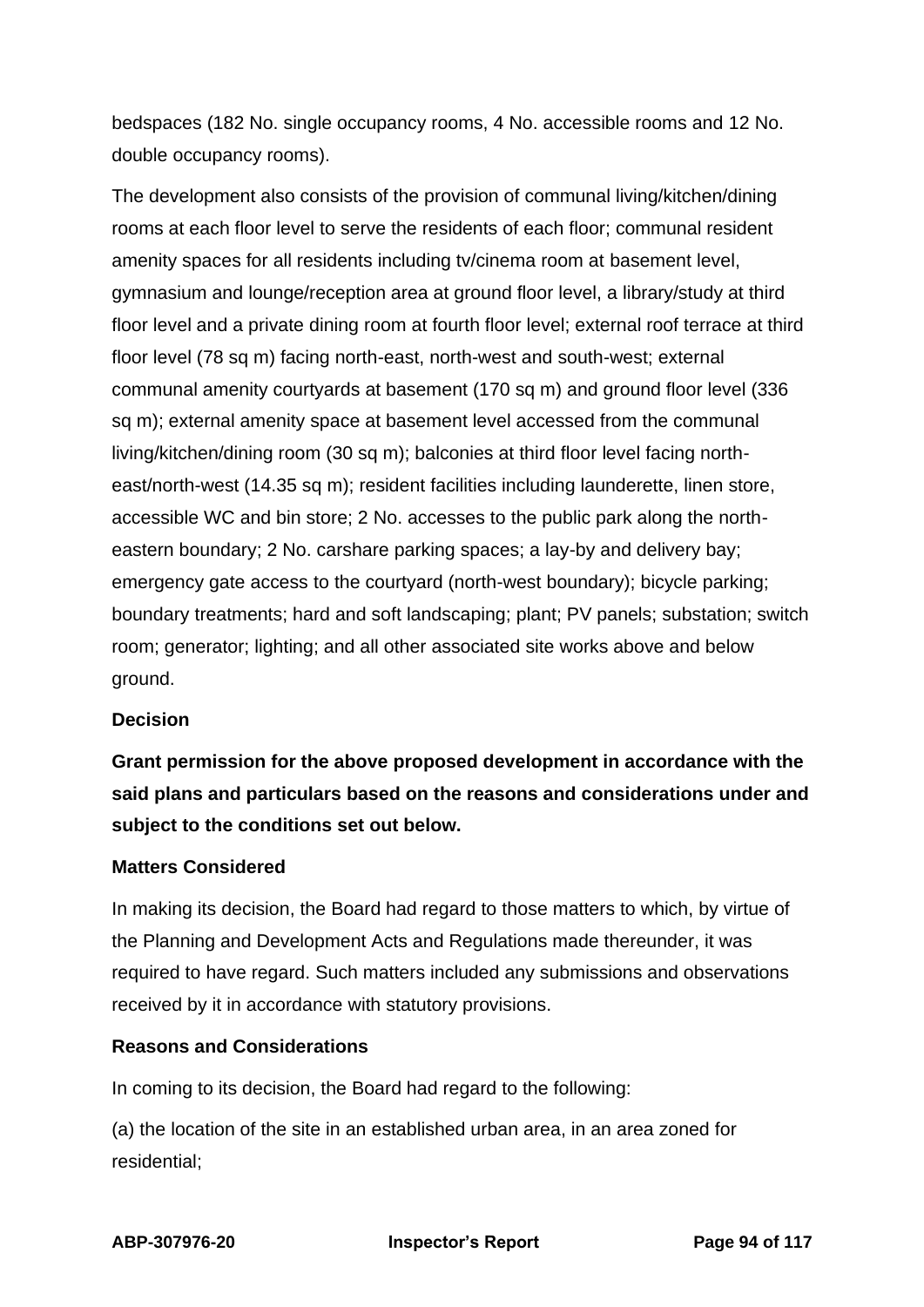(b) the policies and objectives of the Fingal County Development Plan 2017-2023;

(c) The Rebuilding Ireland Action Plan for Housing and Homelessness 2016;

(e) the National Planning Framework;

(f) The Sustainable Urban Housing: Design Standards for New Apartments issued by the Department of the Environment, Community and Local Government in March 2018;

(g) Urban Development and Building Heights Guidelines for Planning Authorities, prepared by the Department of Housing, Planning and Local Government in December 2018 and particularly Specific Planning Policy Requirement 3;

(h) The Guidelines for Sustainable Residential Developments in Urban Areas and the accompanying Urban Design Manual – a Best Practice Guide, issued by the Department of the Environment, Heritage and Local Government in May 2009;

(i) Design Manual for Urban Roads and Streets (DMURS) issued by the Department of Transport, Tourism and Sport and the Department of the Environment, Community and Local Government in March 2013;

(j) The Planning System and Flood Risk Management (including the associated Technical Appendices), 2009;

(k) The nature, scale and design of the proposed development and the availability in the area of a wide range of social and transport infrastructure;

(k) The pattern of existing and permitted development in the area;

(l) The planning history of the site;

(l) Section 37(b)(2) of the Planning and Development Act 2000, as amended, whereby the Board is not precluded from granting permission for a development which materially contravenes a Development Plan;

(m) The submissions and observations received;

(n) The Chief Executive's Report from the Planning Authority; and

(o) The report of the inspector.

# **Appropriate Assessment Screening**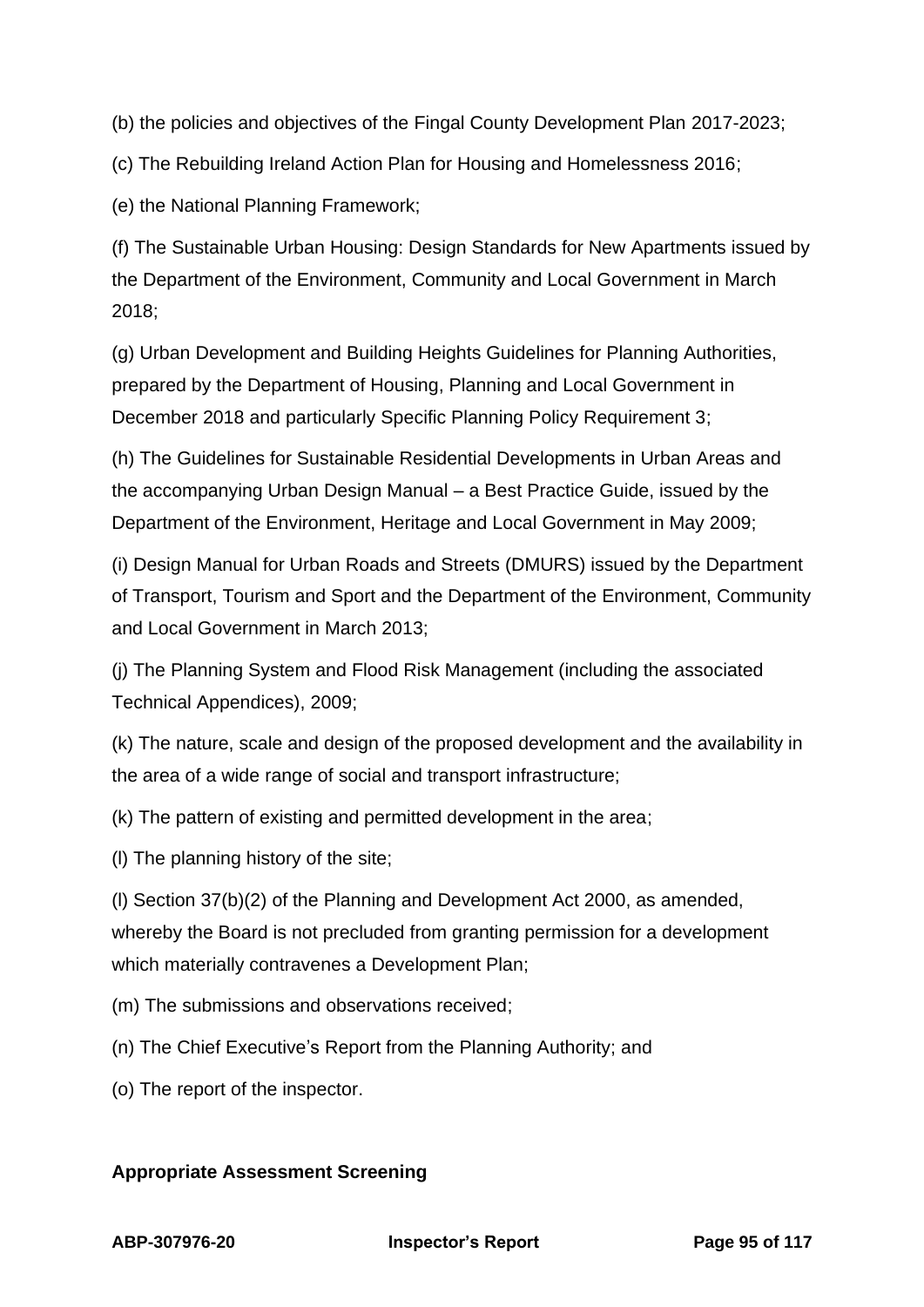The Board completed an Appropriate Assessment screening exercise in relation to the potential effects of the proposed development on designated European Sites, taking into account the nature, scale and location of the proposed development within a zoned and serviced urban area, the Appropriate Assessment Screening document submitted with the application, the Inspector's report, and submissions on file. In completing the screening exercise, the Board adopted the report of the Inspector and concluded that, by itself or in combination with other development in the vicinity, the proposed development would not be likely to have a significant effect on any European Site in view of the conservation objectives of such sites, and that a Stage 2 Appropriate Assessment is not, therefore, required.

#### **Environmental Impact Assessment**

The Board completed an environmental impact assessment screening of the proposed development and considered that the Environmental Report submitted by the applicant, identifies and describes adequately the direct, indirect, secondary, and cumulative effects of the proposed development on the environment.

Having regard to: -

(a) the nature and scale of the proposed development, which is below the threshold in respect of Class 10(iv) of Part 2 of Schedule 5 of the Planning and Development Regulations 2001, as amended,

(b) the location of the site on lands zoned to 'provide for residential development and protect and improve residential amenity' in the Fingal County Development Plan 2017-2023, and the results of the Strategic Environmental Assessment of the plan,

(c) The existing use on the site and pattern of development in surrounding area;

(d) The availability of mains water and wastewater services to serve the proposed development,

(e) the location of the development outside of any sensitive location specified in article 299(C)(1)(v) of the Planning and Development Regulations 2001 (as amended)

(f) The guidance set out in the "Environmental Impact Assessment (EIA) Guidance for Consent Authorities regarding Sub-threshold Development", issued by the Department of the Environment, Heritage and Local Government (2003),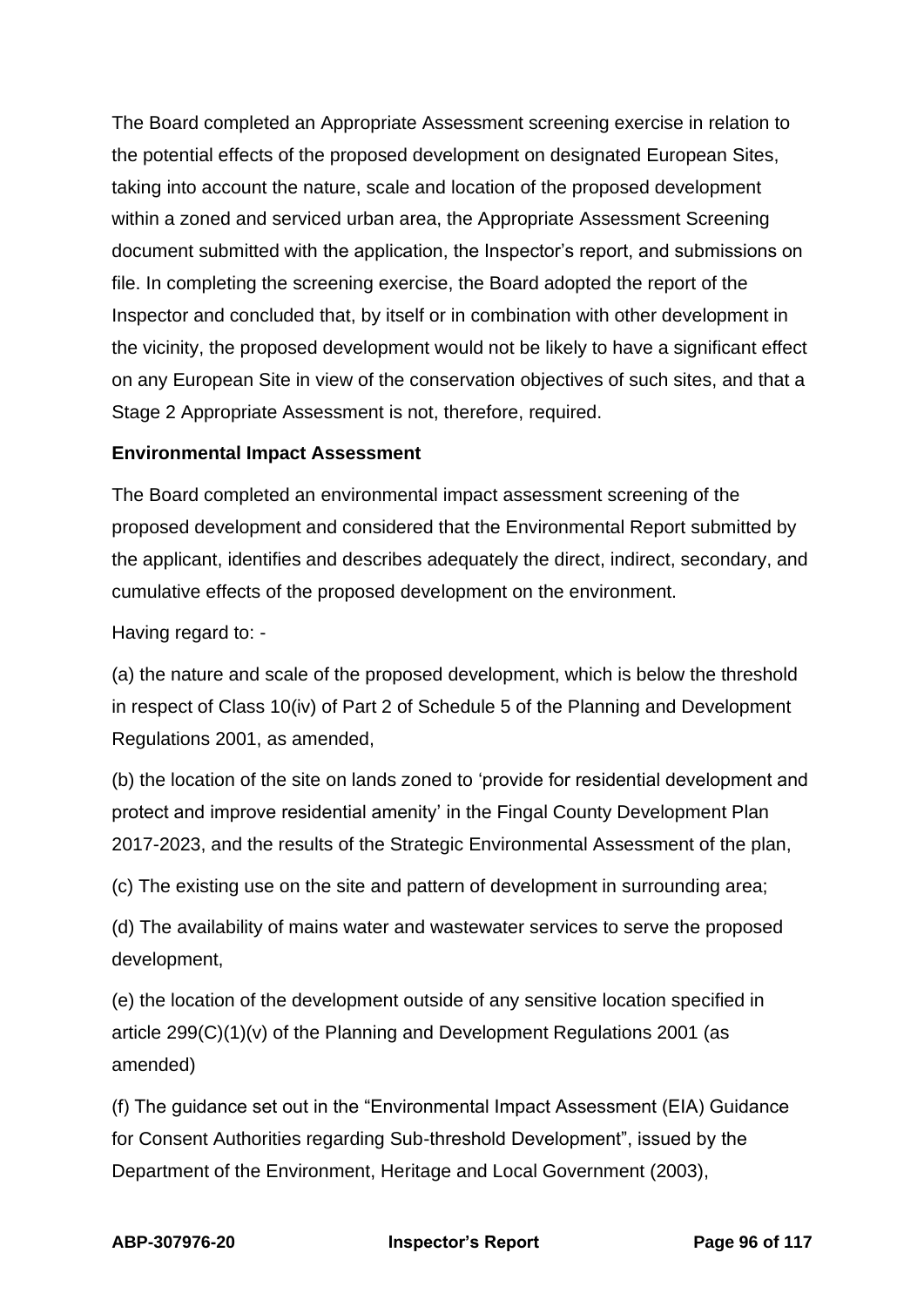(f) The criteria set out in Schedule 7 of the Planning and Development Regulations 2001 (as amended), and

(g) The features and measures proposed by the applicant envisaged to avoid or prevent what might otherwise be significant effects on the environment, including measures identified in the Stage 1 Construction Management Plan, the Stage 1 Method Statement for Demolition of Existing Building, the Demolition and Construction Waste Management Plan, Construction and Demolition Management Plan, the Engineering Services Report, the Site Specific Flood Risk Assessment, and the Operational Waste Management Plan.

It is considered that the proposed development would not be likely to have significant effects on the environment and that the preparation and submission of an environmental impact assessment report would not therefore be required.

# **Conclusions on Proper Planning and Sustainable Development**

The Board considered that, subject to compliance with the conditions set out below, that the proposed development would constitute an acceptable quantum and density of development in this accessible urban location, would not seriously injure the residential or visual amenities of the area, would be acceptable in terms of urban design, height and quantum of development and would be acceptable in terms of pedestrian safety. The proposal would not give rise to flooding in the area and would provide an acceptable form of residential amenity for future occupants. The proposed development would, therefore, be in accordance with the proper planning and sustainable development of the area.

The Board considered that, while a grant of permission for the proposed Strategic Housing Development would not materially contravene a zoning objective of the statutory plans for the area, a grant of permission could materially contravene the Fingal County Development Plan 2017-2023 in relation to building height, specifically Objective 'Blanchardstown 1' which states that it is an objective to prepare an Urban Framework Plan for Blanchardstown Village to guide future development including infill development that would not exceed 3 No. storeys. The Board notes that no Urban Framework Plan in accordance with this objective has been prepared to date. However, as there is reference to the preparation of an Urban Framework Plan, where heights in Blanchardstown Village would not exceed 3 No. storeys, and the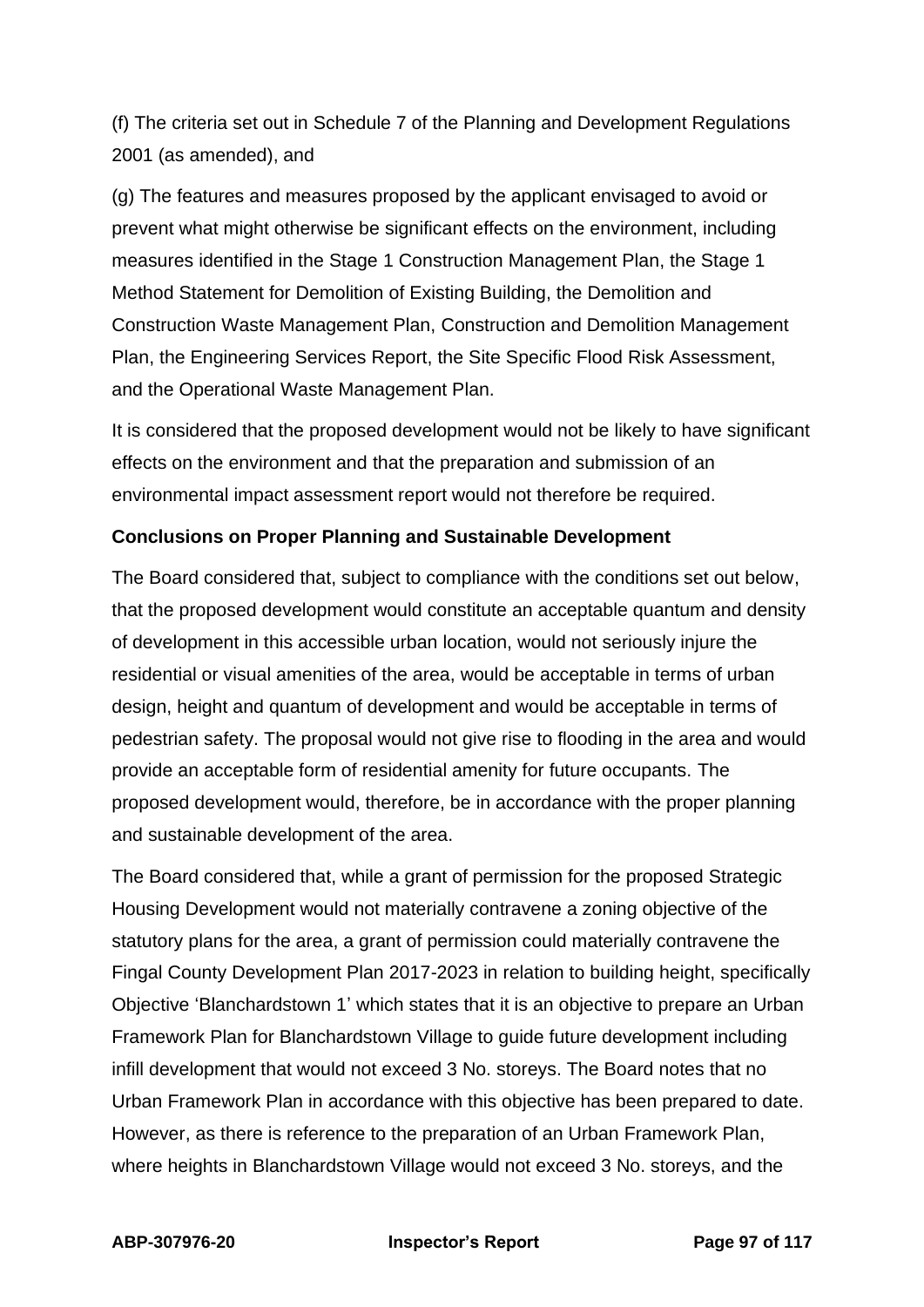proposed site lies within the defined boundaries of the Blanchardstown Urban Framework Plan, the proposed development, which provides a maximum height of 5 No. storeys (ranging in height from part one to part five storeys), the proposed development materially contravenes an objective of the Development Plan.

The Board considers that, having regard to the provisions of section 37(2) of the Planning and Development Act 2000, as amended, the grant of permission in material contravention of the South Dublin County Development Plan 2016-2022 would be justified for the following reasons and considerations.

In relation to section 37(2)(b) (i) of the Planning and Development Act 2000 (as amended):

In relation to the matter of strategic or national importance, the current application has been lodged under the Strategic Housing legislation and the proposal is considered to be strategic in nature. National policy as expressed within Rebuilding Ireland – The Government's Action Plan on Housing and Homelessness and the National Planning Framework – Ireland 2040 fully support the need for urban infill residential development, such as that proposed on this site. In Particular Pillar 4: 'Improve the Rental Sector of Rebuilding Ireland – Action Plan for Housing and Homelessness 2016' states that an key objective is addressing obstacles to greater private rented sector deliver and improving the supply of units at affordable rents.

In relation to section 37(2)(b) (iii) of the Planning and Development Act 2000 (as amended):

The Eastern and Midland Regional Assembly – Regional Spatial and Economic Strategy 2019-2031, seeks to increase densities on appropriate sites within Dublin City and Suburbs. In relation to Section 28 Guidelines of particular relevance are the Urban Development and Building Height Guidelines for planning authorities issued in December 2018 which states that *inter alia* that building heights must be generally increased in appropriate urban locations, subject to the criteria as set out in Section 3.2 of the Guidelines. The proposal has been assessed against the criteria therein. The proposal also complies with the provisions of the Sustainable Urban Housing: Design Standards for New Apartments, Guidelines for Planning Authorities' (2018), as relates to shared accommodation proposals, subject to conditions being imposed requiring the omission of the basement units and the provision of additional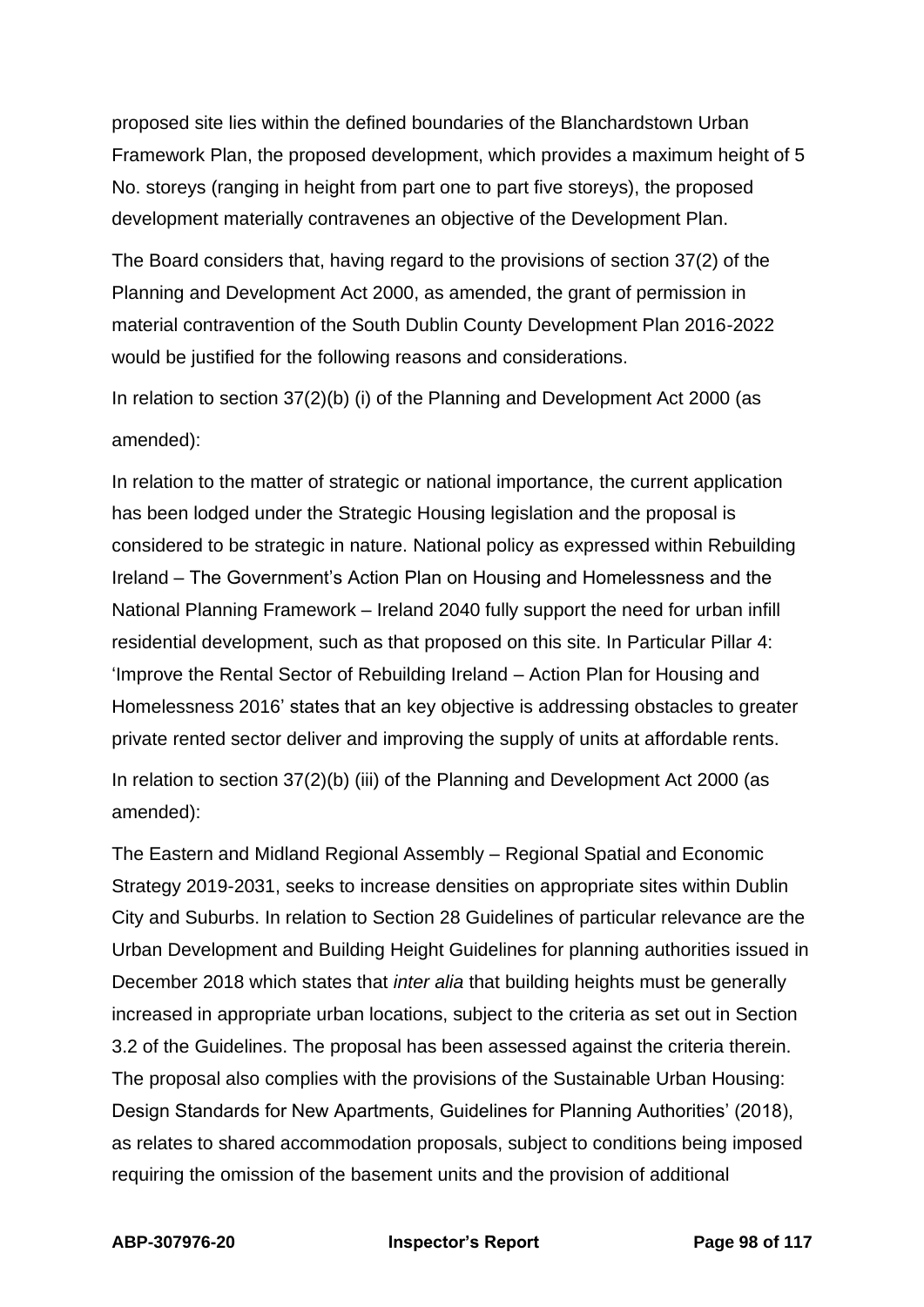living/kitchen/dining floorspace, and the provision of additional recreational amenity floorspace.

In relation to section 37(2)(b) (iv) of the Planning and Development Act 2000 (as amended):

In relation to the pattern of development/permissions granted in the area since the adoption of the Development Plan, of particular relevance, the Board has previously approved a 4 storey development on this site (ABP Ref PL06F.248037). As such precedent for higher buildings than currently exist has been established on this site.

# 15.0 **Conditions**

1. The development shall be carried out and completed in accordance with the plans and particulars lodged with the application except as may otherwise be required in order to comply with the following conditions. Where such conditions require details to be agreed with the planning authority, the developer shall agree such details in writing with the planning authority prior to commencement of development and the development shall be carried out and completed in accordance with the agreed particulars. In default of agreement, such issues may be referred to An Bord Pleanála for determination.

**Reason**: In the interest of clarity.

- 2. The proposed development shall be amended as follows:
	- (a) The 14 no. units at basement level (Units 01 to 14) shall be omitted from the scheme.
	- (b) Additional communal living/kitchen/dining facilities and additional recreational amenity floorspace shall be provided at basement level.
	- (c) The cycle parking provided within the scheme shall be covered and weatherproof.
	- (d) The pedestrian access to the area of open space from the north-east elevation shall be omitted from the scheme and this access utilised for emergency purposes only.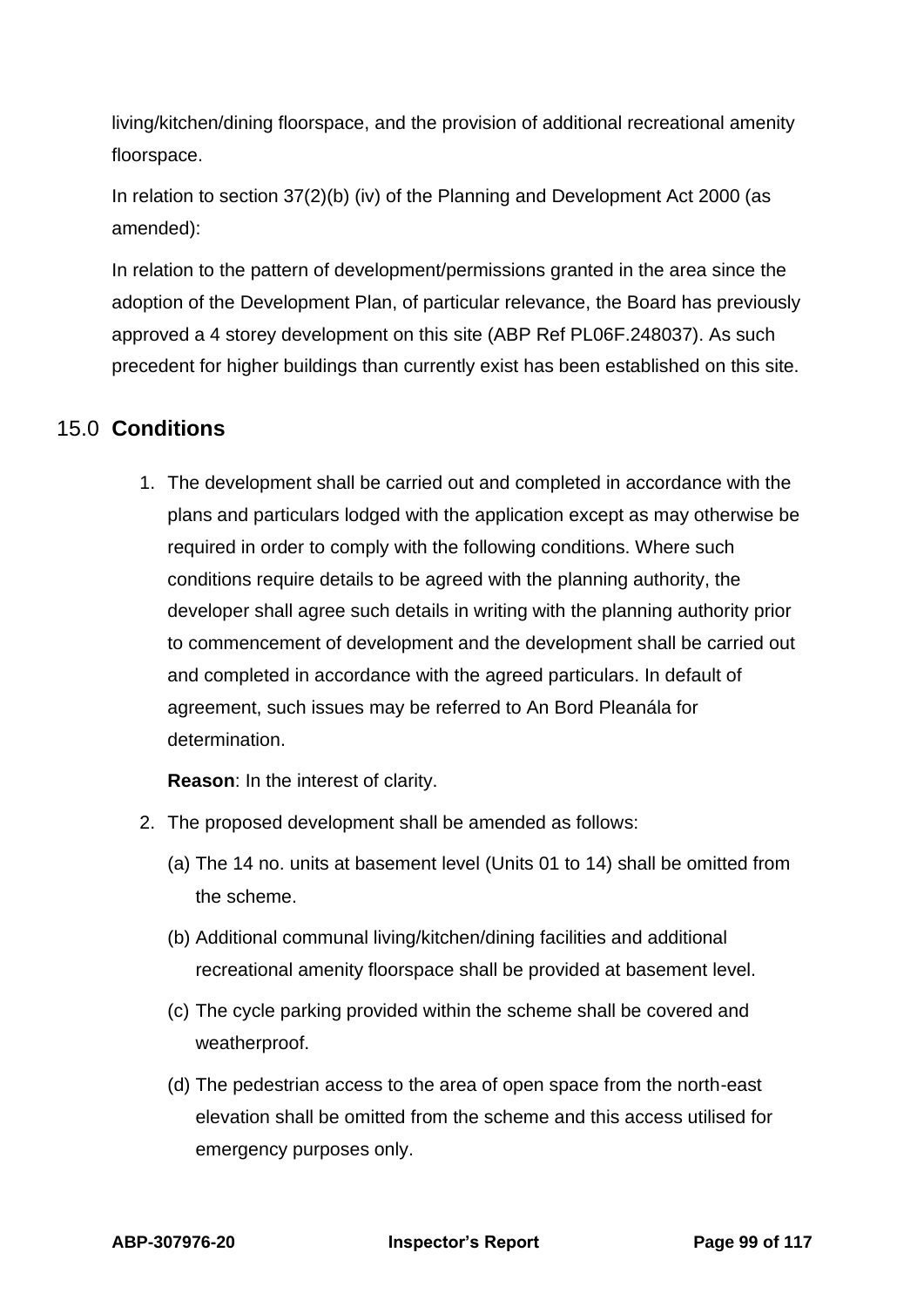(e) A total of 184 shared living rooms are permitted.

Revised drawings showing compliance with these requirements shall be submitted to, and agreed in writing with, the planning authority prior to commencement of development.

**Reason:** In the interests of providing a satisfactory standard of residential amenity for occupants of the development.

- 3. Revised drawings shall be submitted to, and agreed in writing with, the planning authority prior to commencement of development which detail the following:
	- (a) Correlation between the proposed floorplans and the proposed elevations. In this regard, it is reiterated that no above ground external terrace or balcony is permitted save for the single external amenity area at third floor level as indicated on drawing no. 18038-30-200-101.
	- (b) Details of the proposed emergency access gate to the ground floor courtyard, including elevations of same.

**Reason:** In the interests of clarity and in the interests of proper planning and development.

4. The Shared Accommodation units hereby permitted shall operate in accordance with the definition of Build-to-Rent developments as set out in the Sustainable Urban Housing: Design Standards for New Apartments, Guidelines for Planning Authorities (March 2018).

**Reason:** In the interests of the proper planning and sustainable development of the area.

5. Prior to the commencement of development, the developer shall submit details of a proposed covenant or legal agreement which confirms that the development hereby permitted shall remain owned and operated by an institutional entity for a minimum period of not less than 15 years and where no individual residential units shall be sold separately for that period. The period of fifteen years shall be from the date of occupation of the first 'shared living units' within the scheme.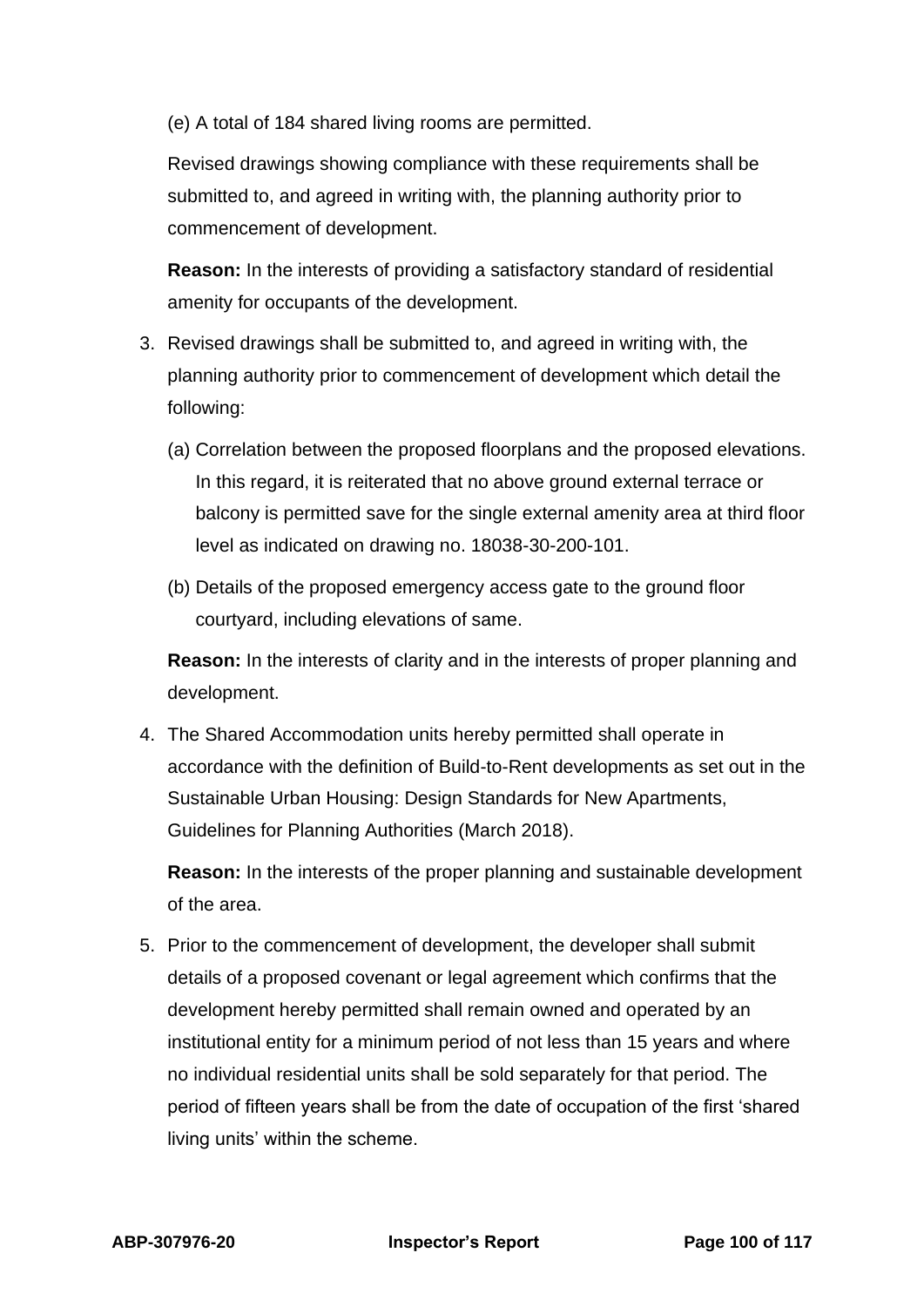**Reason:** In the interests of proper planning and sustainable development of the area.

6. Prior to expiration of the 15-year period referred to in the covenant, the developer shall submit ownership details and management structures proposed for the continued operation of the entire development as a Shared Accommodation scheme. Any proposed amendment or deviation from the Shared Accommodation model as authorised in this permission shall be subject to a separate planning application.

**Reason**: In the interests of orderly development and clarity.

7. Prior to commencement of development on site, the developer shall submit, for the written agreement of the planning authority, details of the management company, established to manage the operation of the development together with a detailed and comprehensive Shared Accommodation Management Plan which demonstrates clearly how the proposed Shared Accommodation scheme will operate. This Share Accommodation Management Plan shall also include proposed access times for the external terrace area at Third Floor level with a view to limiting such access after an appropriate hour in the evening and before an appropriate hour in the morning.

**Reason:** In the interests of orderly development and the proper planning and sustainable development of the area, and in the interests of residential amenity.

- 8. Details of the materials, colours and textures of all the external finishes to the proposed buildings shall be as submitted with the application, unless otherwise agreed in writing with, the planning authority prior to commencement of development. In default of agreement the matter(s) in dispute shall be referred to An Bord Pleanála for determination. **Reason:** In the interest of visual amenity.
- 9. A comprehensive boundary treatment and landscaping scheme shall be submitted to and agreed in writing with the planning authority, prior to commencement of development. This scheme shall include the following: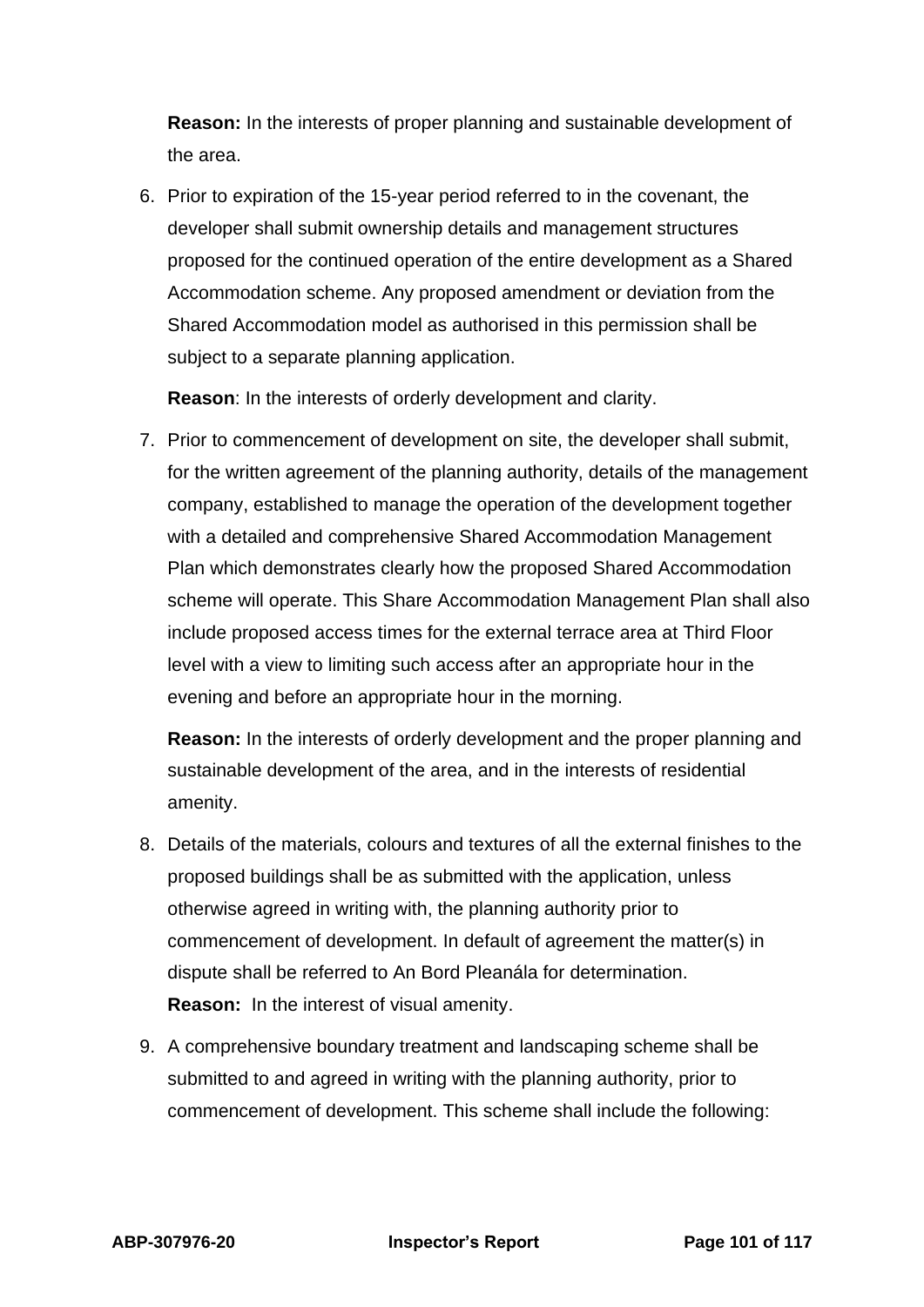- (a) details of all proposed hard surface finishes, including samples of proposed paving slabs/materials for footpaths, kerbing and road surfaces within the development;
- (b) proposed locations of street trees and additional street trees at appropriate intervals, other trees and other landscape planting in the development, including details of proposed species and settings;
- (c) details of proposed boundary treatments at the perimeter of the site, including heights, materials and finishes, and

The boundary treatment and landscaping shall be carried out in accordance with the agreed scheme.

**Reason:** In the interest of visual amenity.

10.The developer shall enter into water and/or wastewater connection agreement(s) with Irish Water, prior to commencement of development.

**Reason:** In the interest of public health.

11.Water supply and drainage arrangements, including the attenuation and disposal of surface water, shall comply with the requirements of the planning authority for such works and services.

**Reason:** In the interests of public health and to ensure a satisfactory standard of development.

- 12.The developer shall comply with all requirements of the planning authority in relation to roads, access, lighting and parking arrangements, including facilities for the recharging of electric vehicles. In particular:
	- a) The roads and traffic arrangements serving the site, including signage, shall be in accordance with the detailed requirements of the planning authority for such works and shall be carried out at the developer's expense.
	- b) The materials used in any roads / footpaths provided by the developer shall comply with the detailed standards of the planning authority for such road works.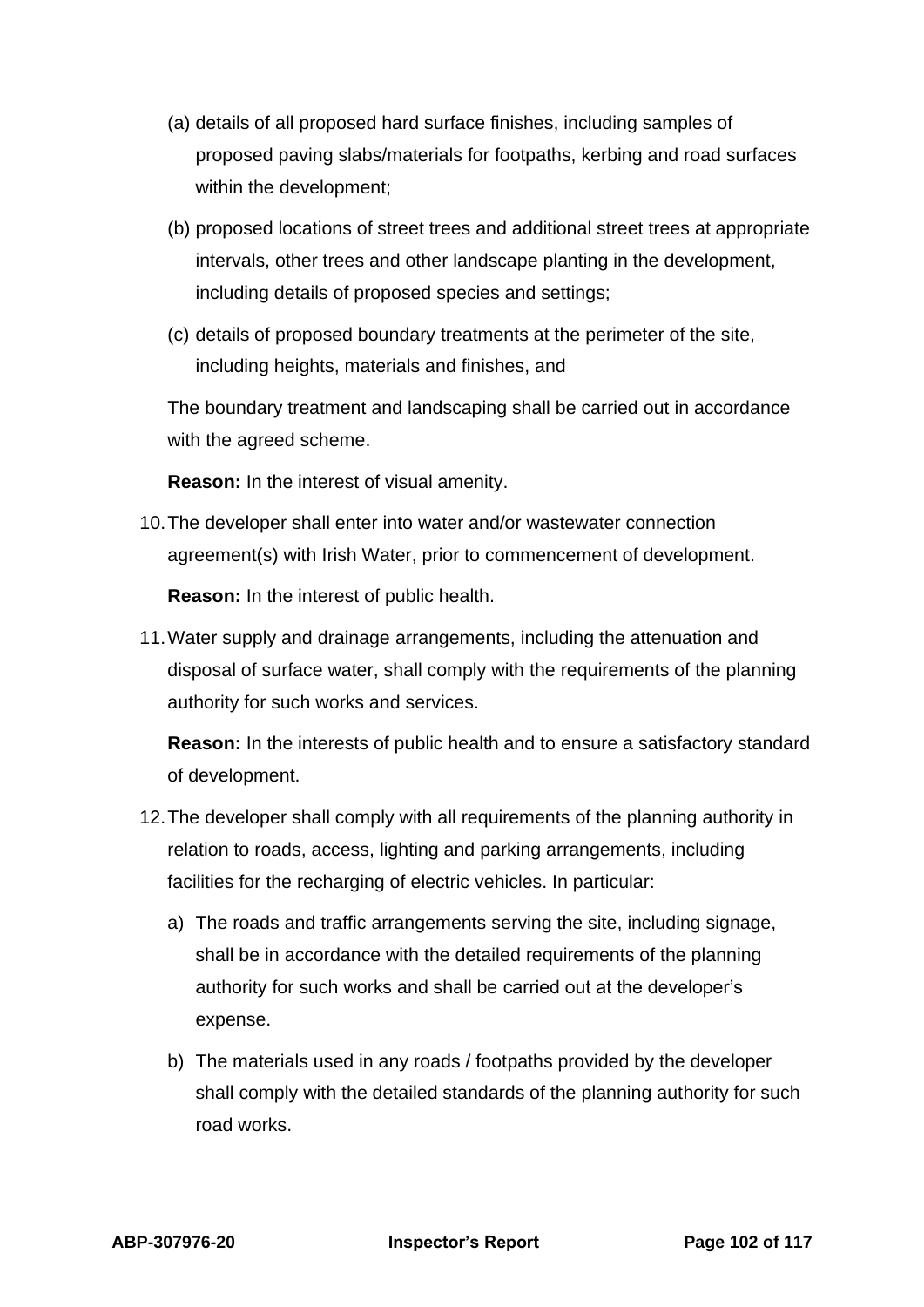c) All bicycle parking shall be in accordance with the detailed requirements of the planning authority for such works.

**Reason:** In the interests of traffic, cyclist and pedestrian safety and to protect residential amenity.

13.Prior to the opening of the development, a Mobility Management Strategy shall be submitted to and agreed in writing with the planning authority. This shall provide for incentives to encourage the use of public transport, cycling, walking and car-pooling to reduce and regulate the extent of parking. The mobility strategy shall be prepared and implemented by the management company for all units within the development.

**Reason:** In the interest of encouraging the use of sustainable modes of transport.

14.The landscaping scheme submitted shall be carried out within the first planting season following substantial completion of external construction works, details of which shall be submitted to the planning authority for written agreement prior to the commencement of development. All planting shall be adequately protected from damage until established. Any plants which die, are removed or become seriously damaged or diseased, within a period of five years from completion of the development shall be replaced within the next planting season with others of similar size and species, unless otherwise agreed in writing with the planning authority.

**Reason:** In the interests of residential and visual amenity.

15.No additional development shall take place above roof parapet level, including lift motor enclosures, air handling equipment, storage tanks, ducts or other external plant, telecommunication aerials, antennas or equipment, unless authorised by a further grant of planning permission.

**Reason:** To protect the residential amenities of property in the vicinity and the visual amenities of the area.

16.Site development and building works shall be carried out only between the hours of 0700 to 1900 Mondays to Fridays inclusive, between 08.00 to 14.00 on Saturdays, and not at all on Sundays and public holidays. Deviation from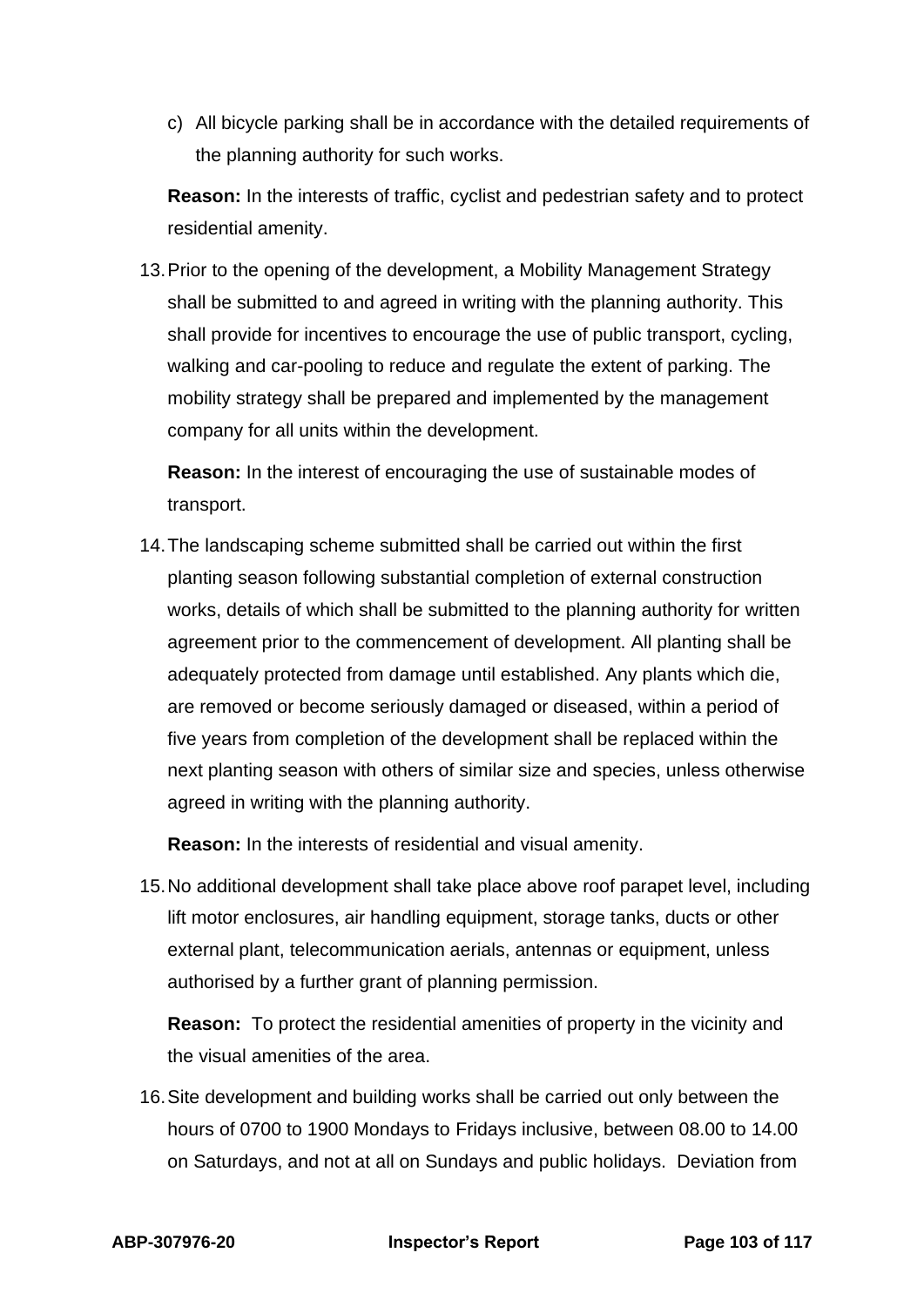these times will only be allowed in exceptional circumstances where prior written approval has been received from the planning authority. **Reason:** In order to safeguard the residential amenities of property in the vicinity.

- 17.All service cables associated with the proposed development (such as electrical, telecommunications and communal television) shall be located underground. Any relocation of utility infrastructure shall be agreed with the relevant utility provider. Ducting shall be provided by the developer to facilitate the provision of broadband infrastructure within the proposed development. **Reason:** In the interests of visual and residential amenity.
- 18.A plan containing details for the management of waste (and, in particular, recyclable materials) within the development, including the provision of facilities for the storage, separation and collection of the waste and, in particular, recyclable materials and for the ongoing operation of these facilities for each apartment unit shall be submitted to, and agreed in writing with, the planning authority prior to the commencement of development. Thereafter, the waste shall be managed in accordance with the agreed plan. **Reason:** In the interest of residential amenity, and to ensure the provision of adequate refuse storage.
- 19.Construction and demolition waste shall be managed in accordance with a construction waste and demolition management plan, which shall be submitted to, and agreed in writing with, the planning authority prior to commencement of development. This plan shall be prepared in accordance with the "Best Practice Guidelines on the Preparation of Waste Management Plans for Construction and Demolition Projects", published by the Department of the Environment, Heritage and Local Government in July 2006.

**Reason:** In the interest of sustainable waste management.

20.The construction of the development shall be managed in accordance with a Final Construction and Environmental Management Plan, which shall be submitted to, and agreed in writing with the planning authority prior to commencement of development. This plan shall provide inter alia: details of proposals as relates to soil importation and exportation to and from the site;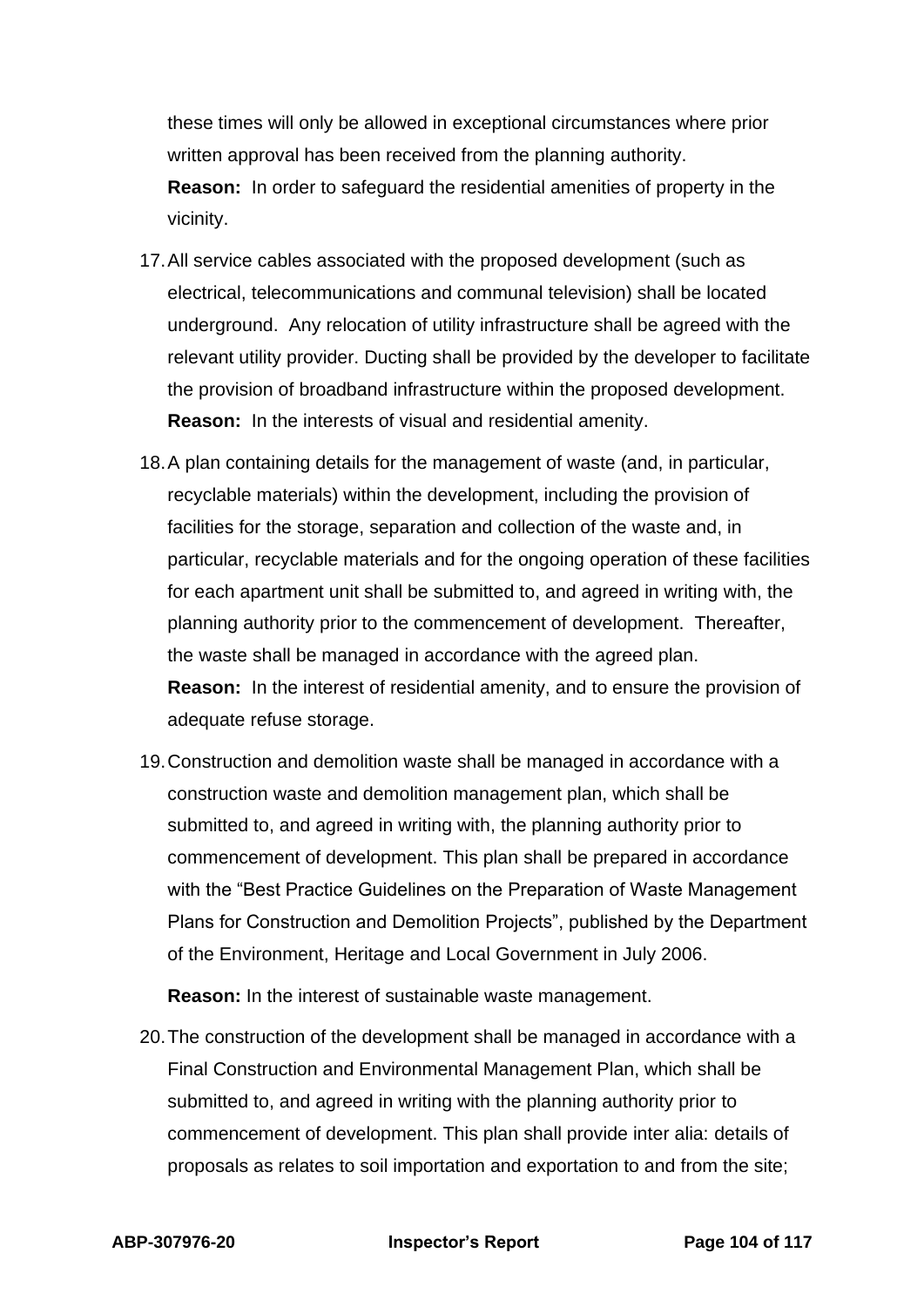details and location of proposed construction compounds, details of intended construction practice for the development, including noise and vibration management measures, details of arrangements for routes for construction traffic, parking during the construction phase, and off-site disposal of construction/demolition waste and/or by-products.

**Reason:** In the interests of public safety and residential amenity.

21.The site development and construction works shall be carried out in such a manner as to ensure that the adjoining roads are kept clear of debris, soil and other material, and cleaning works shall be carried on the adjoining public roads by the developer and at the developer's expense on a daily basis.

**Reason:** To protect the residential amenities of property in the vicinity.

22.Proposals for the development name and dwelling numbering scheme and associated signage shall be submitted to, and agreed in writing with, the planning authority prior to commencement of development. Thereafter, all signs, and dwelling numbers, shall be provided in accordance with the agreed scheme. The proposed name(s) shall be based on local historical or topographical features, or other alternatives acceptable to the planning authority. No advertisements/marketing signage relating to the name(s) of the development shall be erected until the developer has obtained the planning authority's written agreement to the proposed name(s).

**Reason:** In the interest of urban legibility and to ensure the use of locally appropriate placenames for new residential areas.

23.Prior to commencement of development, the developer shall lodge with the planning authority a cash deposit, a bond of an insurance company, or other security to secure the reinstatement of public roads which may be damaged by the transport of materials to the site, to secure the provision and satisfactory completion of roads, footpaths, watermains, drains, open space and other services required in connection with the development, coupled with an agreement empowering the local authority to apply such security or part thereof to the satisfactory completion of any part of the development. The form and amount of the security shall be as agreed between the planning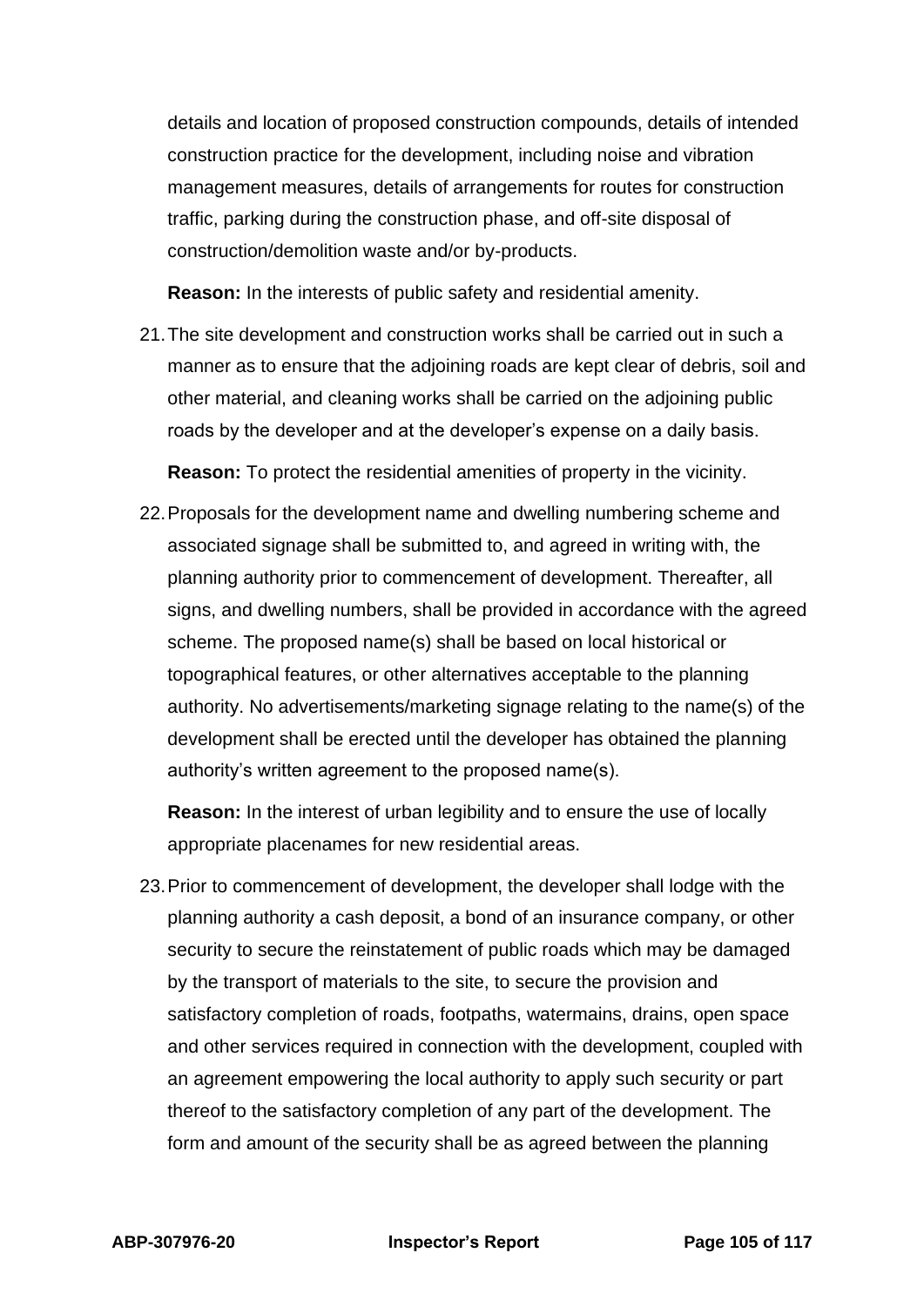authority and the developer or, in default of agreement, shall be referred to An Bord Pleanála for determination.

**Reason:** To ensure the satisfactory completion of the development.

24.The developer shall pay to the planning authority a financial contribution in respect of public infrastructure and facilities benefiting development in the area of the planning authority that is provided or intended to be provided by or on behalf of the authority in accordance with the terms of the Development Contribution Scheme made under section 48 of the Planning and Development Act 2000, as amended. The contribution shall be paid prior to commencement of development or in such phased payments as the planning authority may facilitate and shall be subject to any applicable indexation provisions for Dublin City Council of the Scheme at the time of payment. Details of the application of the terms of the Scheme shall be agreed between the planning authority and the developer or, in default of such agreement, the matter shall be referred to An Bord Pleanála to determine the proper application of the terms of the Scheme.

**Reason:** It is a requirement of the Planning and Development Act 2000, as amended, that a condition requiring a contribution in accordance with the Development Contribution Scheme made under section 48 of the Act be applied to the permission.

Rónán O'Connor Senior Planning Inspector

20th November 2020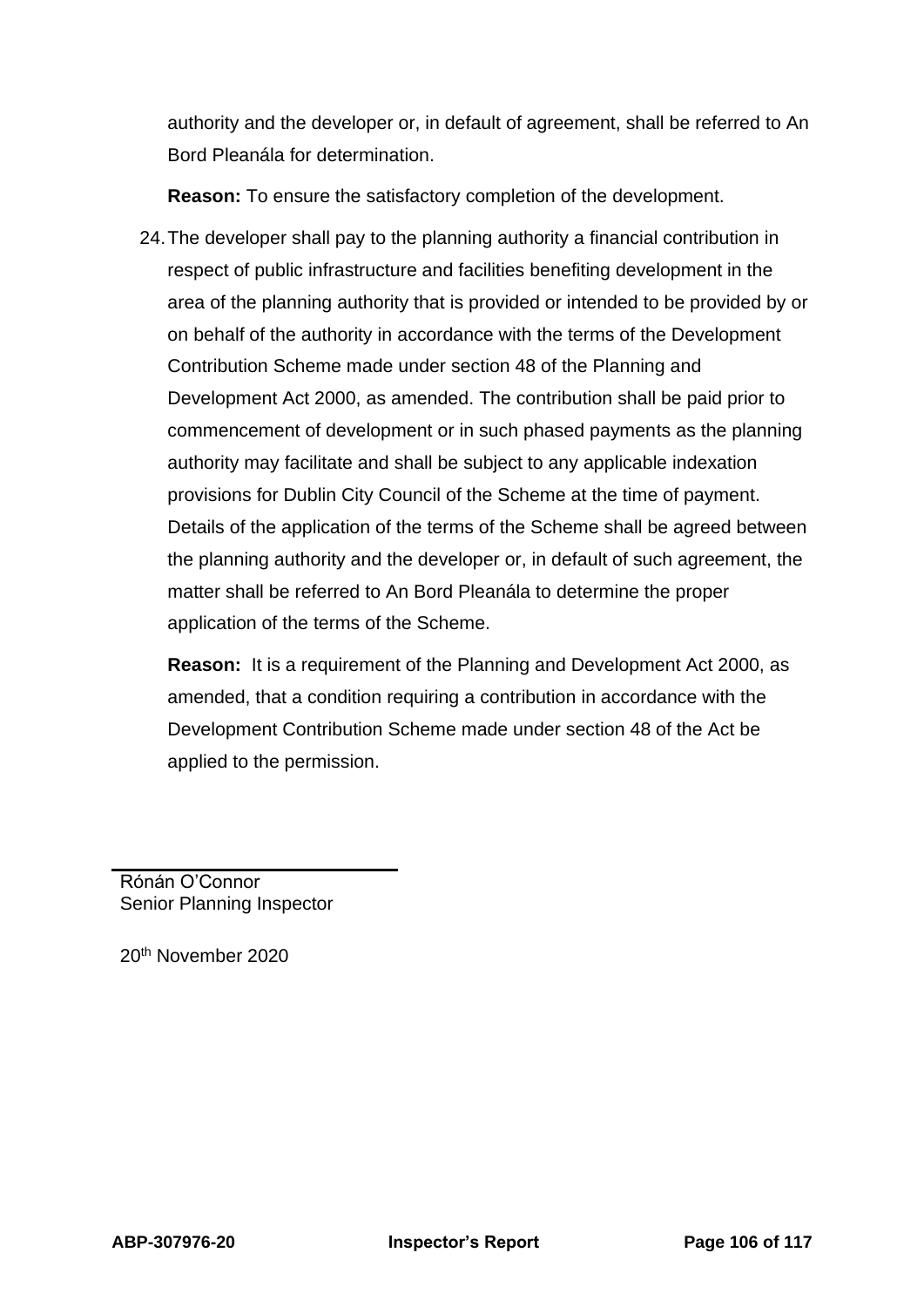# 16.0 **Appendix A: EIA Screening Form**



**EIA - Screening Determination for Strategic Housing Development Applications**

| <b>A. CASE DETAILS</b>                                  |                   |                                                                                                           |  |  |  |  |
|---------------------------------------------------------|-------------------|-----------------------------------------------------------------------------------------------------------|--|--|--|--|
| An Bord Pleanála Case Reference                         |                   | ABP-307976-20                                                                                             |  |  |  |  |
| <b>Development Summary</b>                              |                   | Construction of 210 no. bed space Build to Rent Shared<br>Living accommodation and associated site works. |  |  |  |  |
|                                                         | Yes / No /<br>N/A |                                                                                                           |  |  |  |  |
| 1. Has an AA screening report or NIS been<br>submitted? | <b>Yes</b>        | An EIA Screening Report and a Stage 1 AA Screening<br>Report was submitted with the application           |  |  |  |  |
|                                                         |                   |                                                                                                           |  |  |  |  |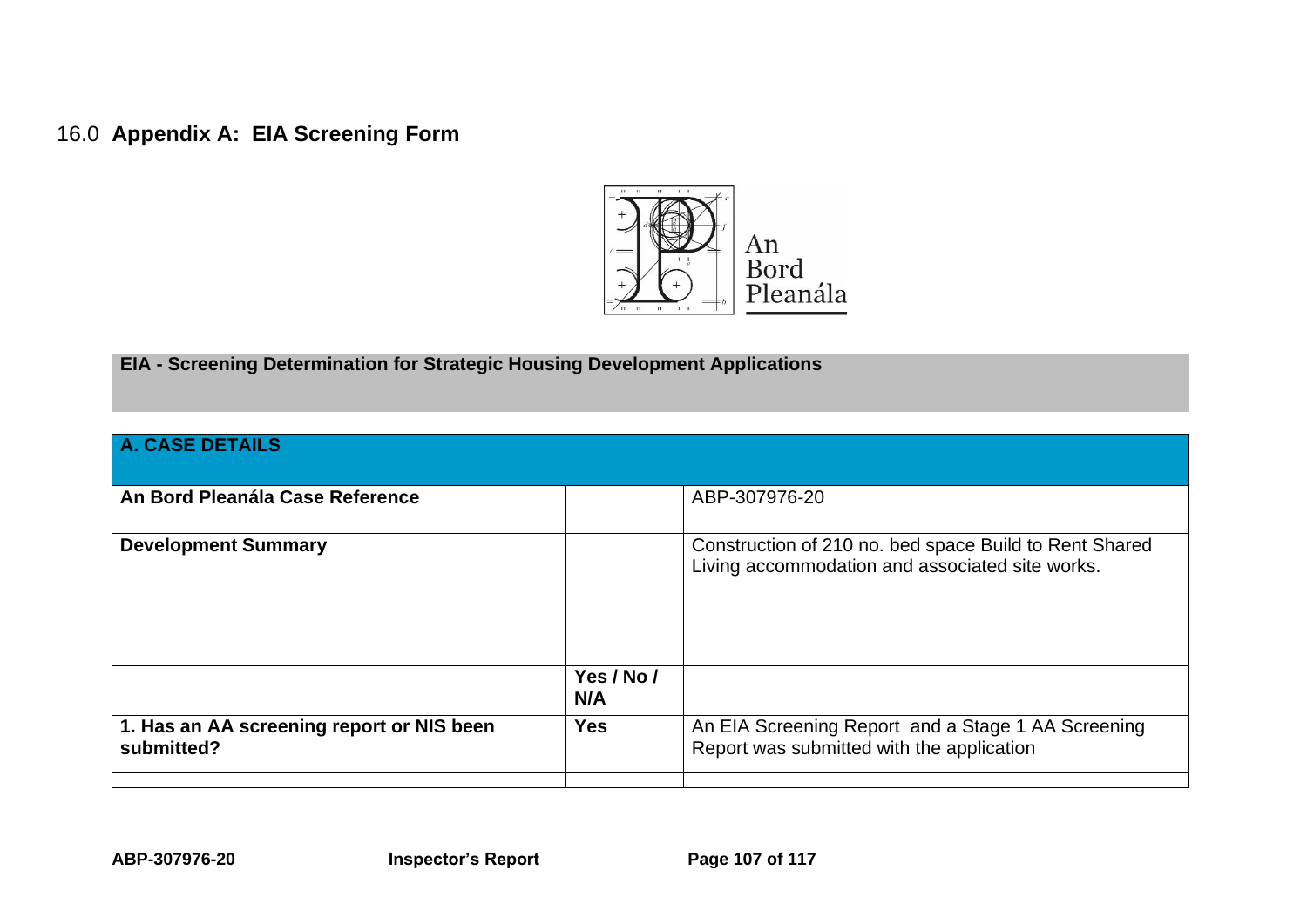| 2. Is a IED/IPC or Waste Licence (or review of<br>licence) required from the EPA? If YES has the<br><b>EPA commented on the need for an EIAR?</b>                                                             | <b>No</b>  |                                                                              |
|---------------------------------------------------------------------------------------------------------------------------------------------------------------------------------------------------------------|------------|------------------------------------------------------------------------------|
| 3. Have any other relevant assessments of the<br>effects on the environment which have a<br>significant bearing on the project been carried<br>out pursuant to other relevant Directives – for<br>example SEA | <b>Yes</b> | SEA undertaken in respect of the Fingal County<br>Development Plan 2017-2023 |

| <b>B.</b>                                                                                                              | <b>EXAMINATION</b> | Yes/No/<br><b>Uncertain</b> | Briefly describe the nature and extent<br>and Mitigation Measures (where<br>relevant)                                                                                                                                                                                                                                            | Is this likely<br>to result in<br>significant<br>effects on the<br>environment? |  |
|------------------------------------------------------------------------------------------------------------------------|--------------------|-----------------------------|----------------------------------------------------------------------------------------------------------------------------------------------------------------------------------------------------------------------------------------------------------------------------------------------------------------------------------|---------------------------------------------------------------------------------|--|
|                                                                                                                        |                    |                             | (having regard to the probability,<br>magnitude (including population size<br>affected), complexity, duration,<br>frequency, intensity, and reversibility<br>of impact)<br><b>Mitigation measures - Where relevant</b><br>specify features or measures proposed<br>by the applicant to avoid or prevent a<br>significant effect. | <b>Yes/No/</b><br><b>Uncertain</b>                                              |  |
| $\vert$ 1. Characteristics of proposed development (including demolition, construction, operation, or decommissioning) |                    |                             |                                                                                                                                                                                                                                                                                                                                  |                                                                                 |  |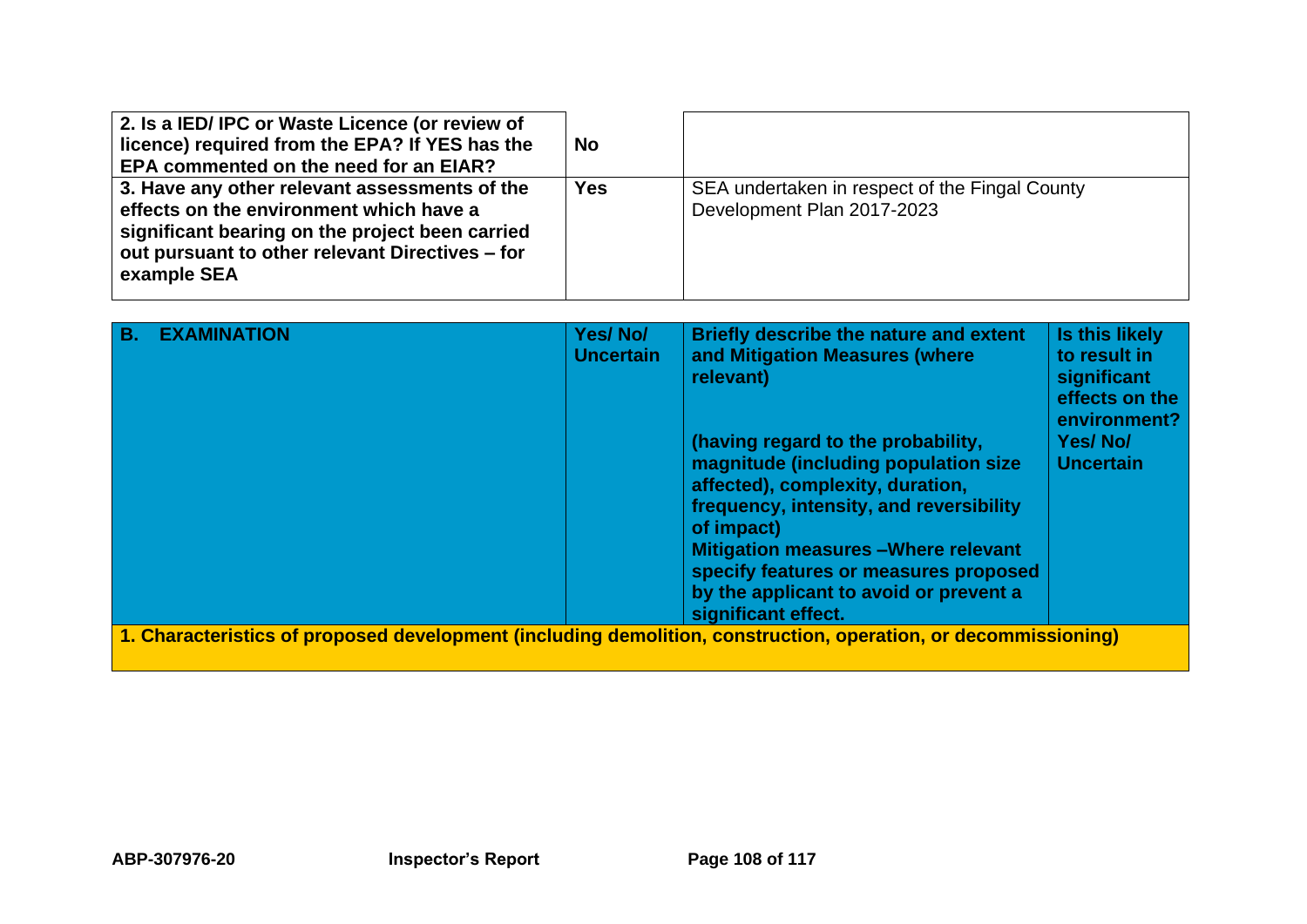| 1.1 Is the project significantly different in<br>character or scale to the existing surrounding or<br>environment?                                                                                            | <b>No</b>  | The residential use proposed and the<br>size and design of the proposed<br>development would not be unusual in the<br>context of a residential area.                                                                                                                                                                                                                                                                            | <b>No</b> |
|---------------------------------------------------------------------------------------------------------------------------------------------------------------------------------------------------------------|------------|---------------------------------------------------------------------------------------------------------------------------------------------------------------------------------------------------------------------------------------------------------------------------------------------------------------------------------------------------------------------------------------------------------------------------------|-----------|
| 1.2 Will construction, operation,<br>decommissioning or demolition works cause<br>physical changes to the locality (topography,<br>land use, waterbodies)?                                                    | <b>Yes</b> | Such changes in land use and form are not<br>considered to be out of character with the<br>pattern of development in the surrounding city<br>area.                                                                                                                                                                                                                                                                              | <b>No</b> |
| 1.3 Will construction or operation of the project<br>use natural resources such as land, soil, water,<br>materials/minerals or energy, especially<br>resources which are non-renewable or in short<br>supply? | <b>Yes</b> | Construction materials will be typical of such<br>urban development. Redevelopment of this<br>brownfield site will not result in any significant<br>loss of natural resources or local biodiversity.                                                                                                                                                                                                                            | <b>No</b> |
| 1.4 Will the project involve the use, storage,<br>transport, handling or production of substance<br>which would be harmful to human health or the<br>environment?                                             | <b>Yes</b> | Construction activities will require the use<br>of potentially harmful materials, such as<br>fuels and other such substances. Such<br>use will be typical of construction sites.<br>Any impacts would be local and<br>temporary in nature and implementation<br>of a Construction Environmental<br>Management Plan will satisfactorily<br>mitigate potential impacts. No operational<br>impacts in this regard are anticipated. | <b>No</b> |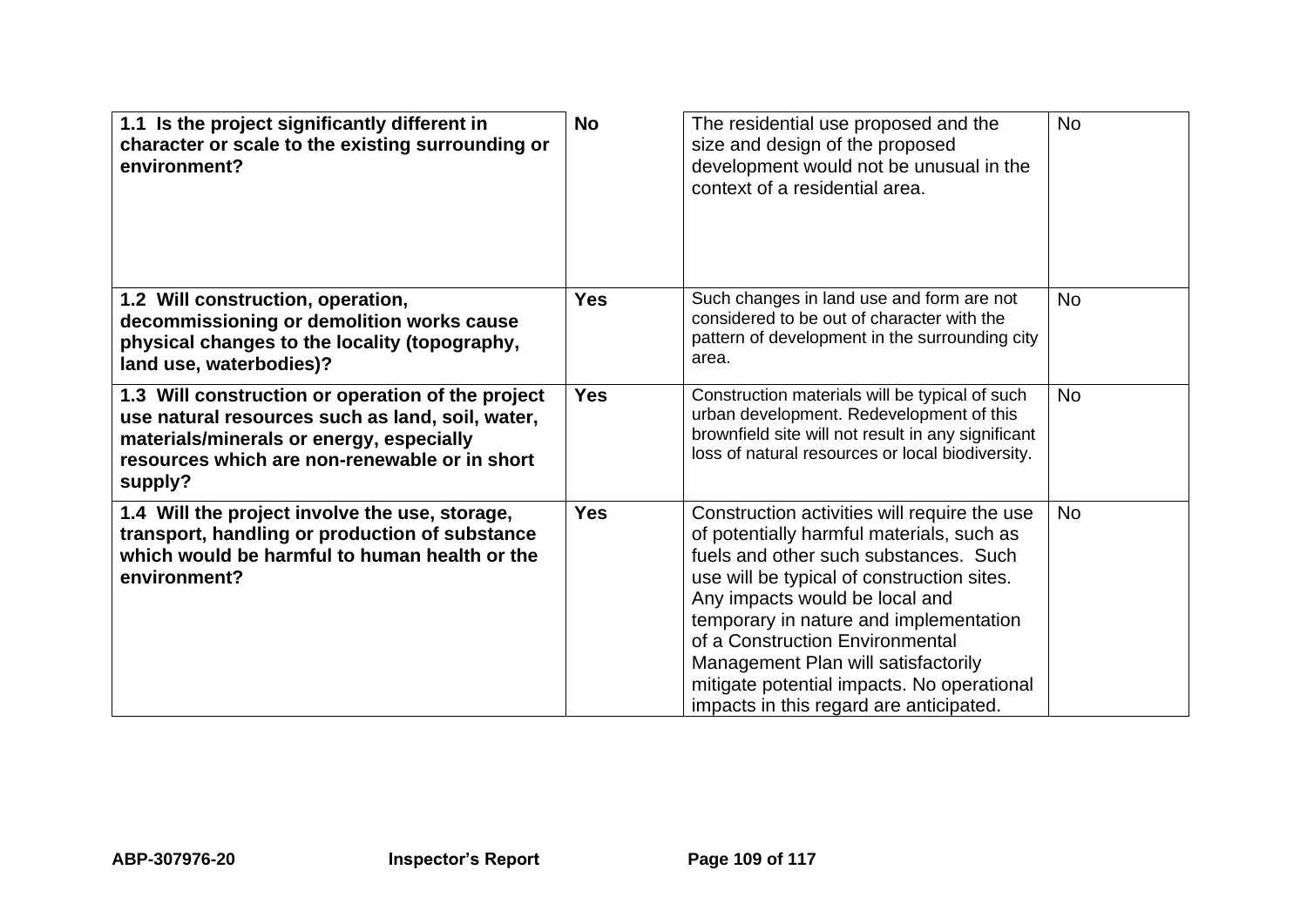| 1.5 Will the project produce solid waste, release<br>pollutants or any hazardous / toxic / noxious<br>substances?                                                                         | <b>Yes</b> | Construction activities will require the use<br>of potentially harmful materials, such as<br>fuels and other such substances and give<br>rise to waste for disposal. Such use will<br>be typical of construction sites. Noise and<br>dust emissions during construction are<br>likely. Such construction impacts would<br>be local and temporary in nature and<br>implementation of a Construction<br>Environmental Management Plan will<br>satisfactorily mitigate potential impacts.<br>Operational waste will be managed via a | <b>No</b> |
|-------------------------------------------------------------------------------------------------------------------------------------------------------------------------------------------|------------|-----------------------------------------------------------------------------------------------------------------------------------------------------------------------------------------------------------------------------------------------------------------------------------------------------------------------------------------------------------------------------------------------------------------------------------------------------------------------------------------------------------------------------------|-----------|
|                                                                                                                                                                                           |            | Waste Management Plan to obviate<br>potential environmental impacts. Other<br>significant operational impacts are not<br>anticipated.                                                                                                                                                                                                                                                                                                                                                                                             |           |
| 1.6 Will the project lead to risks of<br>contamination of land or water from releases of<br>pollutants onto the ground or into surface<br>waters, groundwater, coastal waters or the sea? | <b>No</b>  | No significant risk identified. Operation of<br>a Construction Environmental<br>Management Plan will satisfactorily<br>mitigate emissions from spillages during<br>construction. There is no direct<br>connection from the site to waters. The<br>operational development will connect to<br>mains services. Surface water drainage<br>will be separate to foul services.                                                                                                                                                         | <b>No</b> |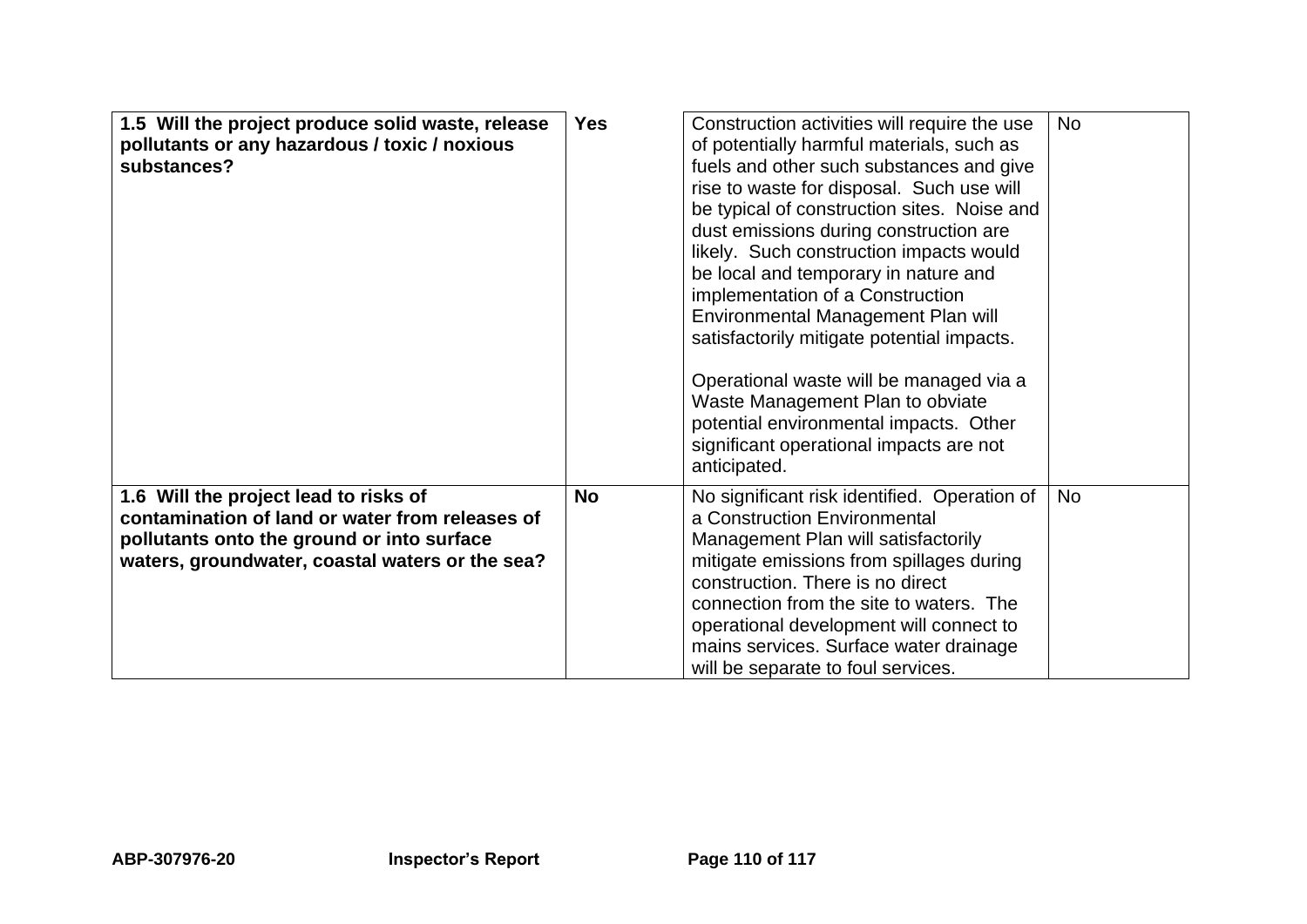| 1.7 Will the project cause noise and vibration or<br>release of light, heat, energy or electromagnetic<br>radiation? | <b>Yes</b> | Potential for construction activity to give<br>rise to noise and vibration emissions.<br>Such emissions will be localised, short<br>term in nature and their impacts may be<br>suitably mitigated by the operation of a<br><b>Construction Environmental Management</b><br>Plan.<br>Management of the scheme in<br>accordance with an agreed Management<br>Plan will mitigate potential operational<br>impacts. | <b>No</b> |
|----------------------------------------------------------------------------------------------------------------------|------------|-----------------------------------------------------------------------------------------------------------------------------------------------------------------------------------------------------------------------------------------------------------------------------------------------------------------------------------------------------------------------------------------------------------------|-----------|
| 1.8 Will there be any risks to human health, for<br>example due to water contamination or air<br>pollution?          | <b>No</b>  | Construction activity is likely to give rise to<br>dust emissions. Such construction<br>impacts would be temporary and localised<br>in nature and the application of a<br><b>Construction, Environmental Management</b><br>Plan would satisfactorily address potential<br>impacts on human health.<br>No significant operational impacts are<br>anticipated.                                                    | <b>No</b> |
| 1.9 Will there be any risk of major accidents that<br>could affect human health or the environment?                  | <b>No</b>  | No significant risk having regard to the<br>nature and scale of development. Any<br>risk arising from construction will be<br>localised and temporary in nature. The<br>site is not at risk of flooding.<br>There are no Seveso / COMAH sites in<br>the vicinity of this location.                                                                                                                              | <b>No</b> |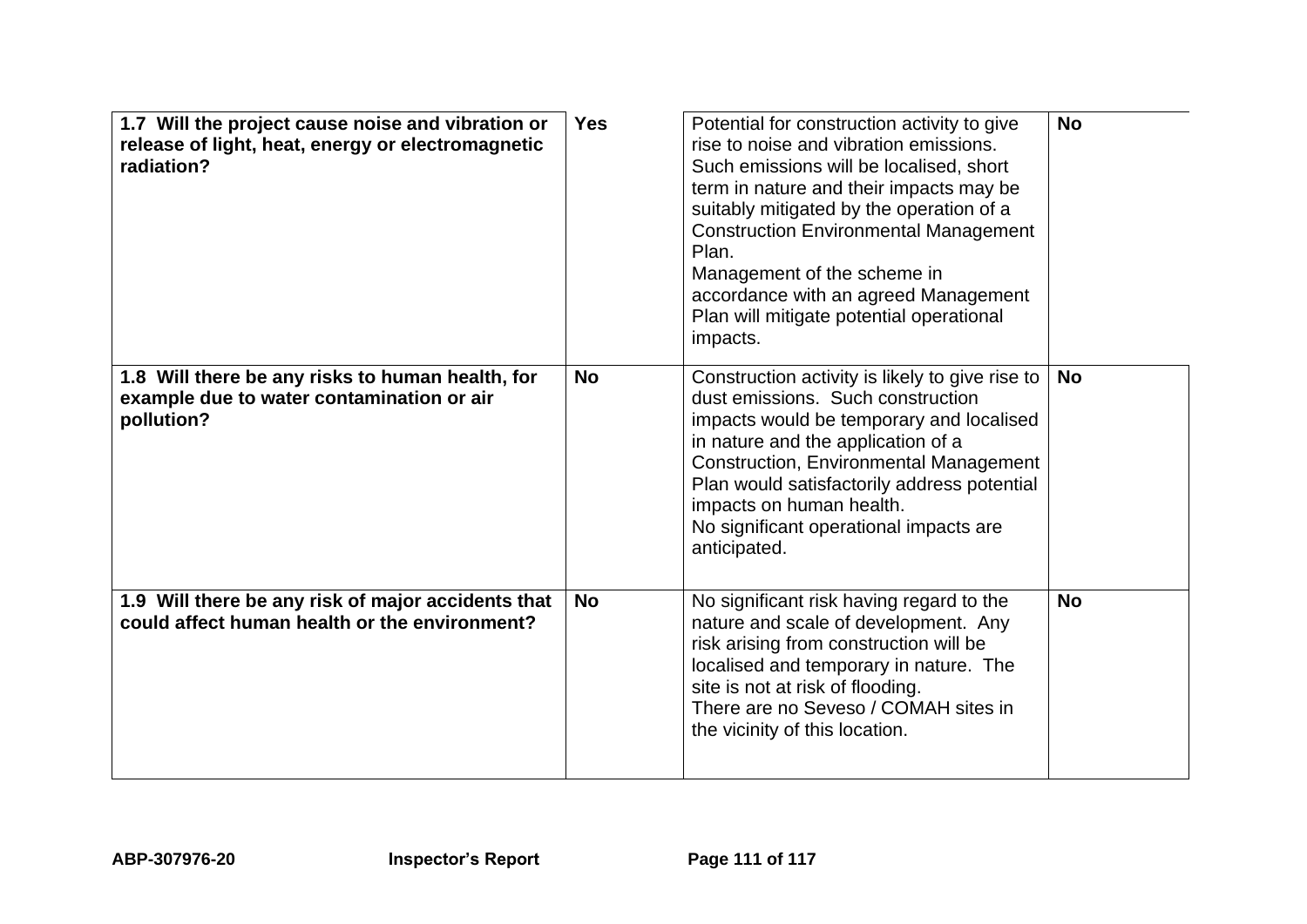| 1.10 Will the project affect the social<br>environment (population, employment)                                                                         | <b>Yes</b> | Redevelopment of this site as proposed will<br>result in a change of use and an increased<br>population at this location. This is not<br>regarded as significant given the urban<br>location of the site and surrounding pattern of<br>land uses.                                                                         | <b>No</b> |
|---------------------------------------------------------------------------------------------------------------------------------------------------------|------------|---------------------------------------------------------------------------------------------------------------------------------------------------------------------------------------------------------------------------------------------------------------------------------------------------------------------------|-----------|
| 1.11 Is the project part of a wider large scale<br>change that could result in cumulative effects on<br>the environment?                                | <b>No</b>  | This is a stand-alone development,<br>comprising renewal of a site and is not part of<br>a wider large scale change. There are no<br>permitted / proposed development on<br>immediately adjoining lands.<br>Other developments in the wider area are not<br>considered to give rise to significant<br>cumulative effects. | <b>No</b> |
| 2. Location of proposed development                                                                                                                     |            |                                                                                                                                                                                                                                                                                                                           |           |
|                                                                                                                                                         |            |                                                                                                                                                                                                                                                                                                                           |           |
| 2.1 Is the proposed development located on, in,<br>adjoining or have the potential to impact on any<br>of the following:<br>1. European site (SAC/ SPA/ | <b>No</b>  | No conservation sites located on the site.<br>An AA Screening Assessment<br>accompanied the application which<br>concluded no significant adverse impact<br>on any European Sites. The application                                                                                                                        | <b>No</b> |
| pSAC/pSPA)<br>2. NHA/ pNHA<br>3. Designated Nature Reserve                                                                                              |            | site is located 35 m north of the Royal<br>Canal proposed Natural Heritage Area<br>(pNHA). I am satisfied that the distance                                                                                                                                                                                               |           |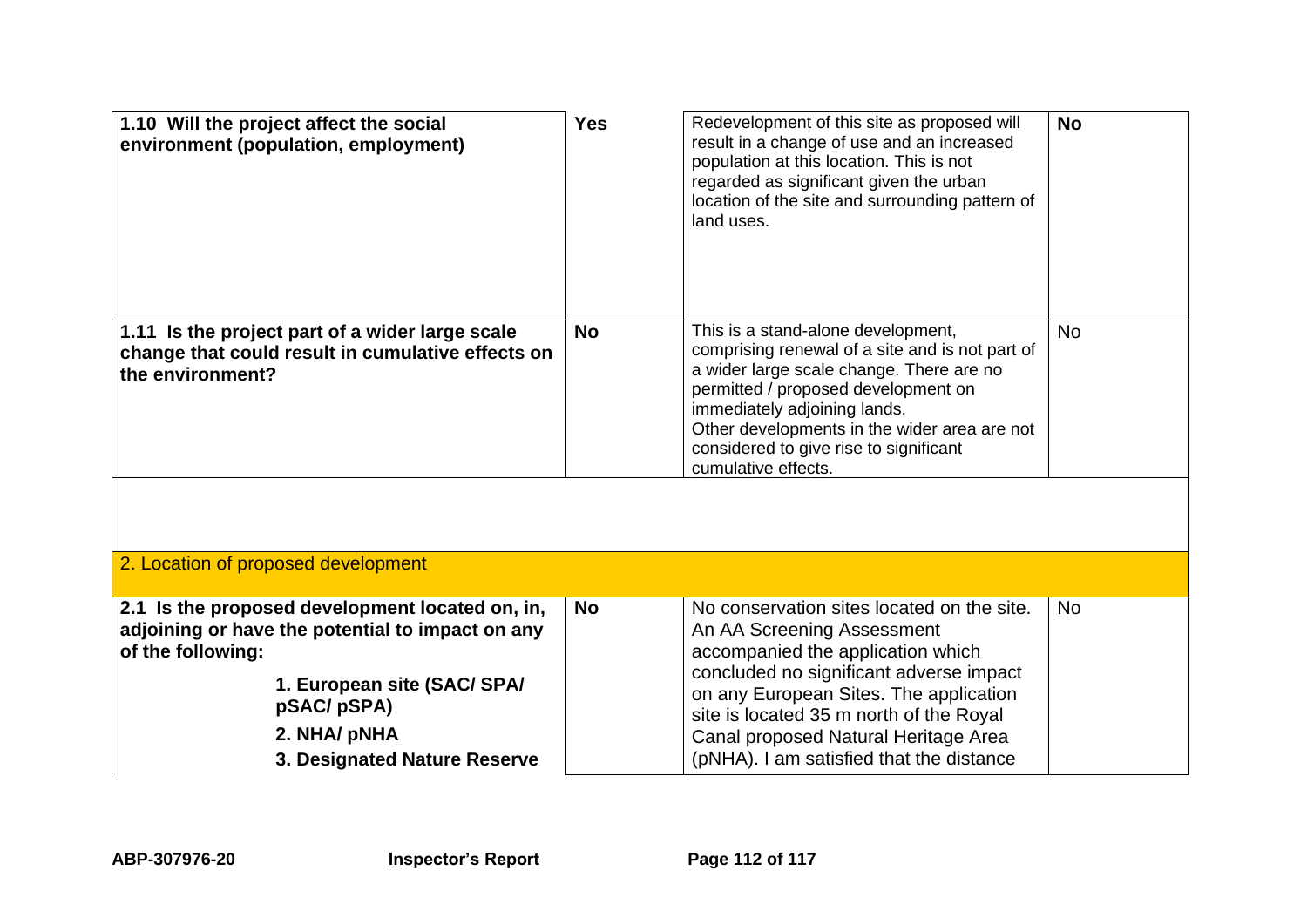| 4. Designated refuge for flora<br>or fauna<br>5. Place, site or feature of<br>ecological interest, the<br>preservation/conservation/<br>protection of which is an<br>objective of a development<br>plan/LAP/ draft plan or<br>variation of a plan |           | from this pNHA is sufficient to ensure that<br>there will be no significant impact on<br>same              |           |
|---------------------------------------------------------------------------------------------------------------------------------------------------------------------------------------------------------------------------------------------------|-----------|------------------------------------------------------------------------------------------------------------|-----------|
| 2.2 Could any protected, important or sensitive<br>species of flora or fauna which use areas on or<br>around the site, for example: for breeding,<br>nesting, foraging, resting, over-wintering, or<br>migration, be affected by the project?     | <b>No</b> | No such uses on the site and no impacts<br>on such species are anticipated.                                | <b>No</b> |
| 2.3 Are there any other features of landscape,<br>historic, archaeological, or cultural importance<br>that could be affected?                                                                                                                     | <b>No</b> | There are no features in the vicinity of the site<br>likely to be affected by the proposed<br>development. | <b>No</b> |
| 2.4 Are there any areas on/around the location<br>which contain important, high quality or scarce<br>resources which could be affected by the<br>project, for example: forestry, agriculture,<br>water/coastal, fisheries, minerals?              | <b>No</b> | No such features arise in this urban location.                                                             | <b>No</b> |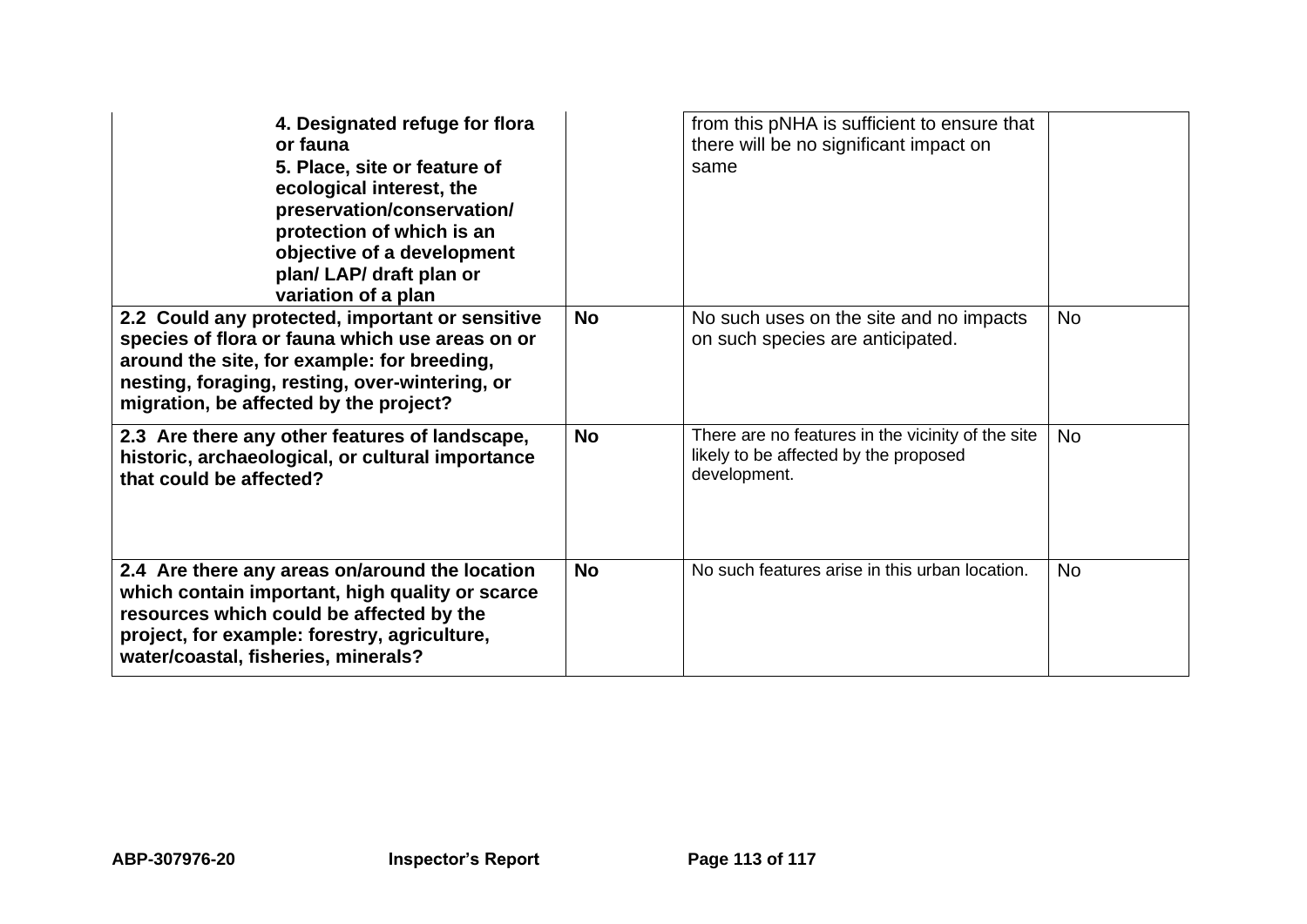| 2.5 Are there any water resources including<br>surface waters, for example: rivers, lakes/ponds,<br>coastal or groundwaters which could be affected<br>by the project, particularly in terms of their<br>volume and flood risk? | <b>No</b>  | There are no connections to watercourses<br>in the area. The development will<br>implement SUDS measures to control<br>surface water run-off. The site is not at<br>risk of flooding.                                                                                                                  | <b>No</b> |
|---------------------------------------------------------------------------------------------------------------------------------------------------------------------------------------------------------------------------------|------------|--------------------------------------------------------------------------------------------------------------------------------------------------------------------------------------------------------------------------------------------------------------------------------------------------------|-----------|
| 2.6 Is the location susceptible to subsidence,<br>landslides or erosion?                                                                                                                                                        | <b>No</b>  | There is no evidence in the submitted<br>documentation that the lands are<br>susceptible to lands slides or erosion and<br>the topography of the area is flat.                                                                                                                                         | <b>No</b> |
| 2.7 Are there any key transport routes(eg<br>National Primary Roads) on or around the<br>location which are susceptible to congestion or<br>which cause environmental problems, which<br>could be affected by the project?      | <b>No</b>  | The site is served by a local urban road<br>network.                                                                                                                                                                                                                                                   | <b>No</b> |
| 2.8 Are there existing sensitive land uses or<br>community facilities (such as hospitals, schools<br>etc) which could be affected by the project?                                                                               | <b>Yes</b> | There is no existing sensitive land uses or<br>substantial community uses which could<br>be affected by the project. Connolly<br>Hospital is located approximately 500m<br>from the site and I consider that this is<br>sufficiently distant from the site so as not<br>to be affected by the project. | <b>No</b> |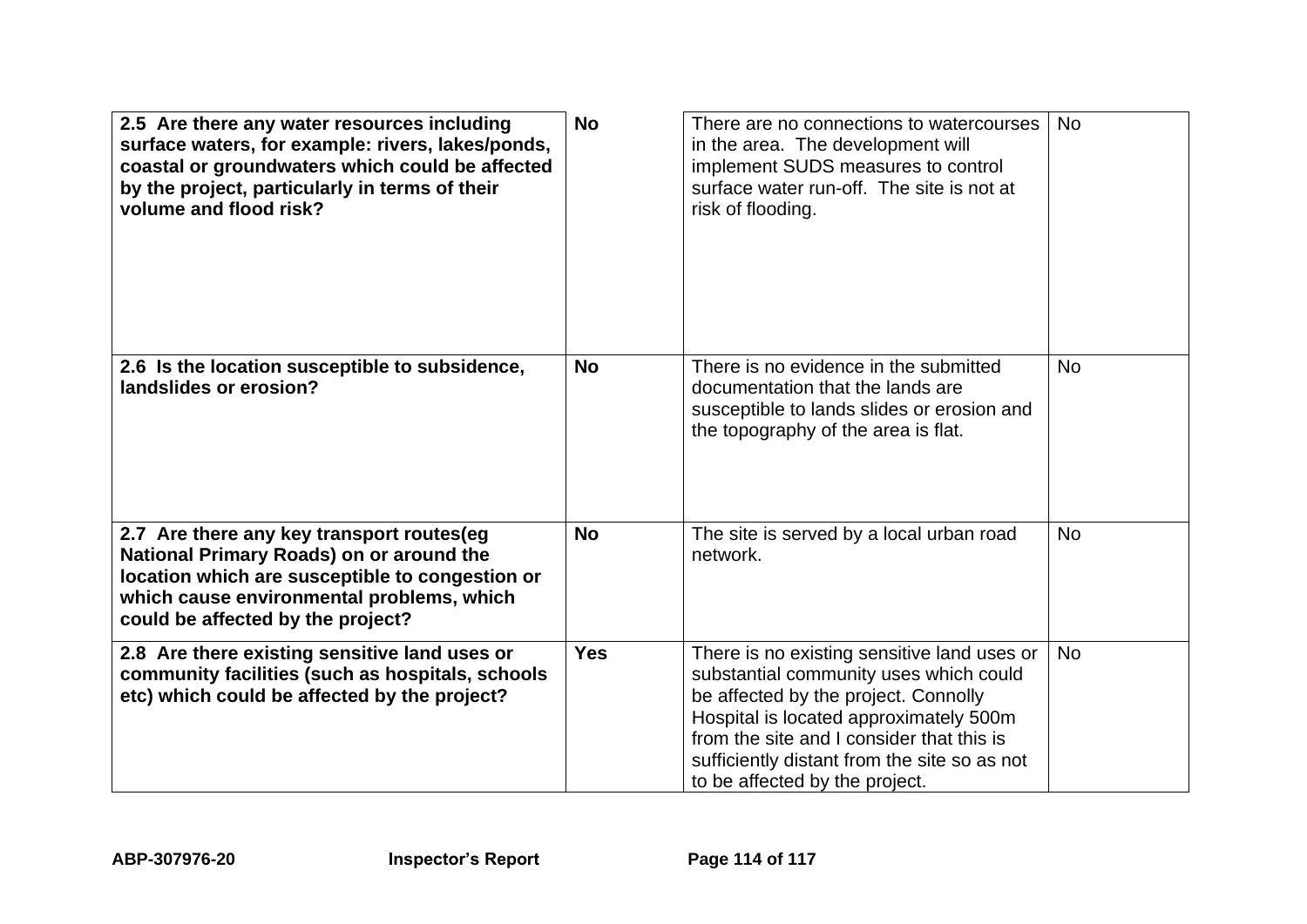| 3. Any other factors that should be considered which could lead to environmental impacts                                                                                      |           |                                                                                                                                      |           |  |
|-------------------------------------------------------------------------------------------------------------------------------------------------------------------------------|-----------|--------------------------------------------------------------------------------------------------------------------------------------|-----------|--|
| 3.1 Cumulative Effects: Could this project<br>together with existing and/or approved<br>development result in cumulative effects during<br>the construction/ operation phase? | <b>No</b> | No developments have been identified in<br>the vicinity which would give rise to<br>significant cumulative environmental<br>effects. | <b>No</b> |  |
| 3.2 Transboundary Effects: Is the project likely to   No<br>lead to transboundary effects?                                                                                    |           | No trans boundary considerations arise                                                                                               | <b>No</b> |  |
| 3.3 Are there any other relevant considerations?                                                                                                                              | <b>No</b> |                                                                                                                                      | <b>No</b> |  |

| C. CONCLUSION                                                    |            |                          |  |
|------------------------------------------------------------------|------------|--------------------------|--|
| No real likelihood of significant effects on the<br>environment. | <b>Yes</b> | <b>EIAR Not Required</b> |  |
| Real likelihood of significant effects on the<br>environment.    | <b>No</b>  |                          |  |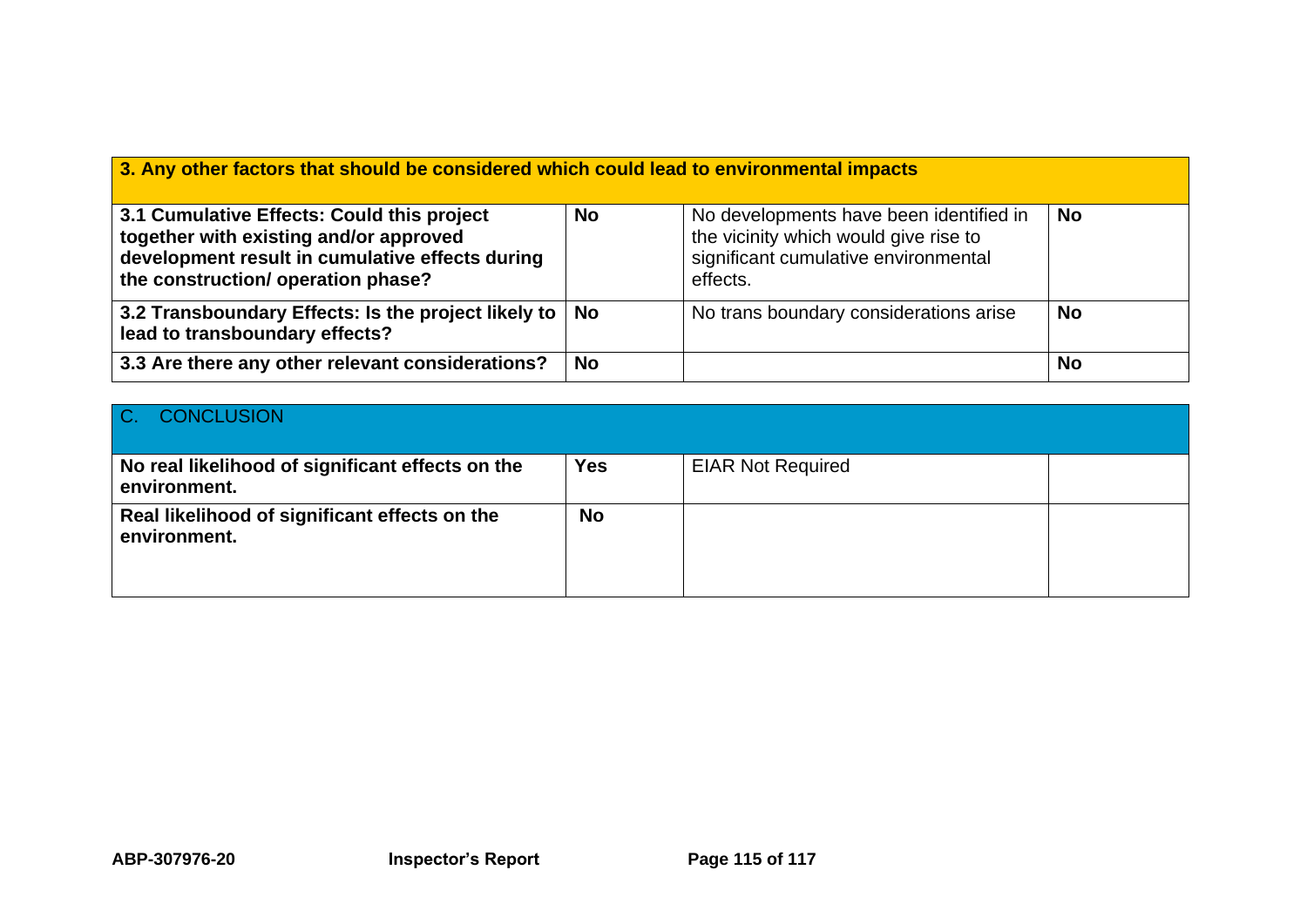## D. MAIN REASONS AND CONSIDERATIONS

Having regard to: -

(a) the nature and scale of the proposed development, which is below the threshold in respect of Class 10(iv) of Part 2 of Schedule 5 of the Planning and Development Regulations 2001, as amended,

(b) the location of the site on lands zoned to 'provide for residential development and protect and improve residential amenity' in the Fingal County Development Plan 2017-2023, and the results of the Strategic Environmental Assessment of the plan,

(c) The existing use on the site and pattern of development in surrounding area;

(d) The availability of mains water and wastewater services to serve the proposed development,

(e) the location of the development outside of any sensitive location specified in article 299(C)(1)(v) of the Planning and Development Regulations 2001 (as amended)

(f) The guidance set out in the "Environmental Impact Assessment (EIA) Guidance for Consent Authorities regarding Subthreshold Development", issued by the Department of the Environment, Heritage and Local Government (2003),

(f) The criteria set out in Schedule 7 of the Planning and Development Regulations 2001 (as amended), and

(g) The features and measures proposed by the applicant envisaged to avoid or prevent what might otherwise be significant effects on the environment, including measures identified in the Stage 1 Construction Management Plan, the Operational Waste Management Plan, the Stage 1 Method Statement for Demolition of Existing Building, the Demolition and Construction